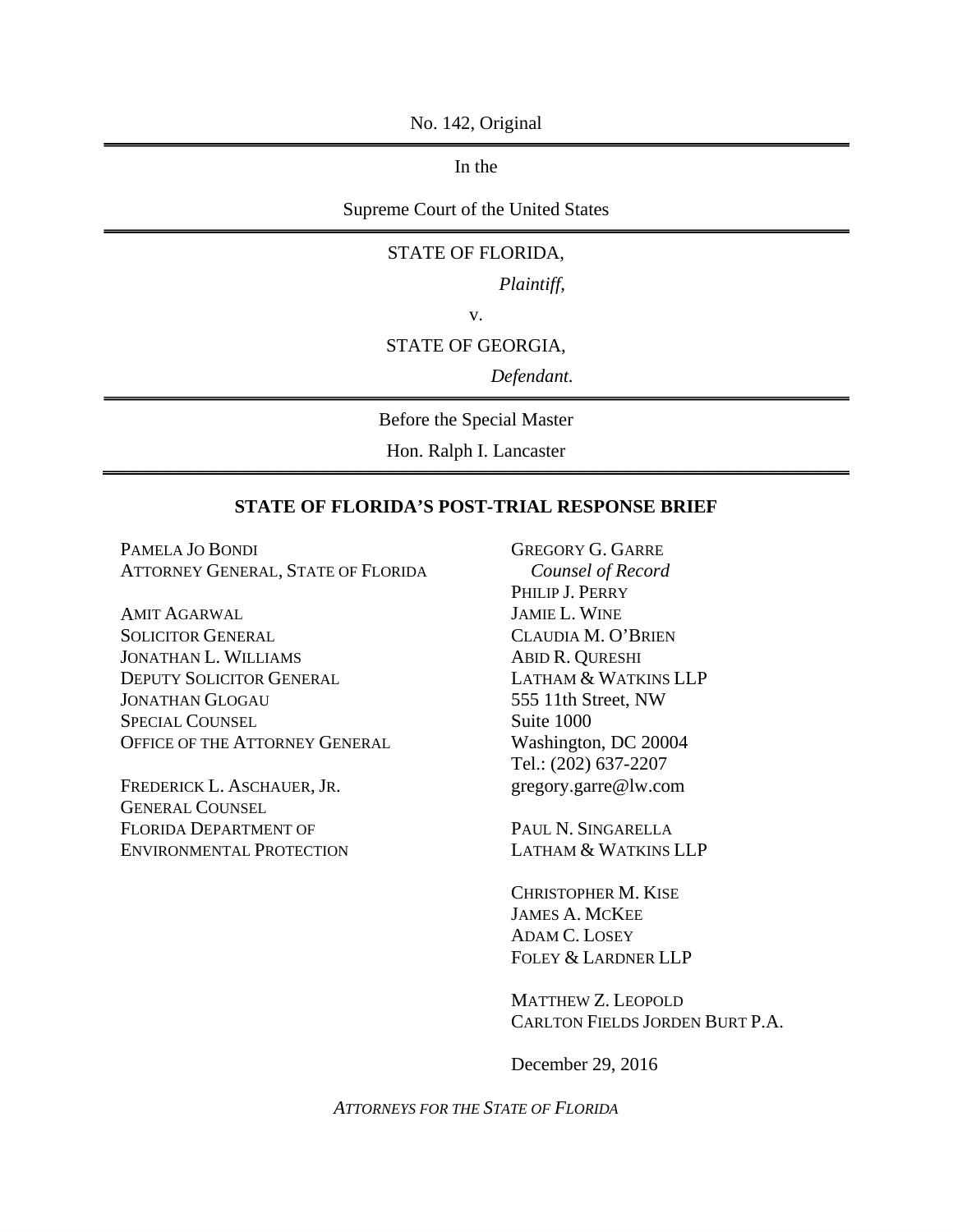# **TABLE OF CONTENTS**

| I.   |                 |    | AS THE COURT HAS ALREADY CORRECTLY RECOGNIZED, THE ARMY              |  |
|------|-----------------|----|----------------------------------------------------------------------|--|
|      | A.              |    | No Other Remedy Is Available To Florida For Addressing Georgia       |  |
|      | <b>B.</b>       |    |                                                                      |  |
|      | $\mathcal{C}$ . |    | Judgment Rendered In The Absence Of The U.S. Would Be Adequate 10    |  |
|      | D.              |    |                                                                      |  |
| II.  |                 |    | GEORGIA'S CONSUMPTION HAS CLEARLY CAUSED DECREASED                   |  |
|      | A.              |    |                                                                      |  |
|      | <b>B.</b>       |    | Georgia's Claim That Florida Is Losing Large Amounts Of ACF Water Is |  |
| III. |                 |    | FLORIDA SHOWED CLEAR AND CONVINCING EVIDENCE OF INJURY               |  |
|      | A.              |    | Florida Has Shown That Apalachicola Bay Was Harmed By Low Flows27    |  |
|      |                 | 1. | NOAA Concluded That Low River Flows And High Salinity Were           |  |
|      |                 | 2. | Contemporaneous Documents And Witness Testimony Are                  |  |
|      |                 | 3. | Georgia's Theory That Bay Mismanagement Caused The Oyster            |  |
|      |                 | 4. | The University Of Florida Research Supports The Findings Of          |  |
|      | <b>B.</b>       |    | The Apalachicola River Ecosystem Suffers Harm Because Of Low Flows39 |  |
|      |                 | 1. | Ecological Harm Does Not Require Extinction Of Species Or            |  |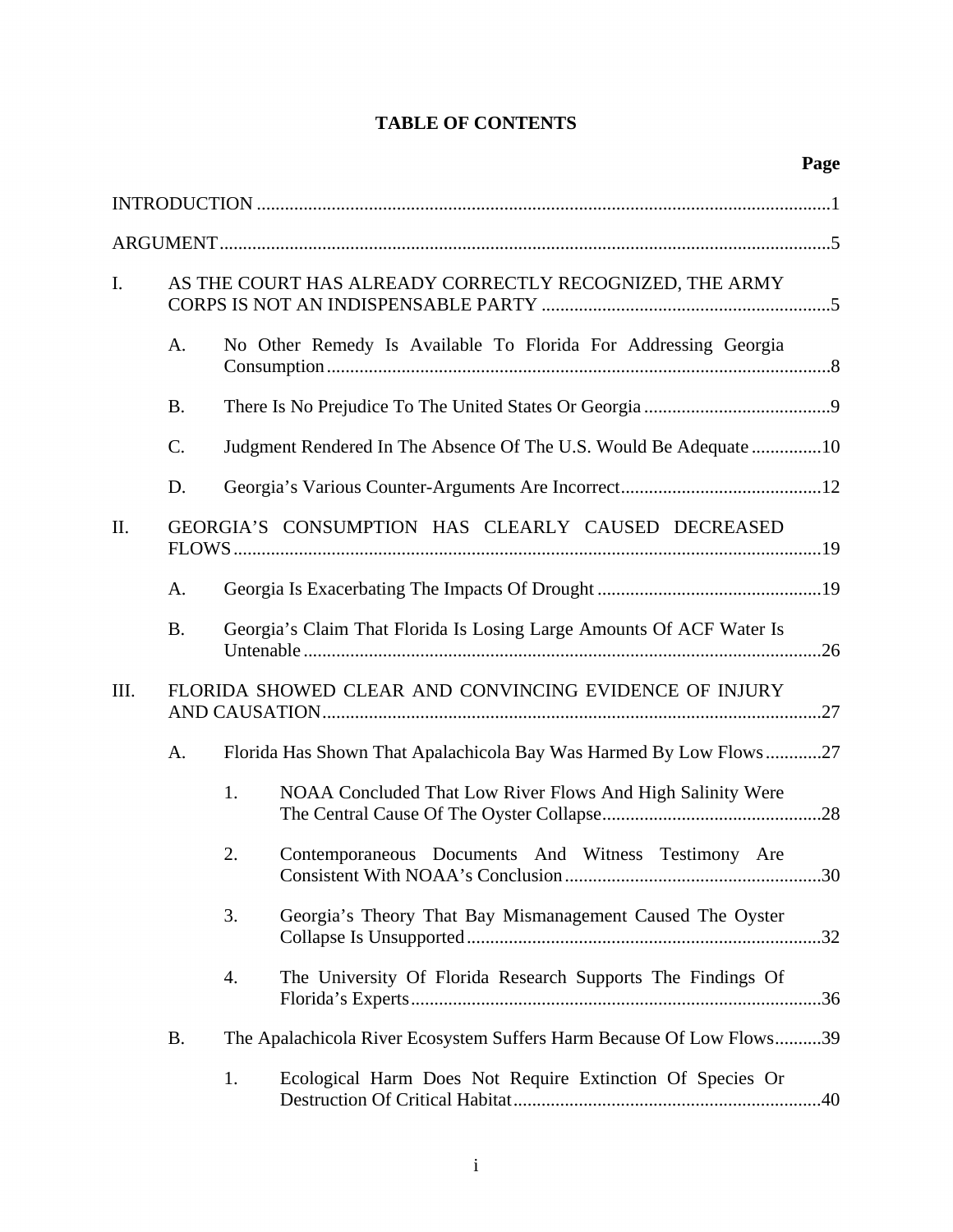|     |                 | 2.<br>The Harms To The Apalachicola River Ecosystem Are                                                                                                          |  |
|-----|-----------------|------------------------------------------------------------------------------------------------------------------------------------------------------------------|--|
|     |                 | 3.<br>Florida's Involvement In Litigation Against The Army Corps Does                                                                                            |  |
|     | $\mathcal{C}$ . |                                                                                                                                                                  |  |
| IV. |                 | <b>GEORGIA FAILED TO SHOW ITS CONSUMPTION IS REASONABLE AND</b>                                                                                                  |  |
|     | A.              | Georgia Misstates The Law Of Equitable Apportionment: Georgia Was                                                                                                |  |
|     | <b>B.</b>       |                                                                                                                                                                  |  |
|     | $\mathcal{C}$ . |                                                                                                                                                                  |  |
| V.  |                 | A CONSUMPTION CAP IS AN EQUITABLE AND PRACTICABLE<br>REMEDY THAT WILL HELP MITIGATE FLORIDA'S INJURIES WHILE<br>ALLOWING REASONABLE SHARED USE OF THE INTERSTATE |  |
|     |                 |                                                                                                                                                                  |  |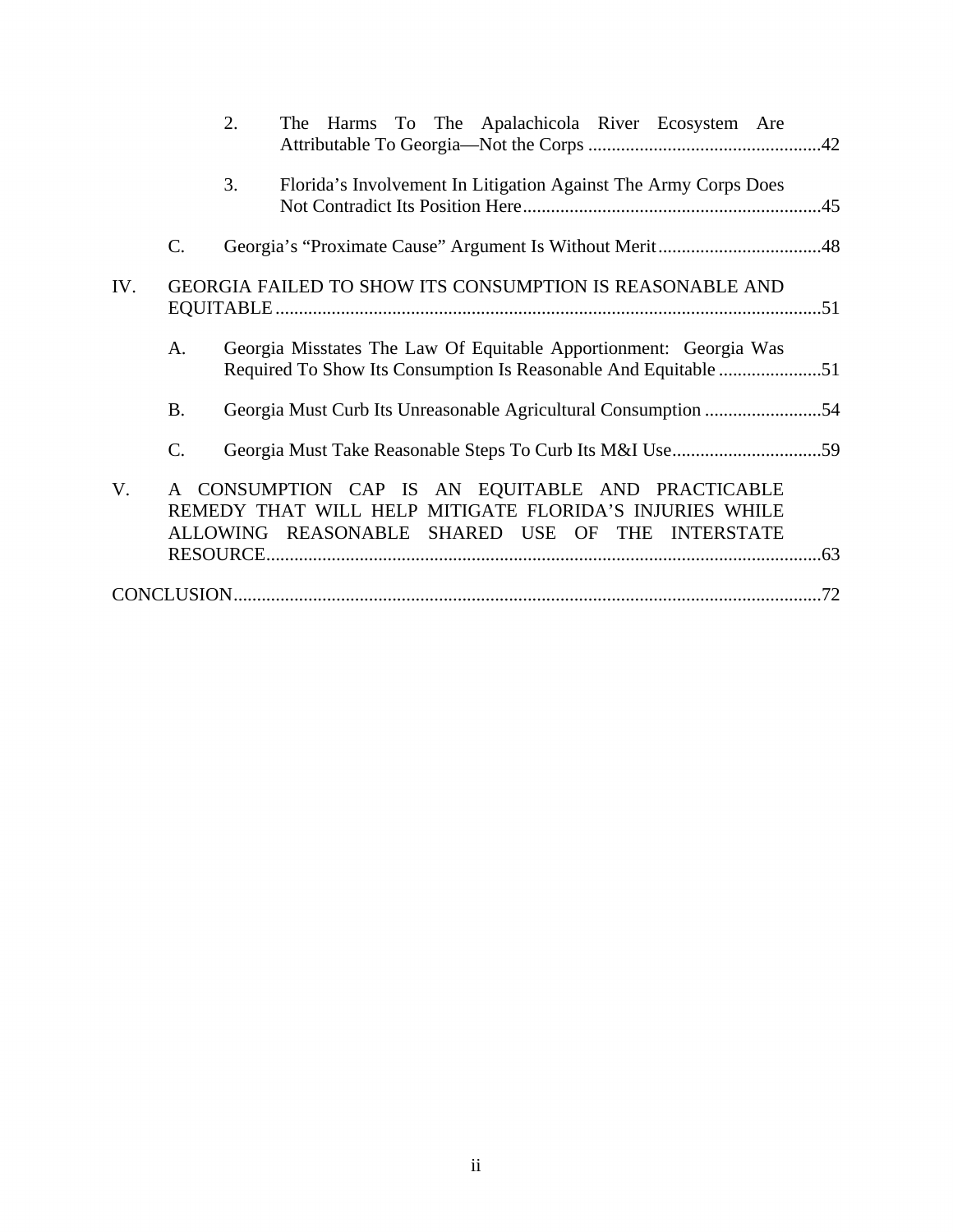## **TABLE OF AUTHORITIES**

## **CASES**

| Aransas Project v. Shaw,                                      |  |
|---------------------------------------------------------------|--|
| Arizona v. California,                                        |  |
| Babbitt v. Sweet Home Chapter of Communities for a Great Or., |  |
| Colorado v. New Mexico I,                                     |  |
| Environmental Def. Fund, Inc. v. Costle,                      |  |
| Idaho ex rel. Evans v. Oregon,                                |  |
| Exxon Co., U.S.A. v. Sofec, Inc.,                             |  |
| Federal Power Comm'n v. Florida Power & Light Co.,            |  |
| Frisby v. U.S. Dep't of Hous. & Urban Dev.,                   |  |
| Georgia v. Tennessee Copper Co.,                              |  |
| International Bhd. of Teamsters v. United States,             |  |
| Jerome B. Grubart, Inc. v. Great Lakes Dredge & Dock Co.,     |  |
| Kirk v. Raymark Indus., Inc.,                                 |  |
| Magneson v. Mabus,                                            |  |
| Marcic v. Reinauer Transp. Cos.,                              |  |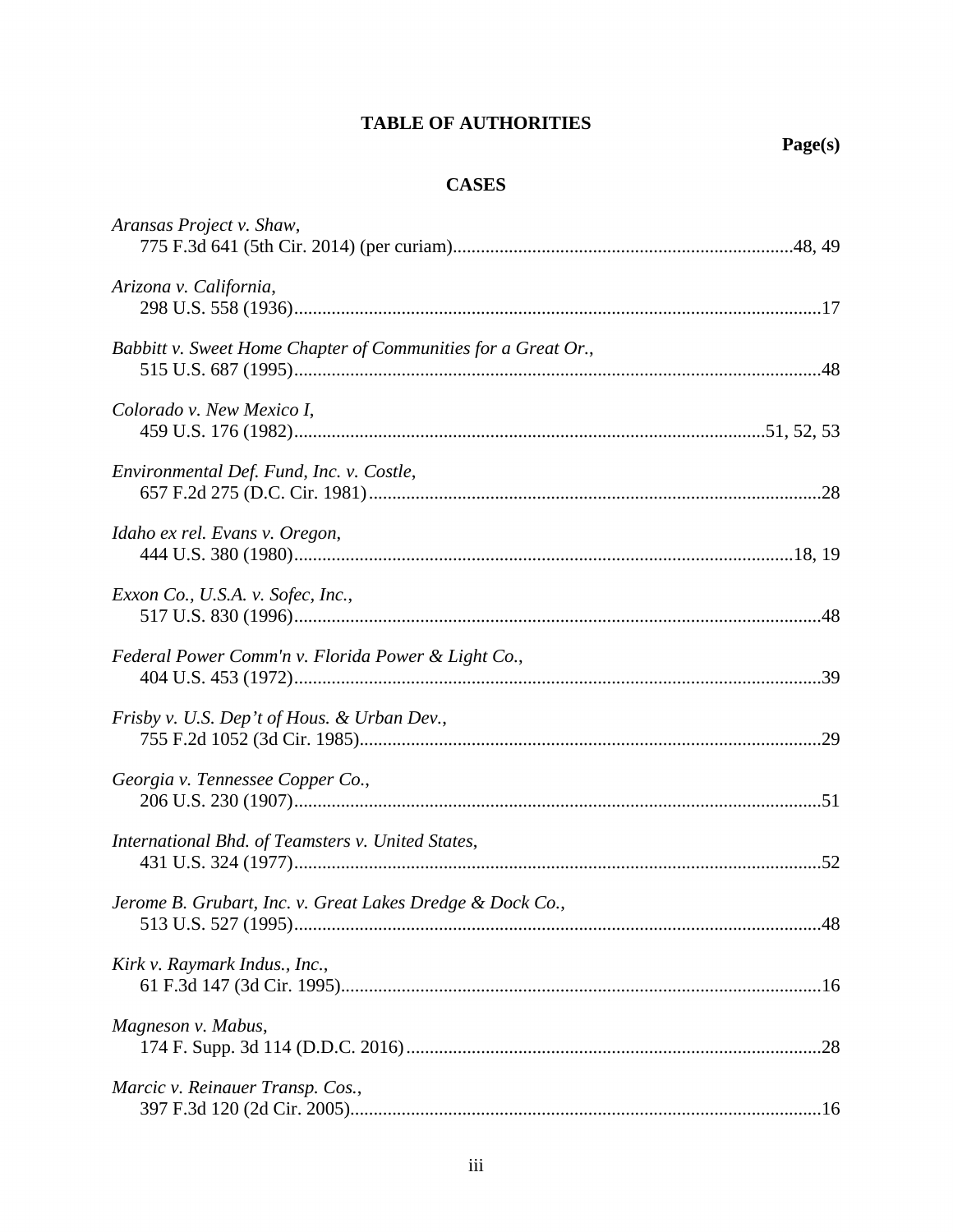| Marsh v. Oregon Nat. Res. Council,             |  |
|------------------------------------------------|--|
| National Commc'ns Ass'n v. AT&T Corp.,         |  |
| Nebraska v. Wyoming,                           |  |
| Nebraska v. Wyoming,                           |  |
| New Jersey v. New York,                        |  |
| Paroline v. United States,                     |  |
| Soitec, SA v. Silicon Genesis Corp.,           |  |
| Texas v. New Mexico,                           |  |
| Textile Workers Union v. Lincoln Mills,        |  |
| In re Tri-State Water Rights Litig. (Phase I), |  |
| Washington v. Oregon,                          |  |
| Wyoming v. Colorado,                           |  |

# **STATUTES**

| Magnuson-Stevens Fishery Conservation and Management Reauthorization Act    |  |
|-----------------------------------------------------------------------------|--|
| National Environmental Policy Act of 1969, Pub. L. No. 91-190, 83 Stat. 852 |  |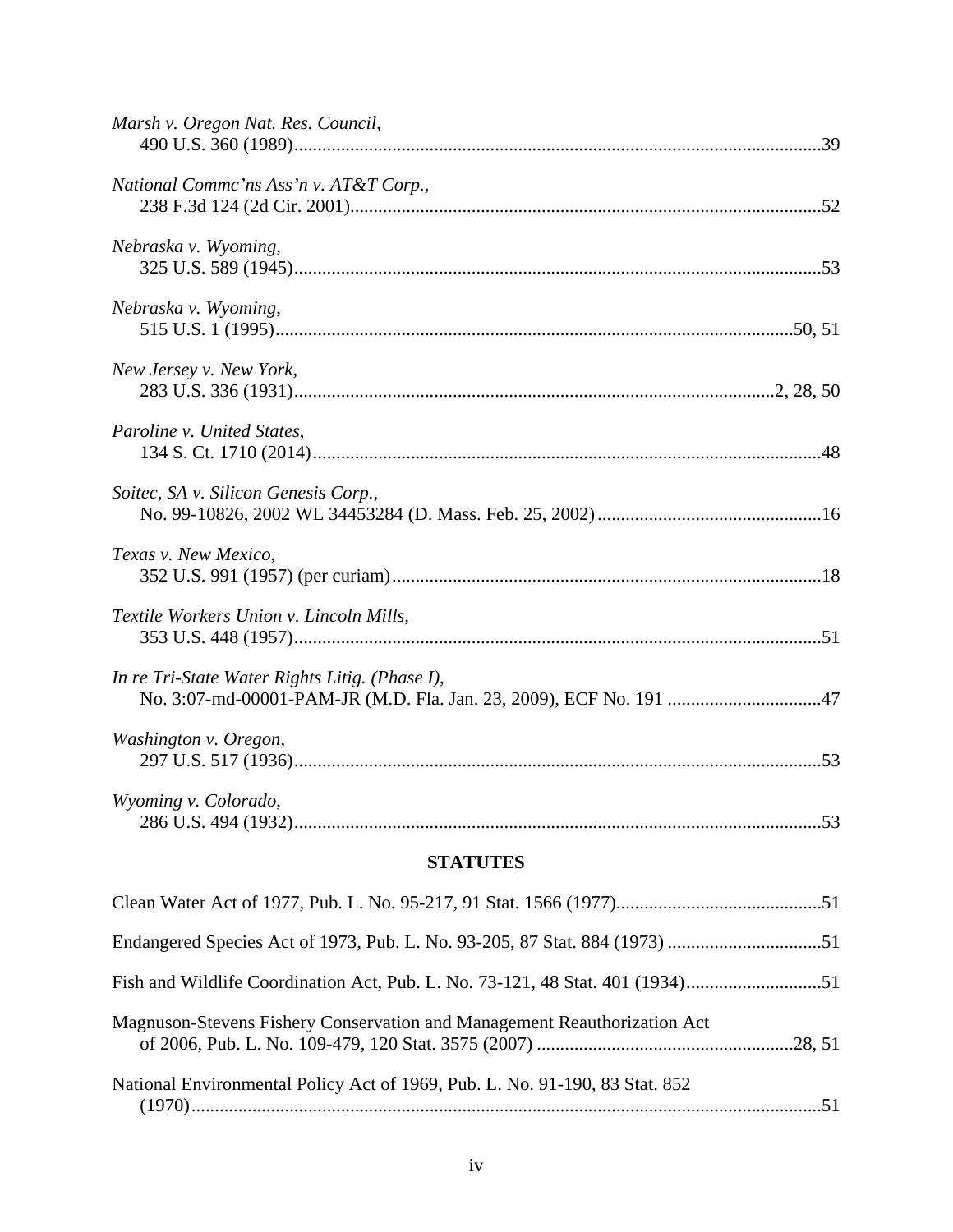|--|--|--|--|

# **OTHER AUTHORITIES**

| U.S. Army Corps of Eng'rs, Final Environmental Impact Statement,<br>http://www.sam.usace.army.mil/Portals/46/docs/planning<br>environmental/acf/docs/01_ACF_FEIS_Dec%202016_Volume%201.pdf?ver |  |
|------------------------------------------------------------------------------------------------------------------------------------------------------------------------------------------------|--|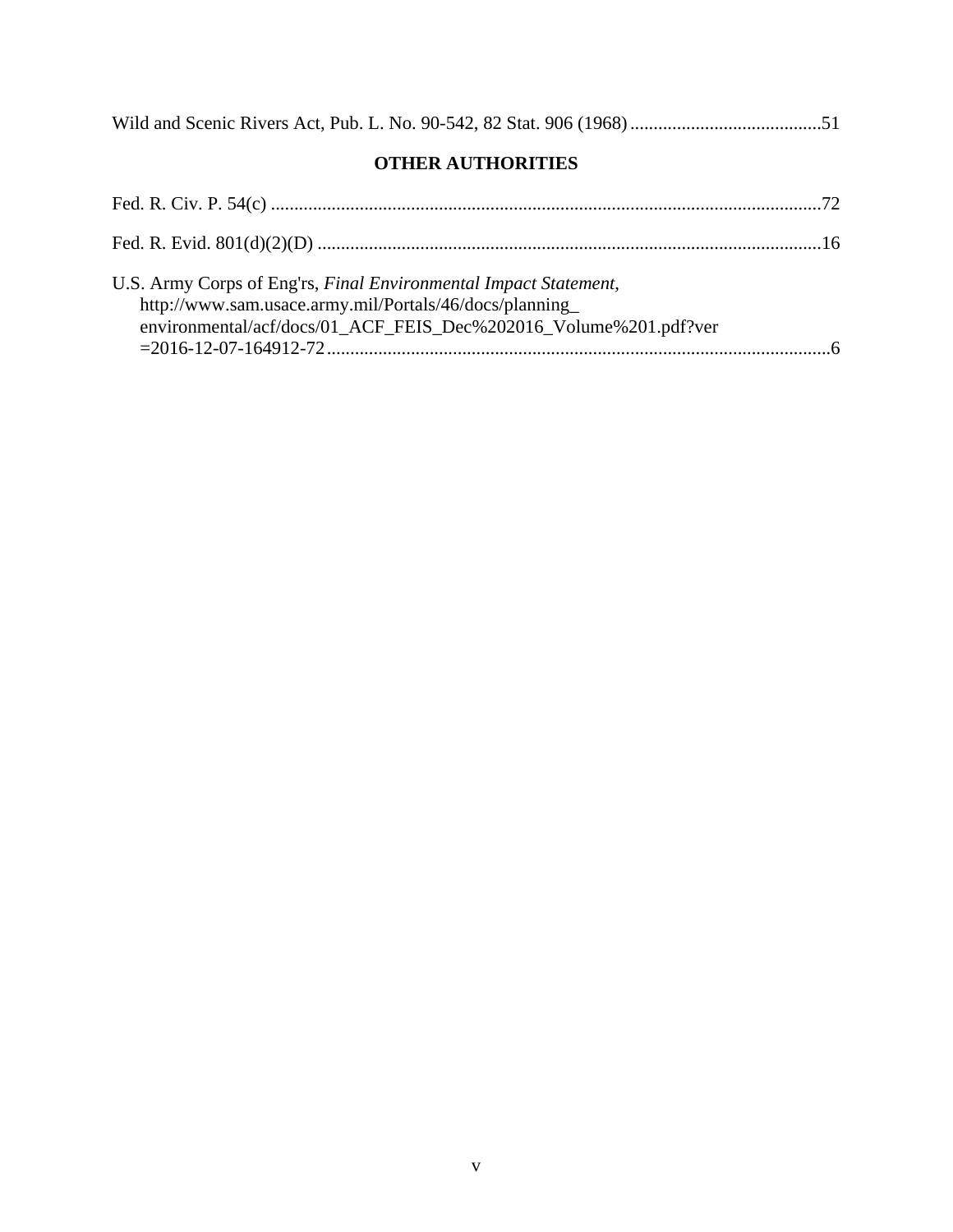#### **INTRODUCTION**

After five weeks of trial and the exchange of lengthy post-trial briefs, the factual disputes in this matter have significantly narrowed. Several key facts are now undisputed, and many others are no longer subject to reasonable dispute. Those facts establish that Florida is entitled to the equitable apportionment it has requested.

*First*, there is no dispute that flows to the Apalachicola River Basin in the past decade have been lower for longer periods than at any time in recorded history. Dkt. No. 628, Ga. Post-Trial Br. 73, 75; Dkt. No. 629, Fla. Post-Trial Br. 19-20. This is clearly evident from objective data maintained by the U.S. Geological Survey ("USGS") at the northernmost point of Florida's Apalachicola River. *See* FX-D-1 (Chattahoochee gage data); JX-128. The same unmistakable pattern of historic low flows is clearly evident throughout Georgia's Flint River Basin, including at the Bainbridge gage on the Flint River and the Iron City gage on Spring Creek. FX-D-2 (Bainbridge gage data); Zeng PFD ¶¶ 4 n.1, 22 (Zeng Demo. 3); Bedient PFD ¶ 37 n.4; Fla. Post-Trial Br. 20-21; *see* FX-56 at GA01643082; FX-49b at GA00278839.

**Second**, there is no dispute that Georgia's upstream consumption of water has grown dramatically since the 1970s, and has been a major cause for record low flows in the Flint River Basin. Georgia's own trial witnesses, including its experts, plotted the impact of Georgia's consumption on streamflow and unambiguously found that: (1) Georgia consumption has been higher in recent drought years than at any time in recorded history; and (2) this consumption substantially reduced the already low flows during those years. *See*, *e.g.*, Zeng PFD ¶¶ 22-23 (Zeng Demo. 3) (calculating peak depletions of almost 1,900 cubic feet per second ("cfs") in recent dry years, approximately 1,400 cfs of which was attributable to agricultural consumption in the Flint River Basin); *see infra* at 20-22 (discussing dozens of internal Georgia documents reaching similar conclusions). Although the parties certainly quarrel about the total quantity of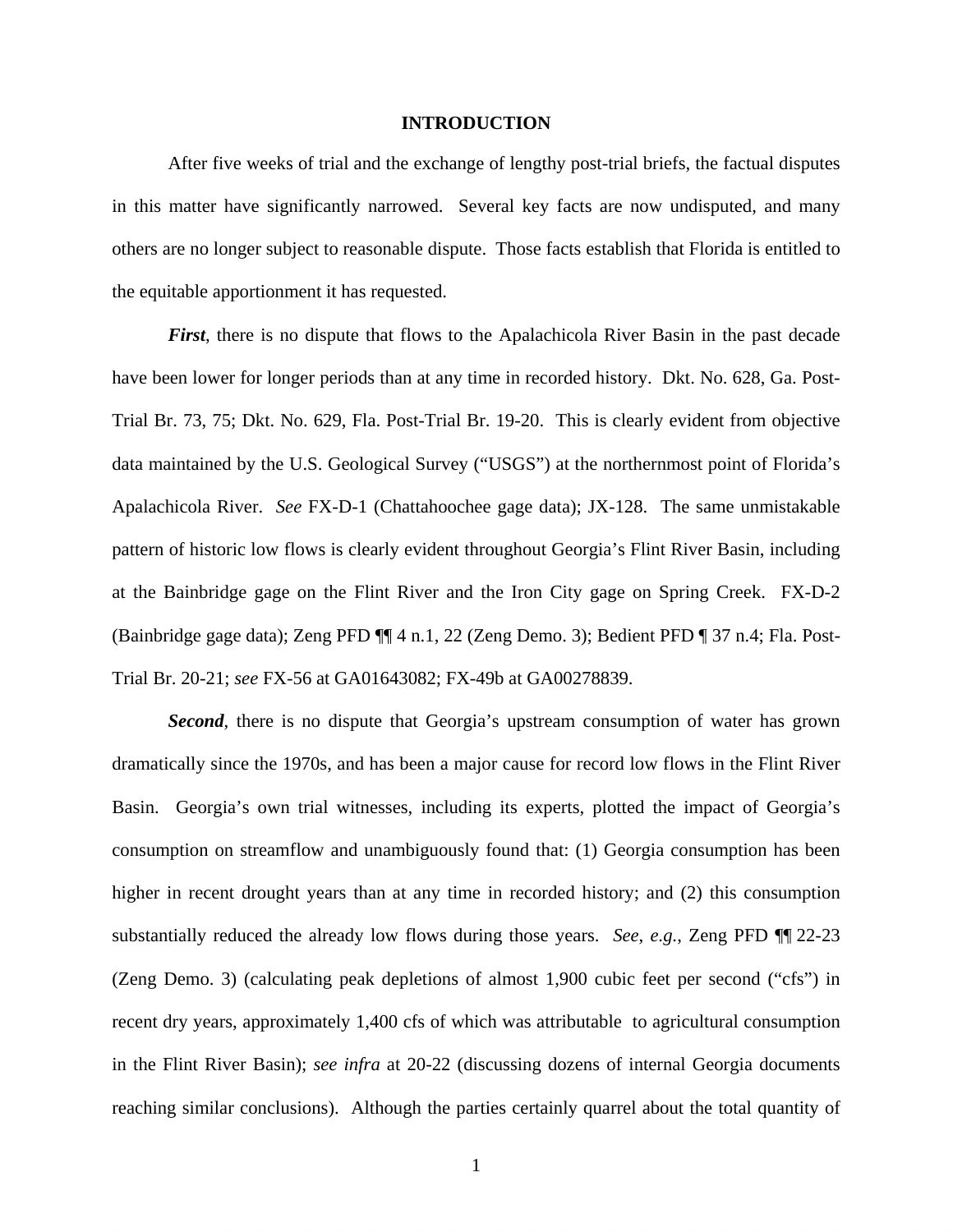Georgia's burgeoning consumptive impacts (Georgia estimates roughly 1,900 cfs, while Florida estimates 3,500-4,000 cfs), the parties *agree* that Georgia's consumption has grown substantially and that its consumption has substantially exacerbated the effects of climatic drought. *See infra*  at 19-26 (discussion of impacts of consumptive use).

*Third*, although Georgia initially took the position in this case that the U.S. Army Corps of Engineers (the "Corps") would offset any and all positive impacts to Florida generated by reducing Georgia's consumption, Georgia has now conceded that this is not true. *E.g.*, Ga. Post-Trial Br. 8-9 (contending now that only certain Corps "offsets" would occur during certain periods of certain drought years). In addition, the Corps has now confirmed that reductions in Georgia consumption would benefit both Florida and the Corps itself, either immediately by increasing inflows of water into the system or over time by providing a critical cushion that would "delay the onset of drought operations," "extend the Corps' ability to meet all project purposes" during a drought (including resource conservation), and "quicken the resumption of normal operations after a drought ends." Dkt. No. 630, U.S. Post-Trial Br. as *Amicus Curiae* 2 ("U.S. Post-Trial Brief"); *see id.* at 14. The Corps also has explicitly confirmed that a cap on Georgia's consumption is unlikely to adversely affect the Corps' operations. *Id.* at 3 n.1.

*Fourth*, the evidence has also clearly demonstrated that increasing flows would "alleviate" harm to both the Apalachicola Bay and River. *See* Dkt. No. 128, Order on Ga.'s Mot. to Dismiss 14 ("MTD Order"). Georgia suggests that Florida is not entitled to relief unless it can show that the requested relief eliminates 100% of the harm. *See* Ga. Post-Trial Br. 88. Of course, this is not how an equitable apportionment works, and Georgia has no legal authority to support its position. *See New Jersey v. New York*, 283 U.S. 336, 346-47 (1931); MTD Order 10, 13 (recognizing that the Supreme Court has "broad authority in equitable apportionment cases to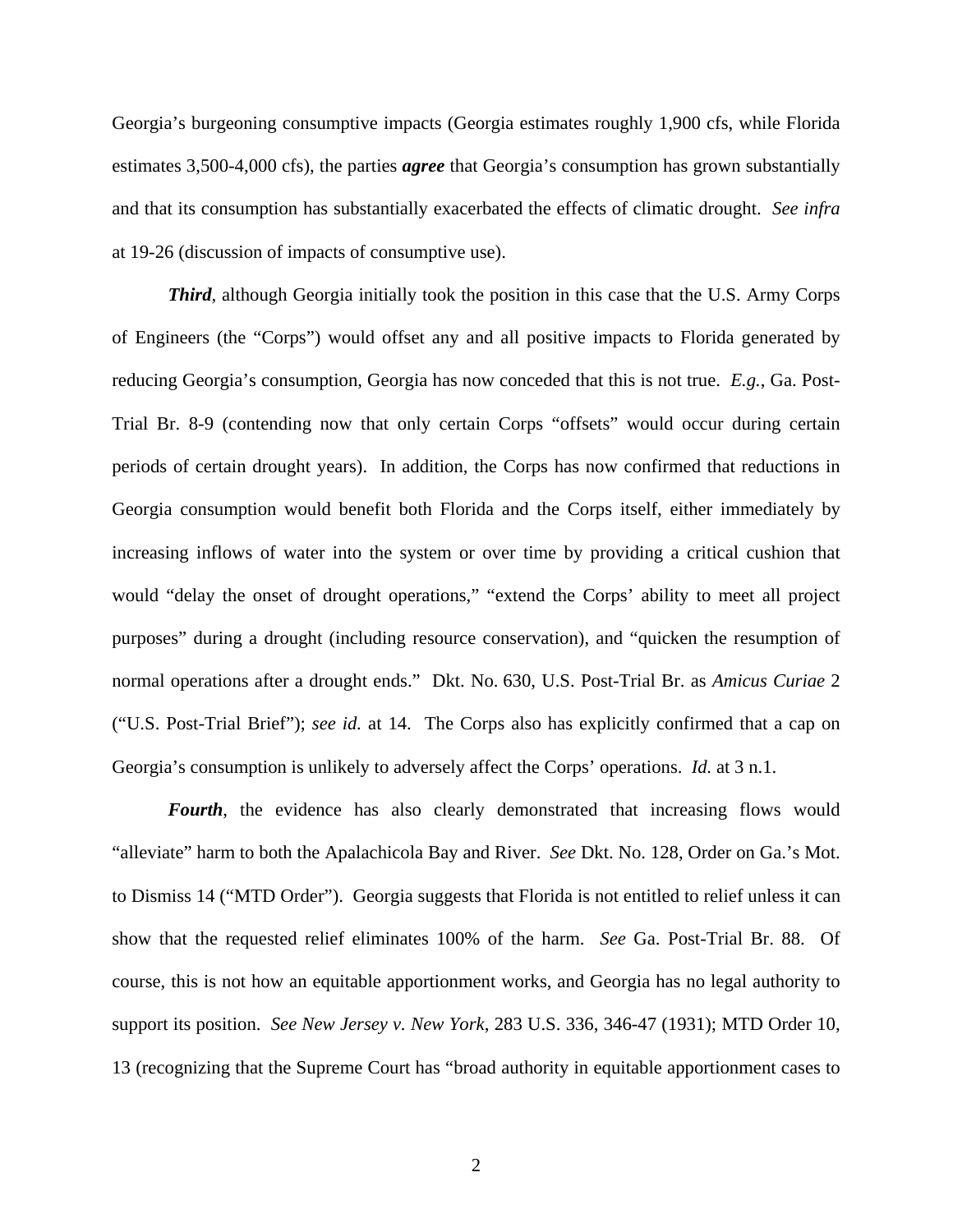afford the relief most appropriate in light of all the circumstances"); *infra* at 51-54, 63. Further, Georgia put on no evidence to dispute the findings by the U.S. Fish and Wildlife Service ("USFWS") and U.S. Environmental Protection Agency ("EPA") that harms to the Apalachicola ecosystem could be alleviated by additional flows necessary for the health of the ecosystem. *See generally* FX-599; *see, e.g.*, FX-D-23 (demonstrating that Apalachicola River flows failed to meet those necessary levels over and over again since the late 1990s); *infra* at 39-40, 65.

*Fifth*, Georgia cannot, and has not, seriously questioned that Florida itself has taken numerous significant steps to conserve water and steward resources in its part of the Apalachicola-Chattahoochee-Flint River Basin ("ACF Basin"). Unlike Georgia, Florida has put absolute caps on the amount of water its farmers can use on crops, even though there are a miniscule number of farmed acres in the Apalachicola when compared with Georgia. Fla. Post-Trial Br. 64-65; *see* Cyphers PFD ¶¶ 25, 36-39. Indeed, Florida's small ACF Basin population consumes a tiny amount of water in comparison with Georgia. And Florida has expended hundreds of millions of dollars to set aside thousands of acres of natural areas to preserve the Apalachicola River and Bay. Fla. Post-Trial Br. 61-63; *see, e.g.*, Steverson PFD ¶¶ 18-19, 22. Georgia chose not to cross-examine the Secretary of Florida's Department of Environmental Protection on these issues, thus conceding the entirety of his important testimony. Georgia's argument that thousands of cfs of Apalachicola River flow somehow mysteriously disappear in this sparsely populated area is entirely unfounded, and demonstrates the lengths to which Georgia will go to try to cloud the record with unscientific and unsubstantiated theories.

*Finally*, Georgia has failed to establish that its own conduct as to the waters at issue has been "equitable" in ways that matter here. To be sure, Georgia argues at length that it has worked to reduce its own municipal consumption in Atlanta, and suggests that Florida is asking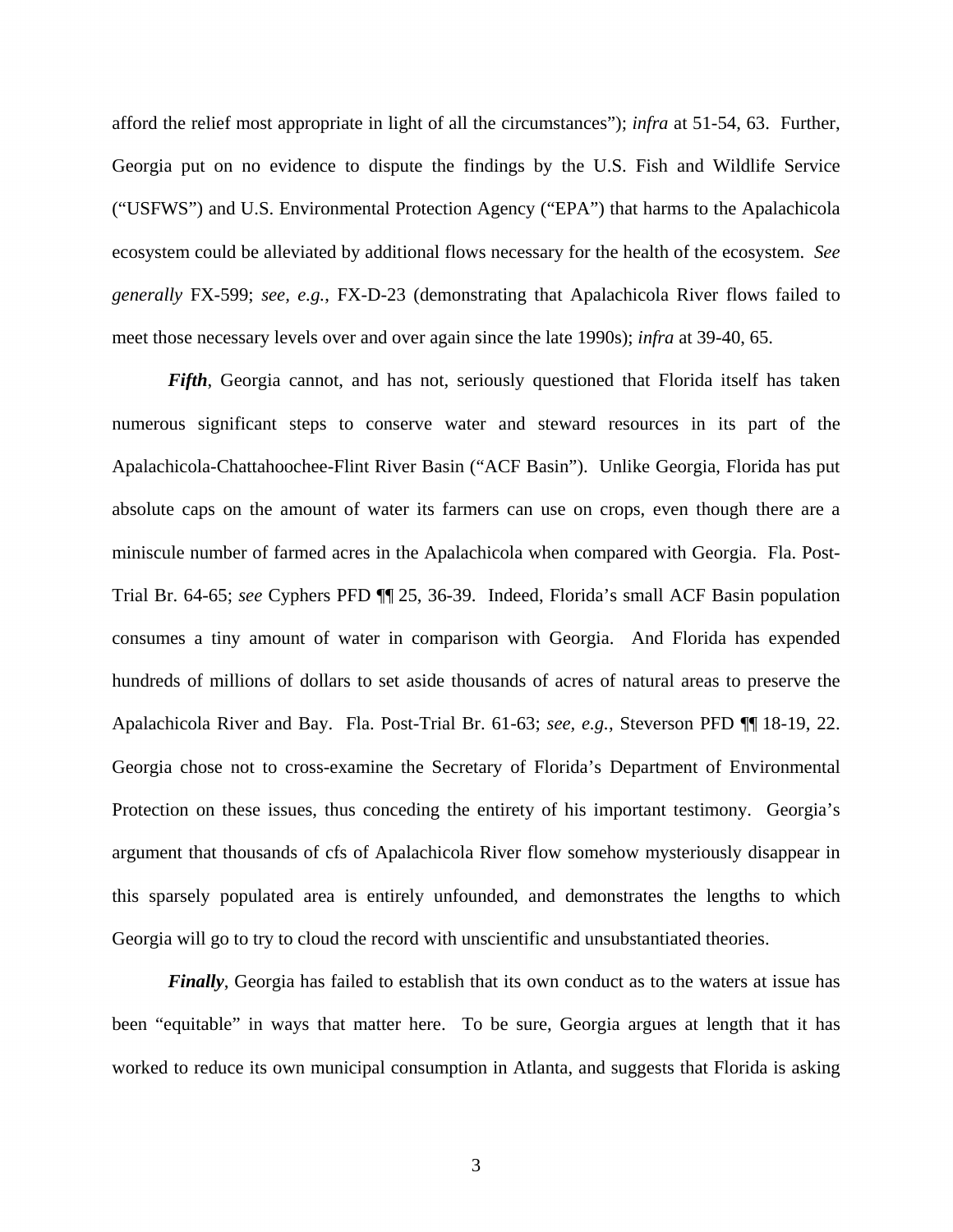this Court to shut down "the economic foundation of the country's ninth largest metropolitan area as well as a multi-billion dollar agricultural sector that provides key crops and generates thousands of jobs." Ga. Post-Trial Br. 1. This is a straw man. Florida is not seeking to starve Atlanta of water, or to cause any economic collapse. It is simply asking the Court to ensure that Georgia takes responsibility for its own consumption and acts equitably in conserving a shared natural resource in the same ways that numerous other areas of the United States already do.

As Florida demonstrated at trial, the consumption cap remedy Florida seeks can be satisfied with multiple relatively low cost common sense conservation measures that Georgia itself has previously contemplated. *See infra* at 51-56, 67-71. Georgia declined to call its lone agricultural expert (Dr. Suat Irmak), and Georgia's economist admitted that he failed to assess the costs or benefits of many of these key proposals. Nor has Georgia offered any meaningful explanations for why these common-sense measures cannot be accomplished, or why Georgia ignored a mountain of internal documentation over the past 20 years admitting again and again that Georgia needed to remedy its "over-allocation" of ACF water resources. Likewise, over and over again, Georgia ignored pointed warnings from federal agencies identifying a need for "immediate" action to solve the problem. *E.g.*, FX-48 at GA00186367.

The evidence overwhelmingly shows that, while it has recognized the problem, Georgia has consistently refused to take sufficient measures on its own to conserve water—particularly for Flint River Basin agriculture. This action is the last opportunity to address this problem, and exactly why the Supreme Court has the authority to equitably apportion shared assets when one State refuses to act as a responsible steward of those resources. Without a remedy here, Georgia's upstream consumption will remain wholly unconstrained and continue to grow, and the harm demonstrated over past decades not only will persist but will worsen.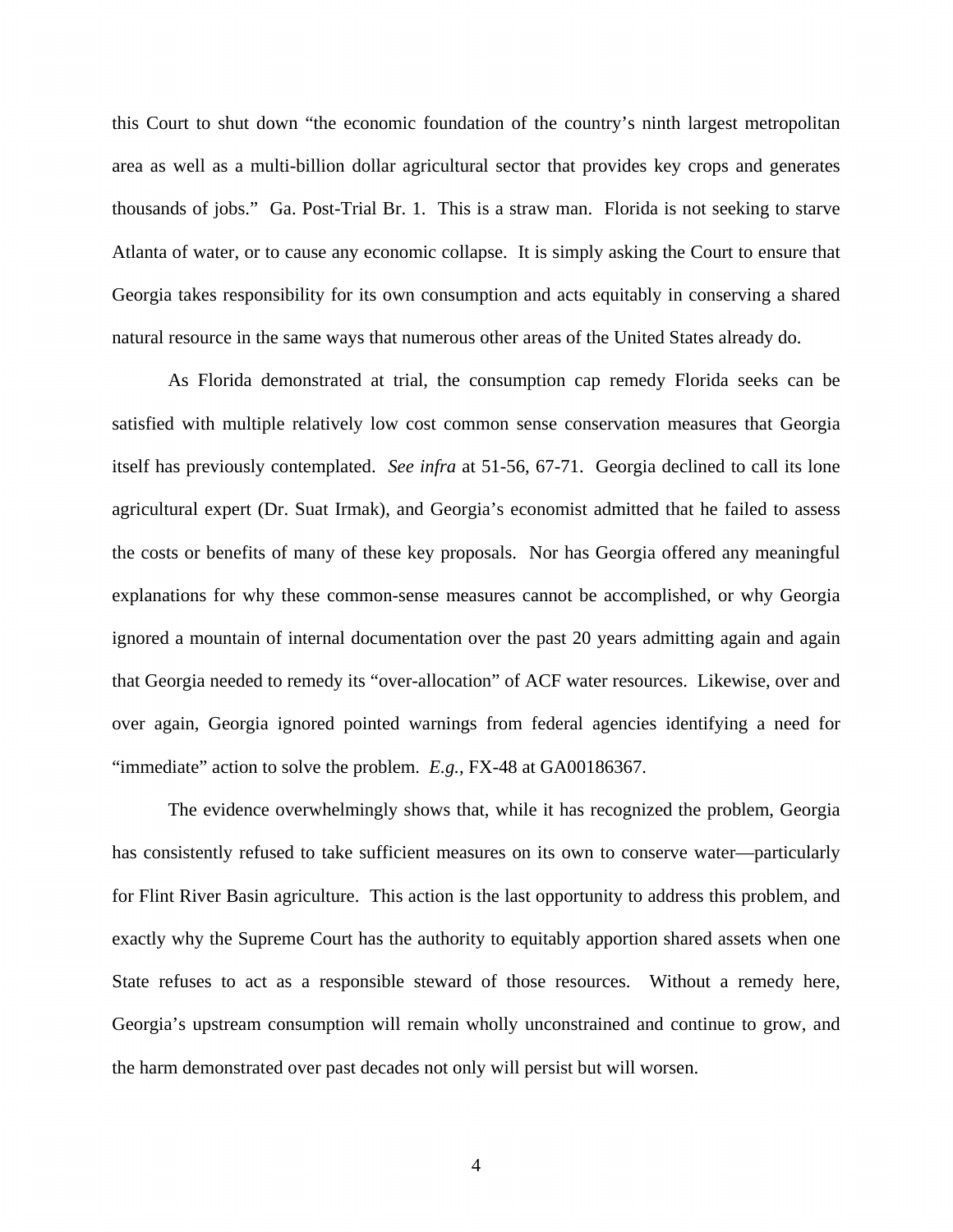#### **ARGUMENT**

## **I. AS THE COURT HAS ALREADY CORRECTLY RECOGNIZED, THE ARMY CORPS IS NOT AN INDISPENSABLE PARTY**

After more than a month of trial, Georgia's lead argument in its post-trial brief is the same one that the Supreme Court declined to embrace in allowing this original action to proceed and that this Court rejected in denying Georgia's motion to dismiss: Georgia's belief that this action cannot proceed at all because the Corps is an indispensable party. But Georgia has pointed to no evidence from the trial that undermines the basis for this Court's decision properly rejecting that argument, and the United States' own post-trial filing only further confirms that this Court can award meaningful relief *without* involving the Corps at all.

Georgia's renewed request to dismiss the case under Rule 19 largely rehashes the same arguments the Court already correctly rejected on the basis of the pleadings. Georgia is free to renew the issue, but it has to point to something that has *changed*. It cannot. As the Court previously recognized, the Rule 19 issue boils down to three inquires: (1) whether Florida would have an alternative remedy if the case were dismissed; (2) whether granting relief solely against Georgia in this case would prejudice the United States or the parties; and (3) whether any such relief would be adequate. In denying Georgia's motion to dismiss, this Court correctly answered each of those questions in the negative, and no evidence presented at trial undermines any of this Court's conclusions. Before addressing each of these factors, we briefly describe relevant conclusions of the recent amicus brief submitted by the United States.

The United States' brief begins with the simple proposition that a consumption cap remedy would likely be beneficial both for the Corps and for Florida. U.S. Post-Trial Br. 2. This is because lower levels of consumption in Georgia will increase the total "basin inflow" above Jim Woodruff Dam, which will in turn result in "either an increase of pass-through flow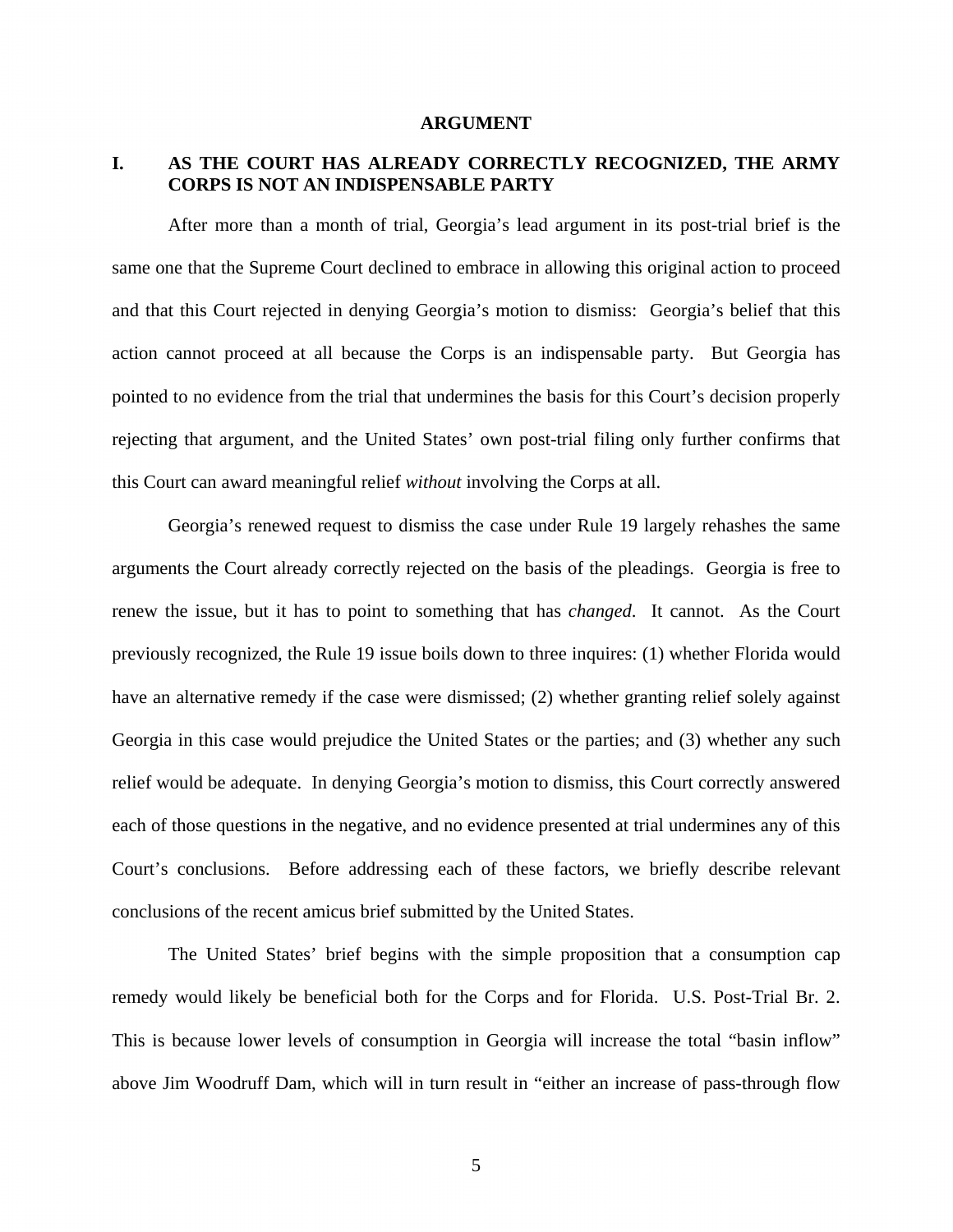into the Apalachicola, no immediate increase of flow into the Apalachicola but additional storage of water in the federal projects, or both." *Id.* The Corps can only manage water that reaches its dams—*i.e.* water that Georgia does not consume. "Basin inflow" measures how much water reaches the dams *after* Georgia consumes as much as it wants. *See id.* With a cap on Georgia consumption, more water will enter the system, and more water will reach Florida, either immediately or after a short delay during drought operations. In short, the United States has confirmed this Court's understanding of the Corps' operations. *See* MTD Order 14-15, 20.

Regarding "drought operations" in particular, the Corps explained that "additional basin inflow" resulting from a decrease in Georgia consumption would increase reservoir levels, "delay the onset of drought operations," "extend the Corps' ability to meet all project purposes" during an extended drought, and "quicken the resumption of normal operations after a drought ends." U.S. Post-Trial Br. 2, 14. "Project purposes" include conservation of downstream "fish and wildlife resources," including those in Florida. USACE Final Environmental Impact Statement at 2-59, 2-61, 2-62 ("FEIS") ("Each year, in coordination with USFWS and state fishery agencies, [the Corps] works to … provide necessary releases to support fish spawning in downstream river reaches during designated periods. At other times of the year, [the Corps] cooperates by manipulating releases and lake levels to improve fisheries, in both the reservoirs and the downstream river reaches.").<sup>1</sup> The Corps also clarified, repeatedly, that its  $5,000$  cfs minimum flow floor is not a "target" and that it may exercise its discretion to release more than

 $\overline{\phantom{0}}$ 

<sup>1</sup> The FEIS is available at http://www.sam.usace.army.mil/Portals/46/docs/planning\_ environmental/acf/docs/01\_ACF\_FEIS\_Dec%202016\_Volume%201.pdf?ver=2016-12-07-164912-723.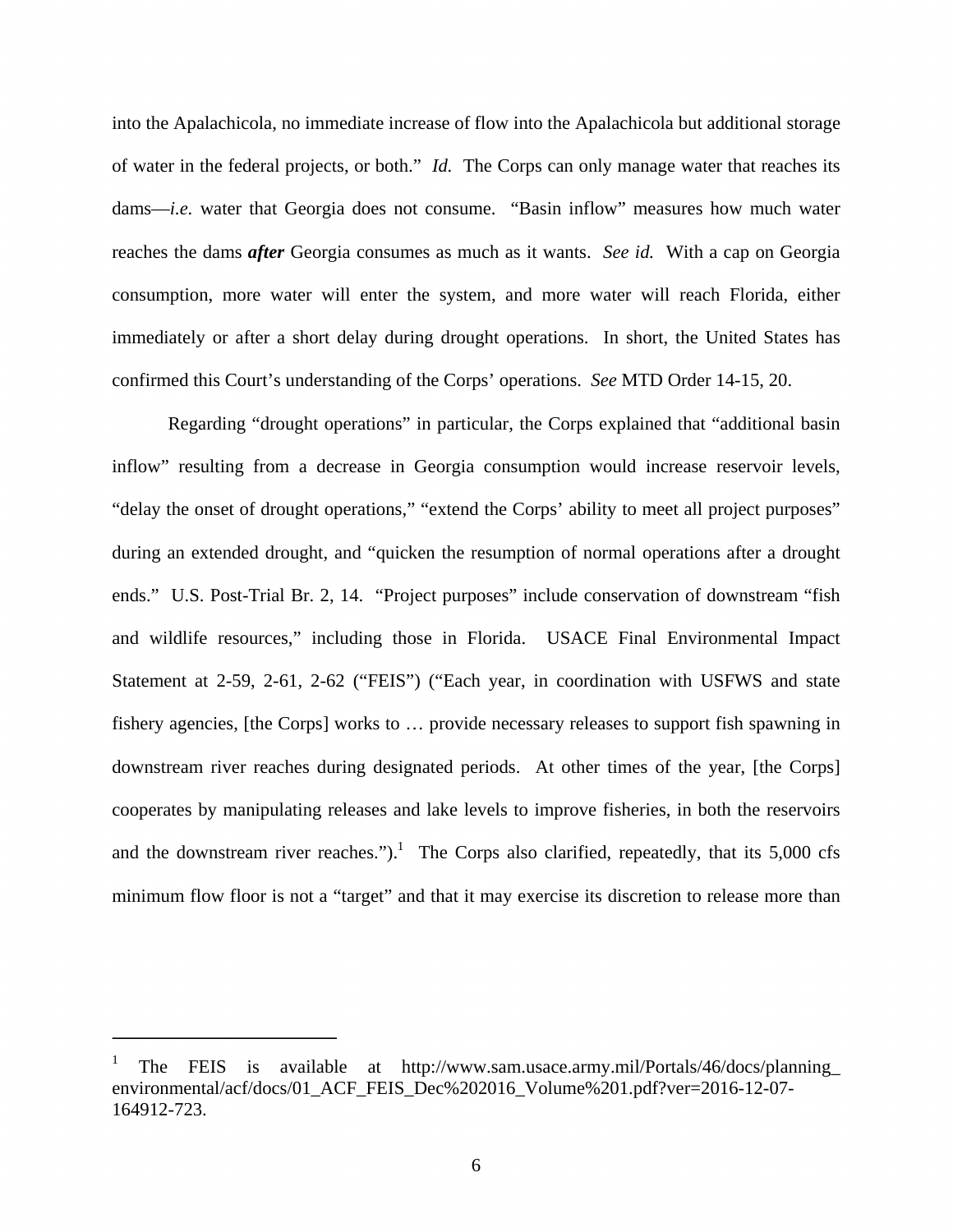5,000 cfs even during "extreme low flow" periods, "with additional discretionary releases as necessary to meet other project purposes." U.S. Post-Trial Br. 8, 17; FEIS at 2-75. $^2$ 

To understand the Corps' position, it is important to distinguish between "droughts" and "drought operations." The Corps does not enter into "drought operations" every time a drought occurs. To put the Corps' statements into historical perspective, the Corps triggered "drought operations" for a five-month period in 2008 and for a ten-month period in 2012-13. *See* FX-511b; FX-511f; FX-511g. For example, 2011 was a terrible drought year, yet the Corps did not enter drought operations at all. *See* FX-511e. If Georgia consumption reductions resulted in more water in the system, there is no question that the likelihood and duration of drought operations would be further minimized. U.S. Post-Trial Br. 2, 14. Moreover, the evidence presented at trial (and the data depicted below) showed that the Corps regularly released more than 5,000 cfs during recent drought periods, including as a discretionary matter during drought operations and frequently in many other periods when basin inflow was below 5,000 cfs. *See, e.g.*, Shanahan PFD ¶ 60 and Table 4.

<u>.</u>

<sup>2</sup> Although the Corps has released a final Environmental Impact Statement for a potential revision to its water control manual, it will not finalize any changes to that manual until at least mid-January. U.S. Post-Trial Br. 4-5. The Corps' proposed revision is at the request of Georgia, to accommodate increased Georgia upstream consumption in the future. USFWS has objected, and continues object, to certain of the proposed Corps changes. JX-168 at 205 (recommending the Corps "work closely with USFWS to develop alternatives [to the Corps proposal] that are protective of fish and wildlife resources in the ACF Basin"). Thus, there is no certainty at this point as to exactly what—if any—changes will be finally adopted. *See id.* at 205, 263. The Corps' brief indicates that it believes these changes would have a minimal effect on overall flows from its dams. U.S. Post-Trial Br. 11.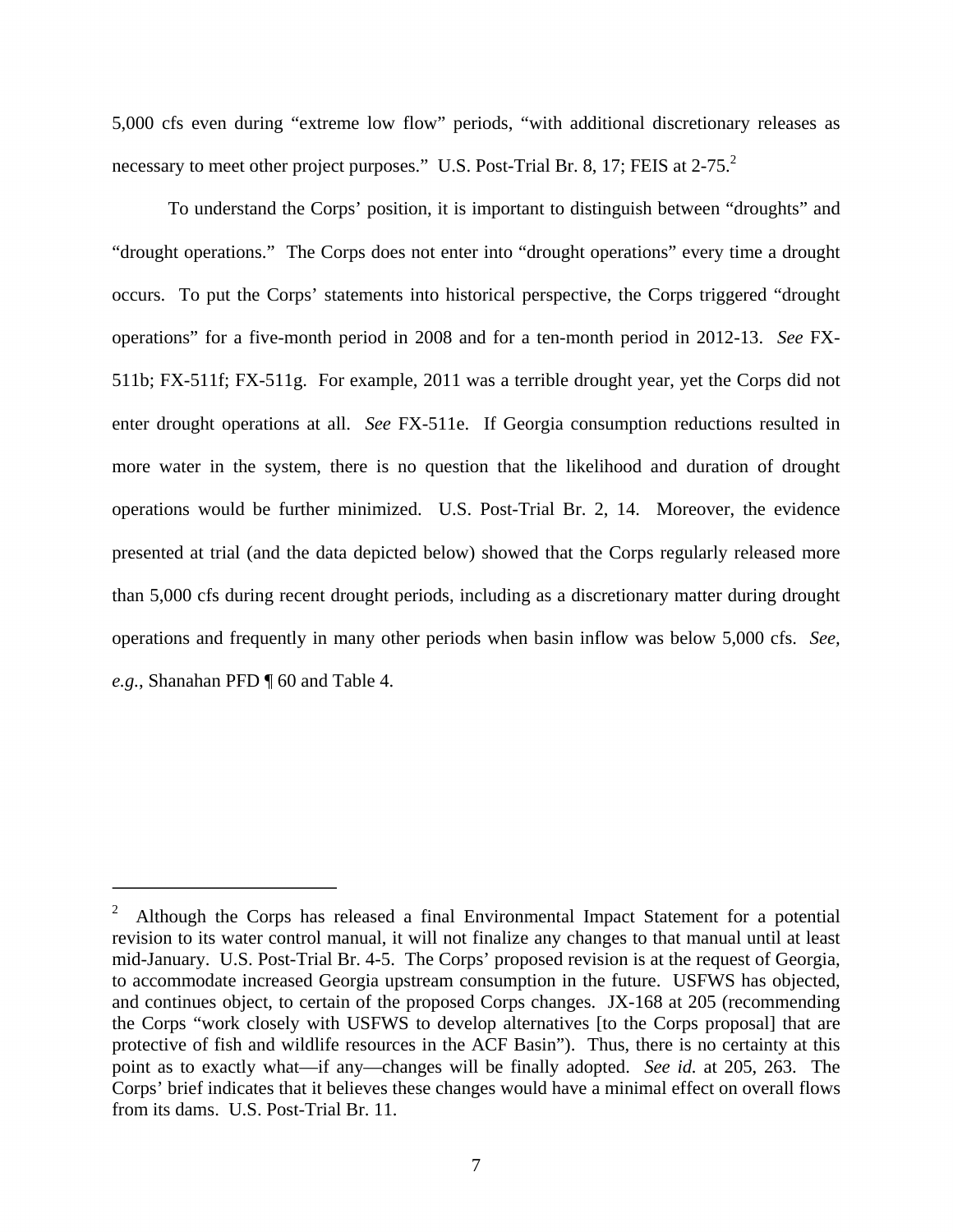

In the chart above, the red line shows basin inflow, calculated directly from Army Corps data, whereas the blue lines shows the flow on the Apalachicola River, as measured by the USGS at the Chattahoochee gage. *See* JX-128 (Apalachicola River, Chattahoochee gage data); JX-137 (Army Corps data). Although the Apalachicola saw the lowest flows for the longest periods in recorded history over the past decades, the chart and the underlying data demonstrate that the Corps consistently made discretionary releases greater than 5,000, 6,000, and on occasion 7,000 cfs *even during drought operations* when basin inflows were lower than 5,000 cfs. Note that 1998-2002, 2007-2008 and 2011-12 were all drought years, and certain other intervening years also had dry periods. Had Georgia consumption been lower, flows would have been much higher.

With that in mind, we return to each of the "indispensable" party factors.

### **A. No Other Remedy Is Available To Florida For Addressing Georgia Consumption**

This Court has already recognized that Florida has "no other adequate remedy" than this original action to address Georgia's consumption. MTD Order 21. Georgia rightly does not attempt to argue otherwise. *See id.* (noting that Georgia's contrary argument at the pleading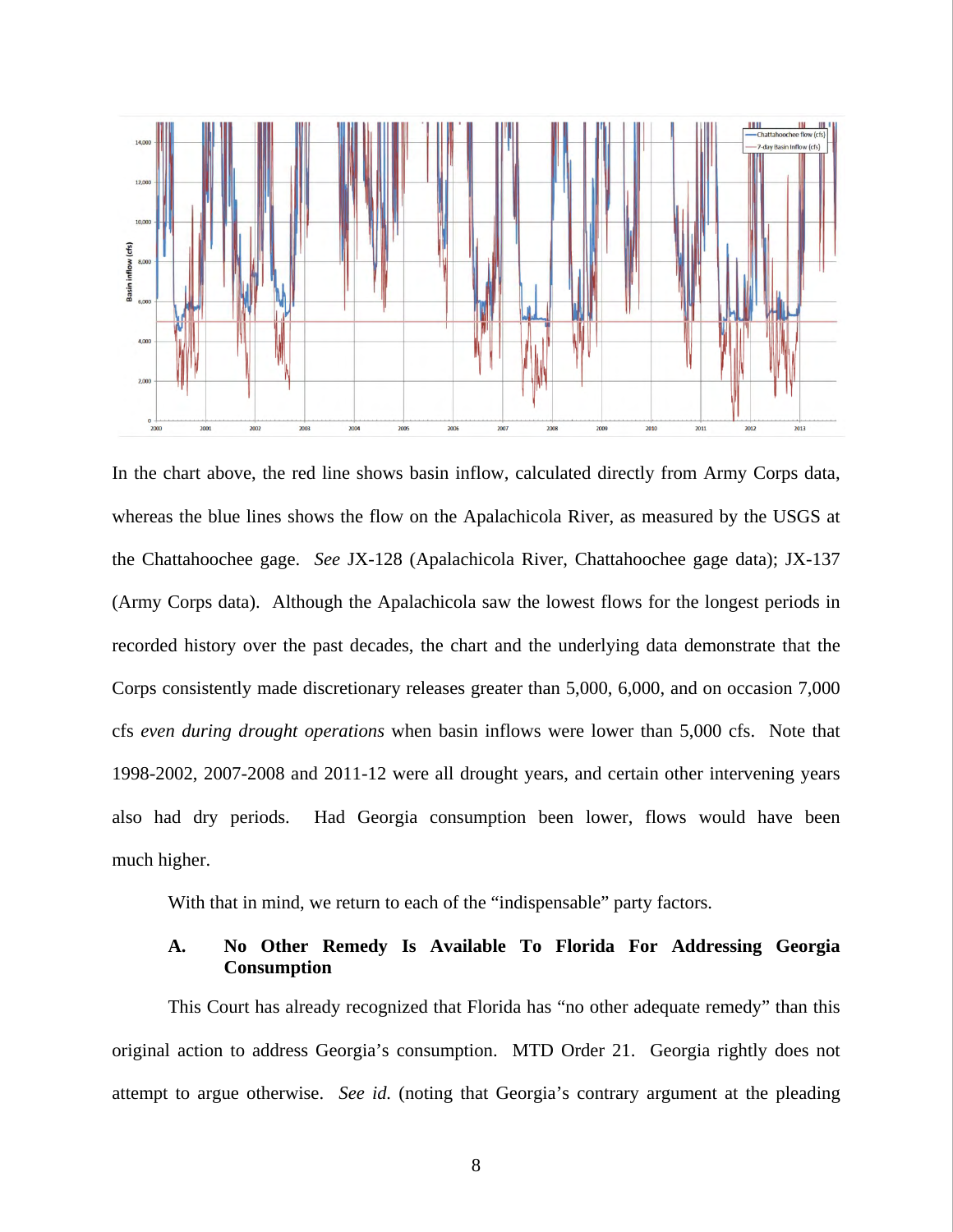stage "raises the spectre of judicial estoppel" because "Georgia has previously argued that Florida's interest in adequate water flows should be settled through an equitable apportionment"). Instead, Georgia now takes the bolder and more implausible position that there is no judicial remedy available *in any forum* that could limit Georgia's consumption, and that Florida should simply hope for the best. That argument should be rejected. As the Court previously recognized, an equitable apportionment is the only vehicle by which Florida can ensure any prejudice that Georgia's consumption could not "continue to increase to the point that the Corps is unable to ensure any minimum flow into the Apalachicola River." *Id.* Indeed, this case illustrates the very reason for the Supreme Court's jurisdiction to equitably apportion shared resources where States themselves cannot agree on how to do so.

#### **B. There Is No Prejudice To The United States Or Georgia**

In denying Georgia's motion to dismiss, this Court observed that "[a] decree establishing a cap on Georgia's consumptive use of water would likely avoid any potential prejudice to the United States." *Id.* at 16. And the United States' post-trial amicus brief confirms that a consumption cap on Georgia would not prejudice the government's interests, but would instead *benefit* both Florida and the Corps "by making more water available for various purposes during times of low flow." U.S. Post-Trial Br. 19; *id.* at 3 n.1 ("We remain of the view that a cap on Georgia's consumption would not be likely to adversely affect the Corps' operations."); *see also id.* at 2, 14 ("When the Corps has more water available to it to store in normal operations, ... [t]hat *has a benefit of delaying the onset of drought operations* … *as well as shorten[ing] how long drought operations persist.*" (emphasis added)). Accordingly, what this Court said previously remains true: "any prejudice to the interests of the United States can be avoided … by entering a decree establishing a cap on Georgia's consumption," MTD Order 19, which, of course, is precisely the relief Florida has requested. Nor has Georgia provided any "factual basis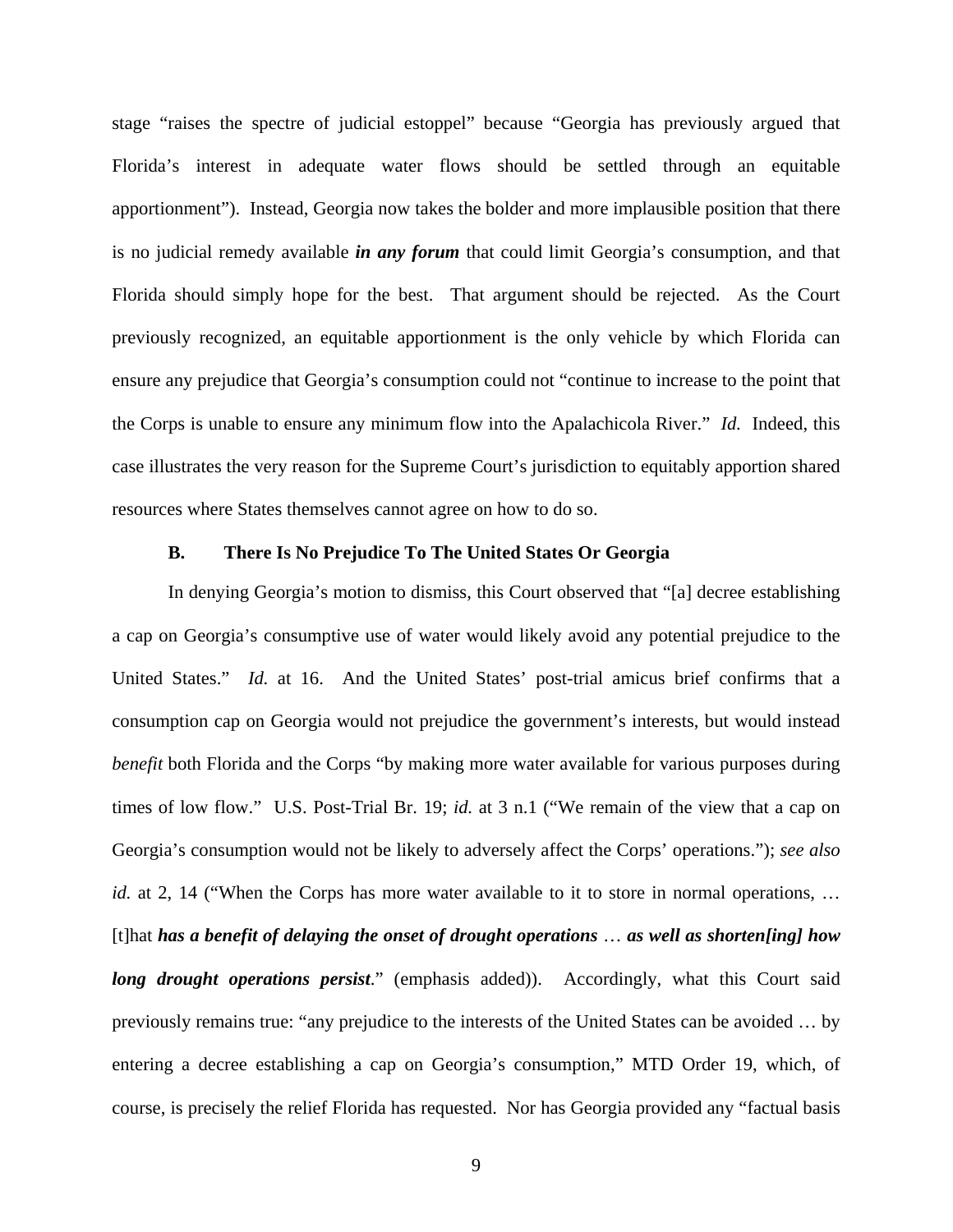to find that a consumption cap would be more prejudicial than a minimum flow requirement." *Id.* at 20. Florida carefully presented evidence on a wide range of options Georgia could implement to save water under any kind of remedy. *See*, *e.g.*, JX-41 at 28, 32; JX-105 at 3-4; JX-154 at 2; FX-24 at 6-4 to 6-9; GX-1247 at 6-3 to 6-9; Sunding PFD ¶¶ 43, 59-66, 75, 80-87, 90. As the Court has already concluded that "[a] consumption cap need not dictate how Georgia must manage its water resources any more than a minimum flow decree." MTD Order 20.

### **C. Judgment Rendered In The Absence Of The U.S. Would Be Adequate**

In denying Georgia's motion to dismiss, the Court recognized that it was reasonable to assume that "any decrease in Georgia's consumption will increase inflows in to the ACF River, allowing the Corps to release more water downstream." *Id.* at 14. The Court also recognized that although "the Corps' operations may differ during drought periods," it is nonetheless "reasonable to assume that a cap on Georgia's consumption would render periods of reduced flow releases fewer and further between because of the increased reservoir levels that would result from Georgia's reduced consumption," which in turn would "ameliorate" Florida's harms. *Id.* at 14 n.5. The United States' post-trial brief confirms this Court's understanding.

For most of this litigation, Georgia has taken the extreme and unfounded position that the Corps will prevent any and all increased flows caused by a consumption cap from reaching Florida by simply storing more water in Corps-operated dams. *See*, *e.g*., Dkt. No. 48, Ga. Mot. to Dismiss at 12-13; Dkt. No. 96, Ga. Reply in Supp. of Mot. to Dismiss at 8; GX-860 at 18, 20- 21 (Bedient Expert Report) ("[A]ny additional water entering the system will go to filling the reservoirs, even if basin inflow exceeds 5,000 cfs during that time. This is true even if basin inflow experiences short-term increases above 5,000 cfs, such as during a flash precipitation event."). That was always flatly incorrect, as Georgia's own expert admitted at trial. *See*  Bedient Test., Trial Tr. vol. 15, at 3034:23-3935:1, 3942:15-3944:15 (agreeing that he had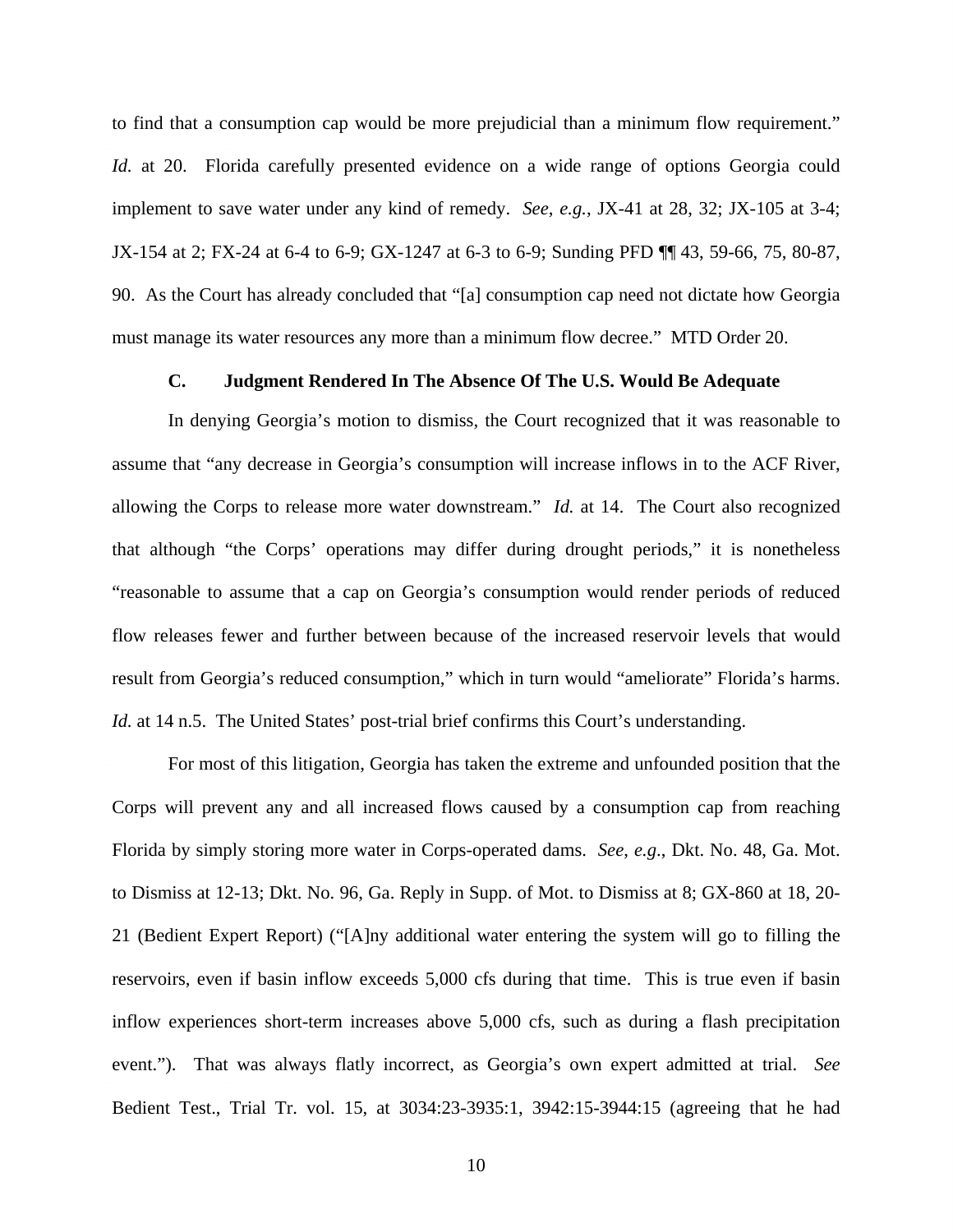previously stated in sweeping terms that no flow above the RIOP minimum would reach Florida during drought operations, and that this claim is belied by actual historic flows during the Corps' May 2012-February 2013 drought operations, when hundreds of cfs of water beyond the minimum flowed to Florida on most days).

The United States' brief confirms that Georgia's position lacks merit. Indeed, the United States has confirmed that, just as Florida has maintained all along, a decrease in Georgia consumption would result in more "basin inflow," which would result in additional flow to Florida. U.S. Post-Trial Br. 2, 14; *see id.* at 18 (during low-flow period when drought operations have not been triggered, flow on Apalachicola River will "increase by the same amount that the Flint River flow increases"); Shanahan Test., Trial Tr. vol. 10, at 2522:23-2523:16; Shanahan PFD ¶ 73 ("Georgia conservation during dry and drought summer months" would increase flow in short term); *id.* ¶¶ 39-40 (there is a "very strong positive correlation" between inflow from the Flint River Basin and discharges from Woodruff Dam).

Among other things, "an increase in streamflow in the Flint River will increase the total 'basin inflow' above Jim Woodruff Dam" and therefore "would result in either an increase of pass-through flow into the Apalachicola, no immediate increase of flow into the Apalachicola but additional storage of water in the federal projects, or both, depending on the month and the overall levels of the reservoirs." U.S. Post-Trial Br. 2. That is consistent with the testimony of Florida's experts at trial. As Dr. Shanahan explained, for example, "the water is going to Florida eventually. It's not a question of if; it's a question of when." Shanahan Test., Trial Tr. vol. 10, at 2523:14-15; *see* MTD Order 14 n.5. That fact—fatal to Georgia's position that Florida cannot secure relief without an order enjoining the Corps itself—cannot be seriously disputed.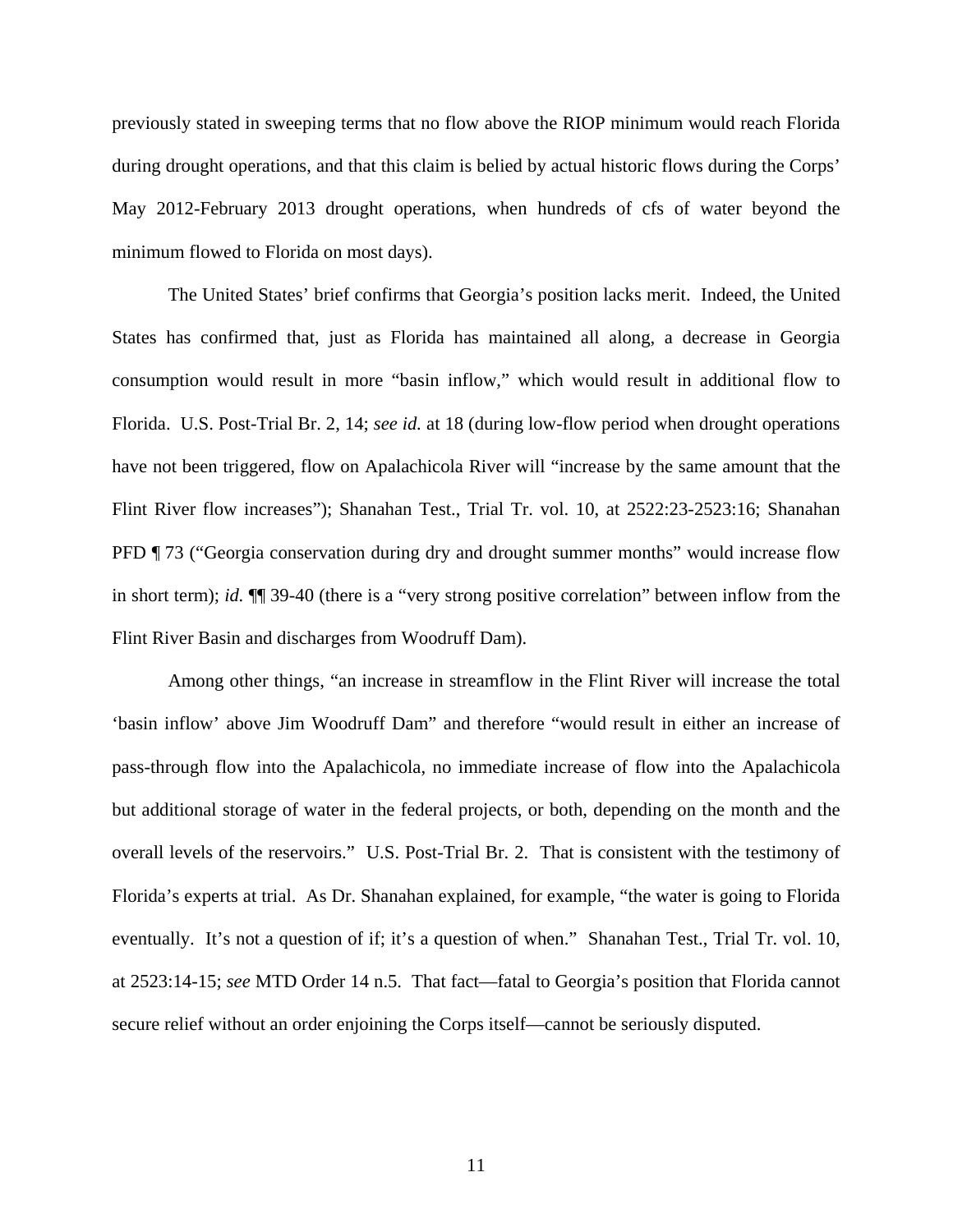The United States' brief also considers the "full beneficial impact" of additional water (due to decreased consumption) at various points in time. *See* U.S. Post-Trial Br. 13-14, 16-18. In short, additional inflows provide a cushion that helps *delay* the onset of drought operations, bolsters the Corps' ability to send water downstream *during* drought operations, and *quickens* the resumption of normal operations—a win-win-win situation. *Id.* at 2, 14. Those scenarios further support the conclusion that a cap on Georgia's consumption would help redress the harms that Florida is suffering as a result of Georgia's ever increasing consumption of waters. But at the same time, the United States stressed that "focusing too closely on any one snapshot risks missing the *full beneficial impact* that substantial increases in basin inflows could have on the ACF system during non-flood events." *Id.* at 13-14 (emphasis added).

In short, the evidence confirms exactly what this Court recognized in denying Georgia's motion to dismiss: more water in the system means more water downstream. MTD Order 14 & n.5. $3$ 

#### **D. Georgia's Various Counter-Arguments Are Incorrect**

 $\overline{\phantom{0}}$ 

Georgia has repeatedly argued that the Corps would nevertheless seek to hold all water above 5,000 cfs in all drought years. *See* Ga. Post-Trial Br. 5-8. The evidence refutes that claim.

Indeed, even Georgia's own expert has acknowledged that releases above 5,000 cfs would be made during periods of drought and drought operations. For example, at trial, Georgia's expert, Dr. Bedient, admitted that actual historical flows were substantially larger than the flows his ResSim modeling had predicted—in fact, actual flows were larger than what he found when he modeled a 30% reduction in Georgia consumption. Bedient Test., Trial Tr.

 $3$  In addition, because basin inflows are calculated net of Georgia's consumptive use, any decrease in Georgia's consumption will necessarily result in an increase in basin inflow, more water available for reservoirs, and an increase in flows to Florida.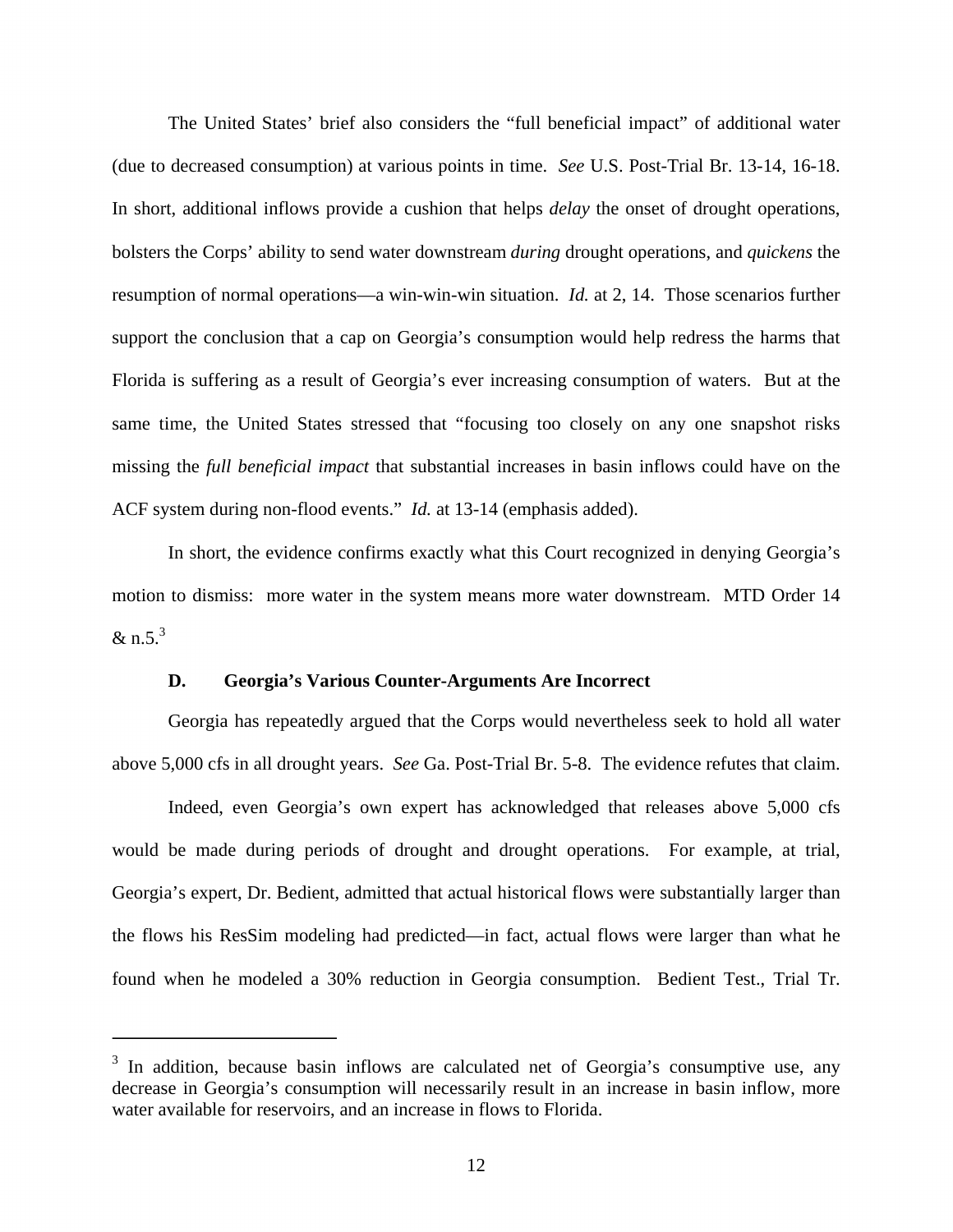vol. 15, at 3965:8-3966:11. In practice, Dr. Bedient agreed the state-line flows "were always higher than 5,000 cfs," including some substantial increases of over 6,000 cfs. *Id.* Moreover, Dr. Bedient acknowledged that his ResSim model dramatically under-predicted the cumulative amount of water the Corps released during relevant time periods. For example, during the period from August 1 to December 27, 2011, the Corps' cumulative releases were more than 63,000 cfs *higher* than Dr. Bedient would have predicted with the ResSim model, even when Dr. Bedient included extra basin inflow from a 30% reduction in consumption. *See id.* at 3965:3-7, 3966:7- 23. In other words, even under a modeling scenario that vastly under-predicts flow benefits from a reduction in consumption, Georgia's experts still concluded that Florida would receive an increase in flows during drought. Likewise, in table 4 of his written direct testimony, Dr. Shanahan showed that even during the drought operations period from May 1, 2012 through February 28, 2013, the Corps cumulatively discharged more than 1,100,000 cfs-days of water in excess of the 5,000 cfs minimum. Shanahan PFD ¶ 60 & Table 4.

Nor could it be argued that the Corps will simply target 5,000 cfs releases and never allow more than 5,000 cfs (or a small additional increment beyond 5,000) to pass to the Apalachicola. Ga. Post-Trial Br. 5-8. Indeed, the United States itself has explained that, even in an "extreme low flow" scenario, additional "discretionary" releases would be made for project purposes, which, of course, include the health of the downstream ecosystems. U.S. Post-Trial Br. 17; *supra* at 6-7 (discussing project purposes). In fact, history shows that, even in the midst of drought operations in 2008 and 2012, *significant additional discretionary releases were made.* FX-811 at 20 (Figs. 1-2). Likewise, as the United States has recognized, judging the beneficial impact of additional inflows cannot be made by looking at any one point in time. See U.S. Post-Trial Br. 13-14. As this Court itself has recognized, additional water means that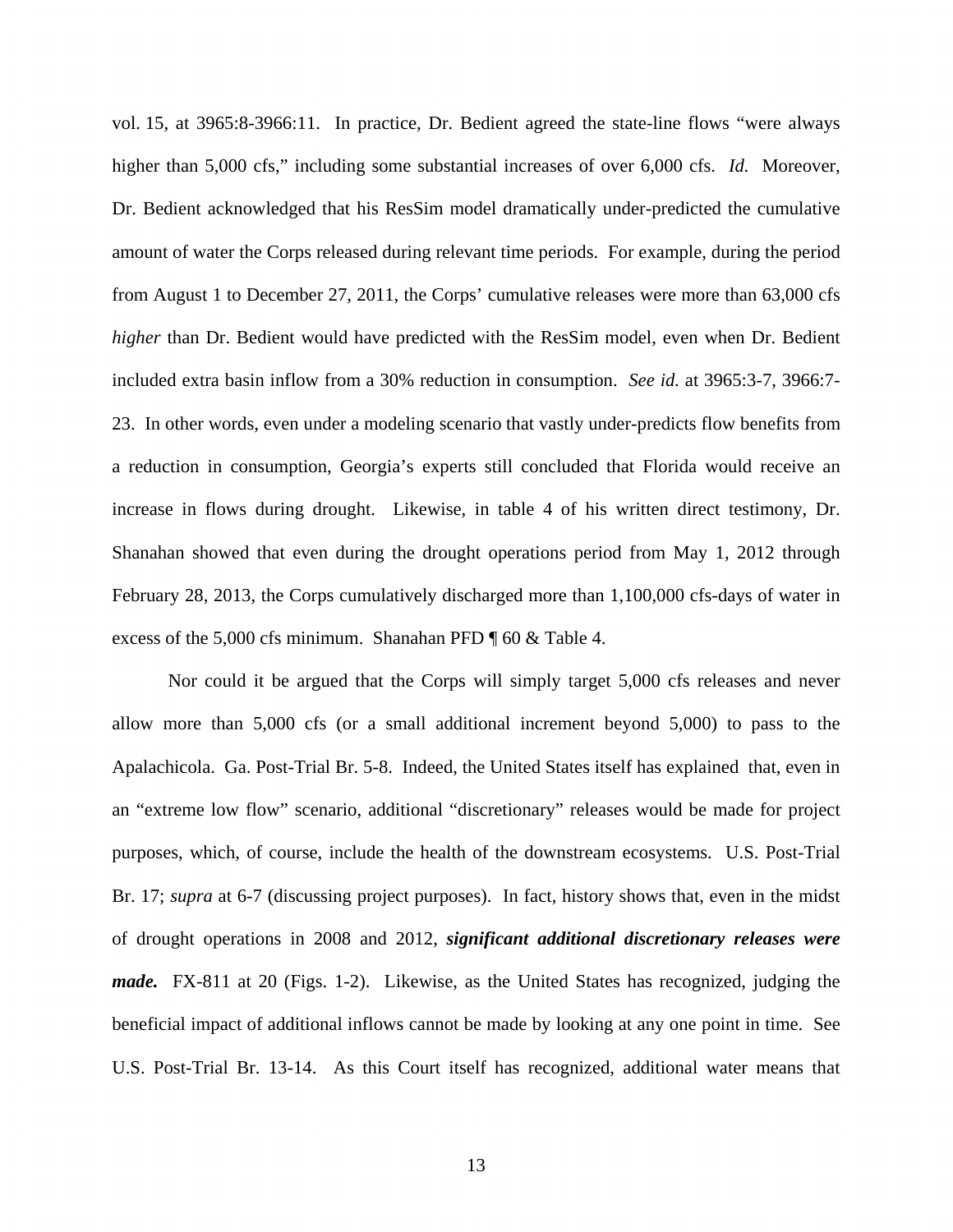periods of reduced flow releases would be fewer and farther between," which is critical in itself. MTD Order  $14$  n.5. $4$ 

Other elements of Georgia's testimony corroborate that the Corps can, and will, release far more than 5,000 cfs when necessary to meet project purposes, even during droughts. For example, former Georgia Environmental Protection Division ("EPD") Director Judson Turner testified that Georgia was willing, in 2012 settlement discussions, to ask the Corps to provide at least 6,000 cfs to Florida as a minimum state line flow at all times, including in droughts like 2011-12. Turner PFD ¶ 39; Turner Test., Trial Tr. vol. 12, at 3019:9-3020:7 (acknowledging that Georgia offered a "state line minimum which would have increased flows to Florida"); *id.* at 3074:18-3076:21 (discussing proposed minimum of 6,000 cfs). Of course, it would make no sense to take that position unless Georgia also understood that there was sufficient water available in the Corps dams for additional flows during drought.

Georgia also rehashes the argument it made in its Motion *in Limine* regarding Florida's "Lake Seminole" model. *See* Ga. Post-Trial Br. 9-10. This argument is incorrect: Florida demonstrated how the Lake Seminole model is superior to ResSim by more faithfully capturing the Corps' actual operations. *See* Hornberger Test., Trial Tr. vol. 8, at 2093:14-2095:9 ("[T]he ResSim model simply calculates wildly incorrect values for the volumes of water in the upstream

 $\overline{a}$ 

<sup>4</sup> The United States specifically cautioned against assuming that the hypothetical operational circumstances identified in the scenarios described in its brief would apply in actual operations:

<sup>[</sup>T]hey are hypotheticals to demonstrate and explain how the Corps' operational procedures work, not attempts to precisely quantify any particular effect on flows in the Apalachicola River from any particular amount of additional water in the Flint River. The Court has received significant expert testimony from both States attempting to model and quantify the effects on the Apalachicola River of additional basin inflow in particular climatic conditions, and we take no position on the resolution of that factual dispute. Finally, focusing too closely on any one snapshot risks missing the full beneficial impact that substantial increases in basin inflows could have on the ACF system during non-flood events.

U.S. Post-Trial Br. 13-14.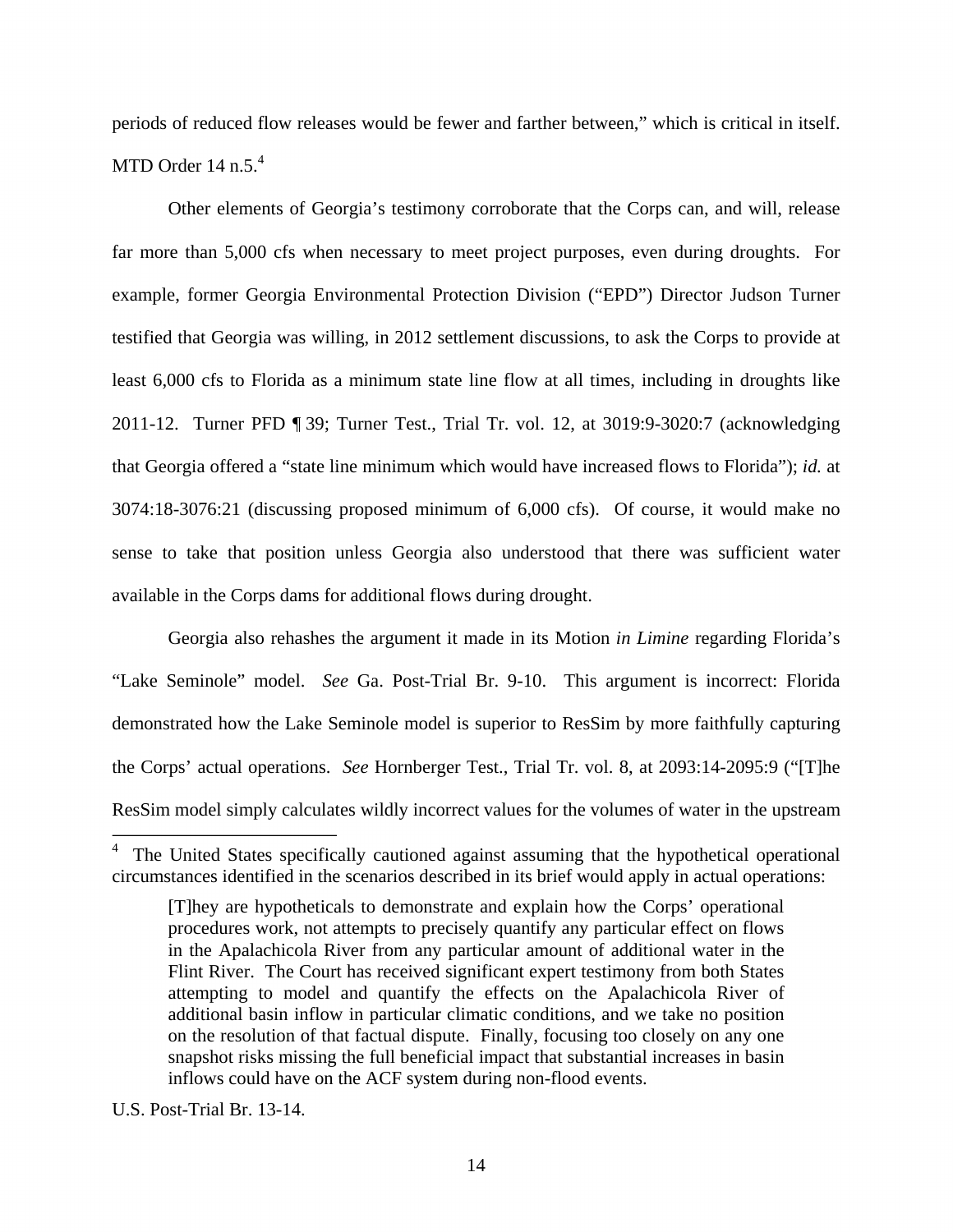reservoir."); *see also* Fla. Post-Trial Br. 21-23 (discussing GWRI's criticisms of dataset underlying ResSim). For this reason, Dr. Hornberger used actual data on storage as input to the Lake Seminole model. Hornberger PFD ¶ 121 ("The Lake Seminole model is run with observed reservoir storage information from all relevant Corps dams as well as historical inflow/outflow data from the Corps so that it replicates the Army Corps' actual operations as closely as possible."). As a result, the Lake Seminole model is much better than ResSim at predicting flows during dry summer months. *Id.* ¶¶ 122-23 ("[I]t was necessary to find … a model that accurately reflected Corps operations during these dry summer months. That is all the Lake Seminole model is."). Of course, even the ResSim models that Georgia wishes the Court to rely upon show substantial flows to the Apalachicola River during certain drought periods. *See* Dkt. No. 490, Fla. Opp'n to Ga. Mot. to Exclude Ops. & Test. Based on the "Lake Seminole" Model at 18 (even using the flawed ResSim model, a consumption cap would yield more than 1,000 cfs of additional flows in many key months).

Georgia also points to the deposition of a non-testifying Florida expert, James Barton, as well as the deposition and a 2016 article by a former Florida employee, Steve Leitman, arguing that these materials "admit" that flows above 5,000 cfs will not reach Florida without a change in the Corps' operations. Ga. Post-Trial Br. 12-13. Georgia mischaracterizes and exaggerates the import of this deposition testimony.

Mr. Barton's expert report reached the following conclusion: "I have no reason to conclude that the Corps would offset all of the increased flows from the Flint River by withholding water in the Chattahoochee reservoirs. Since downstream fish and wildlife resources must receive equal consideration with other project purposes … the Corps could not prioritize upstream purposes above fish and wildlife resources." FX-942 at 10 (citation omitted).

15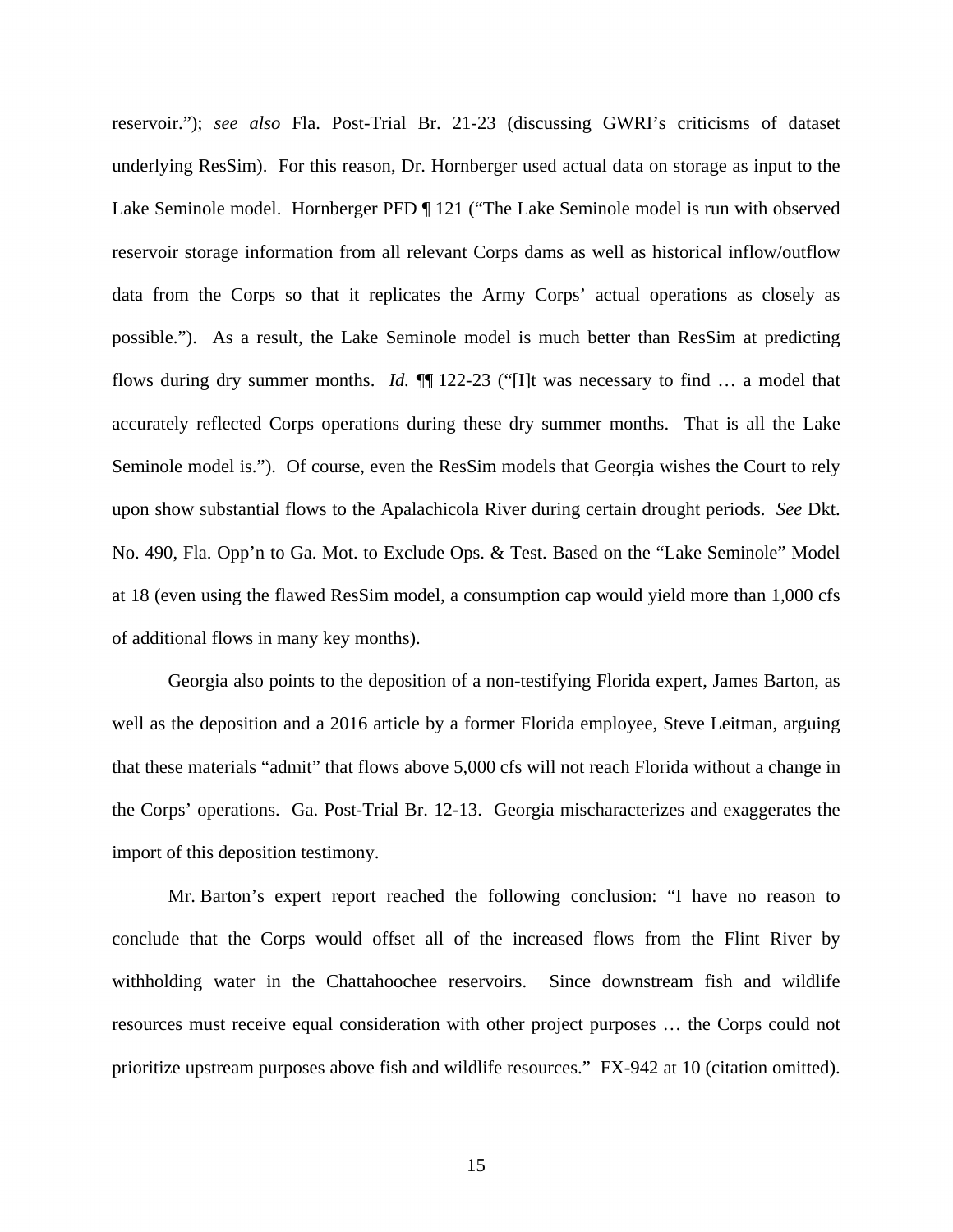The testimony cited by Georgia does not undermine this conclusion; Mr. Barton, who is not a hydrologist, was merely discussing whether a *precise* flow level at the state line (such as exactly 7,000 cfs) can be achieved without the Corps' assistance (a position Florida does not argue). *See*  Barton Dep. 204:6-205:20. Mr. Barton never suggested that a consumption cap would not provide substantial benefits to Florida. *See* FX-942 at 10 (citing government amicus statement that cap on consumption could increase state line flows).<sup>5</sup>

Georgia's reliance on Mr. Leitman's statements is similarly misplaced. As an initial matter, those statements are not admissions by Florida under Federal Rule of Evidence 801(d)(2)(D) because he has not been employed by Florida since 2002. GX-1354, Leitman Dep. 47:1-8, 48:18-24; *see* Fed. R. Evid. 801(d)(2)(D) (statement by a party's employee is admissible if, among other things, that statement was made during the course of the agency relationship); *Marcic v. Reinauer Transp. Cos.*, 397 F.3d 120, 128–29 (2d Cir. 2005). In any case, Mr. Leitman also is not a hydrologist. *See* GX-1354, Leitman Dep. 18:7-12. He is seeking a degree in hydrology through a correspondence course with a South African university. *Id.* And Mr. Leitman relied only on consumption data received from Georgia itself—which has been established to be a radically lower consumption number than even Georgia now acknowledges in this case. *See id.* at 269:16-270:2 (stating that he "probably got" data "from Wei Zeng in Georgia DNR"); Zeng Test., Trial Tr. vol. 13, at 3215:3-11; Zeng PFD ¶¶ 4 n.1, 61 (Dr. Zeng did

<u>.</u>

 $<sup>5</sup>$  Mr. Barton's statements also are inadmissible hearsay because he is a non-testifying expert.</sup> *See, e.g.*, *Soitec, SA v. Silicon Genesis Corp.*, No. 99-10826, 2002 WL 34453284 (D. Mass. Feb. 25, 2002) (refusing to permit one party to rely upon deposition testimony of the opposing party's non-testifying expert, either as an adoptive admission or as testimony by a party's agent); *see also Kirk v. Raymark Indus., Inc.*, 61 F.3d 147, 164 (3d Cir. 1995) (concluding that expert's prior trial testimony was hearsay and not admissible under Federal Rule of Evidence 801(d)(2)(C), and that "[b]ecause an expert witness is charged with the duty of giving *his* or *her* expert *opinion* regarding the matter before the court, we fail to comprehend how an expert witness, who is not an agent of the party who called him, can be authorized to make an admission for that party").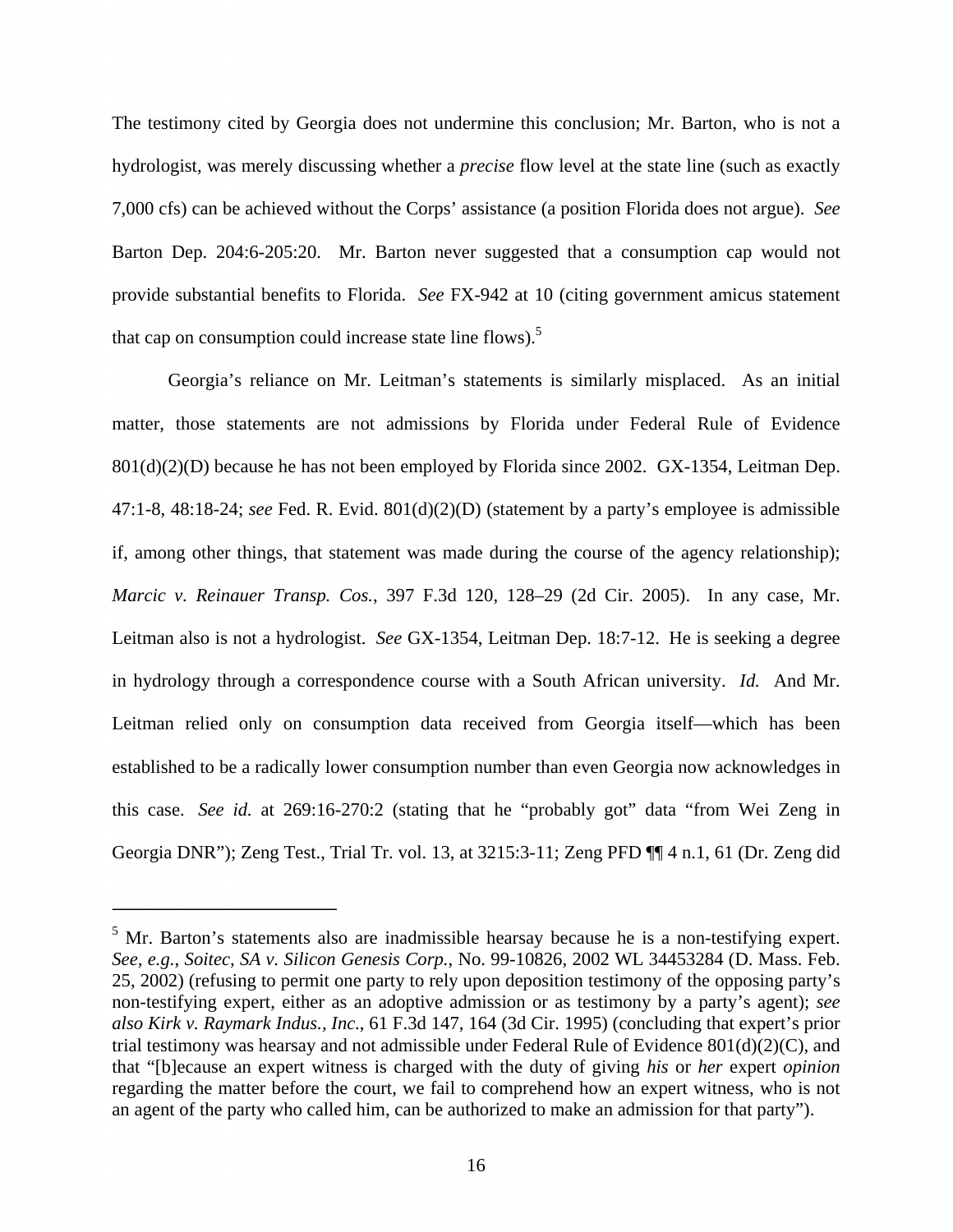not include non-Upper Floridan aquifer pumping in his streamflow depletion estimates); Zeng Test., Trial Tr. vol. 13, at 3208:7-10, 3214:10-15 (Dr. Zeng did not include farm pond evaporation in his consumptive use estimates); Fla. Post-Trial Br. 21-23 (citing the Georgia Institute of Technology's Water Resources Institute ("GWRI") Unimpaired Flow Assessment for the ACF Basin in the Fall of 2012 ("GWRI UIF Report"), FX-534 at 10, 191, 193, describing flaws in Georgia's consumptive use estimates).

Georgia argues that the ACF Stakeholders focused on a Corps remedy rather than a consumption cap. Ga. Post-Trial Br. 14-15. But this does not advance Georgia's position either. The ACF Stakeholders is a consensus organization; it could not propose any consumption cap remedy or rely upon any technical findings over the objection of its members from Atlanta. Masters Test., Trial Tr. vol. 14, at 3606:12-21; Turner Test., Trial Tr. vol. 12, at 3091:3-3092:20 (acknowledging that the ACF Stakeholders would have to compromise with each other, and "they wouldn't make a formal recommendation without everybody's vote"). Indeed, for "political[]" reasons, the Atlanta Regional Commission objected to any consumption cap, and to the release of GWRI's UIF Report that contained critiques of GA's consumptive use estimates. FX-531; Masters Test., Trial Tr. vol. 14, at 3604:8-3607:4, 3609:7- 11; *see* Masters Test., Trial Tr. vol. 14, at 3612:8-3613:16; Turner Test., Trial Tr. vol. 12, at 3034:4-16; *cf.* Kirkpatrick PFD ¶ 72; Kirkpatrick Test., Trial Tr. vol. 13, at 3423:16-3424:8 (testifying that Atlanta would never accept any mandatory or "artificial" limits on its water use). Notably, the ACF Stakeholders' consensus solution recognized that more water should be supplied to Florida for the Apalachicola Bay and River.

Georgia once again relies on *Arizona v. California*, 298 U.S. 558 (1936), to argue that the United States is an indispensable party. Ga. Post-Trial Br. 5, 15. As both this Court and the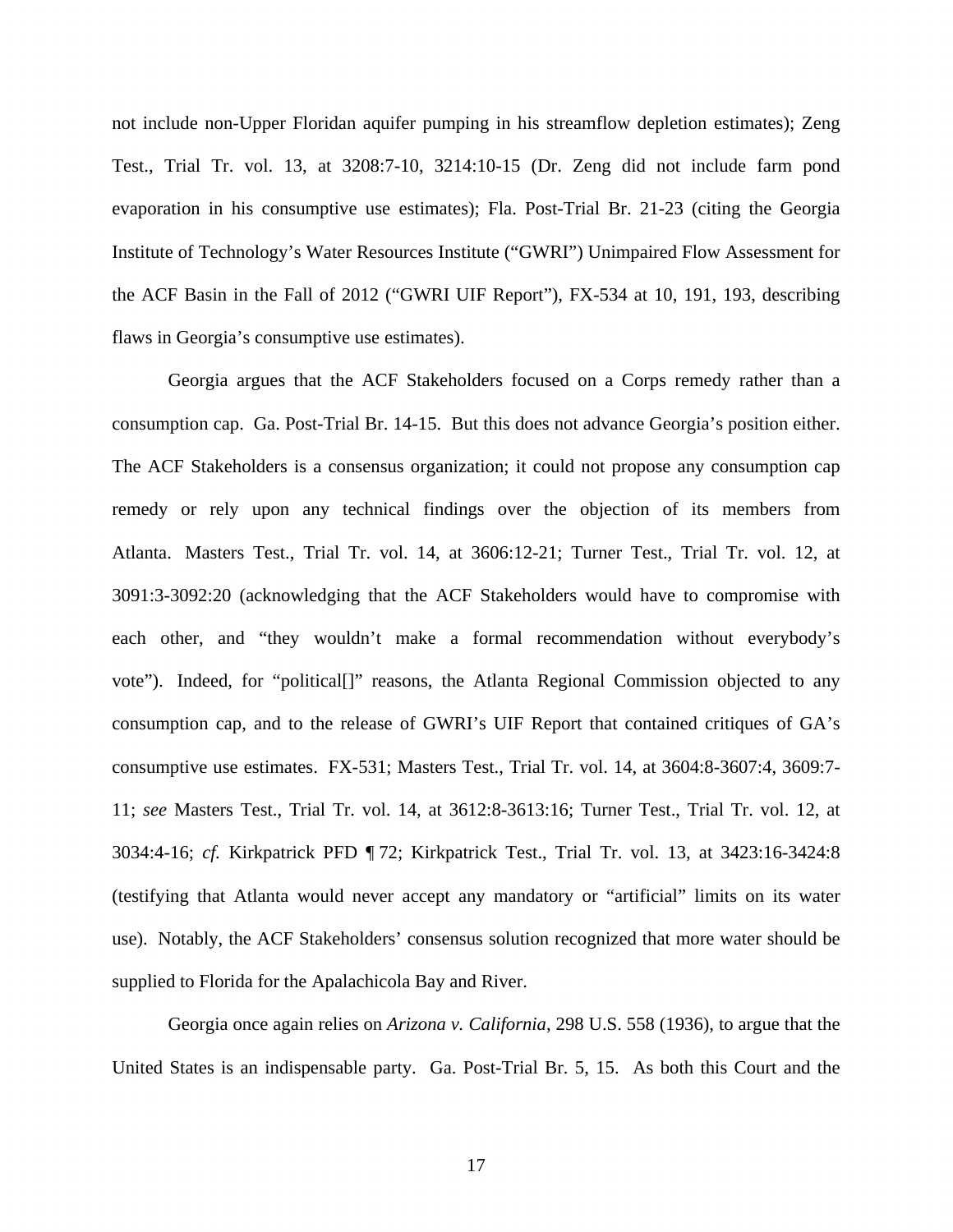United States have recognized, however, the facts of *Arizona* are fundamentally different. *See* MTD Order at 17-18; Dkt. No. 66, U.S. Amicus Curiae Br. in Opp'n to Ga. Mot. to Dismiss 14 ("U.S. MTD Opp'n").

The same goes for *Texas v. New Mexico*, 352 U.S. 991 (1957) (per curiam), on which Georgia also relies again. *See* Ga. Post-Trial Br. 5, 15. As the Special Master in *Texas* recognized, if the relief requested in a particular case "would be beneficial [to the United States' interests], then the United States is not an indispensable party" because "it can take what is given to it, without effort on its part and without obligation, and if it considers itself entitled to more, it is still perfectly free to pursue its remedy." Report of Special Master at 12, *Texas v. New Mexico*, 352 U.S. 991 (No. 9, Orig.) (filed Mar. 15, 1954). Here, as this Court has recognized (and the United States has confirmed), "Florida does not quarrel with the Corps' operation of its dams in the ACF River Basin," and "any decrease in Georgia's consumption will increase inflows into the ACF River, allowing the Corps to release more water downstream." MTD Order 14, 15; *see* U.S. Post-Trial Br. 2, 14. Moreover, the reason that the Court found the United States was an indispensable party in *Texas v. New Mexico*—that the particular request for relief in *Texas* impacted the United States' "role as trustee for various Indians," *Idaho ex rel. Evans v. Oregon*, 444 U.S. 380, 390-91 (1980) (discussing *Texas v. New Mexico*)—is indisputably not implicated by the litigation here.

As this Court has recognized, the most analogous Supreme Court decision is *Idaho ex rel. Evans v. Oregon*, *see* MTD Order 15-16, which Georgia simply neglects to address in arguing that the United States is an indispensable party. In *Idaho ex rel. Evans v. Oregon*, as here, the plaintiff did not challenge the operation of the Corps dams. 444 U.S. at 388-89. But there, as here, the plaintiff showed that granting the requested relief would result in more of the natural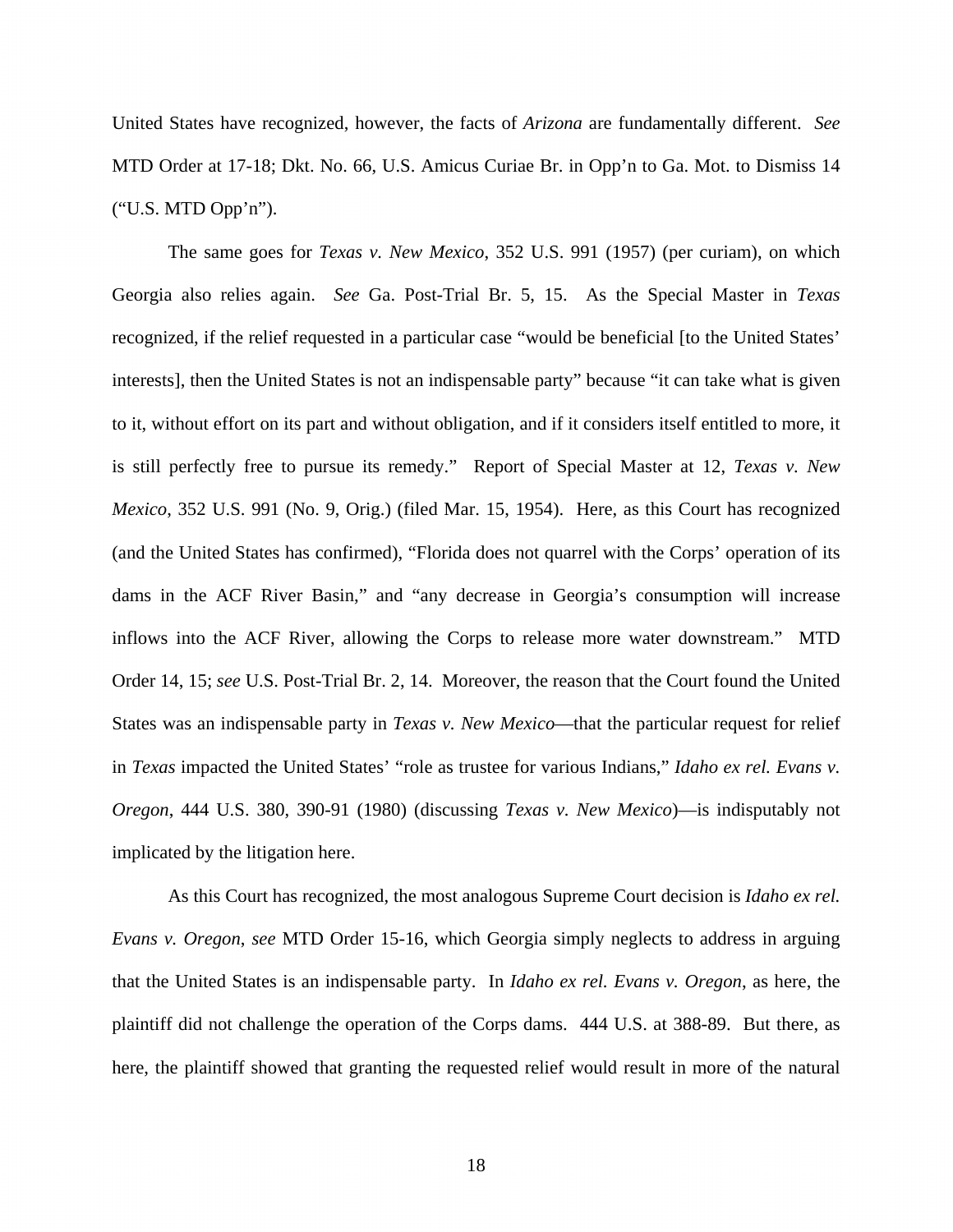resource at issue (fish in *Idaho ex rel. Evans v. Oregon*; water here) reaching the dams and, thus, result in more of the natural resource at issue crossing the dams. *Id.* at 389-90. In both scenarios, as this Court recognized, the United States is not an indispensable party because adequate relief can be awarded in its absence.

In sum, Georgia has once again failed to demonstrate that the Corps is an "indispensable" party. But the fact that Georgia feels the need to *lead* by rehashing this argument in its post-trial brief speaks volumes about the strength of Georgia's position when it comes to actually addressing the evidence showing that Florida is entitled to an equitable apportionment.

## **II. GEORGIA'S CONSUMPTION HAS CLEARLY CAUSED DECREASED FLOWS**

#### **A. Georgia Is Exacerbating The Impacts Of Drought**

Georgia's attempted deflections notwithstanding, it is plain as day from Georgia's own testimony that its consumptive use of water is exacerbating low river flows. *See* Zeng Test., Trial Tr. vol. 13, at 3276:21-3277:6 (acknowledging that Georgia's water consumption exacerbates the streamflow declines associated with drought). Georgia's own witnesses admitted at trial that Georgia's consumption equals approximately one third of state-line flows that make it to Florida during recent drought periods. Fla. Post-Trial Br. 21 (citing Zeng Test., Trial Tr. vol. 13, at 3370:14-3371:4; Bedient Test., Trial Tr. vol. 15, at 3992:2-12, 3994:20-3995:4). Although Georgia seriously underestimates its consumptive water use, even Georgia's underestimates illustrate a clear increase in consumption during drought periods. *See, e.g.*, Zeng PFD ¶ 22 (Zeng Demo. 3), reproduced below.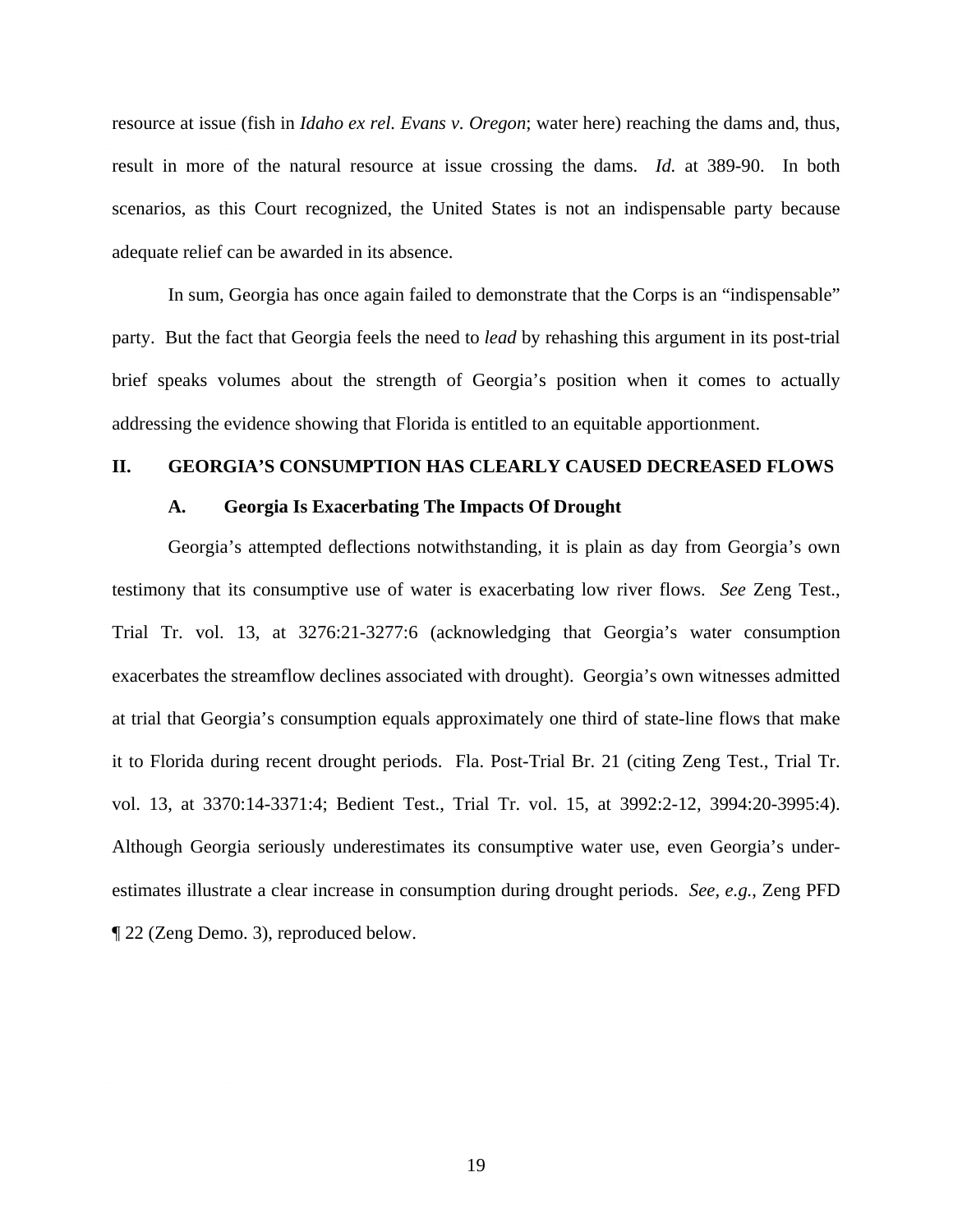

**Zeng Demo. 3. Total Monthly Average Consumptive Use in Georgia's ACF Basin (1994- 2013) (Source: GX-940, JX-165, GX-937)** 

Moreover, as Florida demonstrated in its post-trial brief, Georgia has drastically and intentionally understated its consumption. Fla. Post-Trial Br. 21-23, 27-30.

Georgia has known about the link between agricultural irrigation and streamflow in the ACF Basin since the 1990s, when models predicted that irrigation could cause the Flint River to run dry. *See*, *e.g.*, FX-2 at GA02257044-45 (1999) (admitting agricultural permitting laws are the "weakest of all Georgia's environmental laws" and that irrigation is causing a "significant reduction in Flint River flows" during dry weather); FX-3 at GA00257041 (1999) (modeling for the Comprehensive Study showed that agricultural water use in southwest Georgia affected Flint River flows); FX-4 at GA01419036 (1999) (concluding Georgia has "exceeded the 'safe' upper limit of permitable acreage in the lower Flint"); FX-5 at GA01186514 (1999) (admitting need for a consumption cap); FX-6 at FL-ACF-02544447 (1999) (expressing "great concern" about the IHA projected low flows on the Flint River); FX-10 at 31 (2000) (EPD modeling showed that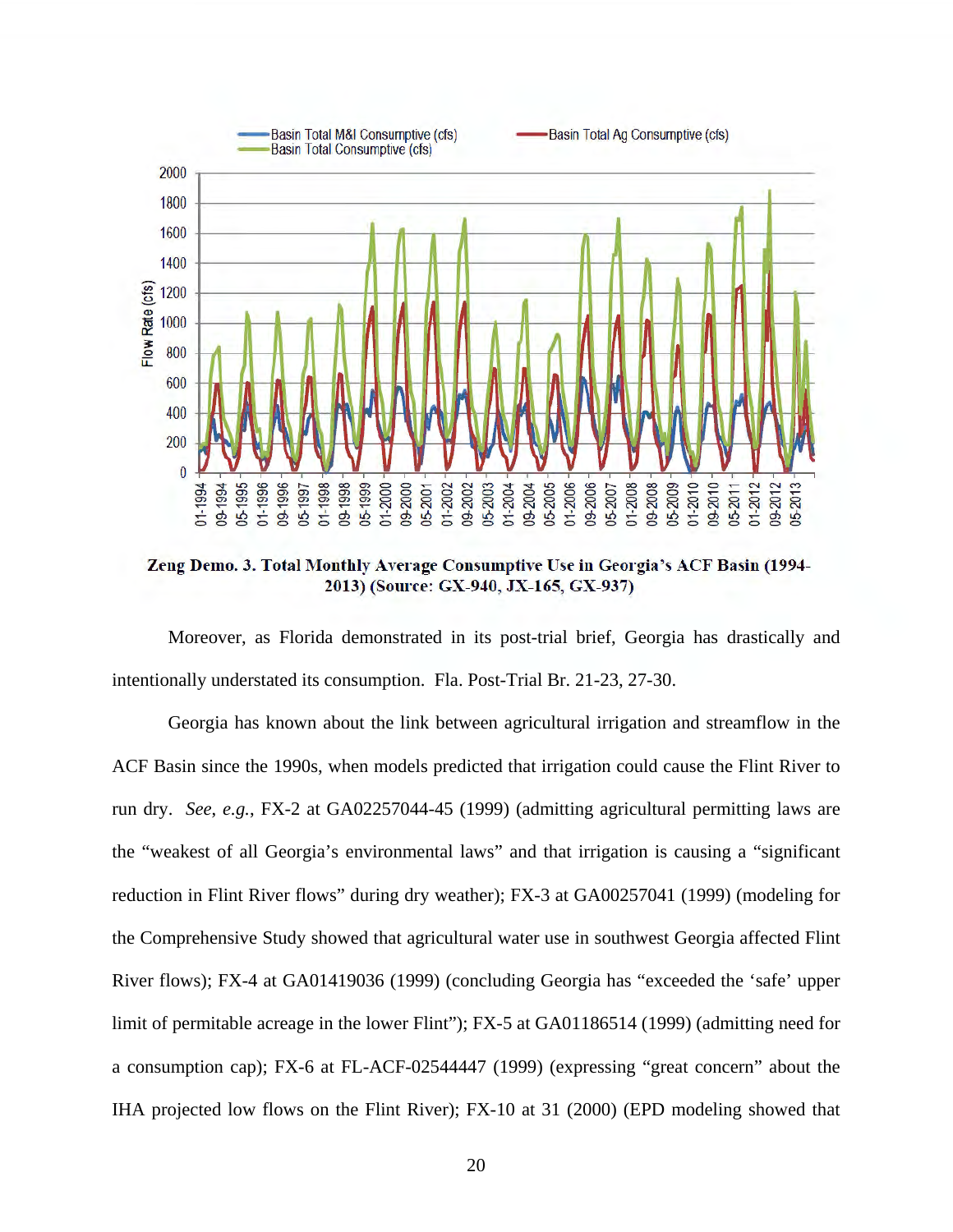irrigation during drought could "dramatically" reduce Flint River flows); FX-16 at GA00477298 (2003) (discussing USGS results); JX-21 at 22 (2006) (concluding that "agricultural irrigation compounds the effect of climatic drought"); FX-23 (2006) (concluding additional irrigation would irreparably harm Spring Creek ecology); FX-46 at GA00537489-91 (2006) (USFWS expressing concern that Flint River flows were "current[ly]" over-allocated, impacted mussel habitats, and were insufficient to meet Clean Water Act water quality requirements, and recommending regulatory reform); FX-47 at GA00537489-91 (2008) (water use, not climatological conditions, causing record low flows and "drastically" impacting mussels in Spring Creek); FX-48 at GA00186367 (2011) (warning of over-allocation of groundwater aquifer in lower Flint); FX-49d1 at 27 (2009); FX-56 at GA0163082, GA01643092 (2012); FX-49g (2013) (concluding that "[c]urrent rates of water use are likely unsustainable and pose a significant threat to stream health and the unique biological diversity characteristic of the Flint River"); FX-49b at GA00278839-40 (2014); FX-50 at 1, 3 (2015) (concluding that "[i]ncreased agricultural water demand over the past several decades is associated with … a more than 20 fold reduction in the minimum flow compared to the pre-irrigation era"); FX-51 at 2 (2015); (discussing associated declines in Georgia mussel population).

Georgia was also aware that it was not meeting its own sustainability criteria for the Upper Floridan Aquifer and the Flint River. Georgia's own regional water planning documents are emphatic on this point. *See* FX-24 at 3-6, 3-9 (horizontal row for Bainbridge gage identifying 1,376 cfs shortfall); GX-1247 at ES-4 ("The [resource assessment] model identified a substantial shortfall in meeting EPD criteria for surface water flows in the Flint River Basin at Bainbridge under both current and forecast demands."); *id.* at 3-4, 3-6; FX-961a, Caldwell Dep. 37:15-25 ("I can only conclude that the estimated current use of groundwater from the Upper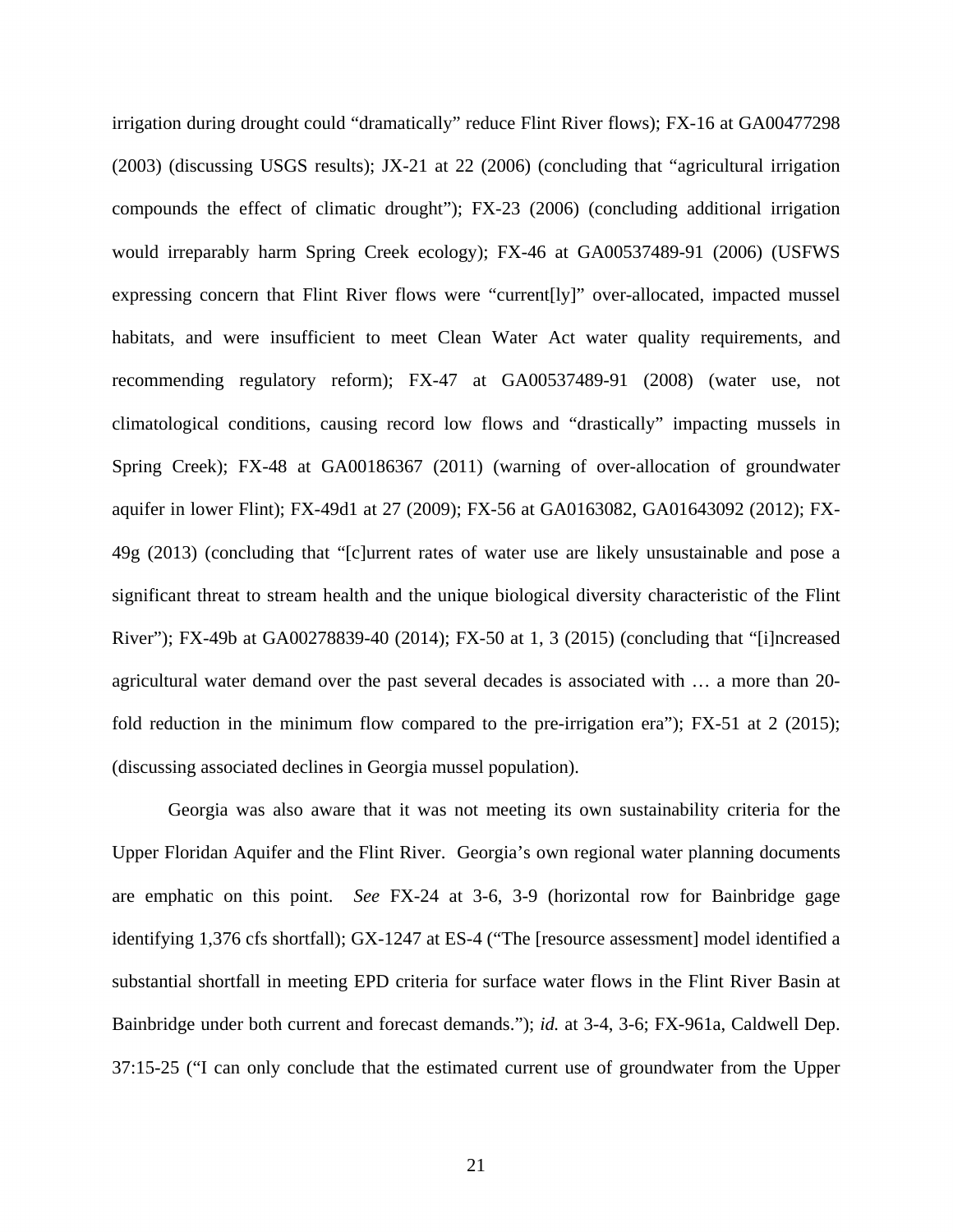Floridan aquifer in the Dougherty plain is incongruent with the sustainable yield as determined by the sustainable yield criteria used in the groundwater assessment."); *id.* at 35:2-8 ("For 2011, do you see six months below the sustainability criterion for the Bainbridge gauge? A I do, yes. Q And for 2012, do you see, I think, eight months below the sustainability criterion for the Bainbridge gauge? A Yes, I do.").

Against this backdrop, Georgia cannot reasonably dispute that its irrigation practices are fundamentally worsening drought year flows. Indeed, Georgia scientists found only a "small" decrease in the flow of the Suwannee River by Ellaville, Florida, which is subject to the same (if not worse) climatic trends as Spring and Ichawaynochaway Creeks, but is only minimally impacted from irrigated agriculture. FX-319 at 33, 90; *see also* FX-320 at GA00123108. Those same scientists, however, found that "low flows were much lower" after widespread adoption of irrigation in Spring and Ichawaynochaway Creeks. FX-319 at 33-34, 91, 93.

Georgia's brief nevertheless describes and relies upon a simple plot of flows prepared by Georgia's expert biologist, Dr. Menzie. Ga. Post-Trial Br. 76 (citing to Menzie Demo 5). The plot upon which this argument is based does not contain any mathematical, modeling, or statistical analysis, because all Dr. Menzie—who has no degree in climate science or hydrology, *see* GX-872 at app. A—can do is compare visual trends. Certainly, all rivers subject to droughts will feel the impact of those droughts. But streamflows in rivers with irrigation withdrawals during drought years are impacted both by drought and those additional withdrawals. The plot shows nothing more than the unremarkable fact that flows tend to be higher during wet years and lower during dry years, and that since these rivers are geographically close together, their highand low-flow periods are similar. Dr. Menzie concedes as much, explaining, "The figure shows that temporal variations in flow are similar across rivers indicating that they are all subject to a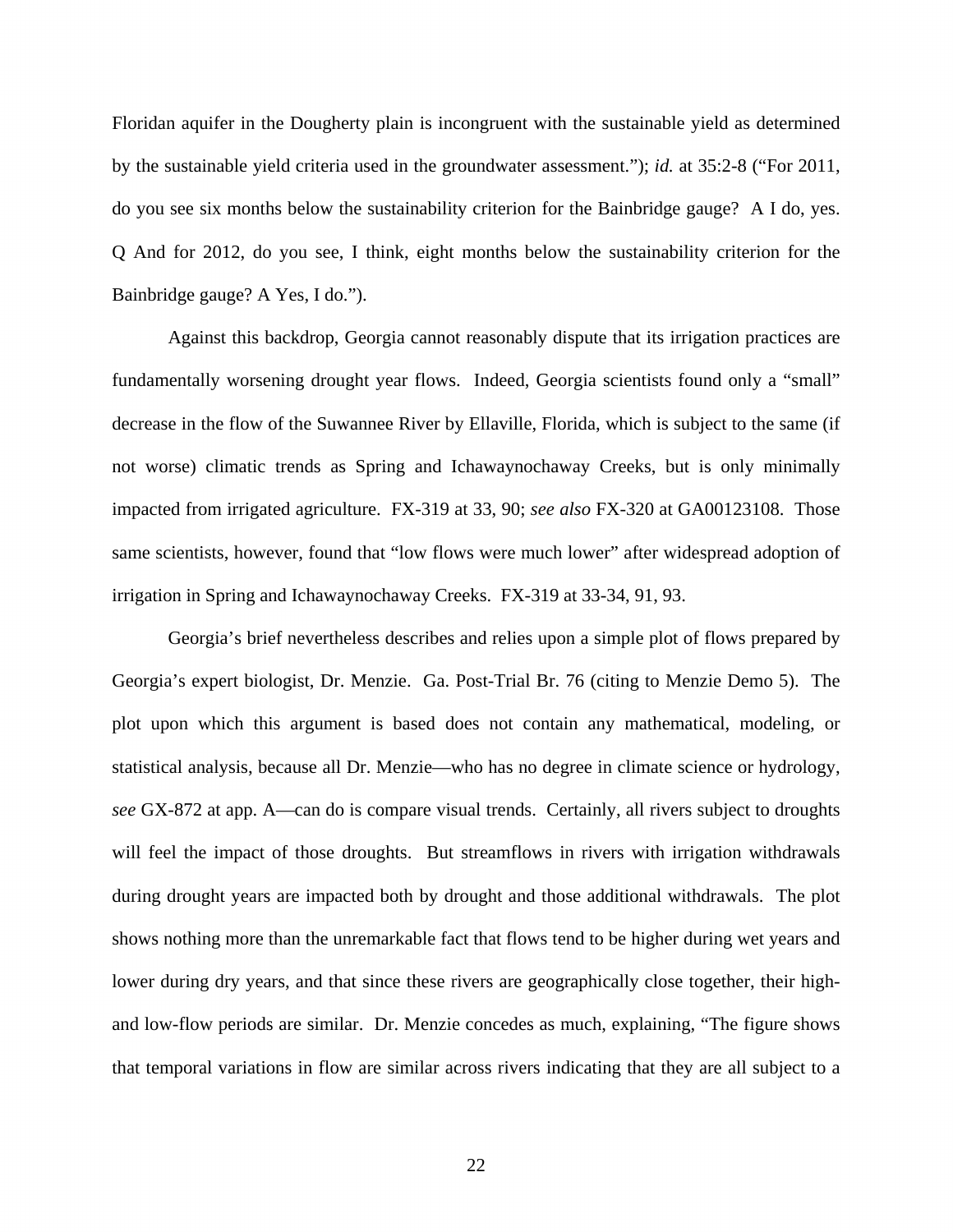common regional climactic influence." *See* Menzie PFD at 15 (Menzie Demo. 5). That says nothing about how Georgia's consumption exacerbates any climactic influence.

Georgia makes the same mistake when asserting that purported declines in streamflow in other rivers in the region demonstrate that drought is the cause of low flows on the Apalachicola. Ga. Post-Trial Br. 76. Again, this ignores that when consumptive use is piled on top of droughts, flows fall far more dramatically. As Florida explained in its post-trial brief, this concept was illustrated by the USGS, which compared the historic low flows in the lower Flint River Basin to flows in the Chipola River in Florida. *See* Fla. Post-Trial Br. 20. Unsurprisingly, flows in the lower Flint—with its extensive irrigation—were impacted more significantly than the Chipola, which has limited irrigation. *See id.* (comparing a 74% decline between two periods for the Ichawaynochaway Creek at Milford, Georgia with a modest 7% decline in those same periods for the Chipola River in Florida). Moreover, Georgia's "other rivers" analysis suffers from a fundamental methodological flaw: it looked at *annual flows*, not *summer flows*, rendering it meaningless for comparing low flows in drought summers when agricultural irrigation is most acute. *See* Hornberger Expert Report at 34 ("Mean annual flows are not a good measure for critical summer low-flow periods."). Compounding this flaw, Dr. Zeng admitted that he failed to control for, or even look at, the impact of consumptive use in the other rivers on his assessment. Zeng Test., Trial Tr. vol. 13, at 3292:14-3293:3.

In addition to these serious defects, only one of the rivers that Georgia analyzed, the Suwannee River at White Springs, was based on an appropriate reference gage—*i.e.*, a gage in an area minimally impacted by human activity. FX-785 at 32-34; Zeng PFD at 54 (Zeng Demo. 21) (showing that only the Suwannee River at White Springs was a reference gage); FX-319 at 33 (finding that this river "has been subject to the same climatic trends as the study streams, but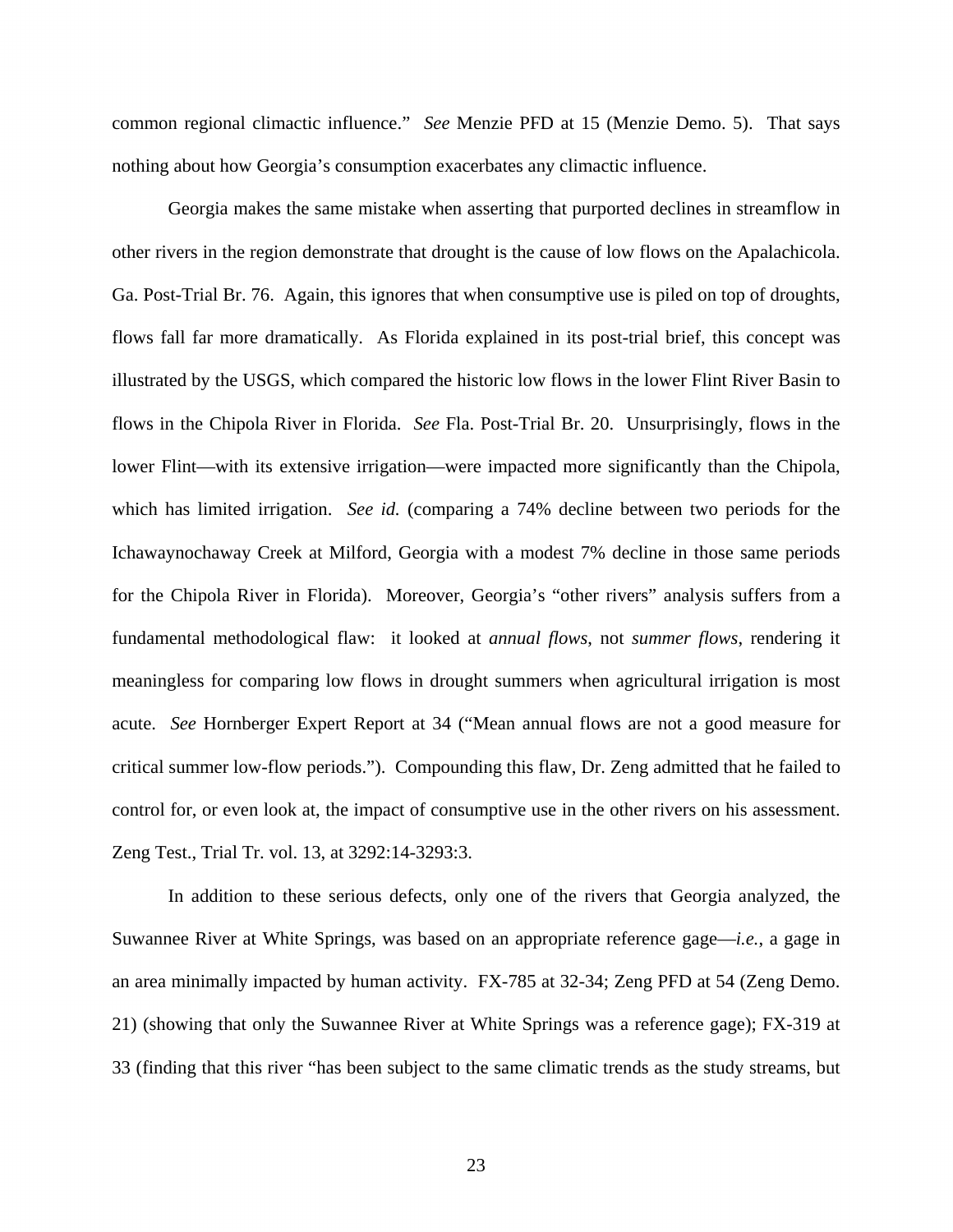has had very little implementation of irrigated agriculture"). Using a time scale that is appropriate for the injuries in this case—the 7-day low flow—Dr. Hornberger found that there has been no meaningful trend on the Suwannee River. FX-785 at 32-34. In contrast, on the Apalachicola River, which is impacted by Georgia's consumptive use, very low flows are increasingly common and severe. *Id.* at 18, 20, 34. Thus, when a fair comparison is made, the comparative river data support Florida's claim that Georgia consumption is negatively impacting flows.

Georgia also relies on Dr. Zeng's testimony, Ga. Post-Trial Br. 76—but Dr. Hornberger analyzed Dr. Zeng's approach and found numerous flaws. FX-785 at 32-36. Dr. Hornberger concluded that a proper comparison demonstrates that "Georgia's consumptive water use, not a shift in climate, … is driving the decreased flows on the Apalachicola River." *Id.* at 35. Dr. Zeng admitted that he is not an expert on climate or rainfall issues, and that he did not employ the analytical methodology used by experts in that field. Zeng Test., Trial Tr. vol. 13, at 3289:6- 3292:13. For example, he presented his analysis in average annual flows that obscure severe effects during dry periods, rather than the seasonal flows experts in the field would typically use. *Id.* at 3292:24-3293:3.

 Finally, Georgia is wrong to suggest that the droughts of 1954-1955 are not comparable to the 2011-2012 droughts. *See* Ga. Post-Trial Br. 76-77. Even scientists in Georgia who evaluated the two drought periods found them comparable. *See* FX-50 (Research Paper by Jones Ecological Research Center, Newton, Georgia) (finding "historical (1954) and recent (2012) droughts of record … similar in their duration and intensity"). Georgia's own EPD arrived at the same conclusion. *See* FX-56 at GA01643082 (graph prepared by Georgia Assistant Branch Director Dr. Gail Cowie comparing flows at various gages among 1954, 2011, and 2012). Dr.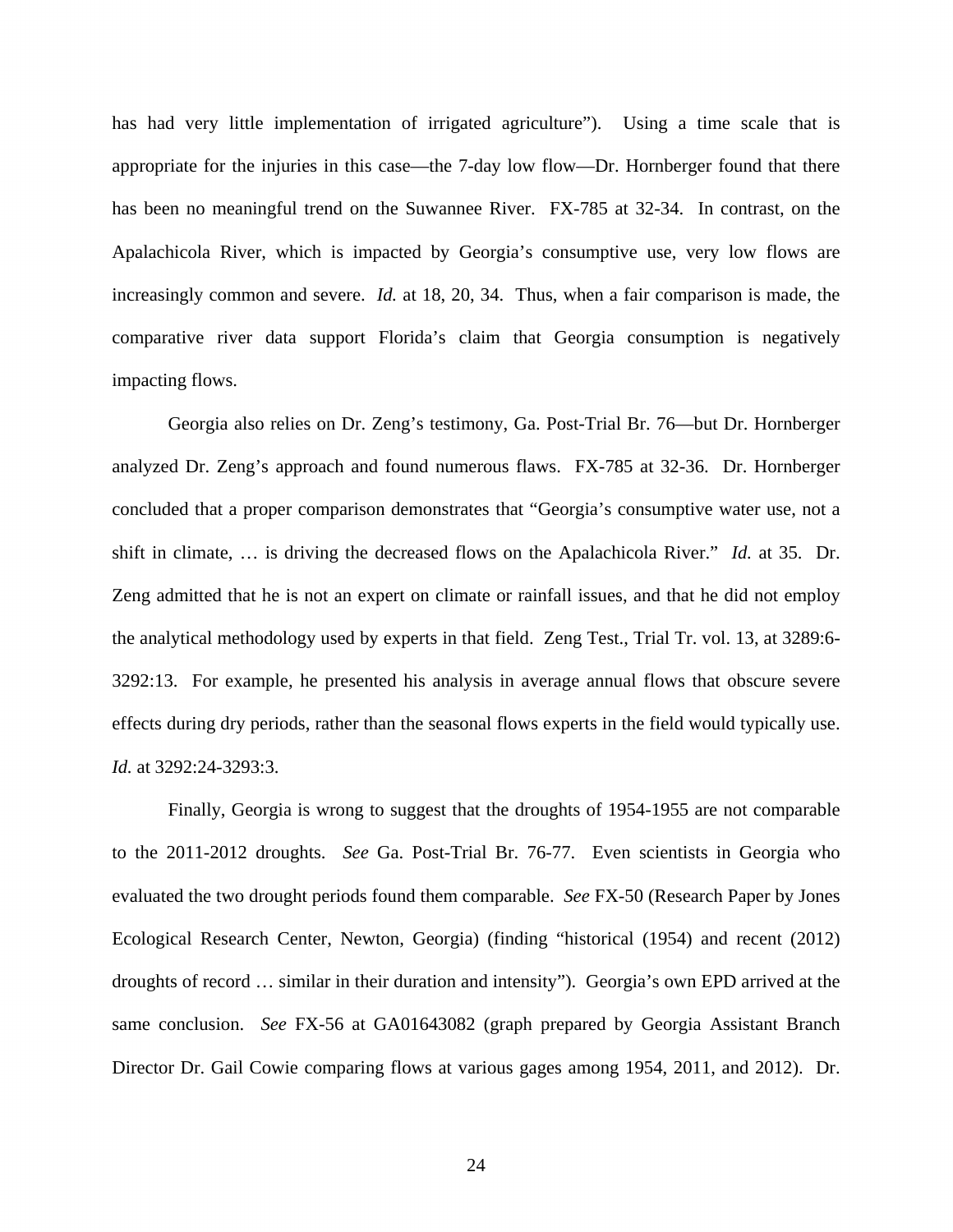Hornberger demonstrated the comparability. He examined "all the discharge records, looked at the precipitation records" to make sure that he was making a fair comparison of years. Hornberger Test., Trial Tr. vol. 8, at 2062:2-10; *see also id.* at 1995:9-20 (Dr. Hornberger determined reservoirs make only a small difference). Though 1954 was the driest year on record, June-to-September streamflows in 1955 were approximately 4,000 cfs more than in either of the recent drought years of 2011 and 2012. *See* Hornberger PFD at 20, Table 1 (reproduced below).<sup>6</sup> Specifically, before including Table 1 (below) in his testimony, Dr. Hornberger compared 1953 and 2010 and found that they were not materially different. *See id.* Thus, Dr. Bedient's point regarding 1953 is misplaced.

|                                             | Apalachicola River Just Below the Georgia/Florida State Line (Chattahoochee Gage) |       |                               |       |  |
|---------------------------------------------|-----------------------------------------------------------------------------------|-------|-------------------------------|-------|--|
|                                             | <b>First Year of Drought</b>                                                      |       | <b>Second Year of Drought</b> |       |  |
|                                             | 1954                                                                              | 2011  | 1955                          | 2012  |  |
| June-Sept. Precipitation (inches)           | 10.4                                                                              | 14.5  | 15.8                          | 16.7  |  |
| June-Sept. Air Temperature (°F)             | 81.0                                                                              | 79.5  | 78.2                          | 77.3  |  |
| June-Sept. Streamflow (cfs)                 | 8,968                                                                             | 5,566 | 9,563                         | 5,419 |  |
| Annual Precipitation. (inches) <sup>1</sup> | 30.8                                                                              | 42.2  | 40.5                          | 42.3  |  |
| Annual Air Temperature (°F)                 | 65.6                                                                              | 64.1  | 65.0                          | 65.0  |  |
| Annual Streamflow (cfs)                     | 14.381                                                                            | 9.796 | 11.223                        | 7.599 |  |

**Table 1. Comparison of the 1954-1955 Drought to the 2011-2012 Drought for the Apalachicola River Just Below the Georgia/Florida State Line (Chattahoochee Gage)** 

 Unlike Georgia, Florida's experts, Drs. Hornberger and Lettenmaier, used rainfall-runoff modeling specifically designed to diagnose the relationship between climate conditions and river flow. *See* Fla. Post-Trial Br. 23-26. Those models evaluate all the data on precipitation and other climate variables and explain how much flow should be expected with certain climate conditions, including the climate conditions present over the past 15 years. These rainfall-runoff

l

 $6$  Similarly, Dr. Hornberger compared the drought year of 1931 (which Georgia does not address in its trial brief) to both 2011 and 2012. Hornberger PFD ¶ 53. He found that flows on the Apalachicola River were thousands of cfs lower in summer months in the modern droughts, even though the modern droughts had more rainfall and slightly lower temperature. *Id.*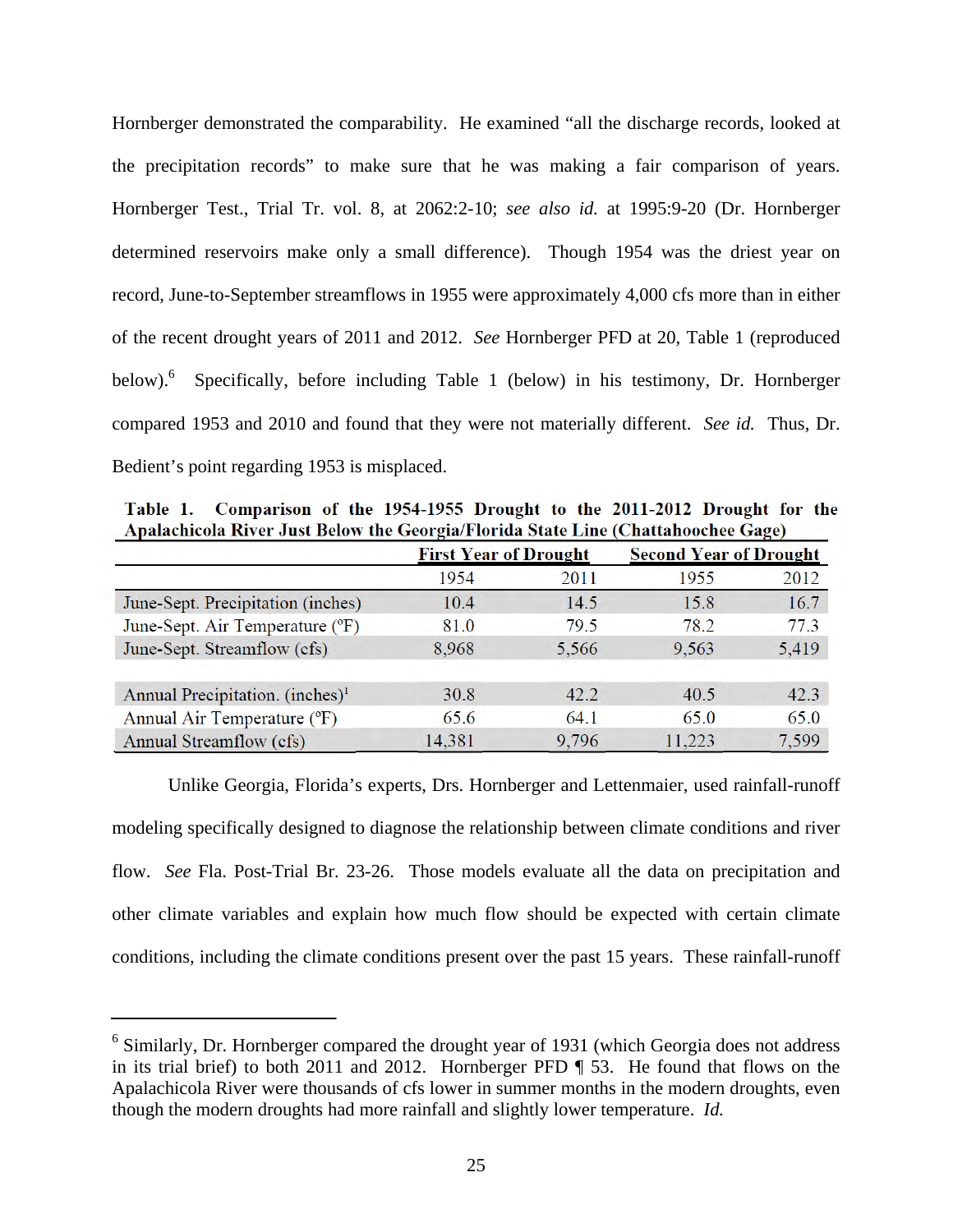models establish that flows would have been 3,800-4,000 cfs higher but for Georgia's consumption. *Id.* at 24-25. Rainfall runoff models are exactly the methodology that GWRI suggested for analysis of Georgia's consumption. *Id*. at 21-24. Yet none of Georgia's experts even attempted to do these types of analyses, and instead relied on what virtually all knowledgeable actors know to be flawed consumption estimates. *See id.* at 22-23.

 In short, the evidence clearly shows that consumptive uses have reduced flows in ACF Georgia streams and rivers on an annual and seasonal basis. Because the impacts of consumption are felt most severely in droughts, drought is correspondingly the most important time to limit consumption, as Georgia itself has previously recognized. Fla. Post-Trial Br. 66-68 (discussing Georgia's enactment—and abandonment—of the Flint River Drought Protection Act ("FRDPA")).

## **B. Georgia's Claim That Florida Is Losing Large Amounts Of ACF Water Is Untenable**

Georgia also continues to surmise, implausibly, that differences between flow measurements at the Sumatra gage in Florida show that Florida is somehow losing a massive amount of water within its borders. Ga. Post-Trial Br. 78-80. Georgia bases its theory entirely upon the fact that flow data recorded by the USGS Chattahoochee and Sumatra gages within Florida purportedly show an inexplicable decline in a relatively short and undeveloped stretch of river. These purported declines of up to 4,000 cfs are an artifact of faulty data generated by the Sumatra gage (which does not adequately account for high flows through the floodplain, among other things). *See, e.g.*, Hornberger PFD ¶¶ 147-54 & Fig. 12 (noting the absurdity of Georgia's theory and offering the faulty gage as an explanation); FX-515 at 1 (noting that the USGS found "measurements that under-reported the flows" had led to "inaccurate rating changes" at the Sumatra gage). Indeed, Georgia's own hydrologist, Dr. Menghong Wen, came to the same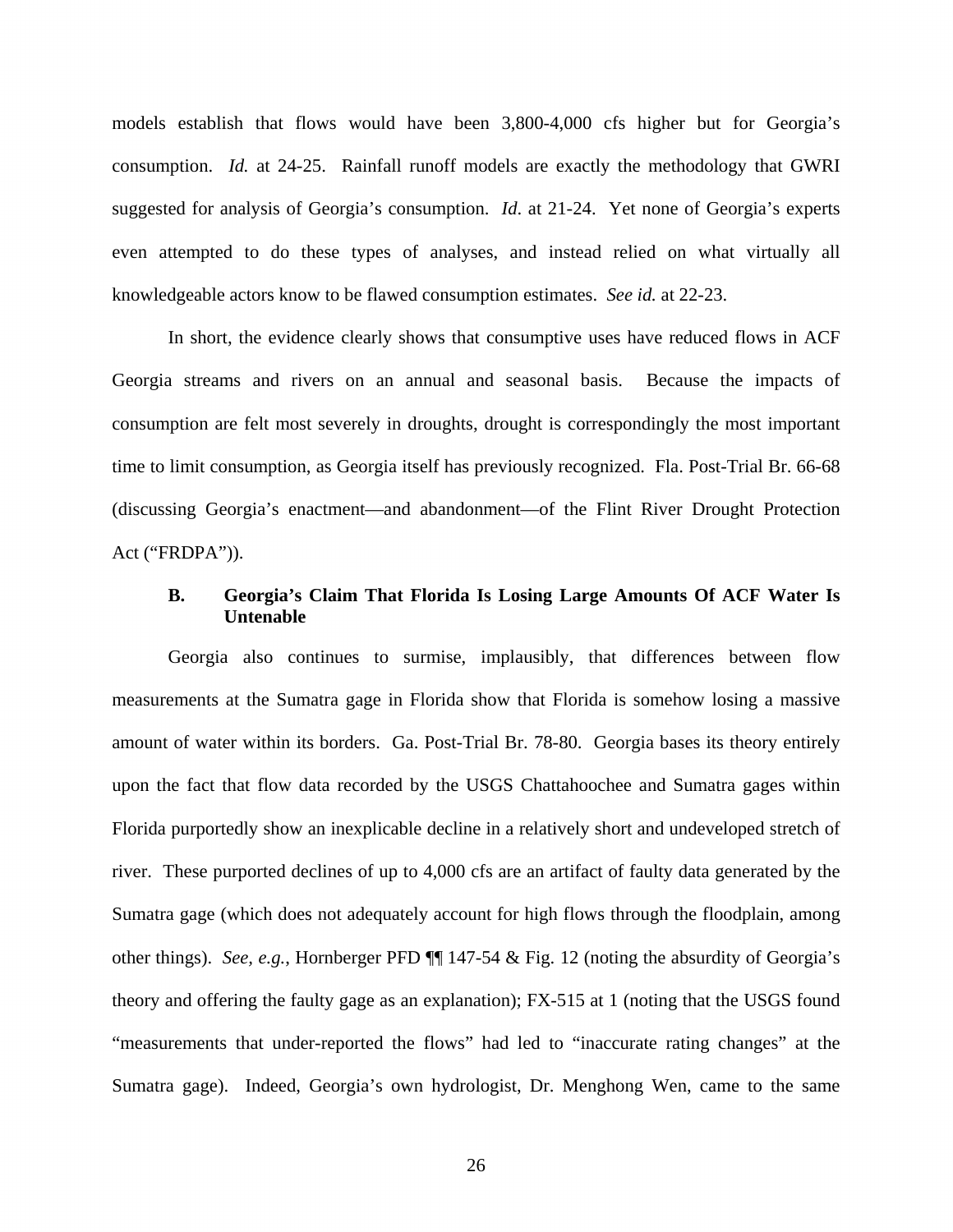conclusion and described these purported flow declines as "nonsense" and "not meaningful." FX-517 at GA00311691-92. As a result, USGS stated that the gage data that constitute the theory's sole basis are flawed and removed those data from its website, pending revision. FX-515 at 1 ("[T]he team did find … erroneous discharge measurements were made during out-ofbank flood flows.").

At trial, Georgia's witnesses attempted in written submissions to argue that USGS's comments had not invalidated their findings, because the USGS letter only identified the period from 1990-2002 as having flawed data, allowing them to compare data from before 1990 and after 2002. Panday Test., Trial Tr. vol. 15, at 3846:20-3847:17, 3849:16-22; Zeng Test., Trial Tr. vol. 13, at 3285:7-16. But that creative reasoning is unsupported: the USGS's letter states that *all* years from 1990 through the present required revision. FX-515 at 1 ("USGS will … recompute (revise) discharge for all overbank events from 1990-present."). And even though Georgia's witnesses were aware of the issues with the Sumatra gage data, they made no mention of it in live testimony. Zeng Test., Trial Tr. vol. 13, at 3285:25-3285:17; Panday Test., Trial Tr. vol. 13, at 3848:17-3849:15. In the face of objective USGS evidence that disproves Georgia's "missing 4000 cfs of water" theory entirely, Georgia's decision to press this argument underscores how little evidentiary support it has for its overall position.

## **III. FLORIDA SHOWED CLEAR AND CONVINCING EVIDENCE OF INJURY AND CAUSATION**

#### **A. Florida Has Shown That Apalachicola Bay Was Harmed By Low Flows**

Georgia insists that Florida failed to show that harms to Apalachicola Bay in 2012 (and thereafter) were attributable to low flows. *See* Ga. Post-Trial Br. 22. In so doing, Georgia misrepresents the record and ignores the evidence, from numerous sources including the federal government, showing that low river flows and resulting high salinity harmed the Bay.

27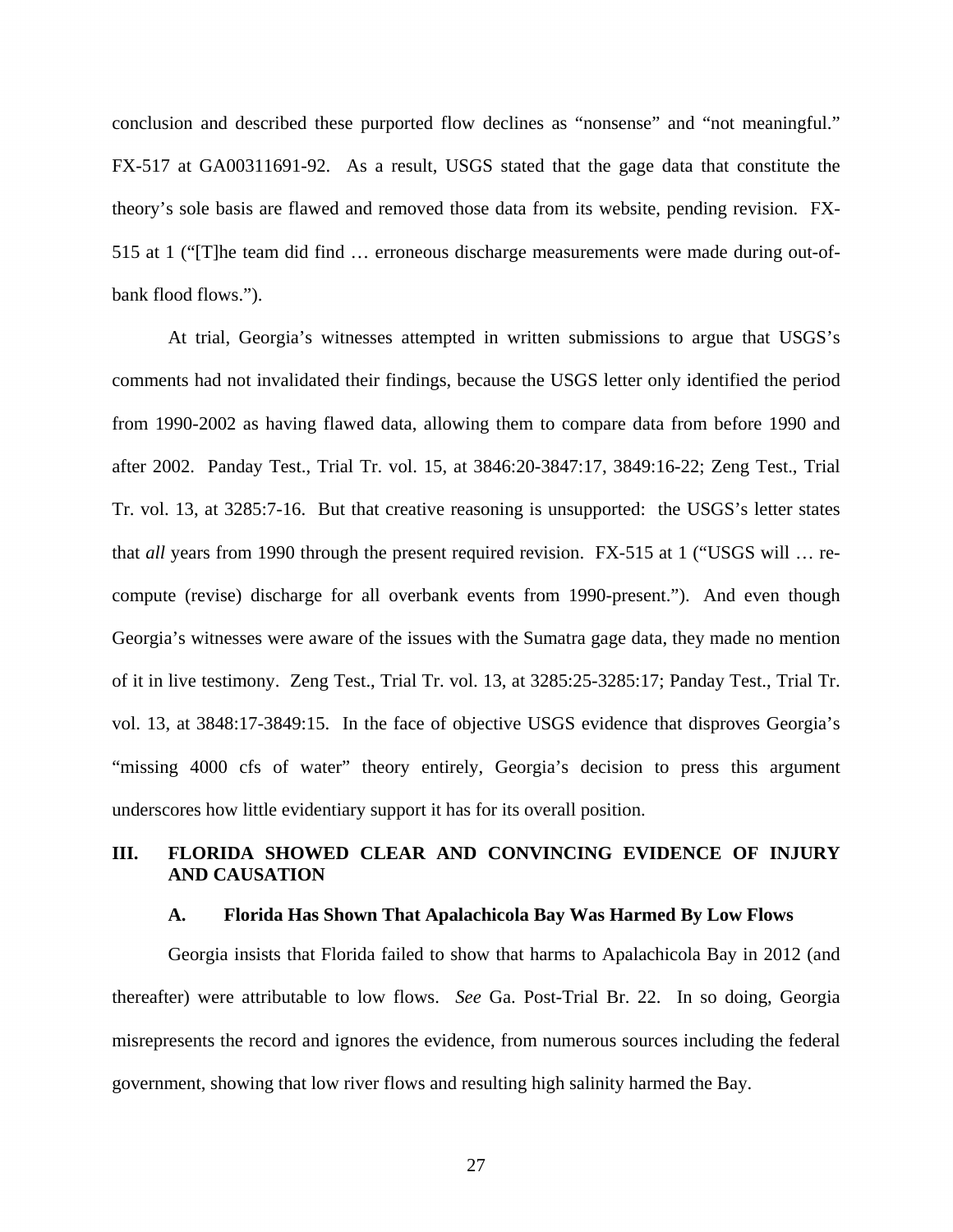## **1. NOAA Concluded That Low River Flows And High Salinity Were The Central Cause Of The Oyster Collapse**

The Supreme Court recognized nearly a century ago that reduced river flows result in higher salinity, which in turn harms oysters living downstream. *New Jersey v. New York*, 283 U.S. 336, 345 (1931). That basic scientific relationship has not changed, and if anything, the evidence of harm to oysters in this case is far more extensive and scientific than the evidence of harm found to be sufficient to warrant relief in *New Jersey.*

Georgia does not dispute that the National Oceanographic and Atmosphere Administration ("NOAA") declared a fisheries disaster for the Apalachicola Bay oyster fishery. Nor does Georgia dispute that in declaring a fisheries disaster, NOAA stated that the cause of the 2012 oyster collapse was a decrease in the Apalachicola River flow and a corresponding increase in Bay salinity levels. FX-413 at NOAA-0022898. Instead, Georgia contends that the Court should ignore NOAA's own written findings in issuing the disaster declaration (after months of consideration and on top of a Congressional hearing, s*ee generally* FX-23; JX-89), and instead adopt Georgia's unsupported theory that NOAA simply "felt bad" for the oystermen affected by the collapse. Ga. Post-Trial Br. 35. That speculation ignores NOAA's statutory obligations, *see* Magnuson-Stevens Act  $312(a)^7$ , and suggests not only that NOAA acted outside its authority but also misrepresented its own findings. Georgia has built absolutely no record that would allow the Court to reach such a remarkable conclusion. *See Magneson v. Mabus*, 174 F. Supp. 3d 114, 119 (D.D.C. 2016) (a "court's review is 'highly deferential' and begins with a presumption that the agency's actions are valid" (quoting *Environmental Def. Fund, Inc. v. Costle*, 657 F.2d 275,

 $\overline{a}$ 

 $7$  Magnuson-Stevens Fishery Conservation and Management Reauthorization Act of 2006, Pub. L. No. 109-479, 120 Stat. 3575 (2007).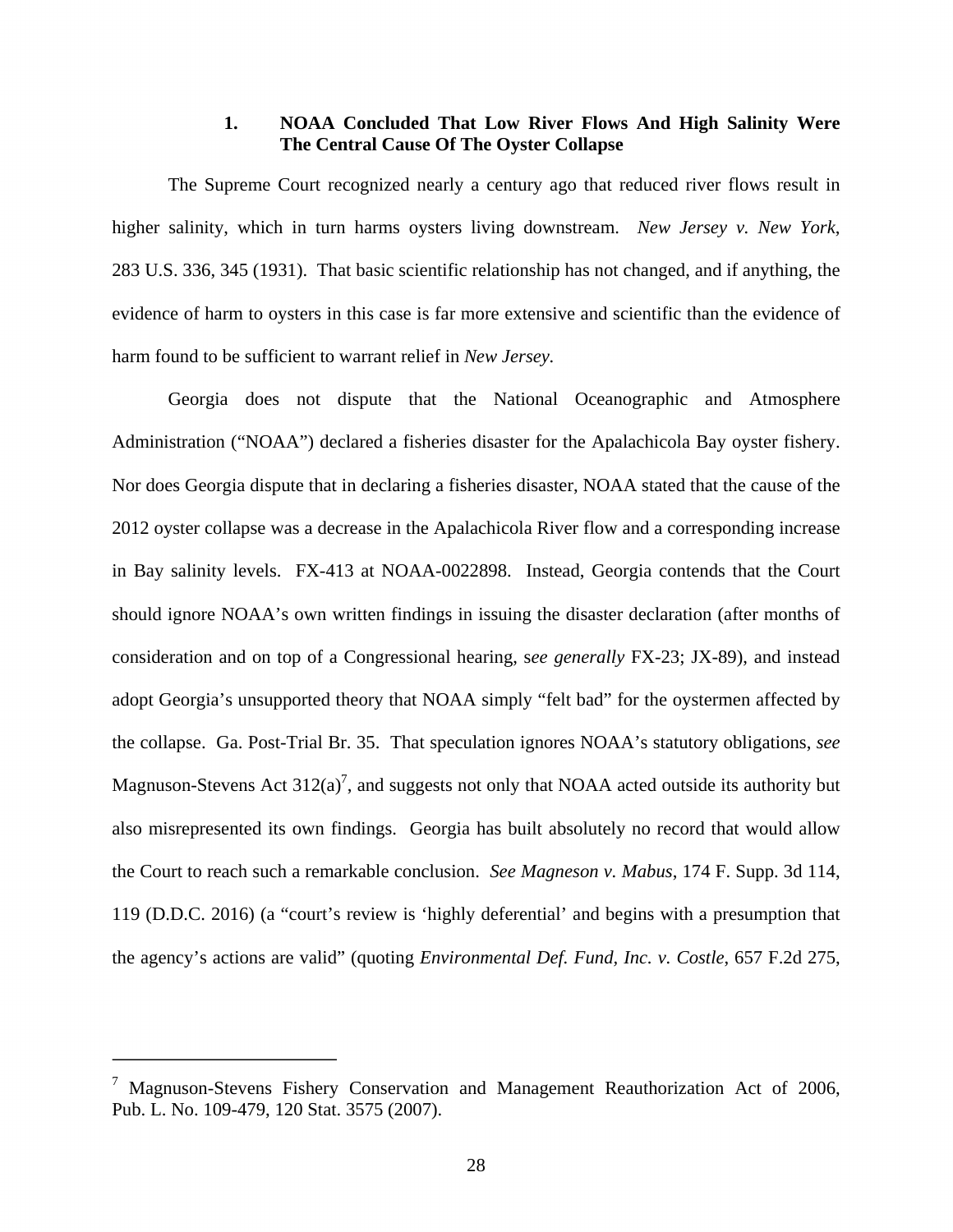283 (D.C. Cir. 1981))); *accord Frisby v. U.S. Dep't of Hous. & Urban Dev.*, 755 F.2d 1052, 1055 (3d Cir. 1985) ("Agency action is entitled to a presumption of regularity.").

Perhaps appreciating that steep uphill climb, Georgia also suggests that Florida actually misled NOAA. But that charge, like Georgia's attack on NOAA, is baseless. Florida was transparent with NOAA from the outset. In its *very first correspondence* with NOAA, Governor Rick Scott's request for disaster relief, Florida made it clear that reports of overharvesting were something NOAA would need to consider. JX-77 at FL-ACF-03386187. That letter attached the same 2012 Florida Department of Agriculture and Consumer Services ("DACS") Oyster Resource Assessment Report that details incidences of harvesting pressure at Cat Point and East Hole and that the parties discussed at length during trial. JX-77 at FL-ACF-03386196-97. When it provided its full report, Florida's Fish & Wildlife Conservation Commission ("FWC") included that Oyster Assessment Report again and gave NOAA the University of Florida's Oyster Situation Report (authored by, among others, Bill Pine and Karl Havens), which likewise discussed incidences of intense harvesting at popular oyster bars. JX-96 at FL-ACF-03475266; *see* Sutton Test., Trial Tr. vol. 6, at 1455:18-24. Eric Sutton, the Assistant Executive Director of FWC, also testified at length about detailed information FWC provided to NOAA, including landings data, oyster licenses issued, Florida's shell planting, and various reports—*i.e.*, virtually everything upon which Georgia now relies to support its contention that overharvesting caused the collapse. Sutton Test., Trial Tr. vol. 6, at 1391:2-16, 1445:19-1447:21. Likewise, email correspondence between NOAA and FWC reflects a months-long dialogue with NOAA officials that focused on several of the NOAA scientists' questions, including how to understand harvesting pressure observed in Apalachicola Bay. Sutton PFD ¶ 43; *see generally* JX-89 (compilation of email correspondence with NOAA from October 2012 through April 2013).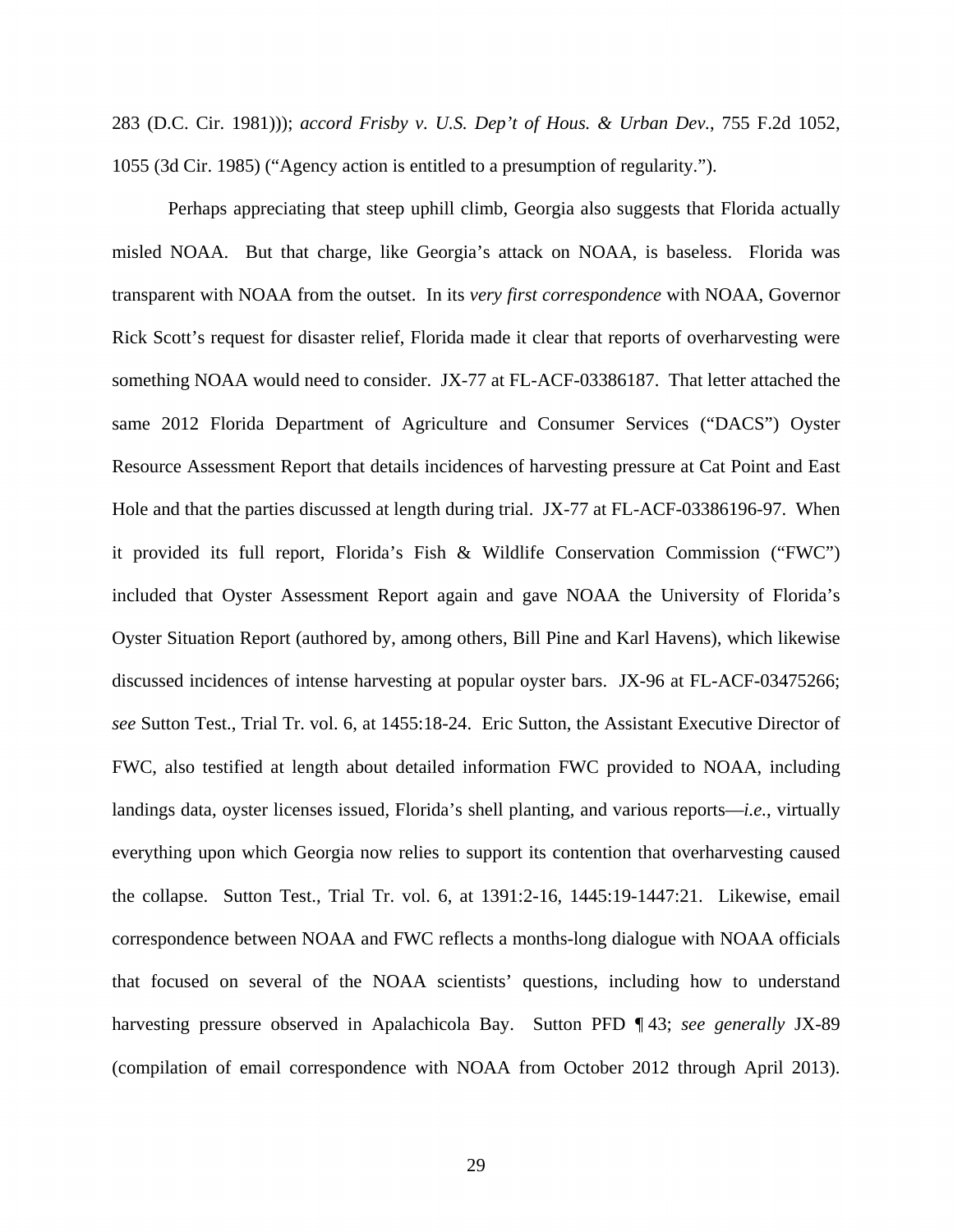NOAA's decision-making process included a Congressional hearing, in which the topic of overharvesting also was discussed. *See* FX-423 at NOAA-0003897. NOAA's final declaration contains the conclusion of its in-depth and contemplative analysis, rejecting overharvesting as a central cause in the collapse. FX-413 at NOAA-0022897.

There is no basis for this Court to override NOAA's determination.

## **2. Contemporaneous Documents And Witness Testimony Are Consistent With NOAA's Conclusion**

Tellingly, Georgia's brief ignores nearly all of the relevant trial testimony on the cause of the 2012 oyster collapse. For example, Georgia completely disregards Mr. Berrigan's explanation of his *own reports* documenting the progression of high salinity and predation moving across the Bay, causing the eventual collapse in 2012. *See* Fla. Post-Trial Br. 37-38. Instead, Georgia substitutes its own interpretation of those reports. *See* Ga. Post-Trial Br. 28-30. But as Mr. Berrigan testified at trial, what those documents describe is an increase in harvesting pressure in specific parts of the Bay *due to deteriorating conditions in the Bay as a whole due to low flows*. JX-50 at FL-ACF-02047321 (western reefs typically provide a "substantial portion of the Bay's landings during normal years," but supported sporadic fishing in 2011 due to "reduced standing stocks" and "poor recruitment and survival resulting from high salinity regimes over the past year"). The August 2012 Oyster Resource Assessment Report confirmed that these western bars were "depleted of marketable oysters" as a result of "stress associated with high salinity, disease, and predation." JX-77 at FL-ACF-03386192-93. As Mr. Berrigan explained at trial: it is clear from these reports that "high salinities was the primary factor that was adversely affecting the oyster populations in the bay." Berrigan Test., Trial Tr. vol. 3, at 765:22:25. And of course this is what he said at the time, too. *See* FX-608 (video); FX-875 at 3 (transcript)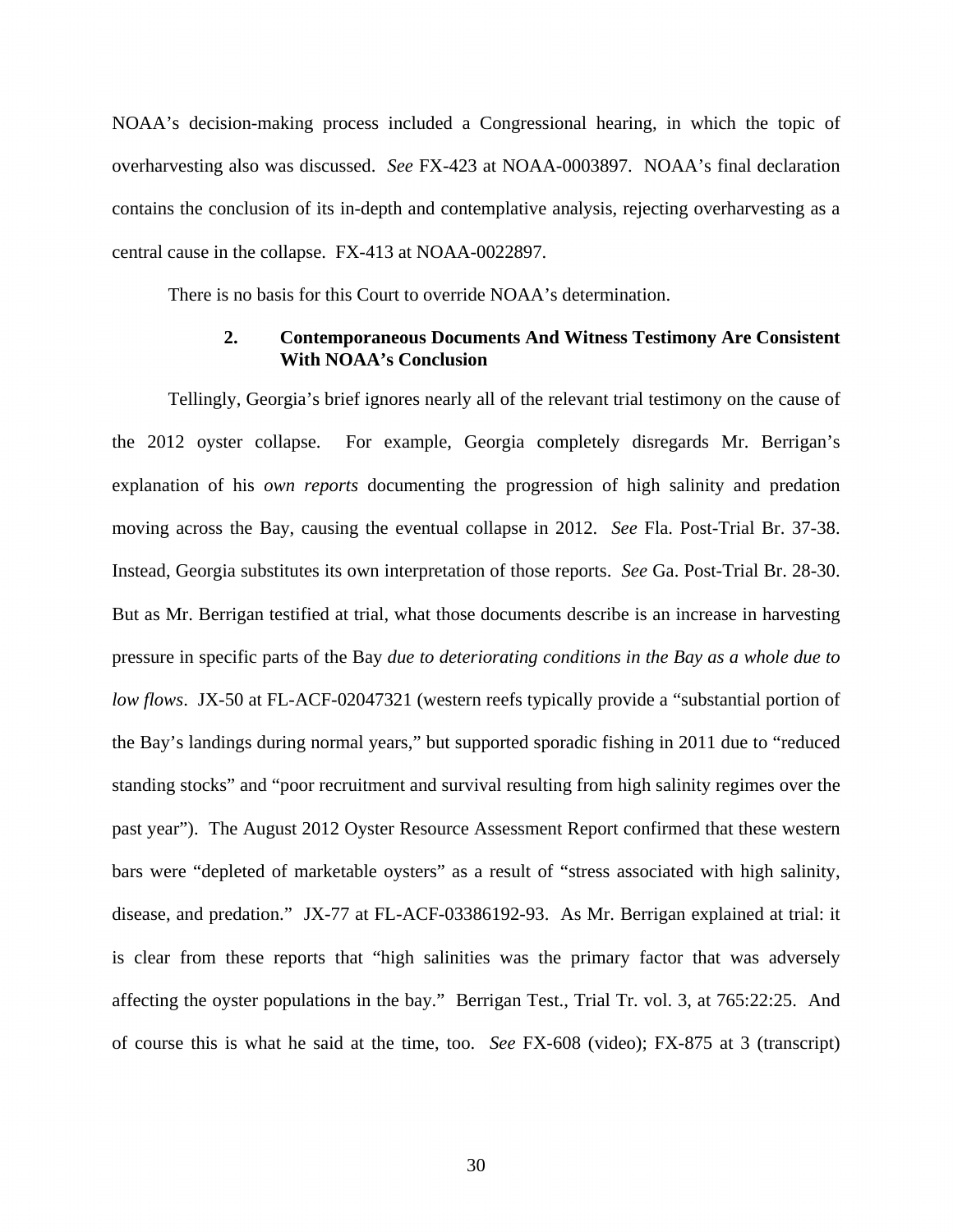("[H]aving looked at this thing for a long time and having seen what happens in a drought situation, the primary problem is lack of fresh water." $)$ .<sup>8</sup>

Likewise, Georgia tried to avoid having Mr. Tommy Ward testify at trial and now ignores his testimony altogether in its post-trial brief. For good reason: Mr. Ward's testimony completely undermines Georgia's theory with respect to Apalachicola Bay. He testified conclusively that he witnessed increased predation and the infestation on his *private leases* by oyster predators like conchs. Ward PFD ¶¶ 33-35. Because his leases are not public (and therefore were not potentially overharvested), Mr. Ward's experience confirms that high salinity and the resulting influx of conchs, not overharvesting, caused the oyster collapse in 2012. Indeed, Mr. Ward's leased areas have effectively been closed to harvesting since the start of the collapse, yet he has not seen the oyster population return there because the high salinity conditions and associated oyster predators remain. *Id.* ¶¶ 40-41.

Georgia also ignores the expert conclusions of Dr. Kimbro—the only expert in this case who actually conducted the experiments necessary to draw any scientific conclusions regarding the relationship between low flows and oysters—which found that the 2012 collapse was caused by low salinity conditions as a result of decreased flows. Fla. Post-Trial Br. 42-43. Instead, Georgia relies *exclusively* on the purported "extensive analysis" of its oyster expert, Dr. Lipcius. But Dr. Lipcius did not collect field data, conduct experiments in Apalachicola Bay, or model the Apalachicola Bay oyster population responses to salinity. Lipcius Test., Trial Tr. vol. 17, at 4316:8-4317:2. He briefly visited Apalachicola for a boat tour, but never dove in the Bay to observe the oyster reefs first hand or take samples. *Id.* at 4317:24-4318:6, 4320:5-10, 4321:15-

<sup>&</sup>lt;sup>8</sup> Georgia does not even bother to address harms to submerged aquatic vegetation and other harms to Apalachicola Bay beyond the oyster collapse, perhaps because even their own expert agrees freshwater species of submerged aquatic vegetation suffer harm from low river flow. Fla. Post-Trial Br. 49 (describing Menzie testimony).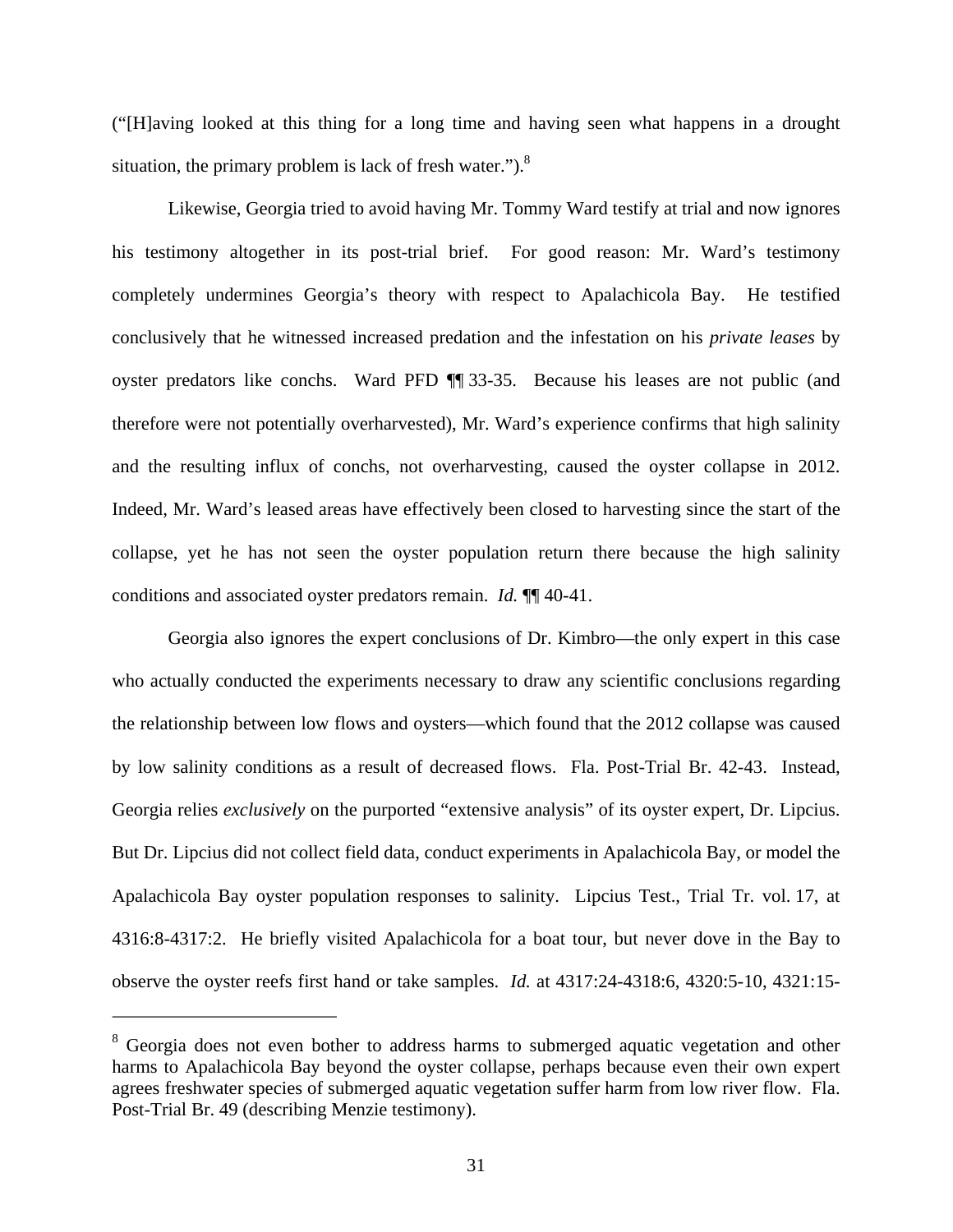18. His "analysis" consisted of little more than a review of materials that *Florida's* witnesses created (and that those witnesses can better explain). Lipcius PFD ¶¶ 5-6; Lipcius Test., Trial Tr. vol. 17, at 4321:19-4322:25. What is more, Dr. Lipcius admitted that he ignored contemporaneous documents that were inconsistent with Georgia's theory.<sup>9</sup>

Dr. Lipcius also failed to properly account for salinity levels in Apalachicola Bay, undermining the conclusions he reached. His results suggested average salinities for the summer season from 2010-2012 were *lower* than the average salinities during winter/spring and fall seasons—a highly improbable result given that there are almost always lower freshwater flows coming into the Bay in the summer. Lipcius Test., Trial Tr. vol. 17, at 4421:24-4422:4; Lipcius PFD at 15 (Lipcius Demo. 5). Though Dr. Lipcius knew his conclusions could not reflect reality, Lipcius Test., Trial Tr. vol. 17, at 4422:5-9, he nonetheless offered them. That testimony in no way overcomes the considered findings of the federal agency with expertise in these matters.<sup>10</sup>

# **3. Georgia's Theory That Bay Mismanagement Caused The Oyster Collapse Is Unsupported**

Despite NOAA's declaration and the contemporaneous evidence, Georgia clings to its theory that better fisheries management could have prevented the oyster collapse. Once again, Georgia disregards the evidence showing that its theory is completely unsupportable.

FWC and DACS have managed the Apalachicola Bay oyster fishery for more than 50 years, and their work has been recognized as the highest rated and most effective oyster

<u>.</u>

<sup>9</sup> *See* Lipcius Test., Trial Tr. vol. 17, at 4336:21-4337:25 (aware of Berrigan's deposition testimony that he observed increased natural mortality and predator abundance); *id.* at 4359:6- 4360:11 (knew that the 2011 and 2012 oyster resource assessment reports contained statements about increased predation and natural mortality); *id.* at 4362:5-10 (knew of Dr. Kimbro's observations in October 2012 that reefs in Apalachicola Bay were infested with snails); *id.* at 4341:3-7 (did not review Tommy Ward's deposition transcript).

 $10$  Dr. Lipcius was also aware his conclusions contradicted prior literature on the relationships between river flow and oyster abundance in Apalachicola Bay. *See* Lipcius Test., Trial Tr. vol. 17, at 4354:1-12; *see also* FX-953 (Wilber article).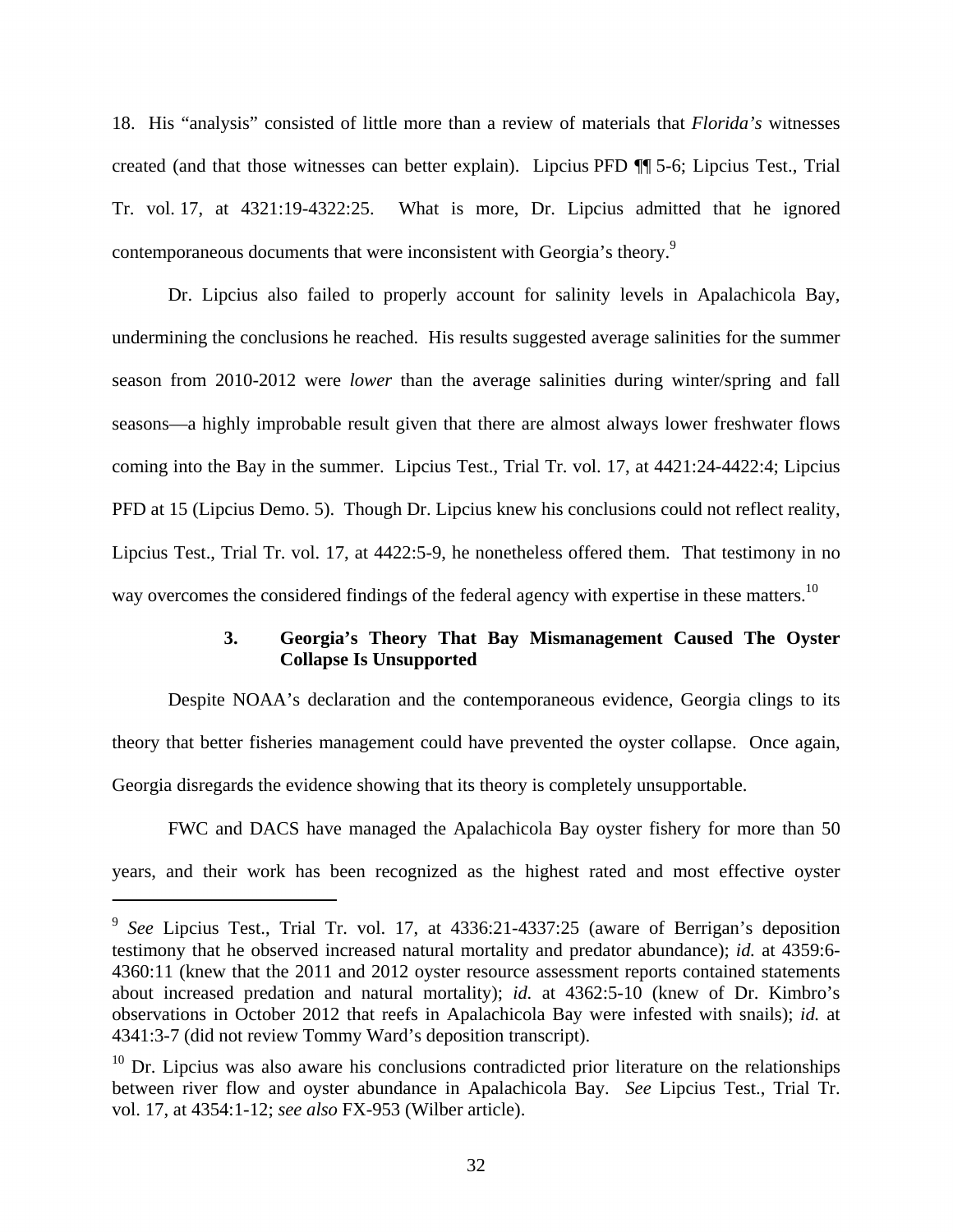management program in the Gulf Coast region, in part because of Florida's conservative handtonging restrictions. FX-957 at 2; Lipcius Test., Trial Tr. vol. 17 at 4417:4-4419:14 (agreeing FX-957 recognizes Florida as the highest rated state and the only Gulf state with "[h]ighly effective" oyster "management strategy," in part, because of its tonging restrictions); Kimbro PFD ¶ 13 (noting stability of Apalachicola Bay fishery and management in part because of harvesting by hand tongs); Berrigan Test., Trial Tr. vol. 4, at 1012:5-23. With hand-tonging rather than mechanical harvesting, and in light of the high rates at which oysters reproduce, the oyster population is so resilient that—in the proper environmental conditions—it would be unreasonable to suggest that overharvesting could cause the oyster collapse. *See* Berrigan Test., Trial Tr. vol. 4, at 1011:12-1013:9; Sutton Test., Trial Tr. vol. 5, at 1289:19-1290:17; Sutton Test., Trial Tr. vol. 6, at 1452:18-1453:24.

In arguing that Florida could have saved the oyster resources on Cat Point and East Hole by limiting harvesting and allowing "the remaining stock to reproduce and recover," Ga. Post-Trial Br. 32, Georgia betrays its lack of understanding about oyster fishery management. As Mr. Berrigan described, oysters are like other harvestable crops, in that you cannot assume the crop will remain for the following season—if they are not harvested, they are generally lost. Berrigan Test., Trial Tr. vol. 4, at 961:12-962:2 ("There's no point in trying to salvage it, save it, or do anything like that because natural mortality is going to wipe it out…. Leaving it there does not mean that it's going to be available to the fishery at another time. It will be lost to the fishery."). Notably, removing oysters from the standing stocks does not have a detrimental effect on the future harvests of oysters—it only impacts the harvest for the current season and not the Bay's reproductive potential for future seasons. Berrigan Test., Trial Tr. vol. 4, at 985:14-986:1 ("There is no evidence that removing sub-legal oysters has ever had an adverse impact on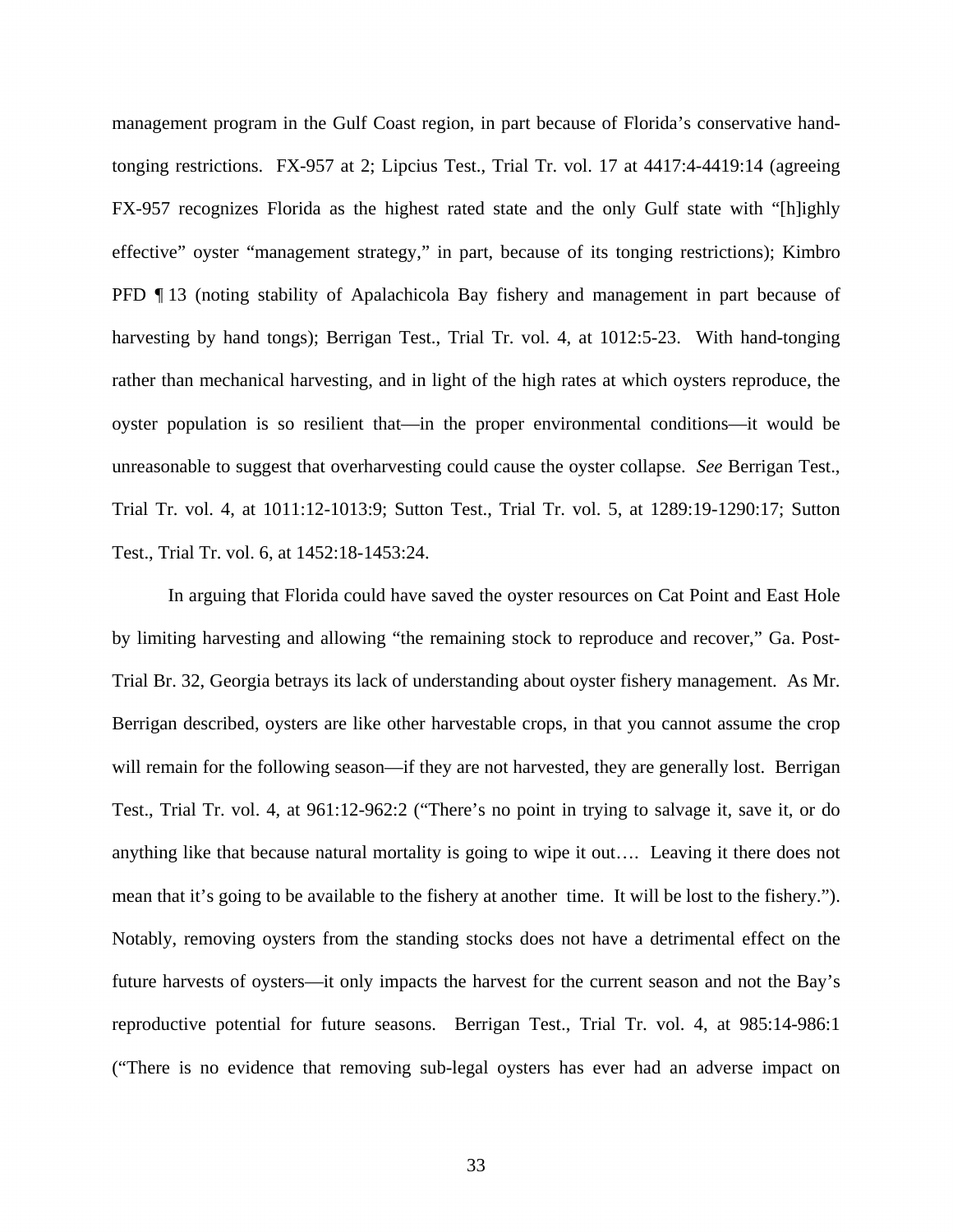reproductive potential in Apalachicola Bay. … [I]n Florida, and especially in Apalachicola Bay, reproductive potential is extremely high and is not affected by taking that end of the crop.").

When specifically asked whether Florida should have closed the Bay so the oyster stocks could recover, as Georgia suggests in its post-trial brief, Mr. Berrigan starkly explained that this would serve only "to protect dead oysters."

And there wouldn't be a reason for closing that fishery because those oysters were not going to make it to the next harvesting season. We—those oysters in this bay typically live for two summers. And the—the primary time that we lose oysters to natural mortality in that system is usually July, August, and September. So if you closed an area—let's say you close an area that has an oyster population on it. And then you come back the next year, you know that that oyster population that was there is not going to be alive; and you also know that without recruitment, it's not going to be renewed or regenerated or sustained. So a management by closing an area to protect dead oysters is not a sound management decision.

Berrigan Test., Trial Tr. vol. 5, at 1016:1-1017:4.<sup>11</sup>

 $\overline{\phantom{a}}$ 

Georgia makes the puzzling claim that Florida presented for the first time at trial the theory that intense harvesting on Cat Point and East Hole Bars was a consequence of the collapse, not the cause. Ga. Post-Trial Br. 32. But, as reflected in the Oyster Resource Assessment Reports, Mr. Berrigan and others long believed that intense harvesting occurred at Cat Point and East Hole oyster bars *because* they were the only two viable oyster bars remaining. *See* JX-50 at FL-ACF-02047322; JX-77 at FL-ACF-03386192-93; Berrigan Dep. 161:6-12. ("As this whole thing progressed from 2010 until 2013, we saw a steady progression of reef depletion increased natural mortality from the outside coming in so that by the time that [the August 2012 oyster resource assessment report] was written in 2012, about the only oysters that were

 $11$  Georgia argues that Florida allowed overharvesting as early as 2010, Ga. Post-Trial Br. 28, but harvesting levels in 2010 were lower than in the prior three years, JX-96 at FL-ACF-03475248. And "[t]here is NO science" to support speculation "that the population collapse was somehow related to [Florida] allowing high rates of harvest after the BP oil spill." *See* GX-1340 at 1 (email from K. Havens to multiple recipients, Sept. 15, 2014).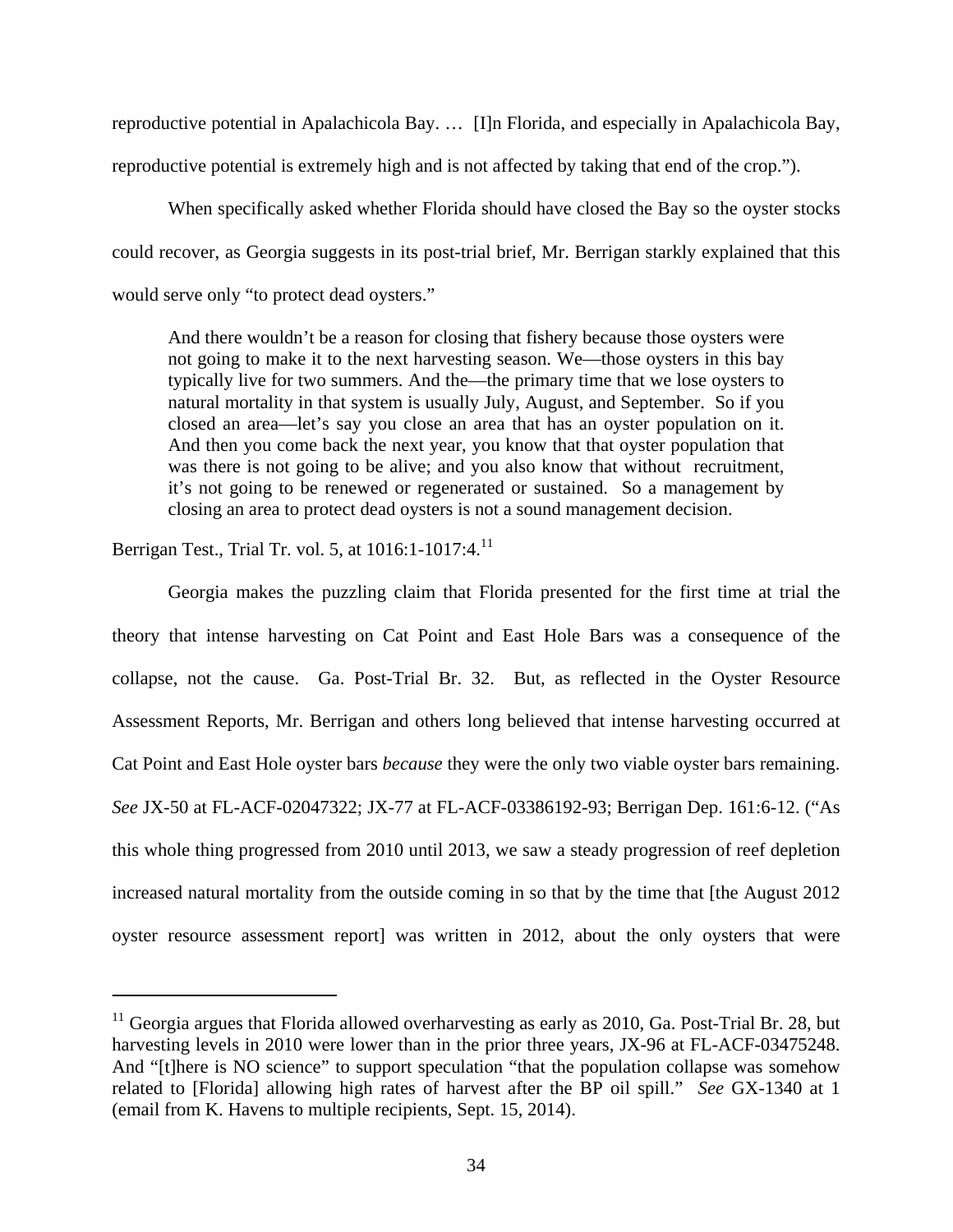available for harvesting were on Cat Point and East Hole."). Dr. Havens and Dr. Pine held the same belief. *See* Havens Test., Trial Tr. vol. 17, at 4304:20-4305:1 (discussing GX-1339); GX-1339 at UFL-00061483 ("Harvesting of sub-legal oysters did occur late in 2012, however, we believe it happened BECAUSE OF the collapse, as the bay no longer had an adequate level of legal oysters to support harvesting, but it was not the cause.").

Georgia also argues that Florida did not plant enough shells on key oyster bars, exacerbating the effects of overharvesting and contributing to the oyster collapse. Ga. Post-Trial Br. 30. Again, Georgia ignores NOAA's findings and the testimony of the relevant witnesses in this case. FWC's report to NOAA described its shelling practices and history for Apalachicola Bay, JX-96 at FL-ACF-03475215-16, yet NOAA did not identify lack of shelling as a cause of the oyster collapse, *see generally* FX-413 (NOAA Final Decision Memorandum). Likewise, Mr. Sutton testified that the lack of reshelling in 2005-2007 played no part in the oyster collapse in 2012. Sutton Test., Trial Tr. vol. 6, at 1502:4-8. Georgia also ignores Mr. Ward's unrebutted testimony that he consistently planted shell on his leases in all of the years leading up to the collapse, yet it did nothing to save the oyster population on his leases. Ward PFD ¶ 41. Nor has replanting shell on key oyster reefs been an effective recovery tool. Mr. Ward has continued shelling in years since the collapse, to no avail. Ward Test., Trial Tr. vol. 7, at 1820:5-20 ("I planted – replanted shells on my beds…. And I have not been able to grown no oysters. They do not survive."). Regardless of what levels of shell-planting Dr. Pine recommends to support a recovery, recent restoration efforts have shown reshelling is inconsequential in the presence of high salinity because oysters simply cannot survive if the right environmental conditions do not exist. *See* Sutton Test., Trial Tr. vol. 6, at 1488:13-19; Berrigan Test., Trial Tr. vol. 4, at 1009:17-1010:4; Ward Test., Trial Tr. vol. 7, at 1820:14-20.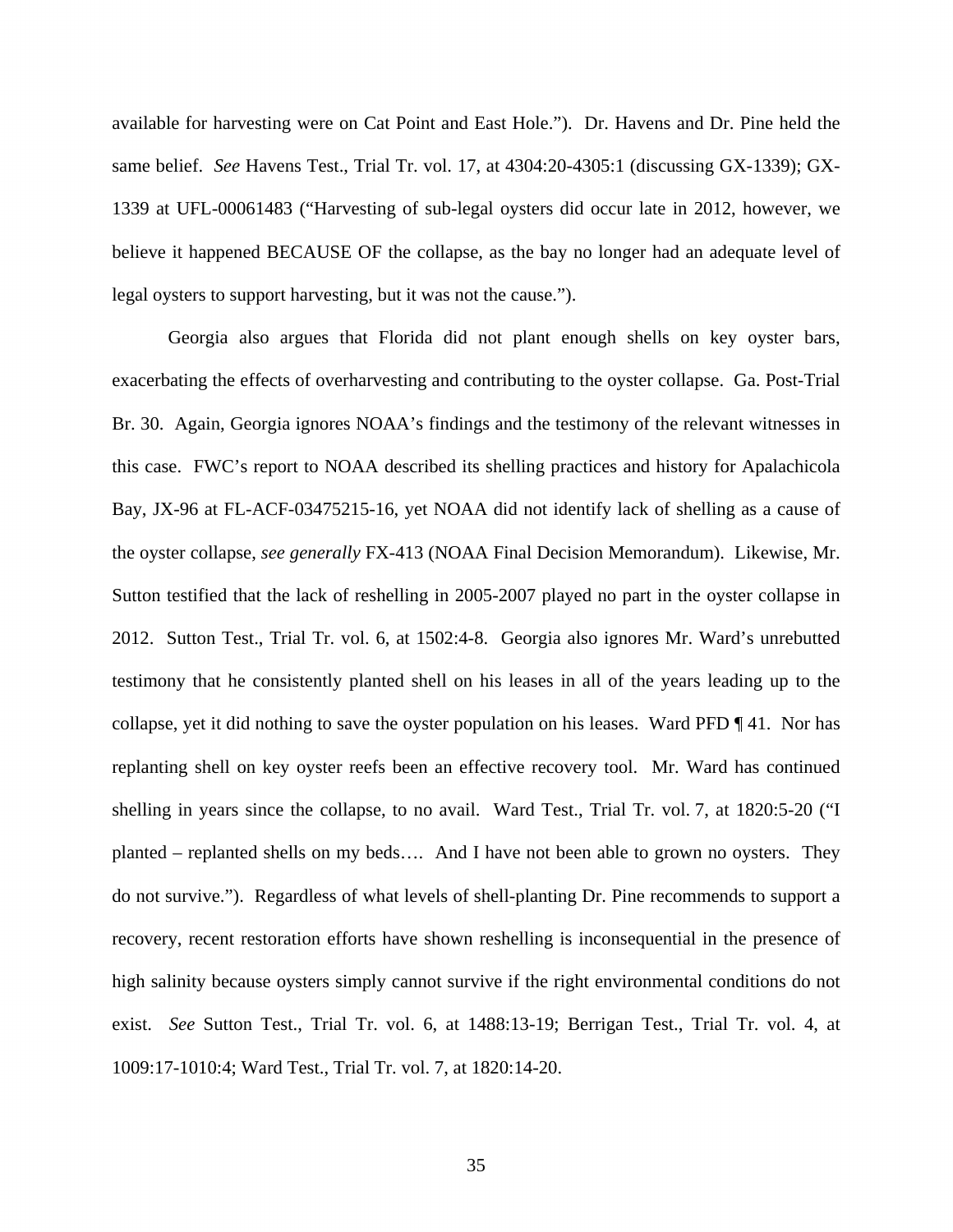Underscoring the weakness of Georgia's mismanagement theory, Georgia relies on exaggeration to press its point. *See* Ga. Post-Trial Br. 33. For example, when Mr. Berrigan used the phrase "tragedy of the commons" during trial, he was discussing the interplay between oyster dealers (who prefer that oyster resources stretch out over an entire season) and oystermen (who prefer to harvest as much as they can as soon as they can). Berrigan Test., Trial Tr. vol. 4, at 845:19-846:10. This was an "allocation issue" Mr. Berrigan raised "almost every year"—not an acknowledgement that harvesting was uncontrolled. *Id.* In fact, FWC uses bag limits for this very reason. *See* Sutton Test., Trial Tr. vol. 6, at 1481:14-1482:8. Georgia also claimed that Mr. Berrigan's statement that the Bay had "bent until we broke" suggested Florida's management had been negligent. Ga Post-Trial Br. 29. But Mr. Berrigan was discussing *recovery* efforts in the Bay in light of the low flows—not what he believed caused the collapse. FX-608; FX-875 at 5. Likewise, no document from Mr. Berrigan actually refers to the "gravel parking lots" Georgia references in its brief. Ga. Post-Trial Br. 30-31 (purportedly quoting GX-1297). Presumably, Georgia is referring to what divers saw when they surveyed East Hole: "a parking lot, with oysters concentrated around stone crab burrows" because stone crabs forage, dragging oysters back to their burrows to be eaten and piling their shells there. *See* GX-1297; Berrigan Test., Trial Tr. vol. 4, at 894:3-11. In other words, predation—not overharvesting—was wreaking havoc on East Hole. And, as Florida proved at trial, that increased predation stemmed from higher salinity levels, which in turn stemmed from less fresh water entering the Bay.

## **4. The University Of Florida Research Supports The Findings Of Florida's Experts**

Georgia also relies heavily on University of Florida research, but even a cursory review of the published articles shows findings consistent with *Florida's* theory. First, the fact that the University of Florida's Sea Grant report did not present firm conclusions regarding the cause of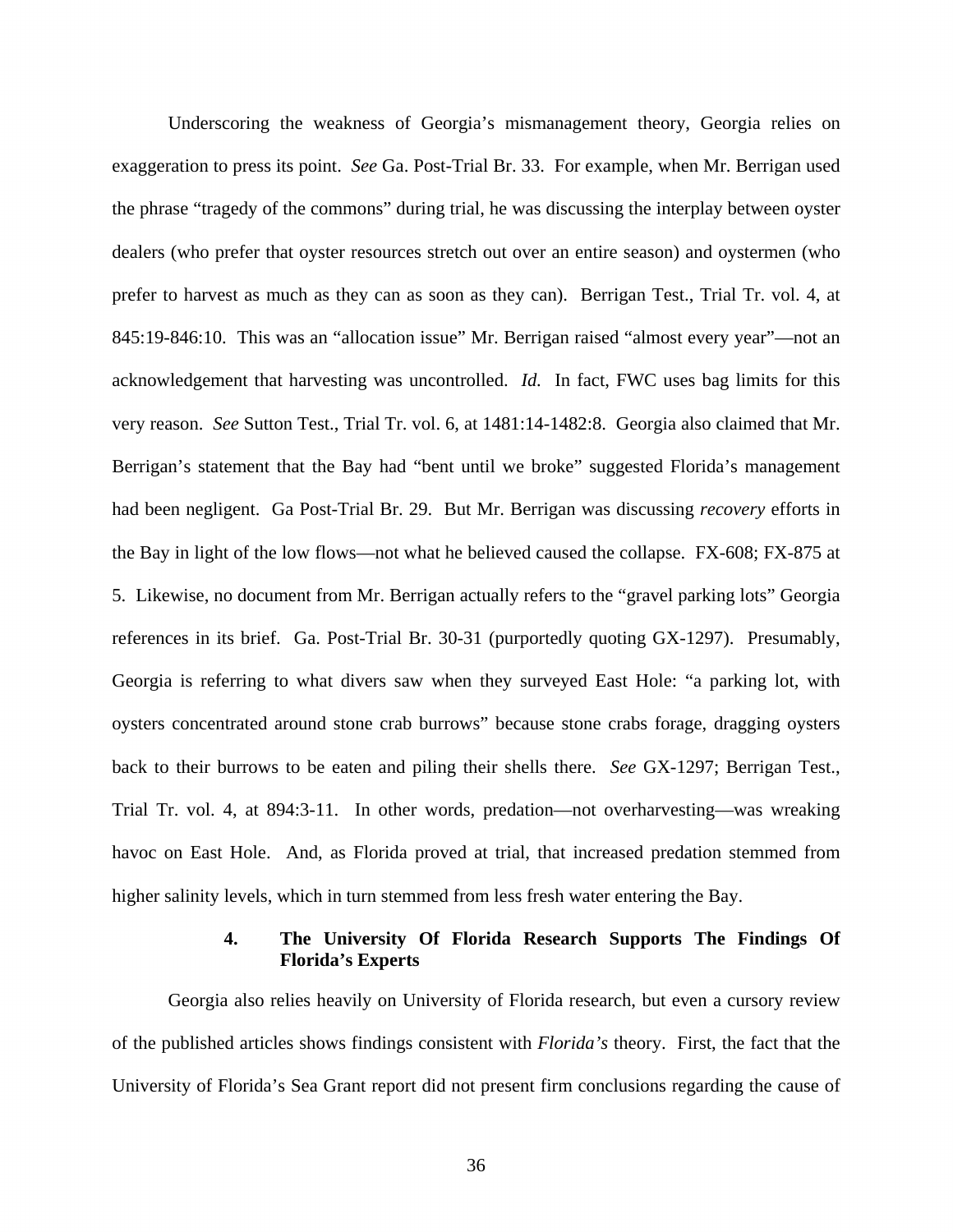the oyster collapse is no surprise. *See* Ga. Post-Trial Br. 23. The Oyster Situation Report itself acknowledges that it is preliminary in nature. *See* GX-568 at Fl\_SEA-GRANT\_41117 (identifying that future research was necessary to determine how oyster populations are affected by river flow, among other factors). Dr. Kimbro, the only member of the team that authored the report to testify in court in this case, explained that "because [Dr. Pine and his colleagues] lacked the necessary data, i.e. the kind of data that my research program has developed, they could not explain exactly why mortality was increasing." Kimbro Test., Trial Tr. vol. 6, at 1592:19-22.

Georgia also misrepresents one of Dr. Bill Pine's subsequent articles as the "definitive analysis" of Apalachicola Bay that "found no connection between low river flows and the oyster collapse." Ga. Post-Trial Br. 35. But the article Georgia relies upon as "definitive" disclaims any position regarding the effect of upstream withdrawals and states that the relationship between freshwater flows, droughts, salinity, and recruitment "is an area of ongoing work." GX-789 at 2, 6. As Dr. Glibert explained, Drs. Pine and Havens could not offer a definitive view, in part because they had not looked at the nutrient data necessary to understand decreased oyster recruitments. Glibert Test., Trial Tr. vol. 7, at 1881:23-1883:7 ("What surprised me very much in reading both of these papers is that they seemed to be completely unaware of the vast literature and/or data that relates to recruitment and nutrition and the lower food web."). That data was readily available. Yet neither Dr. Pine nor Dr. Havens utilized the data to assess decreased oyster recruitment in their purportedly "definitive" analysis.

While Drs. Pine and Havens did not express a definitive view of causation, their research suggested there was a connection between river flows and the oyster collapse. *See* GX-568 at Fl\_SEA-GRANT\_41126 (suggesting the decline was due to "very high natural mortality rate of small oysters from predators" or disease and recommending future work to test "whether natural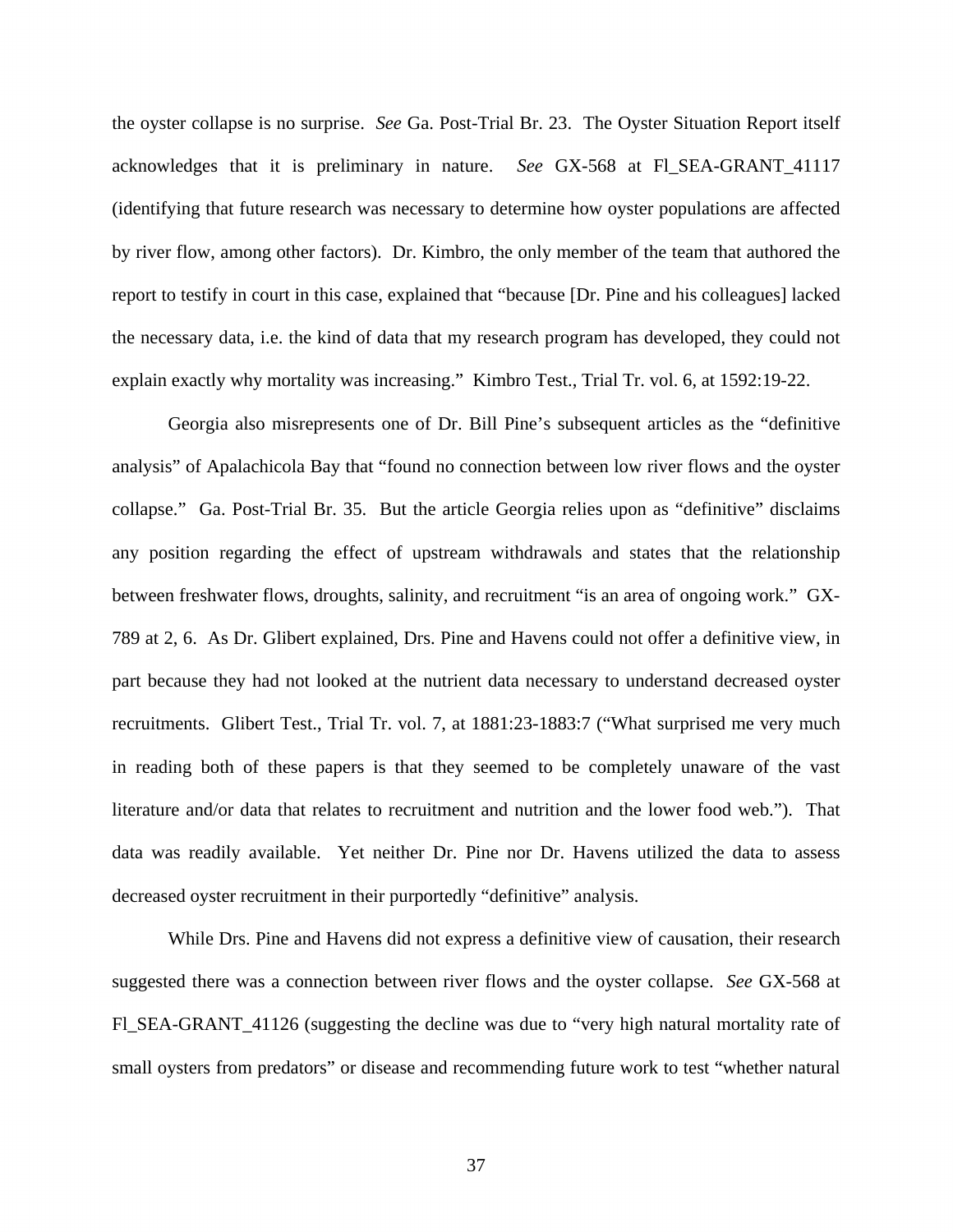mortality on juvenile oysters increases during periods of higher salinity from either predators or disease"); *see also* GX-1339 ("The collapse seems to be the result of some environmental factor – a disease that was facilitated by the high salinity, predators that got out of control because of the high salinity or just the oysters reaching some kind of ecological tipping point after three years of successive drought."). And in cherry-picking an early article as Dr. Pine's "definitive analysis," Georgia ignores later articles Drs. Pine and Havens wrote that concluded low flows likely led to the oyster collapse as well as Dr. Havens' sworn Congressional testimony concluding the same. *See* JX-167 at 6 ("[A] sequence of events occurred whereby: (1) low river flow led to … population collapse of adult oysters."); FX-485 at FL\_SEA-GRANT\_00797 (reasonable to link the oyster collapse to the "long period of low river inflow and high salinity").

Finally, Georgia's counsel argued that, in 2014, a member of Florida's legal team (Tallahassee lawyer Christopher Kise) tried to pressure the University of Florida professors not to publish their findings. Trial Tr. vol. 17, at 4291:4-21 ("There is no sworn testimony denying that this ever happened, certainly not from Mr. Kise or anybody else."). Of course, the University of Florida Professors did publish, repeatedly, many months after the alleged communications occurred. *See supra* at 37. The evidence at trial, moreover, did not support Georgia's accusations of misconduct: at his deposition, Dr. Pine testified that he had never met or spoken to Chris Kise or any other lawyers who were members of the Florida legal team at the time of the alleged communications in 2014. FX-964a, Pine Dep. 373:15-25. Nor did Dr. Pine allege any communications with any members of the legal team since 2014. *Id.* at 375:3-10. For his part, Dr. Havens "thought [Dr. Pine] was overreacting" because "[Dr. Pine] reacts a little bit more to things than I do." FX-965a, Havens Dep. 203:17-204:14. Dr. Havens was not even sure whether what Dr. Pine described "really happened or not," *id.*, and Dr. Havens certainly never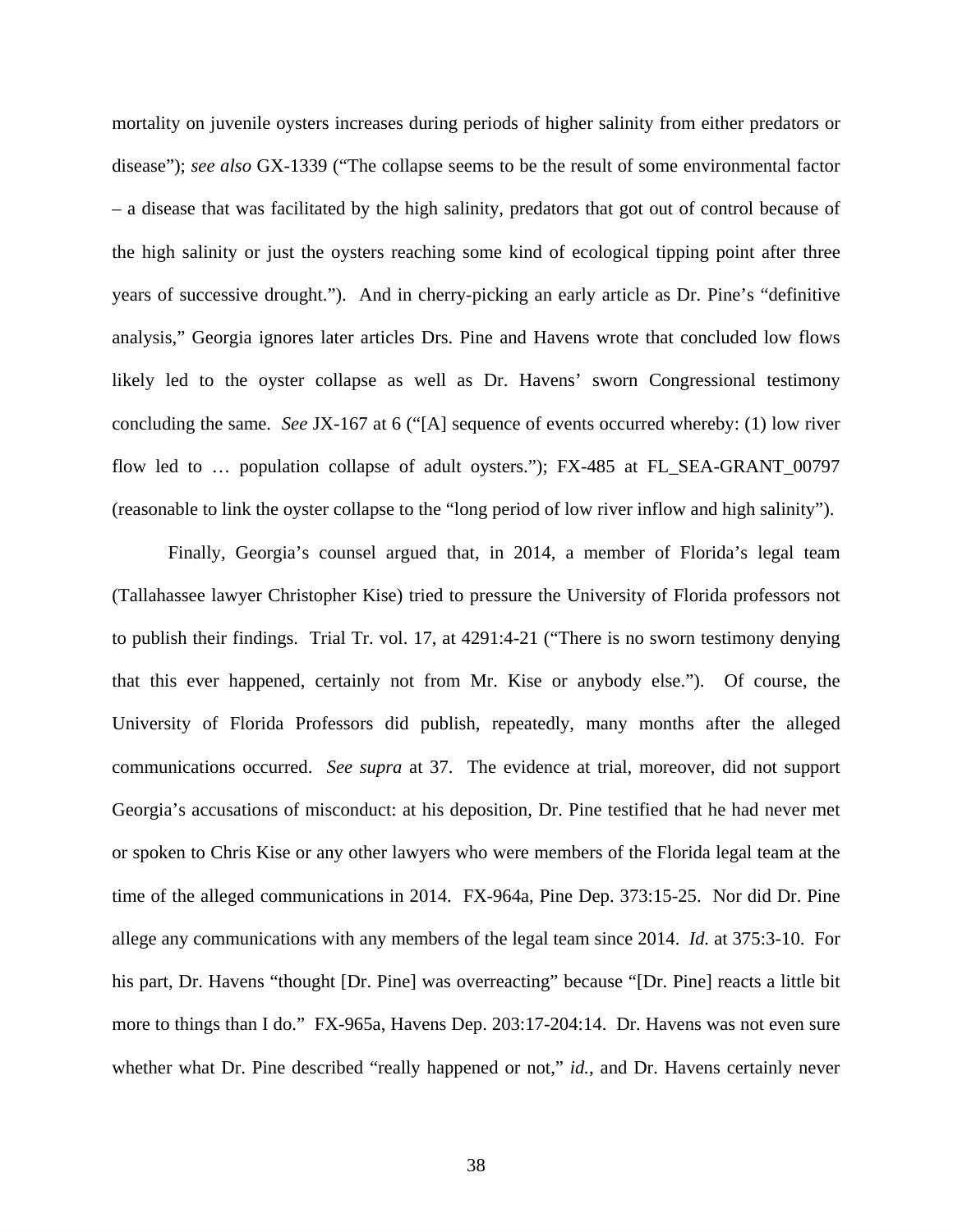heard anything like that from the Florida legal team, *id.* at 205:20-206:1. And Jim Estes—the person who allegedly told Dr. Pine that Florida lawyers had concerns—did not recall Dr. Pine's version of events. FX-966a, Estes Dep. 324:19-325:11 ("Q. Could you identify any of the attorneys that made statements about the possibility of, quote, 'making things difficult for Dr. Pine'? … A. I don't recollect any attorneys saying that.").

In short, the evidence presented at trial did not support Georgia's inflammatory allegations. And particularly since there is no basis to conclude that any findings were ever *withheld* by anyone, Georgia's accusations can take nothing away from the evidence at trial showing that higher salinity, not overharvesting, caused the oyster collapse.

## **B. The Apalachicola River Ecosystem Suffers Harm Because Of Low Flows**

The evidence presented at trial also clearly showed that the Apalachicola River has been harmed as well by Georgia's increased consumption of water. Conspicuously absent from Georgia's post-trial brief is any mention of the 1999 USFWS and EPA guidelines identifying minimum flows necessary to protect and maintain the Apalachicola River. *See* FX-599. The expert federal agencies concluded almost twenty years ago that flows that fall below the guidelines inflict ecological harm to the riverine ecosystem, *see id.* at FL-ACF-02545883-84, FL-ACF-02545894, and Georgia did not dispute the trial evidence that the one-day minimum and three-out-of-four year flow guidelines were violated in every dry year since 2000, *see* Fla. Post-Trial Br. 7-8, 50-51 (citing FX-D-23); Hornberger PFD ¶¶ 57-61; Hornberger Test., Trial Tr. vol. 8, at 2082:21-2089:24. This alone proves harm by clear and convincing evidence. *See Marsh v. Oregon Nat. Res. Council*, 490 U.S. 360, 377 (1989) (holding that Court "must defer to the informed discretion of the responsible federal agencies" on questions that "require[] a high level of technical expertise" (citation and internal quotation marks omitted); *Federal Power Comm'n v. Florida Power & Light Co.*, 404 U.S. 453, 463 (1972) ("Particularly when we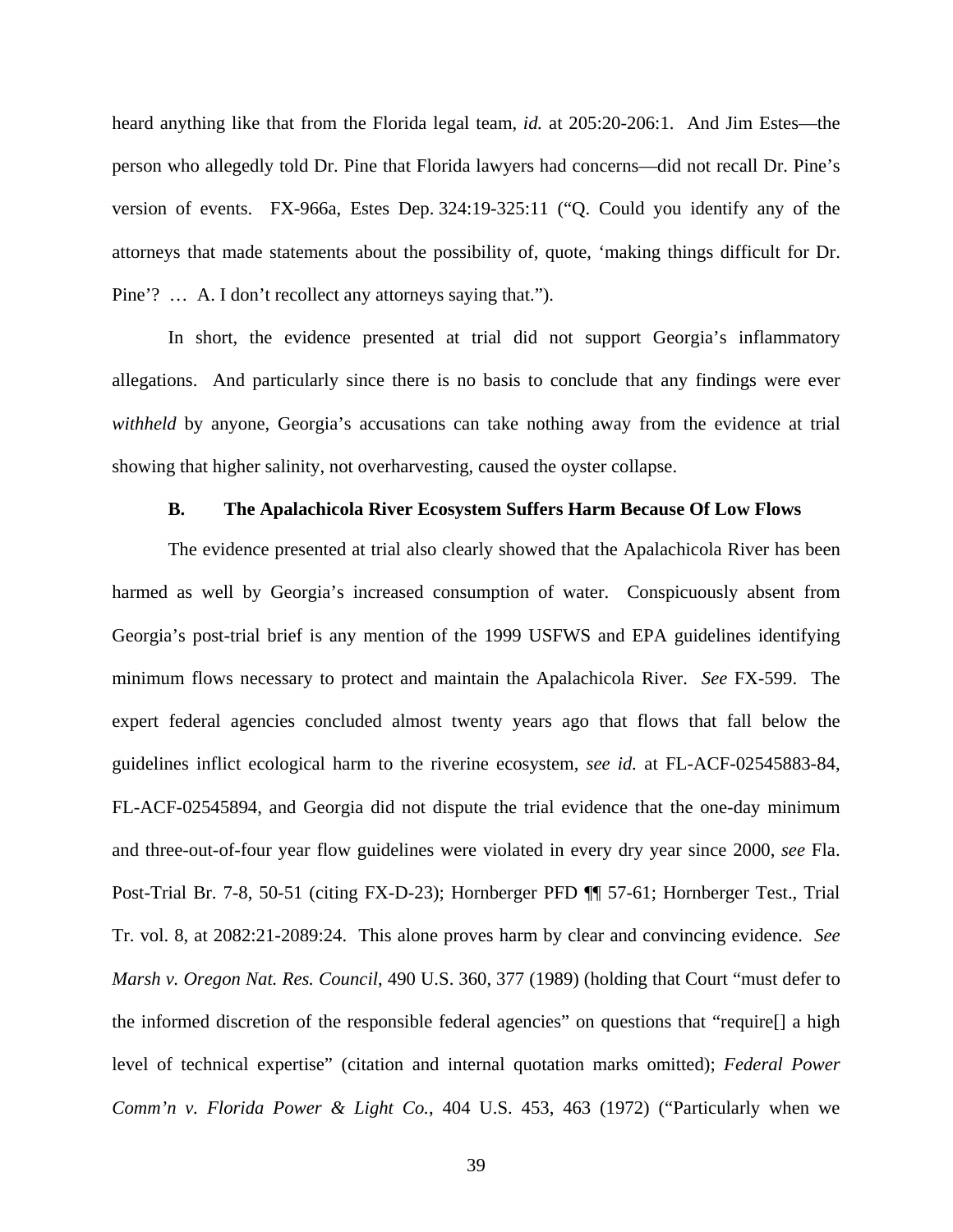consider a purely factual question within the area of competence of an administrative agency created by Congress, and when resolution of that question depends on 'engineering and scientific' considerations, we recognize the relevant agency's technical expertise and experience, and defer to its analysis unless it is without substantial basis in fact.").

Georgia simply ignores this evidence and, instead, relies on two misguided arguments. First, Georgia claims that Florida cannot demonstrate harm because the very existence of species in the critical habitat of the Apalachicola River has not been jeopardized. Second, Georgia contends that, even if any harm occurred, the Corps—and not the massive increase in Georgia's own consumptive use—is to blame. Those arguments should be rejected.

# **1. Ecological Harm Does Not Require Extinction Of Species Or Destruction Of Critical Habitat**

Georgia advances the extreme contention that Florida cannot establish harm unless its water consumption threatens the continued existence of threatened and endangered species. *See* Ga. Post-Trial Br. 43-45. Through selective quotations and distortions of plain language in the 2016 USFWS Biological Opinion, Georgia contends "abundant" numbers of particular species undercut the existence of harm. *See id*. But harm does not require complete extinction of certain species in all portions of the Basin. The 2016 Biological Opinion and the 1999 Guidelines confirm the basic ecological principle that Florida's expert Dr. Allan described at trial: the frequency, magnitude, and duration of low flows in the Apalachicola River have caused demonstrable harm to the ecosystem. *Compare* JX-168 at 190 ("significant habitat modification or degradation that results in death or injury to listed species by significantly impairing essential behavioral patterns, including breeding, feeding, or sheltering"), *with* Allan Test., Trial Tr. vol. 3, at 573:6-9 (Harm is "everything from physiological stress through direct mortality to loss of reproduction or reduction in reproduction. And, most definitely, it's loss of habitat.").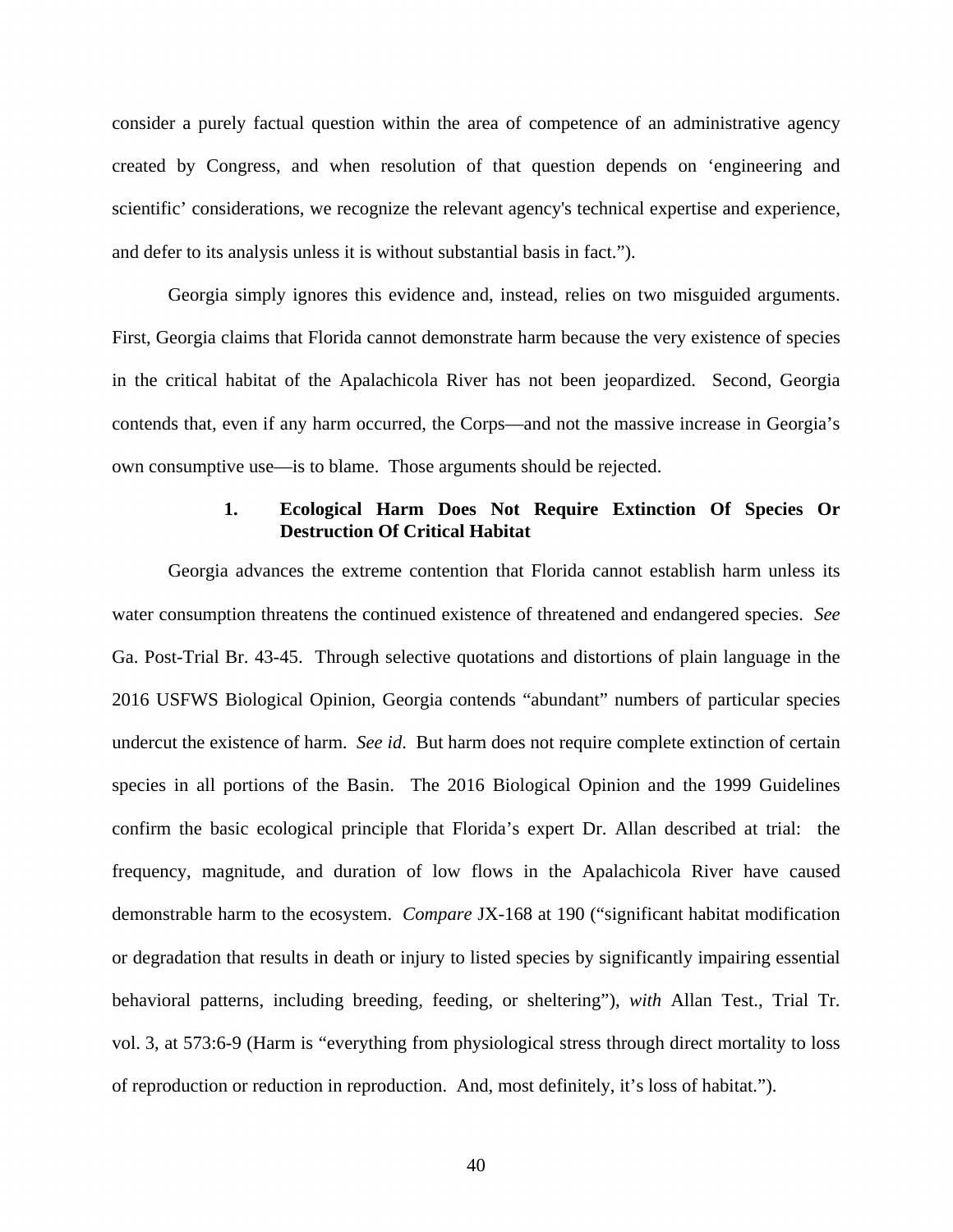As USFWS repeatedly and consistently observed, "[e]xtreme low flows are likely among the most stressful natural events faced by riverine biota." JX-168 at 50 (2016 USFWS Biological Op.); FX-599 at FL-ACF-02545883 (1999 Guidelines) (stating same). The harm to flow-dependent species includes constricting available habitat, increasing vulnerability to predators, and imposing physiological stress associated with higher temperatures and lower dissolved oxygen. *Id.* This is precisely the type of harm that Dr. Allan's evidence-based metrics are designed to measure. Dr. Allan studied extensive literature on ecological indicators—or the point at which this type of harm is caused for each group of species—and he identified the flow threshold, time of year, and duration at which such harm manifests in the Apalachicola River ecosystem. *See* Allan PFD ¶¶ 34, 36.

Georgia's ignorance of ecological harm is evident in its criticism of Dr. Allan for not "visually see[ing] harm." Ga. Post-Trial Br. 49. As Dr. Allan testified at trial, of course one cannot "see" impairment in breeding or feeding patterns or physiological stress from low dissolved oxygen or high temperature. Allan Test., Trial Tr. vol. 3, at 574:10-18. But that does not make the harm identified by USFWS and measured by Dr. Allan any less tangible or real. Georgia's expert, Dr. Charles Menzie, misses this point. *Compare* Menzie PFD ¶ 6(b) (arguing that flows from Woodruff Dam minimize potential for adverse effects to species and habitat), with JX-168 at 2-3 (2016 USFWS Biological Op.) (concluding that these flows "will negatively affect" Gulf sturgeon and all three protected mussel species). Dr. Menzie's mischaracterization of USFWS documents to support Georgia's position is stunning. He ignores the conclusions in these USFWS documents that low flows, and even consumptive uses, are harming species. As the 2016 Biological Opinion explains, "*increased consumption on the Flint River* and other demands on the ACF Basin described above likely resulted in … loss of riverine habitat and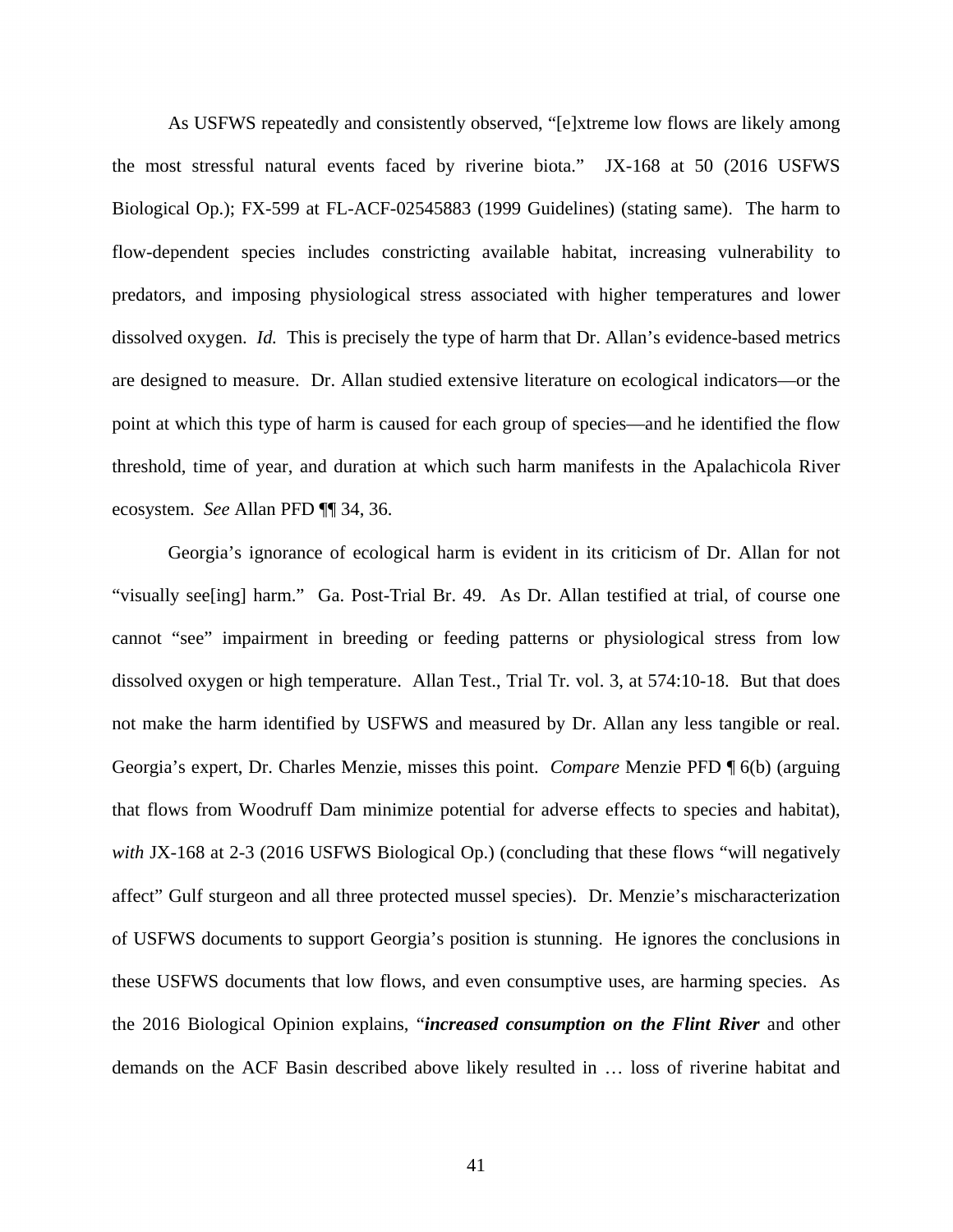associated species; … loss of seasonal floodplain habitat and associated species; … seasonal drying of habitat which reduces abundance and diversity of species; … [and] stress or mortality of organisms or sensitive life stages." JX-168 at 44 (emphasis added). And neither Georgia's post-trial brief nor Dr. Menzie's report or testimony provide any evidence to refute Florida's findings of harm to the many flow-dependent fish and mussel species that are not listed under the Endangered Species Act.<sup>12</sup>

# **2. The Harms To The Apalachicola River Ecosystem Are Attributable To Georgia—Not the Corps**

Looking to shift the blame again, Georgia argues that historic dredging by the Army Corps has caused all of the harm Florida alleges here. But once again, the evidence intervenes. Dr. Allan was able to isolate the impacts of dredging from Georgia's consumption, and it is those impacts that Florida is suing about here. Allan PFD ¶¶ 64, 84; Allan Test., Trial Tr. vol. 2, at 429:5-15. Indeed, the evidence Florida presented demonstrated that the cessation of dredging fifteen years ago has led to recovery of the river, and the remaining impact from dredging is much smaller than Georgia portrays. Kondolf PFD ¶¶ 40-42. As Florida noted in its post-trial brief, most of the impacts of continuous dredging were felt in only limited parts of the River. There were no impacts in the tidal reach. Kondolf PFD ¶ 34; Kondolf Test., Trial Tr. vol. 11, at 2715:8-11. Since dredging ceased, the channel has filled and habitats have recovered from dredge spoil disposal. Kondolf PFD ¶ 40; Kondolf Test., Trial Tr. vol. 11, at 2695:3-21; Hoehn Test., Trial Tr. vol. 1, at 140:11-141:7, 142:16-143:15 (explaining that the presentation cited by

 $12$  Georgia makes much of its purported "impeachment" of Dr. Allan. That argument is a vast overstatement. Several instances of "impeachment" included Dr. Allan merely asking to clarify a question or statement. *See, e.g.*, Allan Test., Trial Tr. vol. 2, at 462:4-10, 468:18-24. Moreover, Georgia chose to impeach Dr. Allan by selectively challenging him with portions of his deposition transcript that did not include his prior consistent testimony. *Compare* Allan Test., Trial Tr. vol. 2, at 391:4-11, *with* Allan Dep. 444:19-445:4. Georgia's gamesmanship does not suggest anything regarding Dr. Allan's candor at trial.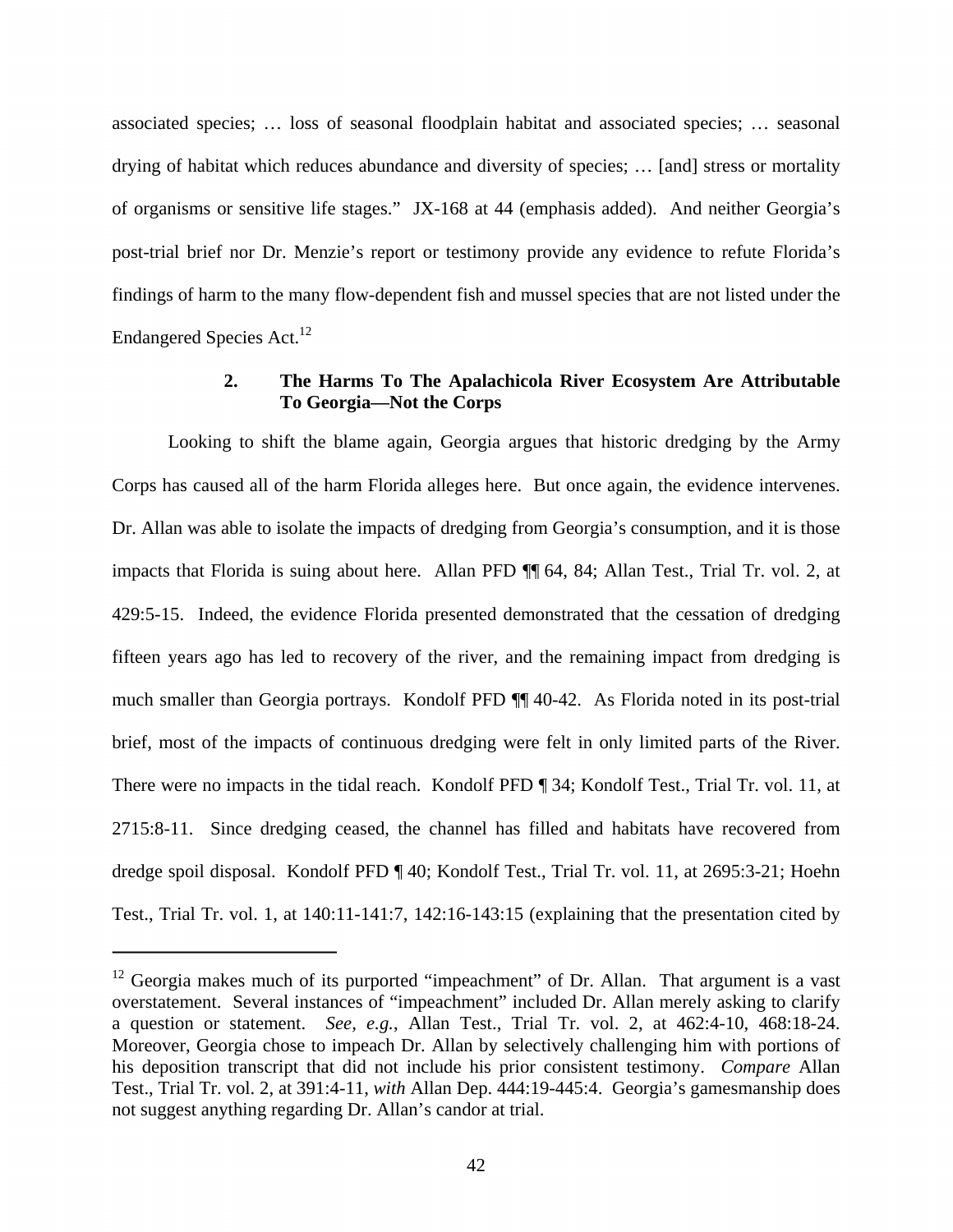Georgia contains old information, and the River has started to recover in the decade since). As Dr. Mathias Kondolf, Florida's river channel expert, testified, the lack of flow, and not water level decline associated with channel change, remains the primary problem. *See, e.g.*, Kondolf Test., Trial Tr. vol. 11, at 2708:9-13.

Georgia focuses on Swift Slough to suggest that harms from the Corps dredging remain. But as Dr. Allan testified, the current connection elevation of Swift Slough is a *representative example* of small sloughs in the 5,000 to 6,000 cfs connection range, of which there are many. *See, e.g.*, Allan Test., Trial Tr. vol. 3, at 580:18-581:9. The connection levels for sloughs fluctuate over time since the Apalachicola River is a dynamic system. Kondolf Test., Trial Tr. vol. 11, at 2711:15-2712:18. Therefore, as Dr. Allan testified, the exact level of flow to disconnect only Swift Slough is not relevant to understanding harm throughout the many sloughs along the River. Allan Test., Trial Tr. vol. 2, at 455:9-456:1.

Georgia also attributes harm to the floodplain forest to dredging, ignoring that a substantial portion of the tupelo cypress swamp forest is below river mile 23, the location below which there are no effects of dredging. Kondolf Test., Trial Tr. vol. 11, at 2715:8-11; Allan PFD ¶ 83 (areas below river mile 23 "contain large amounts of swamp trees" and "are included in the harm metrics ... for tupelo"). Georgia relies on a 2006 publication by USGS (Ga. Post-Trial Br. 46), but its selective quoting omitted the important finding that "[d]uring drought conditions ..., total water-level declines in April, May, July, and August … *are approximately double the decline caused by channel change alone*." GX-88 at 44 (emphasis added). And that finding which alone defeats Georgia's attempt to pin the blame for the worsening low flows on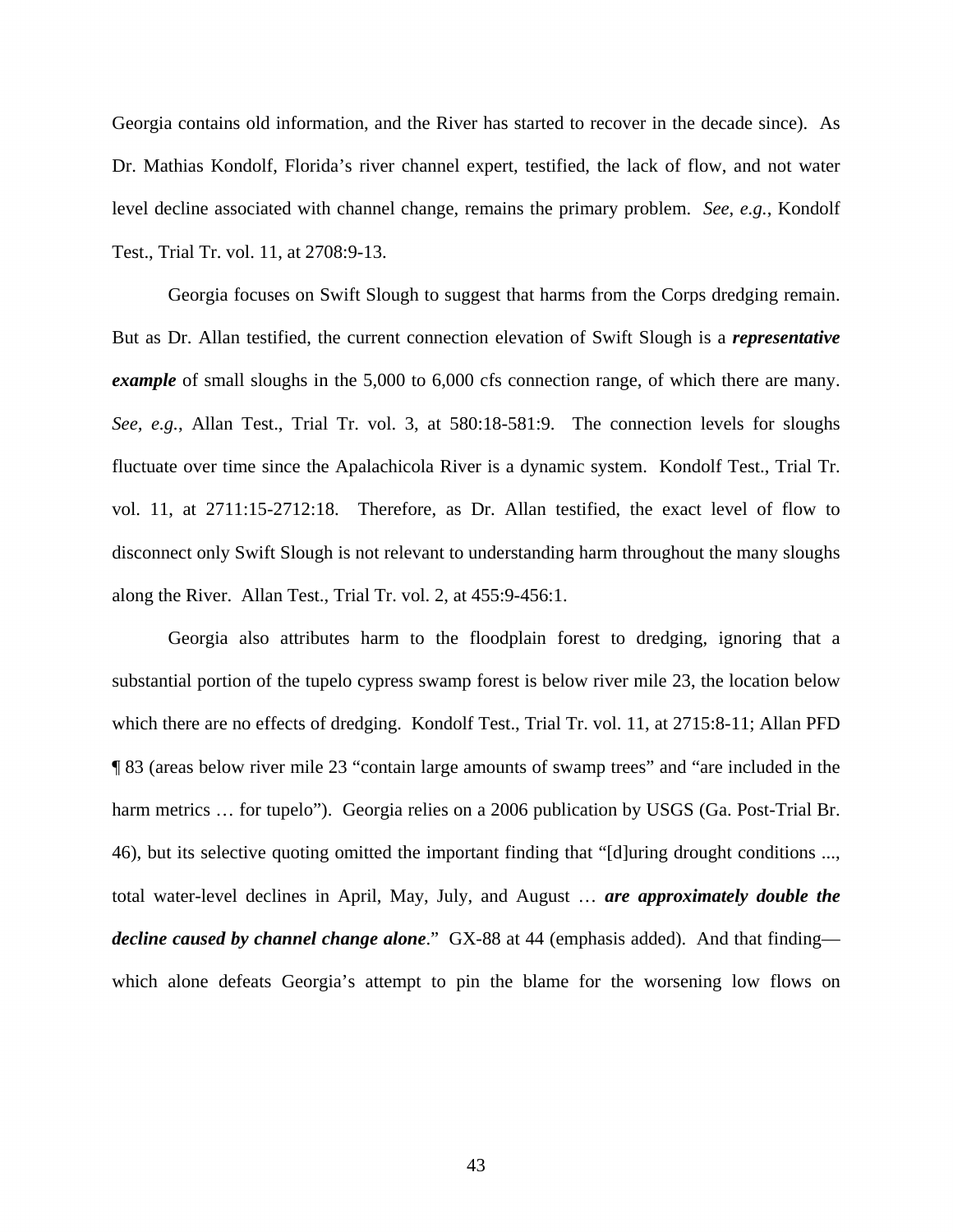dredging—was based on 25-year old data on Georgia's water consumption. The relative contribution of Georgia's water consumption is much higher today. *Id.* at 47.13

Contrary to Georgia's assertion, Ga. Post-Trial Br. 46, Dr. Menzie did not assess the relative influence on floodplain forest inundation of channel change compared to Georgia's consumption because Dr. Menzie ignored the portion of the floodplain forest below river mile 20.6—the very portion of the river that is unaffected by channel change.<sup>14</sup> Menzie PFD  $\P$  158.

Finally, Georgia's argument that channel incision caused by Woodruff Dam itself has caused harm in the upper reach is irrelevant. *See* Ga. Post-Trial Br. 39-40. Dr. Allan did not quantify harm to the Apalachicola River from Georgia consumption in the upstream portion of the river below Woodruff Dam—instead limiting his metrics of harm to below that upstream reach. *See id.* at 40 (citing Allan Test., Trial Tr. vol. 2, at 554, 555). Florida is not alleging harms to those portions of Apalachicola River and ecosystem precisely because its experts have not isolated the harm from low flows at that portion of the River just below the Dam from the deepened channel.<sup>15</sup> But for other portions of the River, where Florida's experts have isolated the impacts of upstream consumption, the harms experienced are all attributable to Georgia.

.

<sup>&</sup>lt;sup>13</sup> As Dr. Kondolf testified, since the 2006 USGS publication, further research has been undertaken to establish the boundary of tidal influence in the Floodplain forest at river mile 12. Kondolf Test., Trial Tr. vol. 10, at 2627:8-2628:3.

 $14$  Dr. Menzie also conceded he did not evaluate the impact of any of Georgia's consumptive water uses prior to 1992, even in the face of government reports documenting a 12-fold increase in Georgia's consumption between 1970 and 1980. Menzie Test., Trial Tr. vol. 16, at 4145:21- 4146:3, 4150:24-4153:5.

<sup>&</sup>lt;sup>15</sup> Georgia's attempt to blame Woodruff Dam and related navigational dredging for all harm to the Apalachicola River also omits the fact that the Army Corps' dams were built to benefit Georgia and Army Corps dredging was primarily to facilitate commerce to Georgia ports. Kondolf Test., Trial Tr. vol. 11, at 2681:2-13 (the "purpose of construction of these dams is to maintain usable navigation depths in the Chattahoochee River to provide those depths up to Columbus, Georgia" (citing JX-1 at 6)); Kondolf PFD ¶ 39 (citing JX-1 at 39).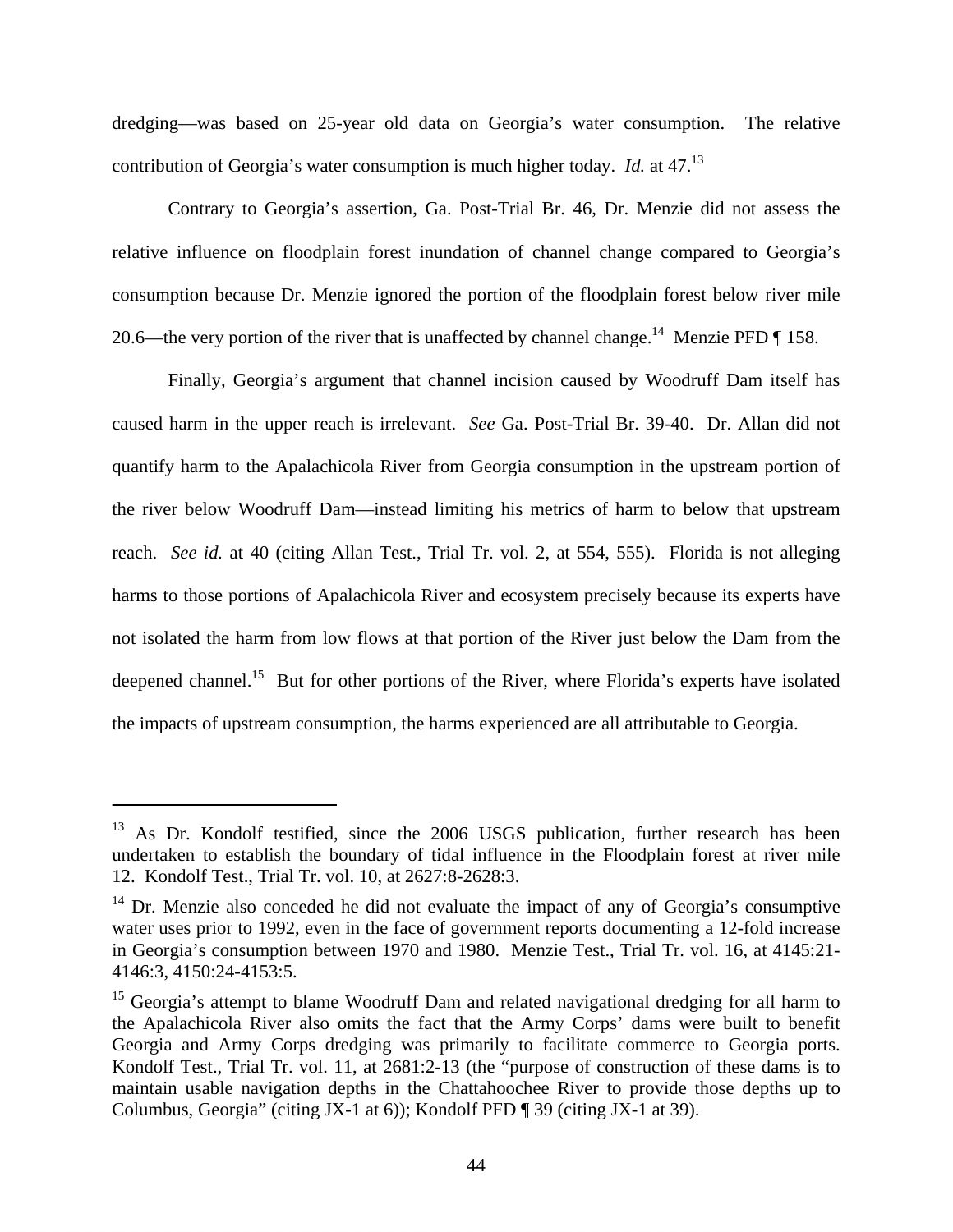## **3. Florida's Involvement In Litigation Against The Army Corps Does Not Contradict Its Position Here**

Georgia spends five pages of its brief discussing statements made by Florida or its representatives in prior litigation against the Corps. *See* Ga. Post-Trial Br. 50-55. But none of these statements suggest that anything other than Georgia's consumption has inflicted harm to the Apalachicola River and its ecosystem. Indeed, the history of prior litigation by Florida demonstrates its long-standing commitment to protect and preserve its portion of the ACF basin.

To begin with, when Georgia's consumptive use inevitably arose in the prior litigation, Georgia (and the United States) took the position that Florida should file an equitable apportionment to address Georgia's consumption. *E.g.*, Br. of Appellee the State of Georgia at 9, *Georgia v. U.S. Army Corps of Eng'rs*, 302 F.3d 1242 (11th Cir. 2002) (No. 02-10135D), 2002 WL 32641401 ("Whether or not Georgia obtains additional water supply [storage space] from Lake Lanier … Florida will still be entitled to its equitable apportionment of waters flowing from Georgia and could still file an equitable apportionment case in the United States Supreme Court."); *see also* Brief for the Federal Respondents in Opposition at 31, *Florida v. Georgia*, 133 S. Ct. 25 (2012) (No. 11-999), 2012 WL 1611826 (same). And now that Florida has done precisely that, Georgia contends that no relief is available in this litigation. Georgia, not Florida, is the party taking a position inconsistent with its statements in earlier litigation.

In any event, Georgia is mistaken about Florida's prior representations. In its longstanding litigation efforts to protect the Apalachicola River and Bay, Florida has attempted to curb consumptive use that affects streamflow into Florida by pursuing two complementary paths: (1) by arguing that the Corps is not permitted to authorize withdrawals by Georgia from federal reservoirs (the issue in prior litigation); and (2) alleging that Georgia's consumption is inequitable and should be limited (the issue in this original action). These two options are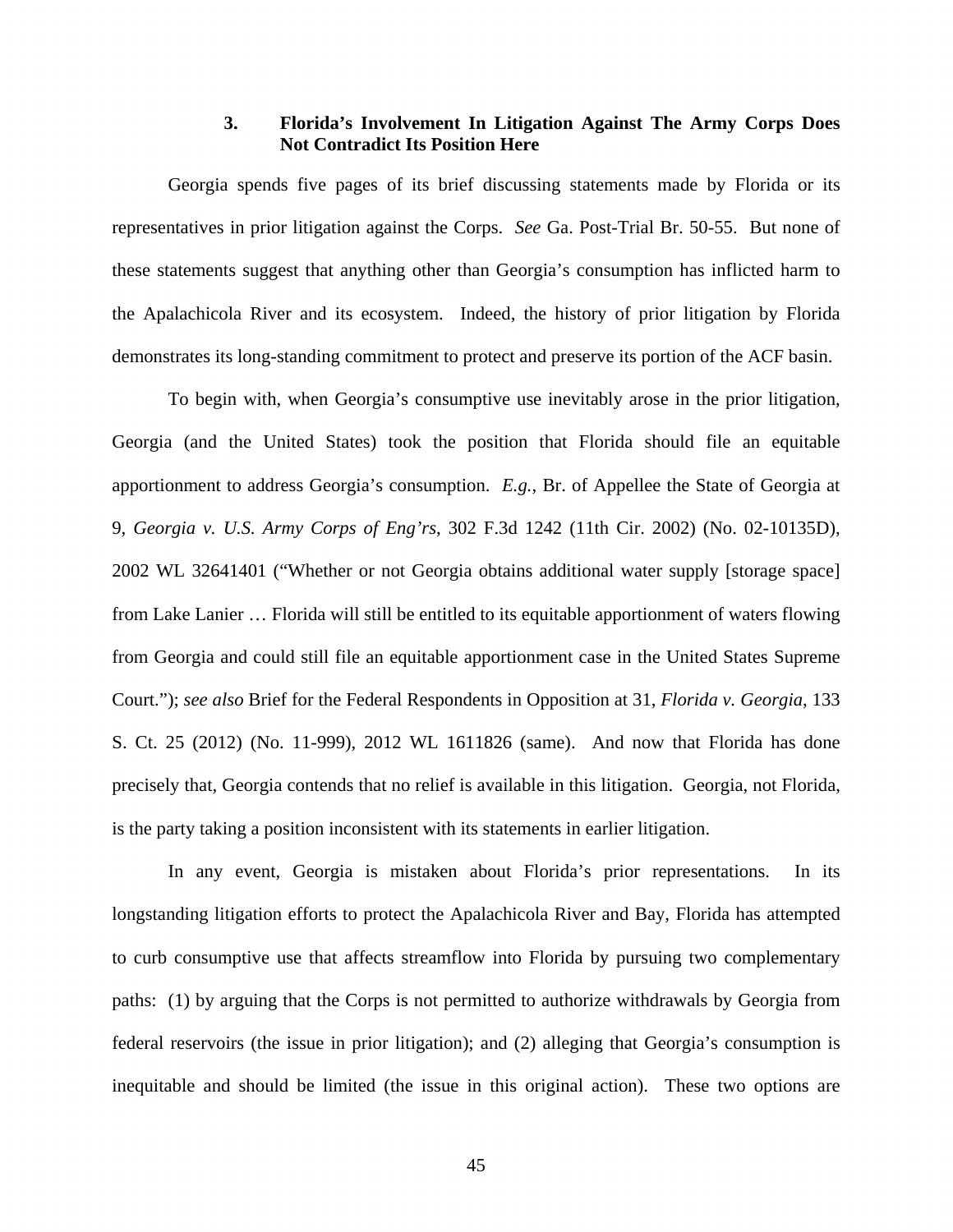completely consistent and are simply two different ways to address harmful low flows to the Apalachicola.

Florida has consistently challenged Georgia's consumptive use. *See, e.g.*, GX-1270, 2005 Third Am. Compl. ¶¶ 102-14 (Paragraph 114: "The Corps' decisions to allow and facilitate these unauthorized withdrawals and releases [by Georgia], result in the loss of hundreds of millions of gallons of water from the ACF System every day."). When Florida sued the Corps or USFWS, its arguments in those filings were tailored to address actions by those entities—but they all identified the underlying issue as Georgia's consumption. For example, Georgia's consumption heavily influences basin inflow (and thus Corps releases), as Florida explained in these prior actions. *E.g.*, GX-1283, 2007 Compl. ¶ 47 ("Basin Inflow is calculated based on the volume of water entering the Corps' reservoirs from the Chattahoochee and Flint Rivers (i.e., after upstream water withdrawals have occurred)."). Likewise, Georgia's consumptive water use has caused harms to the River and Bay at the core of this case as well. Dkt. No. 1, Compl. ¶ 23. Thus, Georgia's water withdrawals have remained a fundamental concern at the heart of Florida's protection and preservation efforts because these withdrawals reduce the amount of water available in the system. *E.g.*, GX-1271, 2005 Hoehn Decl. ¶ 31 ("The Corps currently allows a number of municipal water suppliers in the vicinity of Atlanta, Georgia to withdraw significant amounts of water from the Chattahoochee River…. In my opinion, the loss of that water from the Chattahoochee River has the potential to adversely affect the ACF Species.").

Contrary to Georgia's suggestion, Florida has never alleged in its prior complaints, motions, and declarations that the Corps was the only or primary cause of low flows. *See* Hoehn Test., Trial Tr. vol. 2, at 282:3-7, 287:23-288:14; *see also* GX-1271, 2005 Hoehn Decl. ¶ 31; GX-1283, 2007 Compl. ¶¶ 47, 98; GX-1276, 2009 Barr Decl. ¶¶ 18, 24, 26, 32-35; GX-91 at 2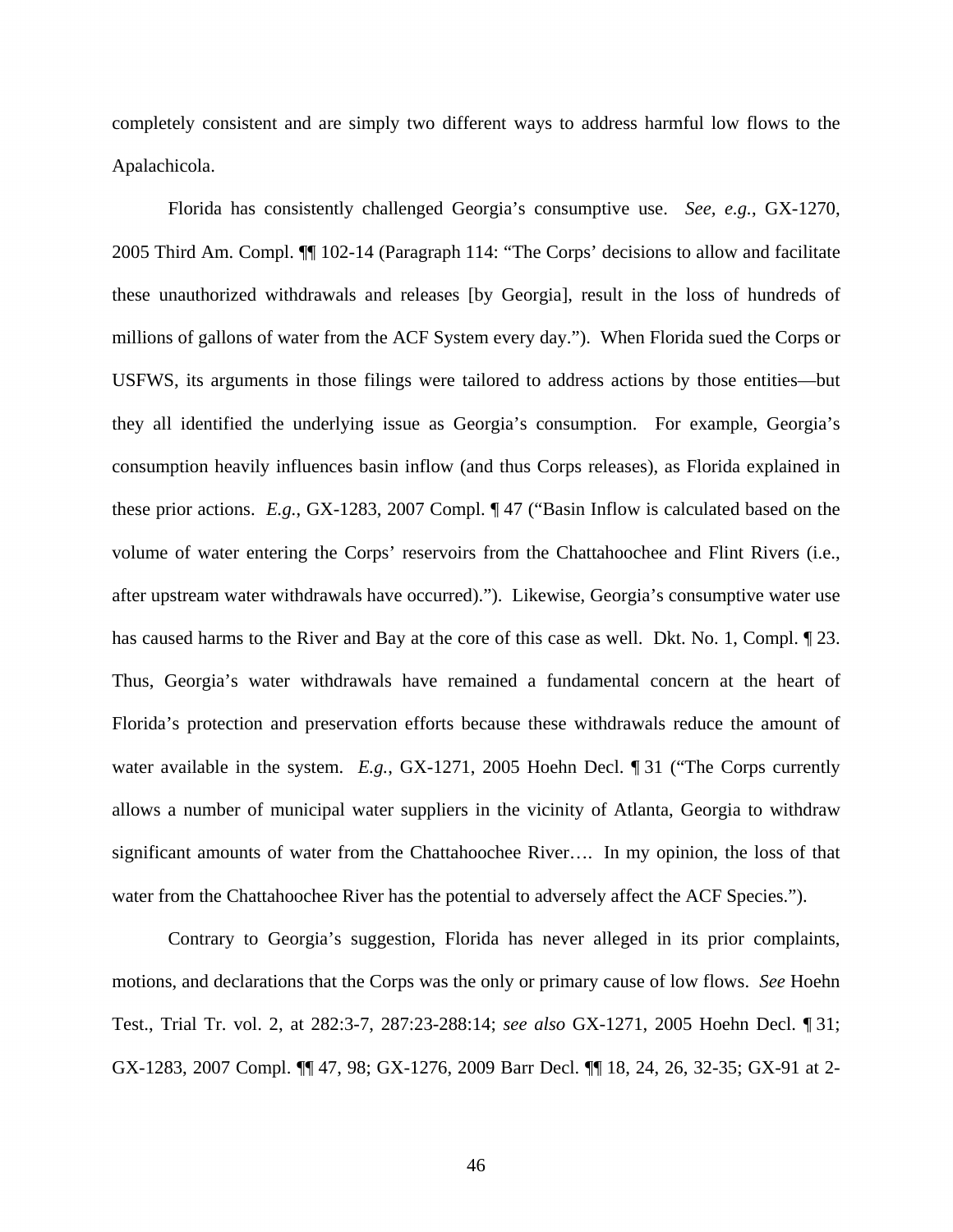3; GX-402 at 29; GX-1270, 2005 Third Am. Compl. ¶ 114. Nor do prior Florida witness declarations suggest any of the identified harms to the River and River species are solely attributable to the Corps. Instead, these prior declarations focus on the harm that *low flows* cause to the system. Hoehn Test., Trial Tr. vol. 2, at 277:16-20, 287:23-288:14; *see* GX-1271, 2005 Hoehn Decl.  $\P$ 2 ("The purpose of this declaration is to explain how certain flows in the Apalachicola River impact species reliant for various life functions on the Apalachicola River and Bay ecosystem."). Moreover, the fact that Florida has previously challenged the Corps' actions hardly means that it did not think that Georgia was a source of its injuries. Likewise, the fact that Florida has previously litigated against the Corps hardly means that it was not permitted to seek relief from Georgia in an equitable apportionment action, particularly since *Georgia* previously argued that the proper way for Florida to seek redress was through an equitable apportionment action like this. To take Georgia at its word today, that argument was simply a "bait and switch," in an effort to end a prior case by holding out the—false, according to Georgia today—prospect of relief in a subsequent original action (this case).

Georgia also argues that Florida previously acknowledged that a change in Corps operations is necessary to remedy its harms. Ga. Post-Trial Br. 55. Not true. The prior statements that Georgia relies upon identified the underlying issue as Georgia consumption, and Florida argued that such consumption caused its harms. Joint Mot. at 1-2, *In re Tri-State Water Rights Litig. (Phase I)*, No. 3:07-md-00001-PAM-JR (M.D. Fla. Jan. 23, 2009), ECF No. 191 (summarizing claims, which primarily focused on water supply). Here, Florida has sought a Supreme Court equitable allocation to cap Georgia consumption. In both cases, Florida asserted harms because of Georgia's consumptive withdrawals and sought the appropriate relief available in the designated forum.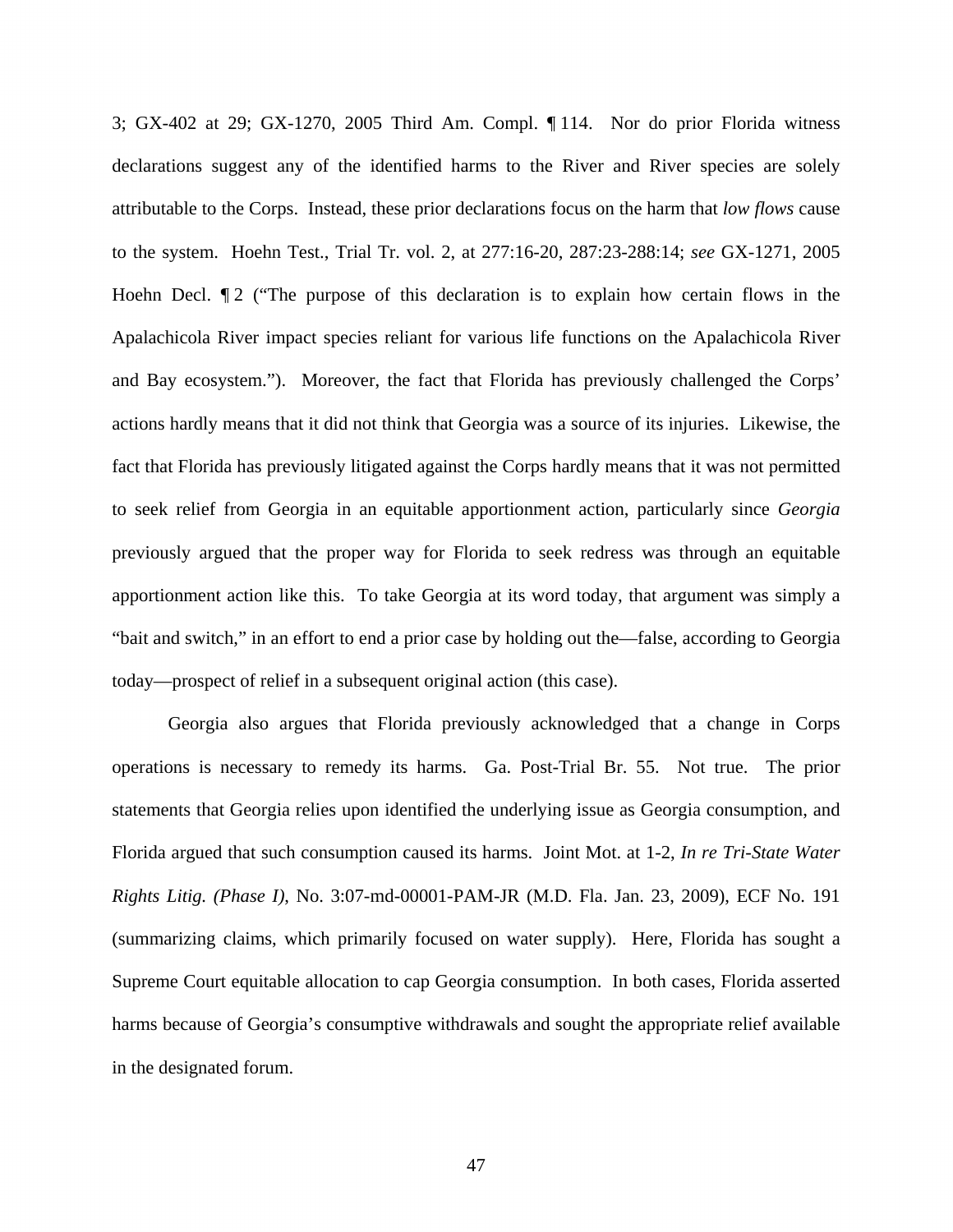### **C. Georgia's "Proximate Cause" Argument Is Without Merit**

As Florida's post-trial brief and the foregoing evidence establishes, clearly and convincingly, Georgia's consumption has severely harmed the ecology of the Apalachicola Bay and River. In response, Georgia does not seriously try to deny that its consumption is a *factual*  cause of Florida's injuries. Instead, Georgia pins its response on the purported absence of *proximate* cause. Without pointing to a single equitable apportionment case that has employed proximate cause analysis—let alone done so to deny relief from a clearly established but-for cause of harm—Georgia claims that the causal chain by which its consumption has harmed Florida's interests is too attenuated here. Once again, Georgia is grasping at straws.

"Proximate cause is often explicated in terms of foreseeability or the scope of the risk created by the predicate conduct." *Paroline v. United States*, 134 S. Ct. 1710, 1719 (2014). It serves "to preclude liability in situations where the causal link between conduct and result is so attenuated that the consequence is more aptly described as mere fortuity." *Id.* (citing *Exxon Co., U.S.A. v. Sofec, Inc.*, 517 U.S. 830, 838-39 (1996)). Although "not a concept susceptible of precise definition," *Babbitt v. Sweet Home Chapter of Communities for a Great Or.*, 515 U.S. 687, 713 (1995) (O'Connor, J., concurring), proximate cause "normally eliminates the bizarre." *Id.* (quoting *Jerome B. Grubart, Inc. v. Great Lakes Dredge & Dock Co.*, 513 U.S. 527, 536 (1995)). There is nothing "bizarre," or "unforeseeable," about the systematic destruction of the ACF ecosystem that has resulted from Georgia's increasing consumption. Indeed, Georgia itself foresaw precisely these harms. *See* Fla. Post-Trial Br. 3, 5-6, 67-68.

Georgia's proximate cause argument relies almost entirely on the Fifth Circuit's *per curiam* opinion in *Aransas Project v. Shaw*, 775 F.3d 641 (5th Cir. 2014) (per curiam). That reliance is fundamentally misplaced. There, environmental groups brought suit under the Endangered Species Act, claiming that the Texas Commission on Environmental Quality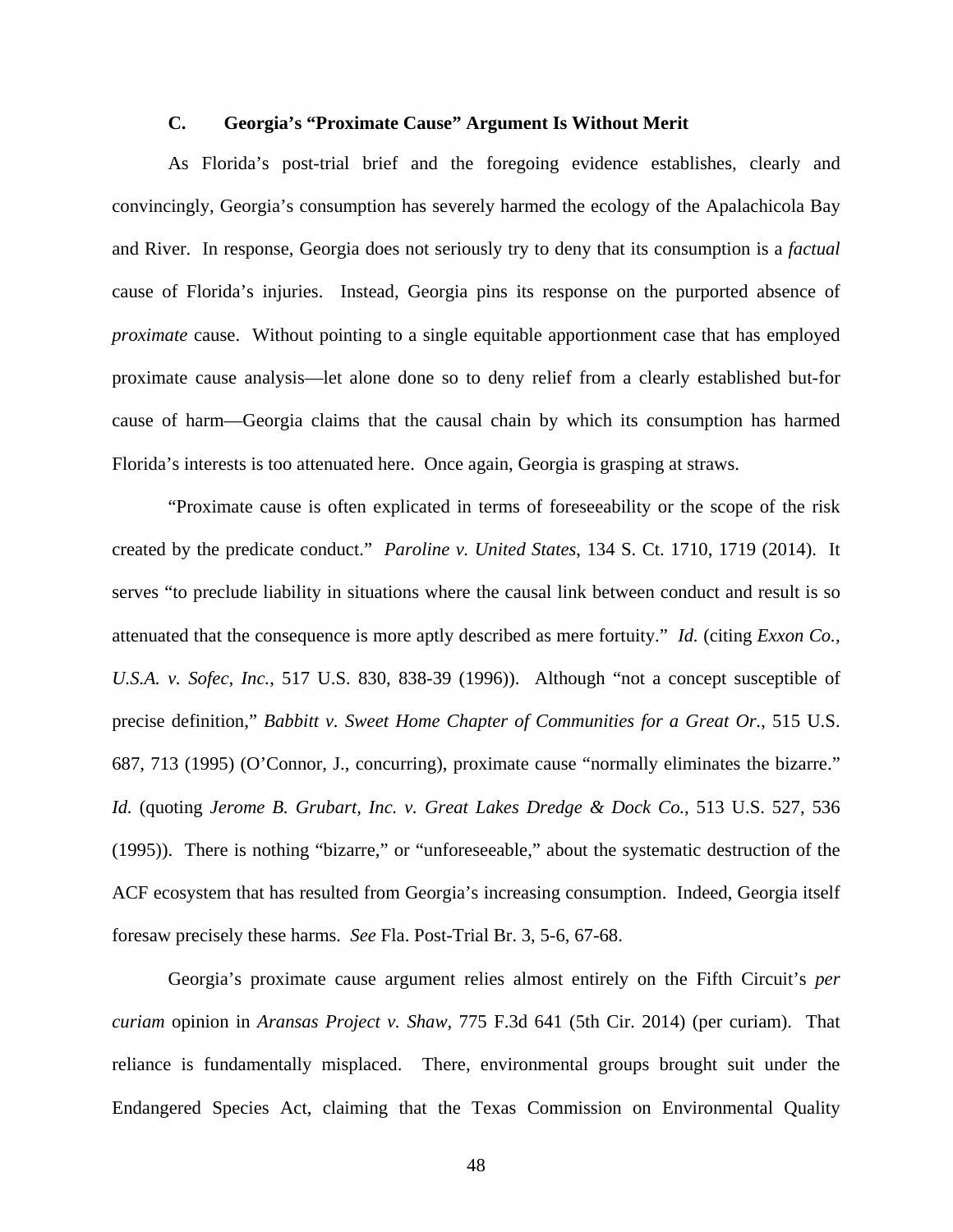("TCEQ") had impermissibly "wound[ed], [or] kill[ed]" twenty-three endangered whooping cranes by issuing water permits to private water users. *See id.* at 661. The claim was based on a one-time occurrence (during the winter of 2008-09), of the death or absence of twenty-three whooping cranes, "during a year of extraordinary drought." *Id.* at 653, 656, 658-59.<sup>16</sup> Accordingly, as the Fifth Circuit described it, the issue was whether the TCEQ's water licensing decisions "foreseeably and proximately caused the deaths of [these] whooping cranes in the winter of 2008-2009." *Id.* at 656.

This case is worlds apart from *Aransas Project*. There, the injury was the one-time, aberrational deaths of about twenty endangered whooping cranes during a year of extraordinary drought (2008-09). *Id.* at 658-59, 660; *see id.* at 660 (crane population increased both before and after 2008-09). Here, the evidence clearly shows the systemic, *years-long* destruction of an ecosystem as the result of decades of increased water consumption. There, the plaintiffs failed to show any material decrease in freshwater inflows in the year at issue. *Id.* at 661. Here, the evidence overwhelming shows a massive decrease in inflows over decades. There, the alleged harm stemmed from an agency's *licensing* decisions, which might or might not have led to increased water consumption. *See id.* at 658-59. Here, the alleged harm stems from Georgia's actual water consumption. And there, the record suggested no particular reason for the agency to foresee that its licensing decisions could have caused what was, apparently, a freak, one-year event for a (relatively) few whooping cranes. Here, of course, Georgia had every reason to

<sup>&</sup>lt;sup>16</sup> According to the plaintiffs, (1) the TCEQ's "licensed withdrawals of water from the rivers resulted in a decline in freshwater inflows to the San Antonio Bay," (2) "with less freshwater inflows, the bay's salinity increased," (3) "the increased salinity of the estuary and marsh water affected the conditions in which blue crabs and wolfberry plants grow," (4) "[t]here were then fewer blue crabs and wolfberries for the cranes to eat" after "their thousands-mile migration across North America to their winter habitat," (6) the cranes then succumbed to "food stress," (6) the stress "caus[ed] them to search for 'upland' sources of food and water," and (7) an "estimated 23 cranes" died during that search. *Aransas Project*, 775 F.3d at 660.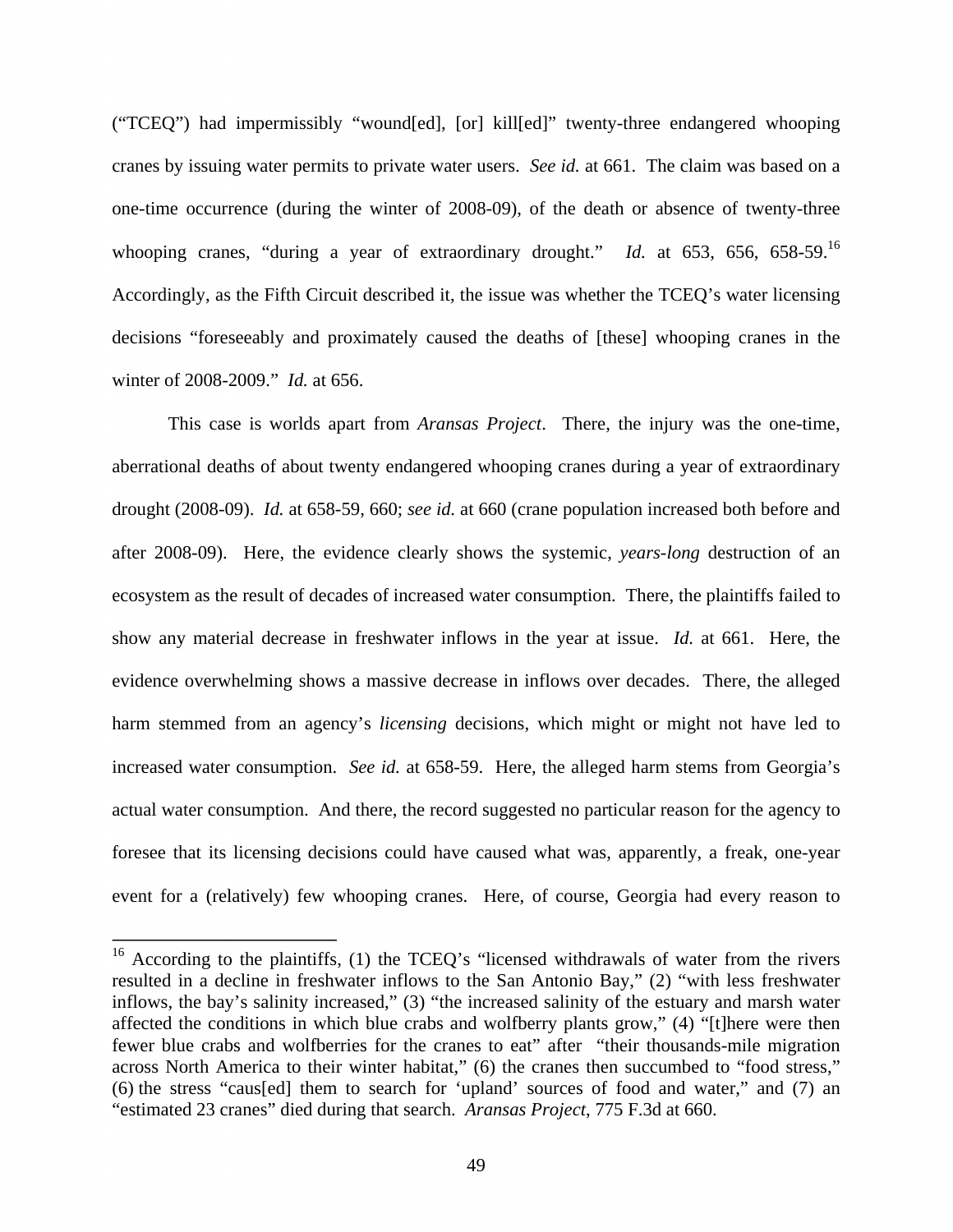foresee that its ever increasing consumption would wreak ecological havoc down river—and, as explained, the evidence shows that Georgia officials actually foresaw this harm. *See supra* at 20- 22. Georgia just decided to do nothing to stem its consumption. *See infra* at 56-62.

If Georgia was really seeking a "strikingly similar" case from which to draw causation principles, Ga. Post-Trial Br. 20, the place to look was *New Jersey v. New York*, 283 U.S. 336 (1931). Rather than a *per curiam* Fifth Circuit opinion about the Endangered Species Act's application to an isolated event causing the death of a few whooping cranes, *New Jersey v. New York* is a Supreme Court equitable apportionment case about harm to natural and planted oyster beds caused by the increased salinity that results from upstream diversions. Georgia does not cite it—even once—in its 88-page brief. Little wonder. The Court there awarded New Jersey relief, despite the Special Master's ready acknowledgement that numerous factors affect the salinity and oyster population. *Id.* at 343-46; Report of the Special Master at 159-76, *New Jersey v. New York*, 283 U.S. 336 (No. 16, Orig.) (filed Feb. 2, 2981). There is no basis for a different result here.

To accept Georgia's application of proximate cause in this case would effectively end the assertion of environmental injuries in equitable apportionment cases. *All* ecosystems are driven by a number of complex factors, with some exacerbating and others mitigating the effect of water reductions. But when, as here, the clear evidence shows a systemic destruction of an ecosystem over a prolonged period as the result of decades of increased diversions, the Court must be empowered to provide relief. The contrary result Georgia urges would have prevented New Jersey from obtaining relief in 1931, and would render meaningless the Supreme Court's repeated recognition of the validity of environmental harms in establishing injury for an equitable apportionment—coming most recently in *Nebraska v. Wyoming*, 515 U.S. 1, 12 (1995).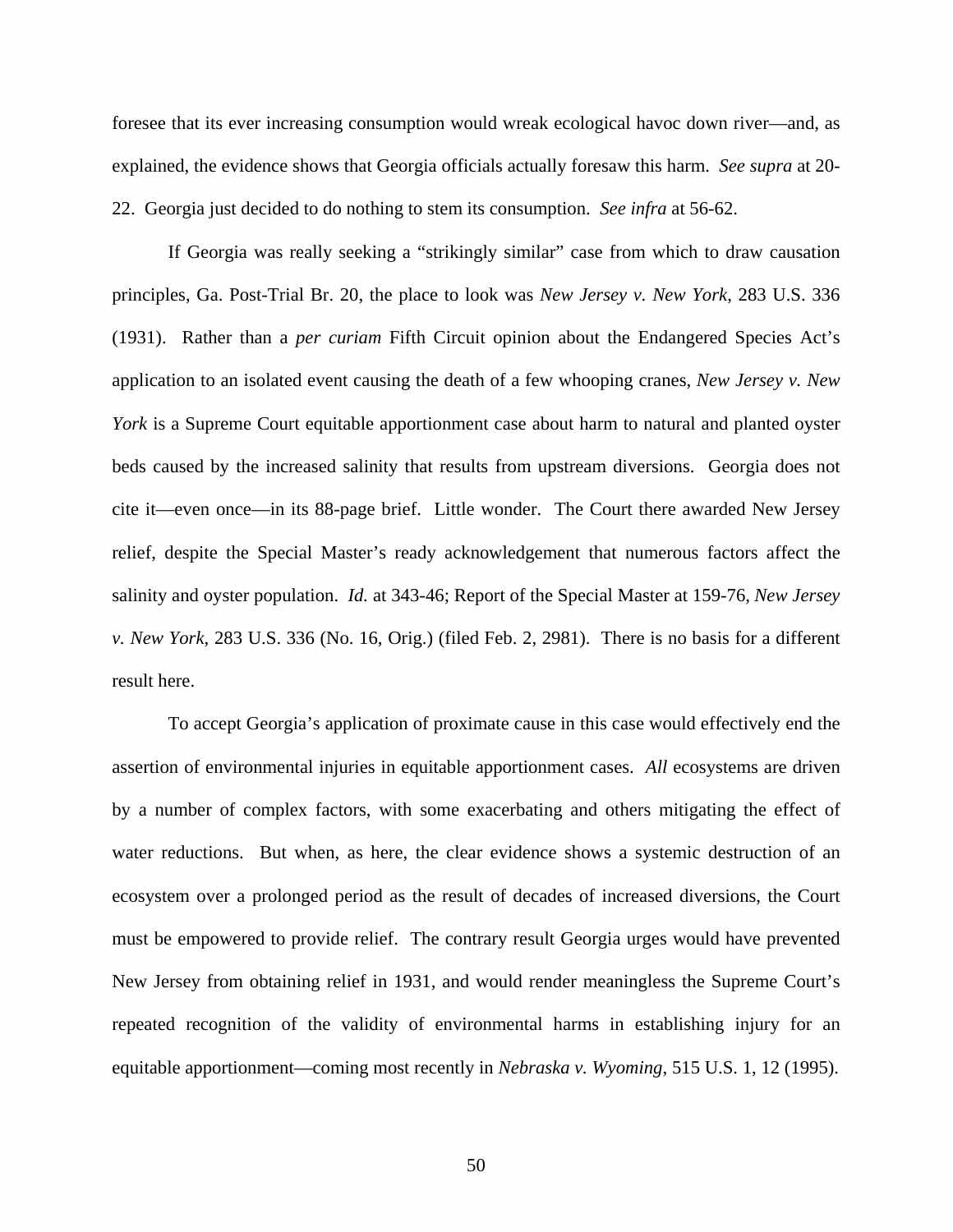# **IV. GEORGIA FAILED TO SHOW ITS CONSUMPTION IS REASONABLE AND EQUITABLE**

As detailed at trial and summarized in its post-trial briefing, Fla. Post-Trial Br. 19-59, Florida satisfied its burden of demonstrating that Georgia's consumption causes substantial injury. After Florida established injury, Georgia was required to show that its consumptive uses of interstate water were reasonable given Florida's competing need for that water—particularly in dry years—to preserve its downstream ecosystems.<sup>17</sup> Georgia failed to carry its burden.

# **A. Georgia Misstates The Law Of Equitable Apportionment: Georgia Was Required To Show Its Consumption Is Reasonable And Equitable**

Georgia attempts to excuse its failure, first, by simply shifting the burden to Florida arguing that Florida bears the burden of proving "that Georgia's upstream water uses are inequitable." Ga. Post-Trial Br. 16. But Georgia ignores the Supreme Court's admonition that, after the downstream State demonstrates injury, the upstream State must prove that its use is "permitted under the principle of equitable apportionment." *Colorado v. New Mexico I*, 459 U.S. 176, 187 n.13 (1982); *see also* Fla. Post-Trial Br. 10-17. Shifting the burden to the upstream State after injury is established makes sense because the State that caused the injury has the best

 $17$  The Supreme Court has long recognized that a State can bring an original action to defend its sovereign interests in its environment and wildlife. *See, e.g.*, *Georgia v. Tennessee Copper Co.*, 206 U.S. 230, 239 (1907) (recognizing that Georgia itself had a sovereign interest in protecting its "forests and vegetable life" from threatened damage caused by the discharge of noxious cases from copper smelters in Tennessee); *Nebraska v. Wyoming*, 515 U.S. at 12 (emphasizing importance of "evidence of environmental injury). Numerous federal statutes codify the sovereign interests in ecological concerns. *See, e.g.*, Magnuson-Stevens Fishery Conservation and Management Reauthorization Act of 2006, Pub. L. No. 109-479, 120 Stat. 3575 (2007); National Environmental Policy Act of 1969, Pub. L. No. 91-190, 83 Stat. 852 (1970); Wild and Scenic Rivers Act, Pub. L. No. 90-542, 82 Stat. 906 (1968); Fish and Wildlife Coordination Act, Pub. L. No. 73-121, 48 Stat. 401 (1934); Endangered Species Act of 1973, Pub. L. No. 93-205, 87 Stat. 884 (1973); Clean Water Act of 1977, Pub. L. No. 95-217, 91 Stat. 1566 (1977). This Court can and should consider these pro-environmental developments in the law in fashioning an equitable remedy here. *Cf. Textile Workers Union v. Lincoln Mills*, 353 U.S. 448, 456 (1957) (noting that federal common law applicable to a labor dispute "must [be] fashion[ed] from the policy of our national labor laws").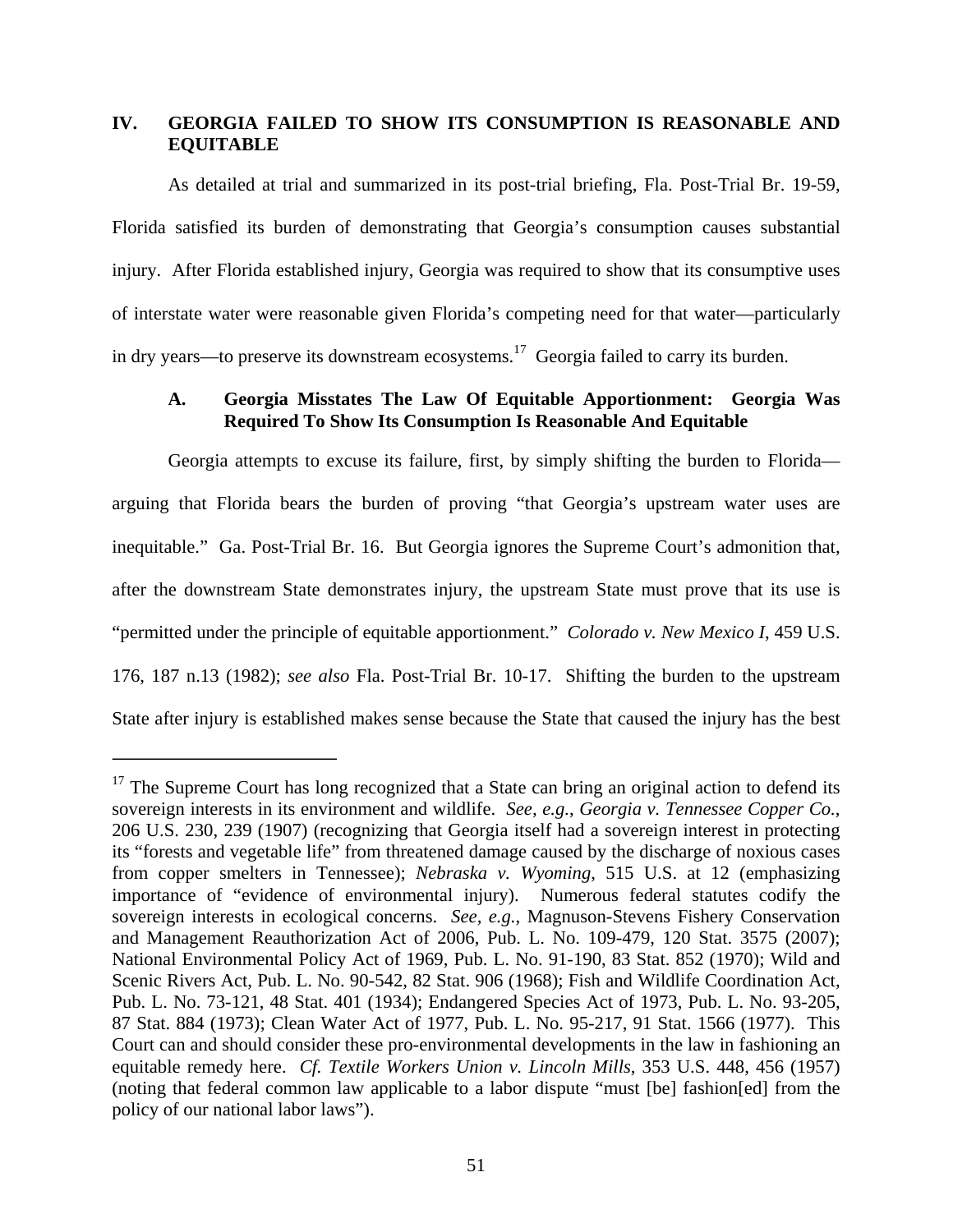access to proof of any benefits obtained by its use and therefore, it must show that equity favors its claim because of those offsetting benefits. *See International Bhd. of Teamsters v. United States*, 431 U.S. 324, 359 n.45 (1977) ("Presumptions shifting the burden of proof are often created to reflect judicial evaluations of probabilities and to conform with a party's superior access to the proof."); *National Commc'ns Ass'n v. AT&T Corp.,* 238 F.3d 124, 130 (2d Cir. 2001). If Georgia believed that benefits from allowing illegal irrigation on unpermitted farm land, for example, outweigh injuries to the Apalachicola ecosystem that Florida proved, then Georgia was required to come forward with clear and convincing *proof* of those supposed benefits. But it did not; instead, Georgia instead, Georgia simply insists it bears no burden to justify its conduct.

As further excuse for its failure to carry its burden, Georgia argues that the Court "puts substantial burdens on a State that seeks to upset the status quo through an equitable apportionment action." *See* Ga. Post-Trial Br. 16. Georgia ignores that the Court has accorded priority to established uses *only* where doing so is consistent with the water rights doctrine employed by both States to the suit.<sup>18</sup> Georgia attempts to side-step this principle by arguing that because the Court has said that "state law is not *controlling*" in equitable apportionment actions, Ga. Post-Trial Br. 16 (quoting *Colorado v. New Mexico I*, 459 U.S. at 183-84) (emphasis added), the States' shared riparianism is effectively *irrelevant* here—with the absurd result that the Court

<sup>18</sup> Georgia's pre-trial brief also pointed to *Kansas v. Colorado* in arguing that Florida bore the burden of proof at the second step of the Court's burden-shifting framework. *See* Dkt. No. 502, Ga. Pre-Tr. Br. 5 (citing, *inter alia*, 206 U.S. 46, 117 (1907)). Unlike the other cases on which Georgia relied (which all involved two prior appropriation States), *Kansas v. Colorado* involved one prior appropriation State and one riparian State. Georgia's *post*-trial brief tellingly omits this case in its attempted reformulation of the burden-shifting framework. Because the States in *Kansas v. Colorado* did not share a common approach to water rights, that case does not speak to the scenario presented here, where *both* States' water rights doctrines hold that past usage does not confer an ongoing, presumptive right to water.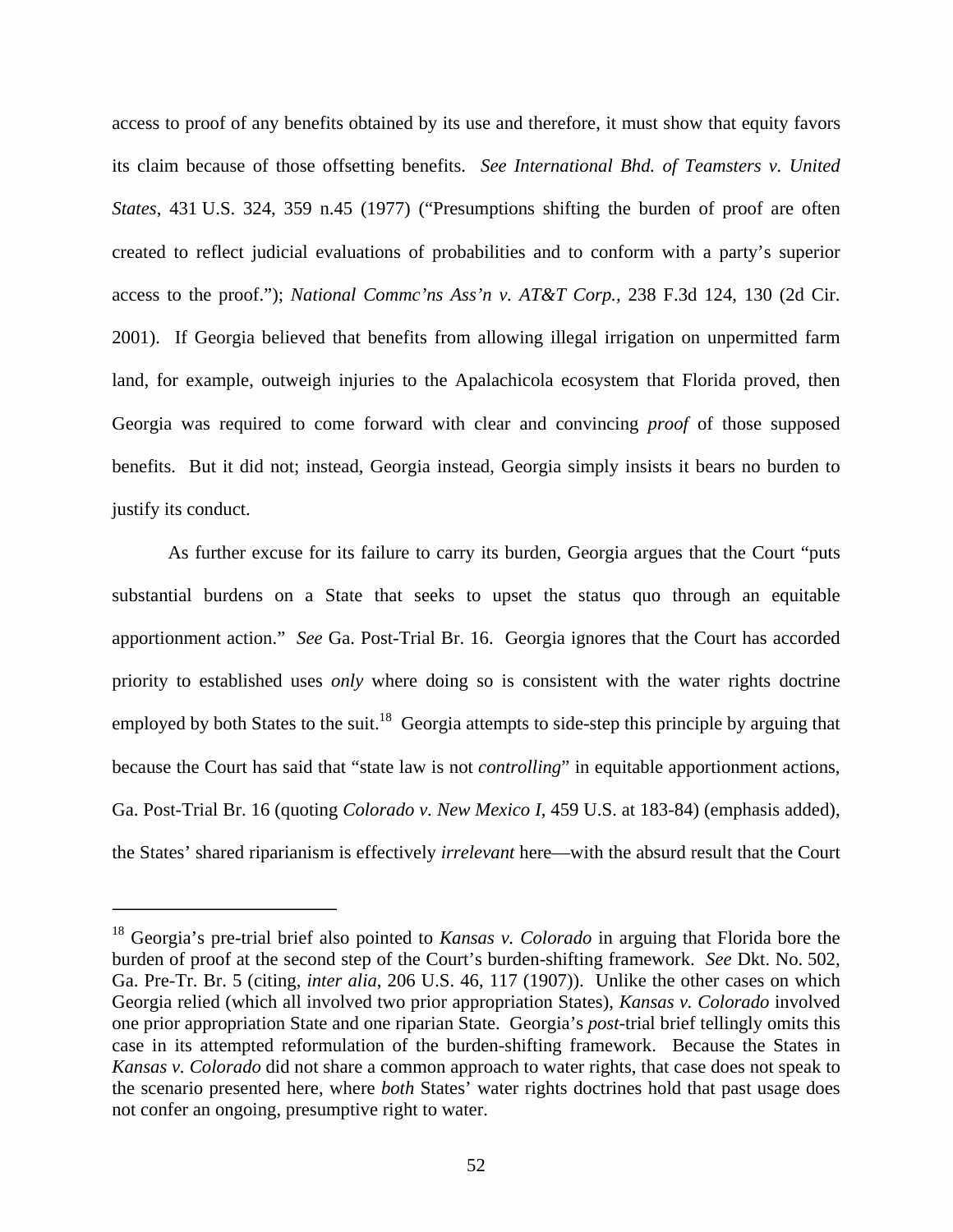should effectively impose other States' prior appropriation-based doctrines on Florida and Georgia, even though neither recognizes these doctrines in its own laws.

Georgia has it wrong. In the very case it cites, the Supreme Court recognized that federal common law in equitable apportionment actions is guided by the water-law regimes of the party States. *See Colorado v. New Mexico I*, 459 U.S. at 183 ("The laws of the contending states concerning intrastate water disputes are an *important consideration* governing equitable apportionment." (emphasis added)); *Nebraska v. Wyoming*, 325 U.S. 589, 618 (1945) (considering priority of right in dispute between prior appropriation states); *Washington v. Oregon*, 297 U.S. 517, 544 (1936) (same); *Wyoming v. Colorado*, 286 U.S. 494, 498 (1932) (same). Riparianism thus serves as the "'guiding principle' in an allocation between competing States." *Colorado v. New Mexico I*, 459 U.S. at 184. Under riparian principles, the background shared rule is that downstream users are entitled to the river's usual and natural flow, subject only to diminution by reasonable upstream uses given then-present circumstances.19 *See, e.g.*, *id.*  at 179 n.4 ("Under the riparian doctrine … the owner of land contiguous to a watercourse is entitled to have the stream flow by or through his land undiminished in quantity and unpolluted in quality, except that any riparian proprietor may make whatever use of the water that is reasonable with respect to the needs of other appropriators."); Fla. Post-Trial Br. 16 (citing cases).

<sup>&</sup>lt;sup>19</sup> Georgia contends that Florida's pre-trial briefing relied on a "natural flow theory" instead of the regulated riparianism that both States employ, *see* Ga. Post-Trial Br. 17-18 & n.4, but that claim is simply not true. *See* Dkt. No. 501, Fla. Pre-Trial Br. 12 ("[B]oth Florida and Georgia employ so-called 'regulated' riparian regimes, which make clear that the states in their sovereign capacity can and should regulate a riparian's use of water to protect the natural environment and ensure sustainability of the resource."). Georgia makes no attempt to show that its increasing consumptive uses would be deemed "reasonable" under this shared approach to water regulation, notwithstanding their disastrous effects on the downstream ecosystem.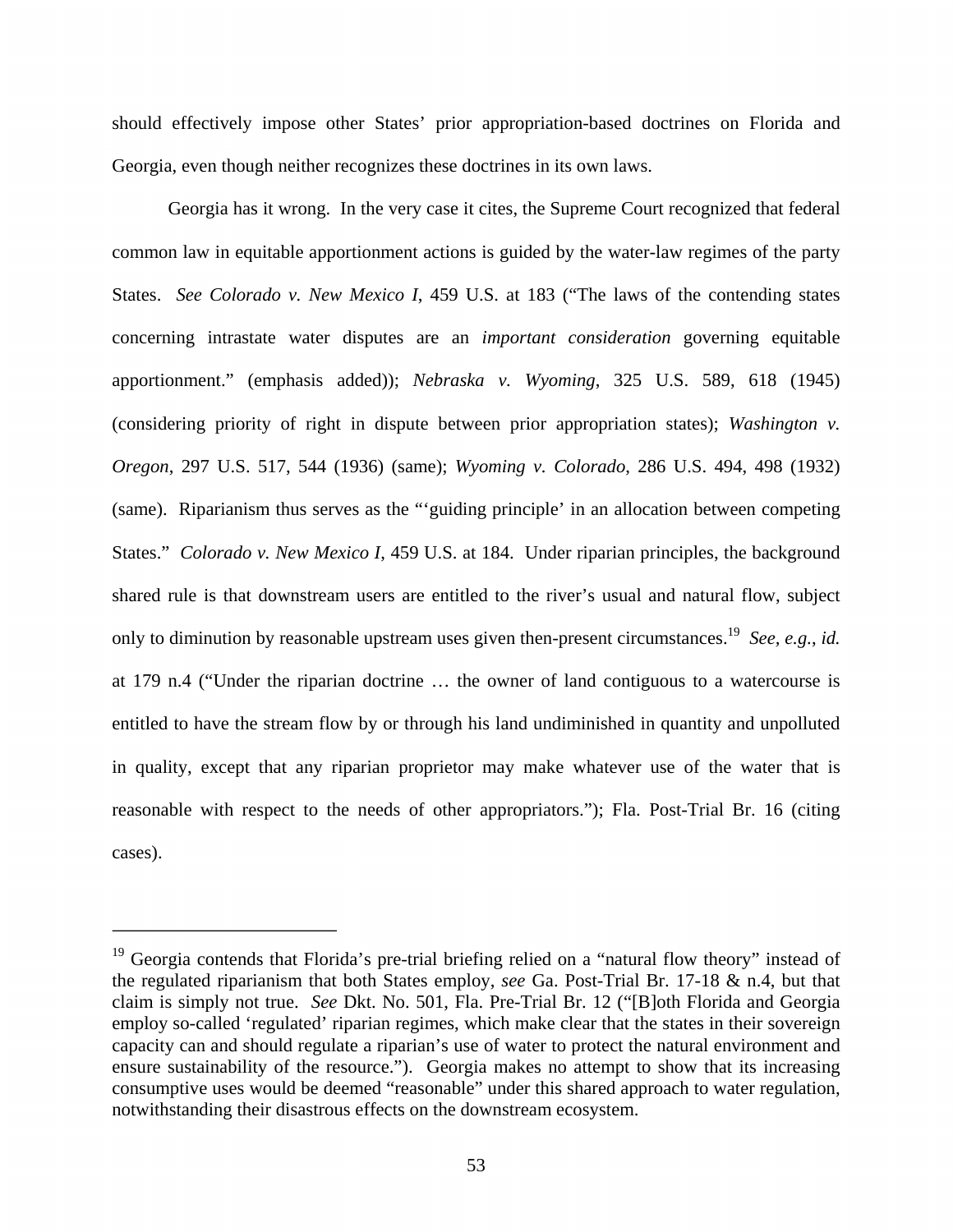Georgia thus bears the heavy burden of showing that the "guiding principle" of riparianism should not control under an equitable balancing approach. But, as detailed below, Georgia utterly failed to make that showing.

#### **B. Georgia Must Curb Its Unreasonable Agricultural Consumption**

Georgia's claims about its stewardship of agricultural irrigation can be laid to rest simply by reference to facts that were not even genuinely disputed at trial. Georgia had no answer to the decades' worth of evidence demonstrating its systematic failure to protect downstream users and the environment in the face of overwhelming evidence of its unsustainable agricultural water use. *See* Fla. Post-Trial Br. 65-68. Likewise, Georgia had no answer for its repeated failures to invoke the FRDPA—the very Act used as a justification to *further expand irrigation*—even as Georgia and independent scientists warned of the dire consequences for failing to do so. *See id*. at 68-74. Georgia does not and cannot claim these decisions were reasonable or equitable, because they are inexcusable by any standard. All Georgia can claim is that, decades later, it is still studying its options.

Georgia's position is essentially that it can eschew responsible stewardship of its agricultural water use because its farming economy is profitable and depends on irrigation. *See* Ga. Post-Trial Br. 58-59. But that argument rests on a false dichotomy—a choice between irrigating as much as Georgia wants and not irrigating at all. *See id.* at 59 (discussing loss of yield "[w]ithout irrigation"). This is another straw man. Florida is not asking for Georgia to *stop* irrigating; it is simply asking for Georgia to *irrigate reasonably and equitably* (*i.e. responsibly*) *particularly during droughts.* The undisputed evidence at trial was that Georgia can substantially reduce the amount of irrigation its farmers apply during drought periods with only modest reductions in yield. *See* Sunding PFD ¶ 85 & Tables 4-6. *Georgia's own data confirms this*. *See* JX-169; Masters Test., Trial Tr. vol. 14, at 3630:12-3631:14.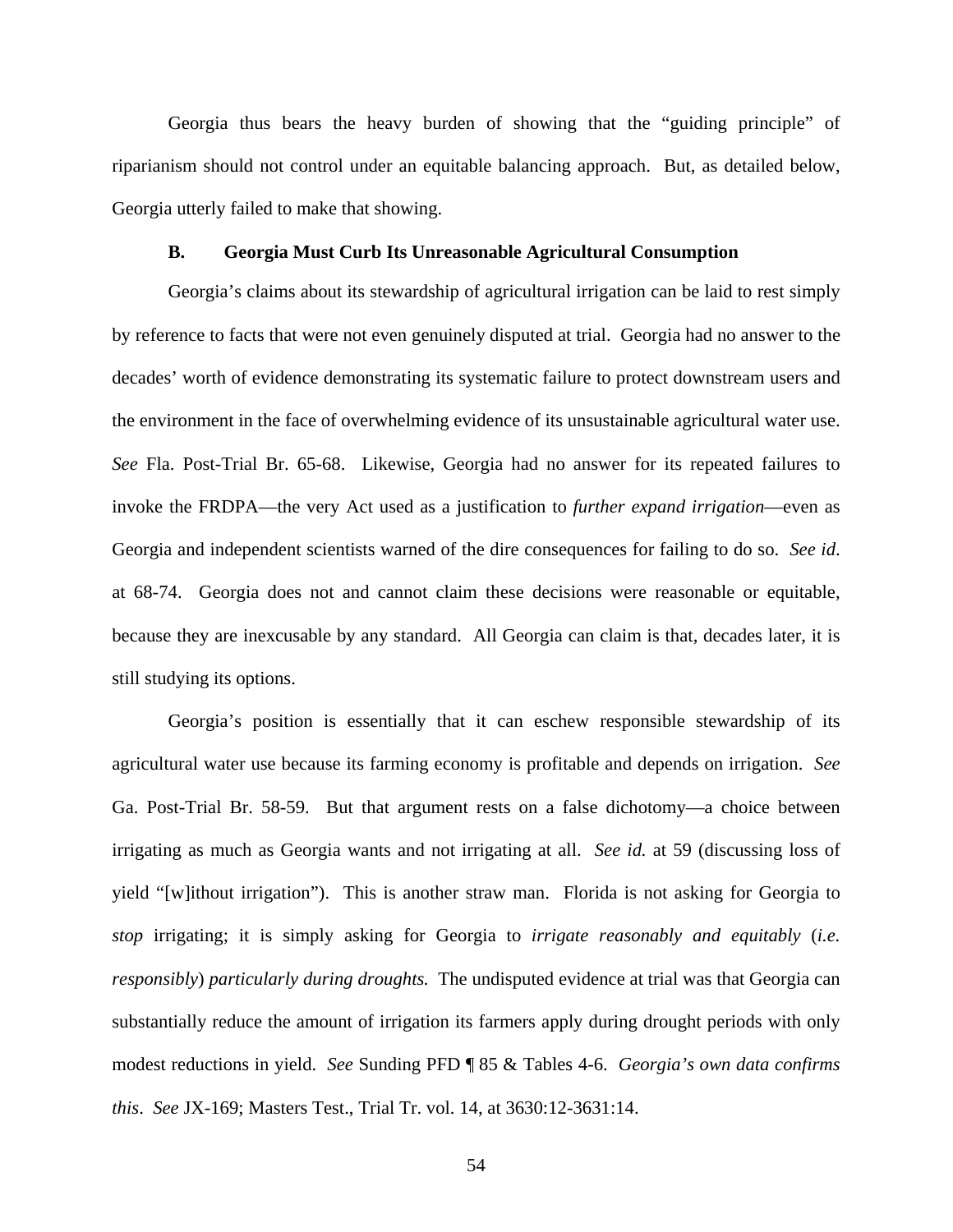The idea that farmers can reduce their irrigation significantly without major impacts is not surprising in light of the fact that irrigation in the ACF Basin is largely *discretionary*—it was rarely used until the 1970s, and fewer than half of ACF farms employ *any* irrigation at all even today. *See* Fla. Post-Trial Br. 80; Masters Test., Trial Tr. vol. 14, at 3627:21-3628:2; FX-910 at Slide 2; FX-270. Florida *already* imposes restrictions on the amount its ACF farmers can irrigate, confirming that it is feasible. *See* Cyphers PFD ¶¶ 36-37, 39. And there are many policy solutions available to shield its farmers from the modest economic impact, including buyback programs, irrigation auctions, crop insurance, and similar measures. *See* Fla. Post-Trial Br. 81-83; GX-868 at 62-63, 77-78; *see generally* FX-911, JX-154. Importantly, Georgia presented *no* trial evidence refuting Florida's proof that limiting irrigation is feasible, because it was forced to abandon its agricultural resources expert after a particularly devastating deposition. *See* Dkt. No. 473, Fla. Mot. *in Limine* to Preclude Expert Test. by Dr. Suat Irmak at 11-16 (highlighting that Dr. Irmak opined Georgia's agricultural policies were "reasonable" without comparing them to or against any objective criteria). As a result, at trial Georgia could rely on nothing but vague assertions about the importance of irrigation presented by a *fact* witness, Mr. Masters—a state employee with a personal interest in ensuring that irrigation can continue unabated—who in any event *confirmed*, rather than *refuted*, that limiting irrigation is possible. *See* Masters Test., Trial Tr. vol. 14, at 3573:18-22, 3575:8-17, 3627:21-3628:2, 3634:8-3635:20, 3655:22-3656:6.

The fact that irrigation may be of commercial value to Georgia farmers in the abstract also does not justify Georgia's inadequate regulatory controls over that irrigation. For example, a portion of Georgia farmers are over-irrigating, resulting in a substantial amount of water that is, at best, wasted and, at worst, actually harming crops. *See* Fla. Post-Trial Br. 81; Sunding PFD ¶¶ 49-50. Curbing excessive irrigation would reduce streamflow depletions without any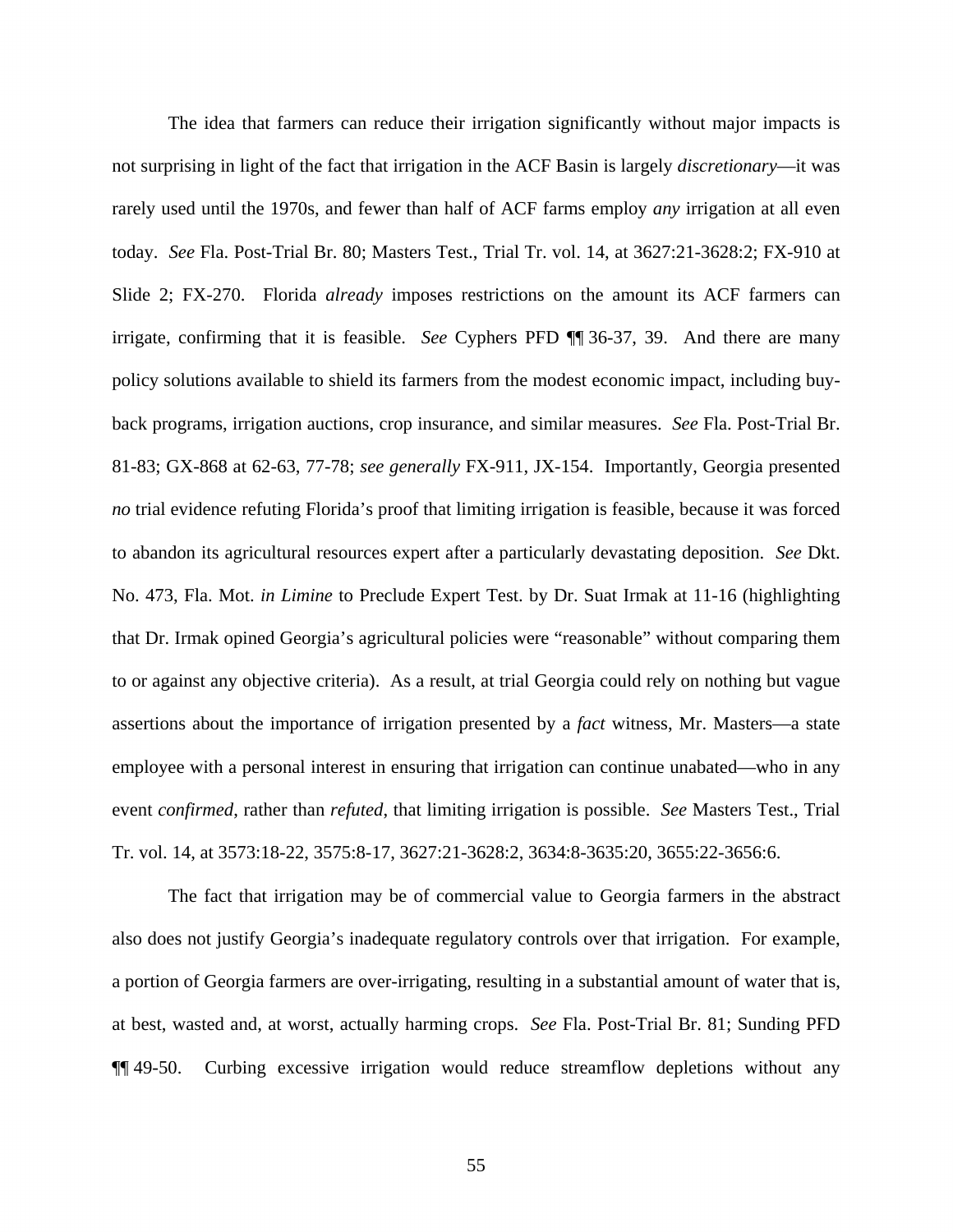materially detrimental impact on crop yield. *See* Sunding PFD ¶ 51, Figs. 3-4. Indeed, wasteful irrigation is so prevalent in Georgia's portion of the ACF that there is a nickname for center pivot systems watering roads—a "south Georgia car wash"—and road signs warn of this hazard. *See* Masters Test., Trial Tr. vol. 14, at 3615:18-25; FX-118.<sup>20</sup> Because excessive irrigation is concentrated among a minority of farmers, Georgia could easily remedy the problem if only it had the political will to do so. At trial, Florida also demonstrated that approximately 90,000 acres in Georgia's portion of the ACF are irrigated illegally—without any genuine regulatory controls. *See* Sunding PFD ¶ 90 & Tables 4-6; *id.* ¶¶ 46-47 (discussing how Georgia's own data reveals widespread illegal irrigation); Turner PFD ¶ 127 (describing task force to investigate illegal irrigation, essentially conceding the problem exists, and recognizing impact of this problem on "streamflow"). These uses are neither reasonable nor ones that equity ought to protect.

Finally, it is undisputed that Georgia could do *much* more to minimize the burden of its irrigation on Florida. *See*, *e.g.*, Fla. Post-Trial Br. 83. For years, Georgia has studied various measures, but has failed to take meaningful action to actually implement them. *See id*. at 73, 81- 82 (citing JX-154 and detailing measures Georgia considered but has yet to take to alleviate drought year low flows). Indeed, at trial, Georgia even put a witness on the stand to brag about potential conservation measures that could save many hundreds of cfs worth of water, *even though Georgia has never genuinely pursued implementing those measures*. *See id*. at 83; Masters Test., Trial Tr. vol. 14, at 3668:12-22, 3672:8-12, 3673:12-15 (admitting substantial possible future water savings from implementing Variable Rate Irrigation ("VRI") and irrigation scheduling, and converting "traveler" irrigation systems to center pivot or drip systems).

 $^{20}$  At least one municipality in Georgia briefly enacted an ordinance prohibiting the watering of roads, before repealing it shortly thereafter due to pressure from farmers. FX-131; FX-132.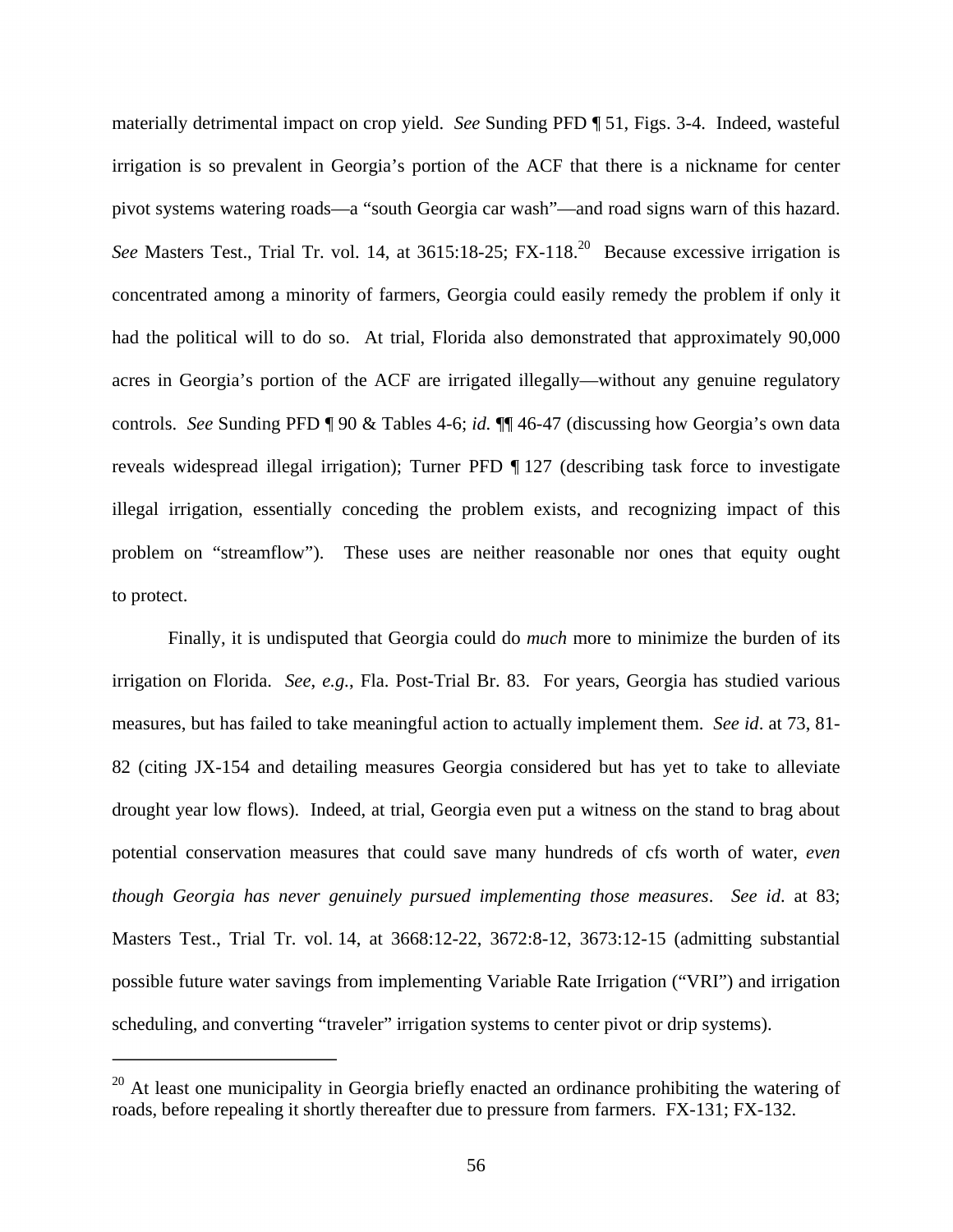Most remarkably, Georgia's post-trial brief includes a laundry list of measures that Georgia claims are "significant and wide-ranging" efforts to conserve agricultural water resources. But, as trial revealed, these "measures" just underscore Georgia's conscious neglect of the downstream harms it knew its consumption was causing or likely to cause:

- **Sound Science Study & 2006 Plan:** When Georgia commenced the Sound Science Study in 1998, EPD was aware for years that its water supply was over-allocated and that irrigation was impacting Flint River flows. *See* FX-6 at FL-ACF-02544445; Reheis Test., Trial Tr. vol. 3, at 639:5-641:14; FX-2 at GA02257044; FX-5 at GA01186515. By the time the 2006 Plan was released, outside experts like USFWS were sounding the alarm bells. FX-46 at GA00537489. And the 2006 Plan's own technical findings, based on the Sound Science Study, admitted that "drought year low flows are reached sooner and are lower than before irrigation became widespread." JX-21 at 22. Despite all this information, Georgia continued to issue irrigation permits, issuing 1,387 permits for 161,623 additional acres, a *17% increase* in acreage after January 1, 2007. FX-D-16 (data compiled from JX-132). Further, the low flow provisions in the 2006 Plan currently apply to less than *30 total permits*, a "very small number," and do not apply to groundwater permits. Cowie Test., Trial Tr. vol. 9, at 2230:20-2231:9, 2331:9-19.
- **Flint River Drought Protection Act**: As Georgia admits, the FRDPA was used only twice, in 2001 and 2002. *See* Ga. Post-Trial Br. 70; Reheis Test., Trial Tr. vol. 3, at 685:4-7. EPD did not declare a drought or invoke the FRDPA's auction provisions in the droughts in 2007, 2008, 2011, or 2012. *See* FX-47 at GA00537496-98 (letter from USFWS to Georgia admonishing it for not invoking the FRDPA); FX-81; Cowie Test., Trial Tr. vol. 9, at 2259:23-2260:1. Indeed, no funding for the FRDPA was available in 2011 or 2012. *Id*. at 2258:17-2259:1; JX-69 at GA00208715. And Georgia gutted the FRDPA in 2014 by making the drought declaration and auction process discretionary. *See* JX-105 at 3-4 (changing the term "will" to "may"); Turner Test., Trial Tr. vol. 12, at 2969:15-2970:5.
- **Agricultural Metering Program**: Georgia's brief touts (at 70) a 2003 law requiring the installation of flow meters on irrigation systems, yet in actuality the program languishes without funding or enforcement. According to Georgia State employees familiar with the program, the metering program has not had new funding since 2006 or 2007. *See* Eigenberg Dep. 283:14-284:17. Georgia's claims that 80% of Lower Flint region acreage is metered is at odds with the testimony of the Georgia official actually responsible for the program, David Eigenberg (the deputy director of the Georgia Soil and Water Conservation Commission) testified that only 53.1% of irrigation systems in the Lower Flint-Ochlockonee region had meters. *See* Eigenberg Dep. 14:20-15:1, 204:1-11. And even if a meter were installed, that is no guarantee that it is working or providing flow readings. Of the installed meters in that region, only 60-68% of the meters even had meter readings in 2010. *See id.* at 307:10-308:8. This is not surprising, as there is little effort to enforce compliance. For example, the Georgia agency tasked with overseeing the metering program has never reported a single instance of illegal unmetered irrigation water use to EPD for enforcement. Eigenberg Dep.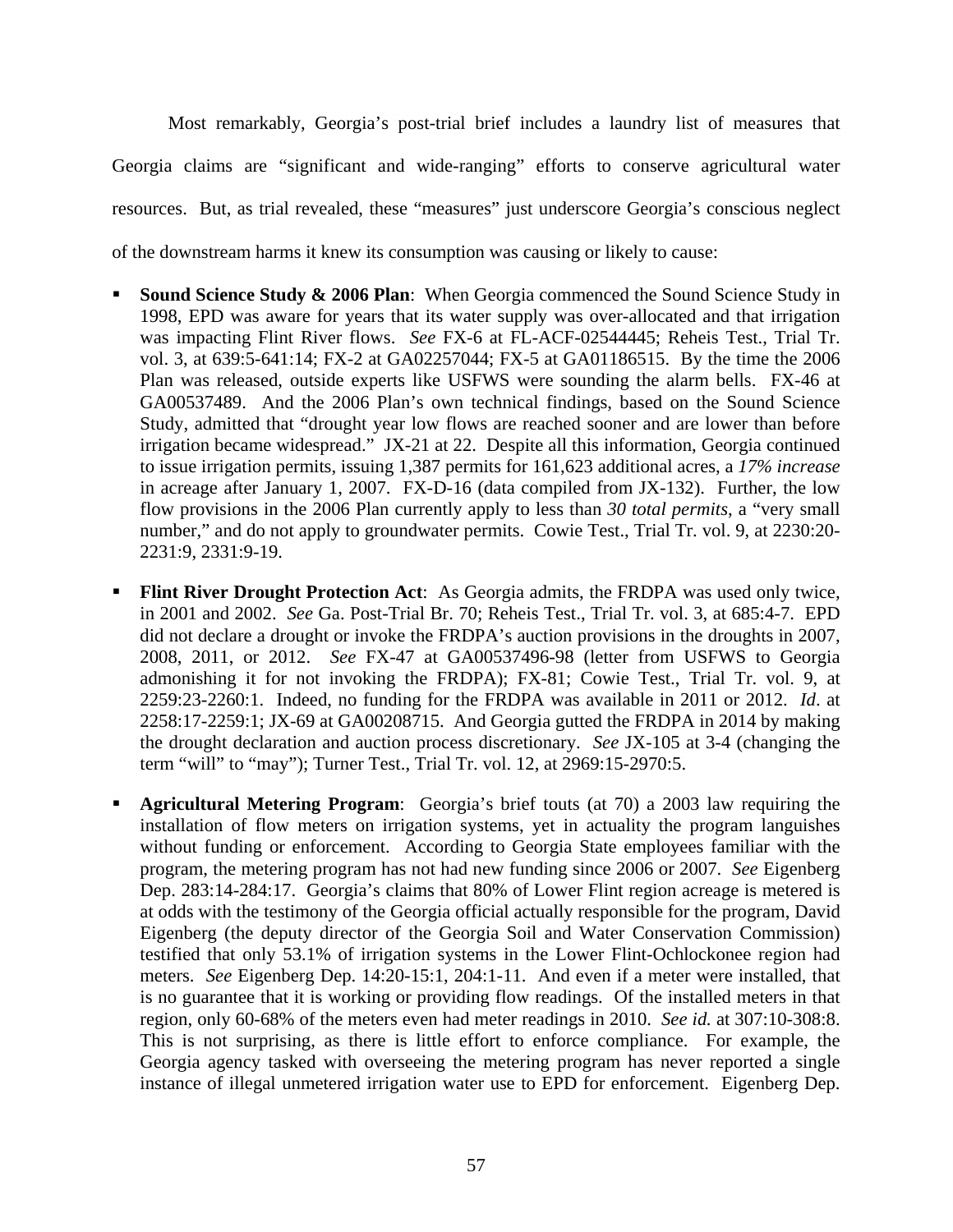63:4-64:1. And there is no penalty for a farmer tampering with an installed flow meter. *See id.* at 55:1-11.

- **State & Regional Water Planning Process**: Georgia also praises its state and regional water planning efforts, which were developed pursuant to state law to ensure that water uses within the state were consistent with conservation and sustainable use. *See* Ga. Post-Trial Br. 71. But these very plans demonstrated that Georgia was far exceeding its own "sustainable yield" limits for the Upper Floridan Aquifer in the Dougherty Plain (the Lower Flint River Basin), as well as Georgia's "sustainability criteria" in dry and drought years for the Flint River generally. *See* FX-24 at 3-6, 3-9 (horizontal row for Bainbridge gage identifying 1,376 cfs shortfall); GX-1247 at ES-4 ("The [resource assessment] model identified a substantial shortfall in meeting EPD criteria for surface water flows in the Flint River Basin at Bainbridge under both current and forecast demands."); *id.* at 3-4, 3-6; Caldwell Dep. 37:15- 25 ("I can only conclude that the estimated current use of groundwater from the Upper Floridan aquifer in the Dougherty plain is incongruent with the sustainable yield as determined by the sustainable yield criteria used in the groundwater assessment."). Despite these findings, Georgia failed to implement any of the "High Priority Management Practices" identified in the Lower Flint-Ochlockonee Regional Water Plan, including replacing surface water withdrawals with groundwater withdrawals, and improving the enforcement of existing permits and regulations. FX-24 at ES-5; Ga. Post-Trial Br. 71; Cowie Test., Trial Tr. vol. 9, at 2250:5-2251:6 (Georgia is still studying moving surface water permits to groundwater); Turner Test., Trial Tr. vol. 12, at 3028:2-16 (explaining that surface water users will not be moved to groundwater by 2017 because Georgia is still studying the issue).
- **Irrigation Efficiency Requirements**: Georgia claims that the requirement in its 2014 legislation that irrigation systems achieve 80% efficiency requirements is "aggressive." Ga. Post-Trial Br. 72. Hardly. Director Turner described the legislation as "modest" and admitted that 90% of center pivots required no major changes to meet the efficiency requirement. *See* Turner Test., Trial Tr. vol. 12, at 2971:1-24. Indeed, the efficiency requirements do not even apply to all irrigation systems, including nearly 1900 traveler systems that are already *less efficient than center pivots*. *See id*. at 2971:25-2972:9; Masters Test., Trial Tr. vol. 14, at 3672:1-12. Even for new center pivots, Mr. Masters confirmed that new equipment is not enough, irrigation systems need to be optimized by technicians at the Mobile Irrigation Lab (MIL) to achieve uniform application and maximum efficiency. *See* Masters PFD ¶ 75. Yet Georgia documents demonstrate that only about 1% of center pivots in Georgia have been optimized by Georgia's MIL. Fla. Post-Trial Br. 65; *see, e.g.*, GX-1126; Masters PFD at 21 (Masters Demo. 6) (number of center pivots). Georgia also fails to mention that there are a number of commercially available technologies and techniques that can achieve irrigation efficiencies well above 80%, none of which are widely used or mandated in Georgia, including irrigation scheduling, soil moisture monitoring, and VRI. Masters Test., Trial Tr. vol. 14, at 3673:23-3674:23, 3668:3-15, 3668:18-22; *see also id.* at 3670:6-13 (Masters did not dispute that only 10 farmers use VRI systems in Georgia).
- **2012 Permitting Moratorium**: Georgia claims that in 2012 the State "effectively capped further growth of irrigated acreage in the ACF Basin that most impact streamflow" through a permitting moratorium announced by then EPD Director Turner. *See* Ga. Post-Trial Br. 72. But Georgia fails to note that (1) this moratorium only applied to new applications, not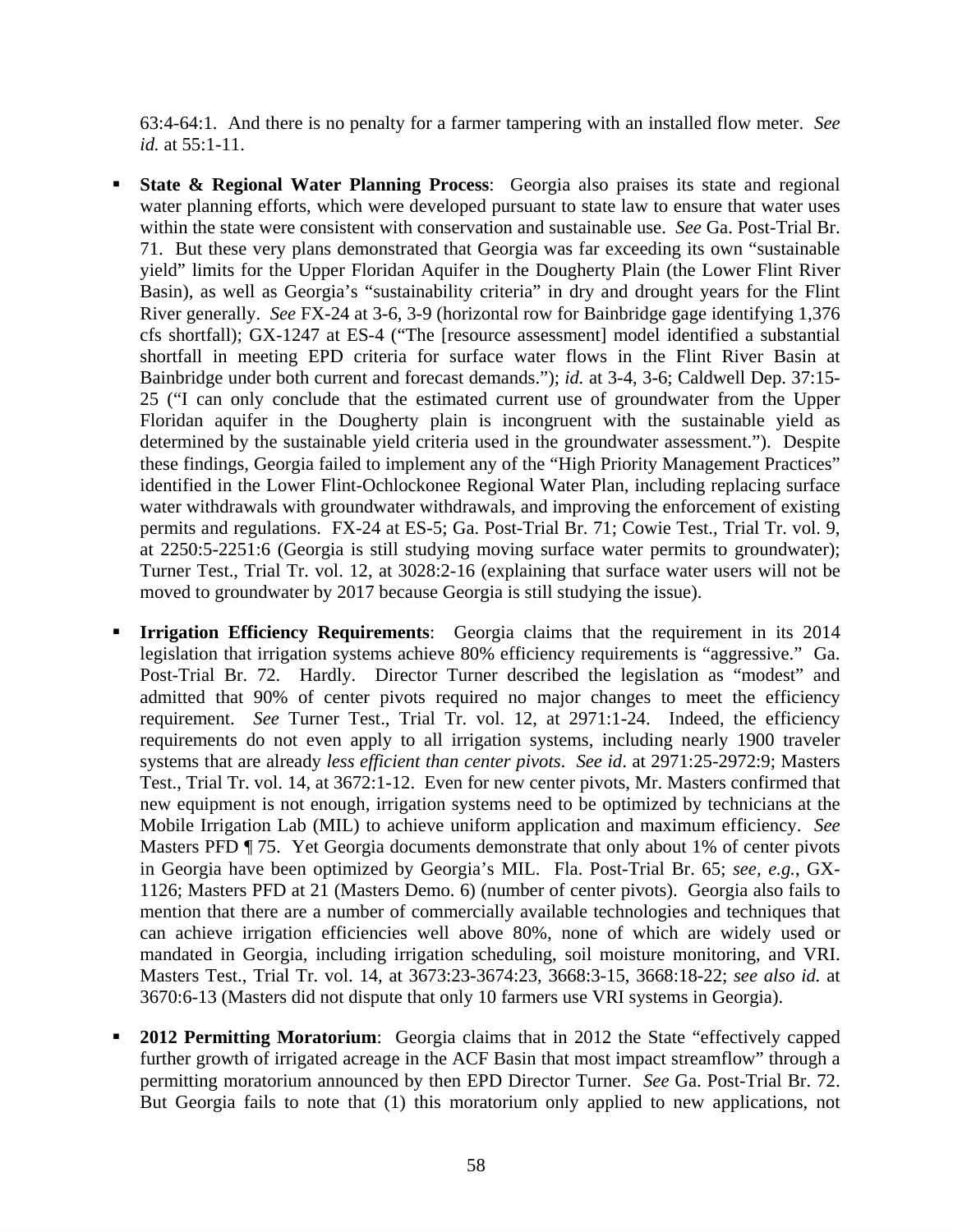applications pending at the time it was announced, (2) is re-evaluated every November, and (3) is maintained only at the discretion of the EPD Director. *See* JX-73; Turner Test., Trial Tr. vol. 12, at 3090:16-3091:2. Moreover, it is difficult to understand why Georgia would so strenuously oppose an equitable cap on its irrigation if it genuinely intended to adhere to the moratorium.

 **Illegally Irrigated Acreage "Special Task Force"**: Simply put, the Special Task Force is a farce, composed entirely of non-EPD personnel, all but one of whom are affiliated with Georgia farm-interests—including farming interests that have filed an amicus brief in this case opposing any restriction at all on Georgia agriculture. *See* FX-921. Florida identified over 2,595 permits in the Flint River Basin alone that were associated with illegally irrigated acres. *See* FX-788. Of those, 200 permits were each associated with more than 100 illegally irrigated acres. FX-D-51 (data compiled from FX-788). Even after Florida pointed out these violations that Georgia surely could have discovered had it been serious about enforcement, Georgia EPD has issued only *30* Notices of Violation. *See* Ga. Post-Trial Br. 72-73. In light of the composition of the Task Force and the extent of the illegal irrigation, it is hard to understand it as anything other than a Potemkin enforcement effort created for the purposes of this litigation.

At bottom, Georgia boasts about the economic output of its farming economy but is unwilling to invest even a tiny fraction of it to reduce the impact that economy is having on a shared interstate resource. *That* is not reasonable or equitable by any measure.

## **C. Georgia Must Take Reasonable Steps To Curb Its M&I Use**

Georgia touts its M&I use and points to a multitude of conservation efforts to distract from the fact that Georgia does not and cannot quantify any *reductions* in its consumptive use that are attributable to its purported conservation efforts. That is because the conservation efforts Georgia identifies consist only of words without corresponding actions. At trial, Georgia's two primary M&I witnesses, Katie Kirkpatrick and Peter Mayer, pointed to startlingly little in terms of tangible reductions in Georgia's M&I use. Moreover, although Georgia claims that its conservation efforts are lowering the amount of water Atlanta needs from the Army Corps, it is undisputed that Georgia has asked the Army Corps to provide still *more* water than it currently consumes as part of the forthcoming Water Control Manual. *See* JX-126; Mayer PFD ¶ 89 (projecting 47 mgd increase in M&I consumption in Metro Atlanta from 2011 levels).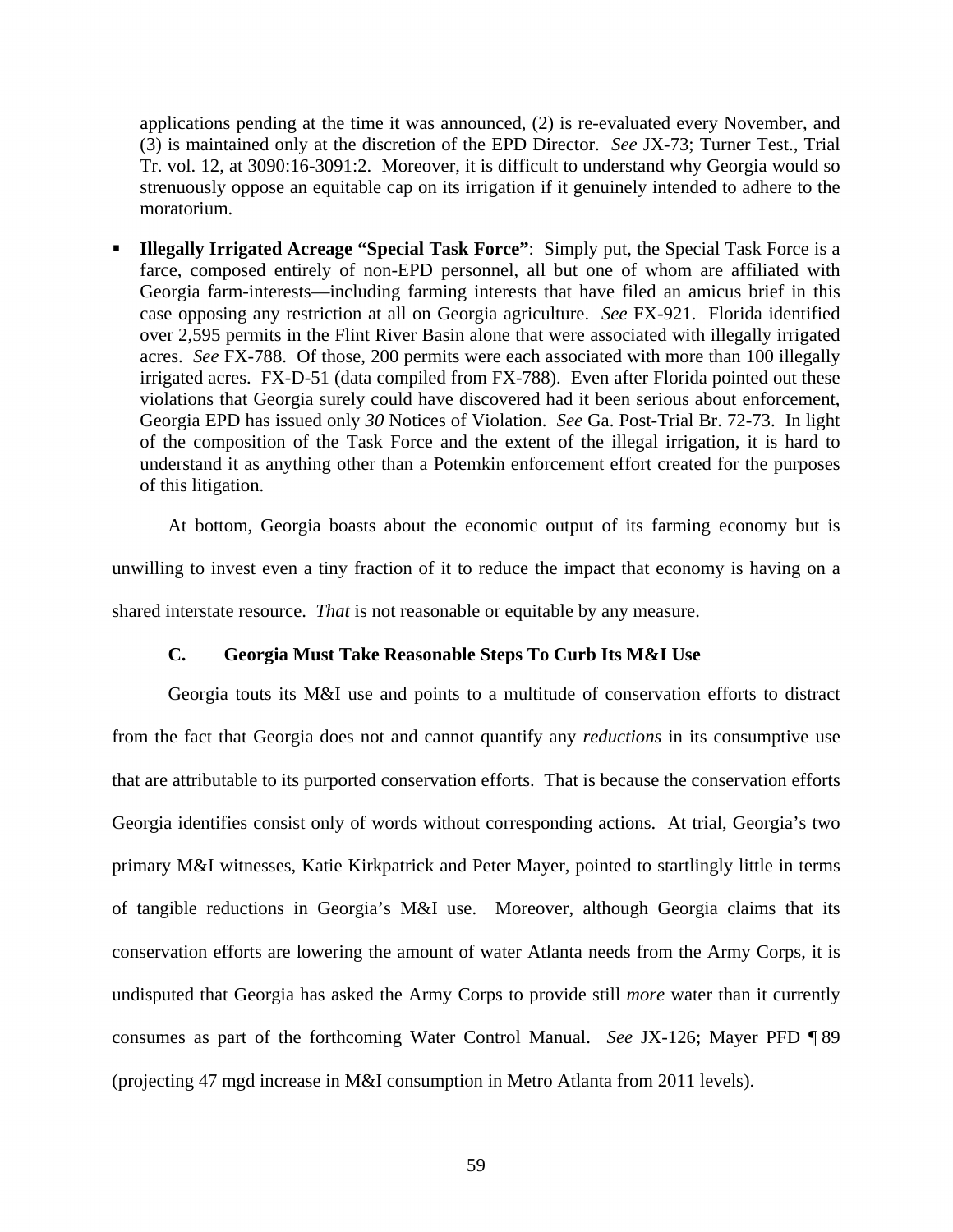Georgia admits it consumes water for M&I use without regard to the impacts on the Apalachicola River and Bay. Mr. Mayer, the expert upon whom Georgia relies, acknowledged that "reasonable" in the water use context means "using water in a way that is conscious of the ecosystem and of other water users who also rely on the same water." Mayer Test., Trial Tr. vol. 14, at 3497:15-3498:2. But Mr. Mayer *did not* even consider "the impact of Georgia's water use on the ecosystems or other water users throughout the ACF Basin." *Id.* at 3498:14-3499:5. Nor did he analyze the impact of Georgia's water use on *any* fish and wildlife species *or* on downstream habitats. *See id.* at 3499:6-10. Similarly, Mr. Mayer opined on the reasonableness of Georgia's future M&I use, without considering how growth in water use would impact downstream users. *See id.* at 3502:8-16 ("Q. … [I]n your assessment of future growth still no analysis of impacts on downstream users. Correct? A. Again, that was something that other experts were tasked with.").<sup>21</sup> Ms. Kirkpatrick similarly acknowledged that Metro Atlanta's water planning does not consider how much water is left to flow to downstream users and reservoirs. Kirkpatrick Test., Trial Tr. vol. 13, at 3413:17-3415:4.

Instead, the only time Georgia addresses its M&I consumption is when Georgia is pressed to do so by pending litigation. For example, the 2009 Water Contingency Planning Task Force studied how to minimize Georgia's water consumption only because of a court order that put Metro Atlant's water supply at risk. *See generally* JX-41; Kirkpatrick PFD ¶¶ 57-59; Kirkpatrick Test., Trial Tr. vol. 13, at 3392:17-25. At trial, Ms. Kirkpatrick admitted that

 $21$  Georgia discusses decreases in Metro Atlanta's per capita water use throughout its post-trial brief. *See, e.g.*, Ga. Post-Trial Br. 63-64. But Georgia and its expert, Mr. Mayer, cannot and do not attribute any of those decreases to specific conservation efforts by Georgia. As Mr. Mayer acknowledged, the decreases are likely part of a recent nationwide urbanization trend that has resulted in lower per capita use as urban concentrations increase. Mayer Test., Trial Tr. vol. 14, at 3565:6-3566:7. In any event, per capita use says nothing says nothing about consumptive use (only withdrawals) or overall demand.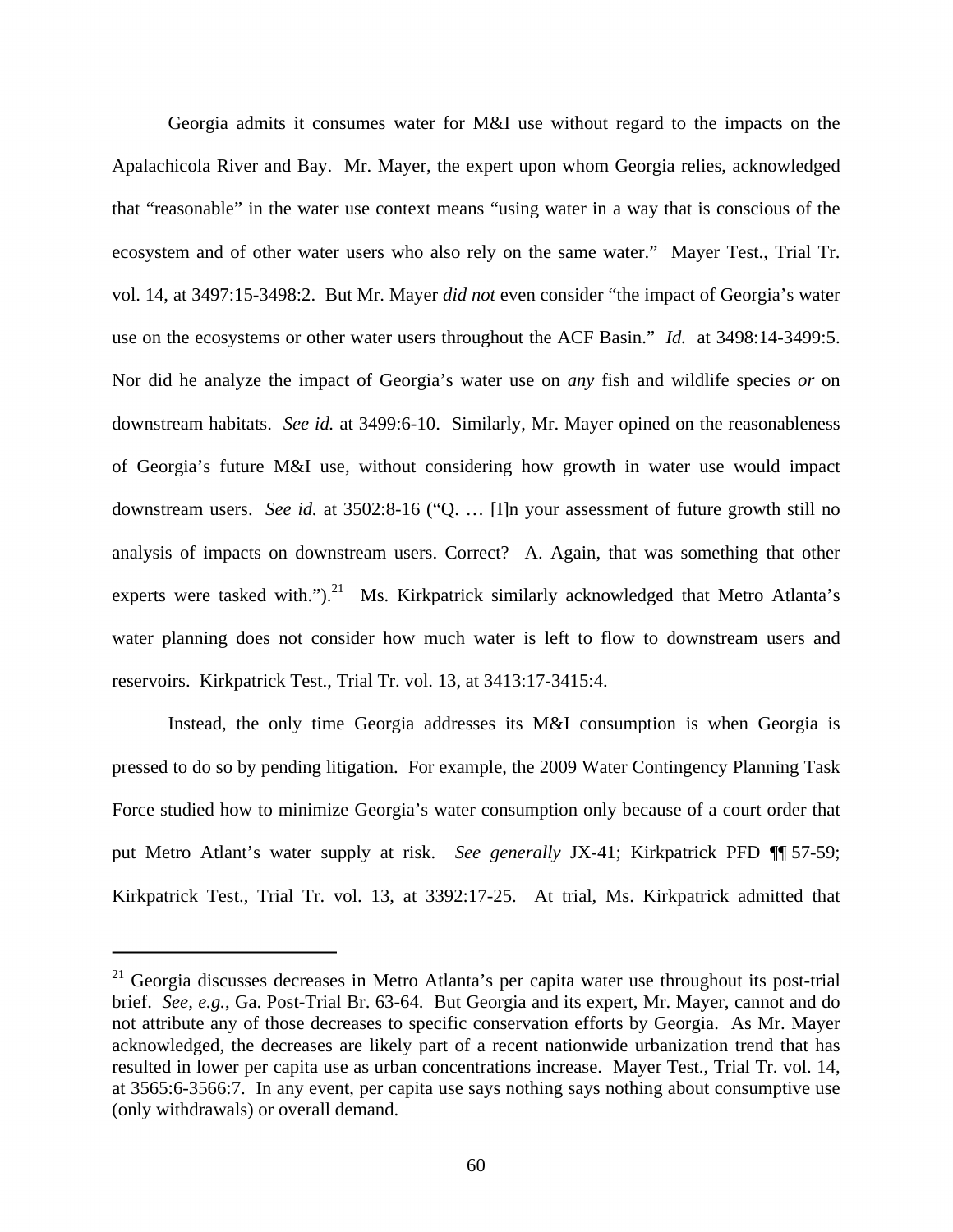Georgia still has not implemented several of the so-called "no regrets" options the Task Force recommended that Georgia undertake regardless of the legal proceedings. Kirkpatrick Test., Trial Tr. vol. 13, at 3396:9-3398:10. Once the litigation pressure was gone, Georgia abandoned these recommendations. Likewise, Georgia's own legislative history acknowledges that "it took a ruling from a federal court to spur the General Assembly to" pass the Water Stewardship Act. FX-905 at 208. The "not-so-subtle intent of the General Assembly in passing the Act was to influence the ongoing negotiations with Florida and Alabama, Congress, and the court hearing Georgia's appeal" in the Tri-State water litigation. *See* FX-905 at 204. Similarly, Georgia's own expert testified to Atlanta's purported commitment to leak abatement and the *need* to remain vigilant in these efforts. *See* Mayer Test., Trial Tr. vol. 14, at 3508:24-3509:24 ("[A]s you repair leaks, more leaks appear, particularly in older water systems. So it's—water loss control and leak abatement is an ongoing process that really will never end for water utilities. It's something that they have to do every single year."); *see also* Sunding PFD ¶ 44 ("water leaks themselves are costly to municipal utilities"). Yet Georgia protests the portion of Florida's remedy that suggests Georgia perform more aggressive leak abatement.

Meanwhile, even the measures Georgia *did* ultimately take—enacting the Water Stewardship Act and promulgating the 2015 Drought Management Rule—lack teeth and are internally criticized as too "modest" and otherwise rife with exceptions that "appear to virtually undo any benefits." FX-313 at 9, 18; GX-935 at 6-11 (incorporating exceptions from the Water Stewardship Act). And none of these measures address the impacts of Atlanta's M&I use on the Upper Flint River. Organizations such as the Flint Riverkeeper and American Rivers repeatedly warn that increased consumptive use, interbasin transfers, and urbanization are decreasing flows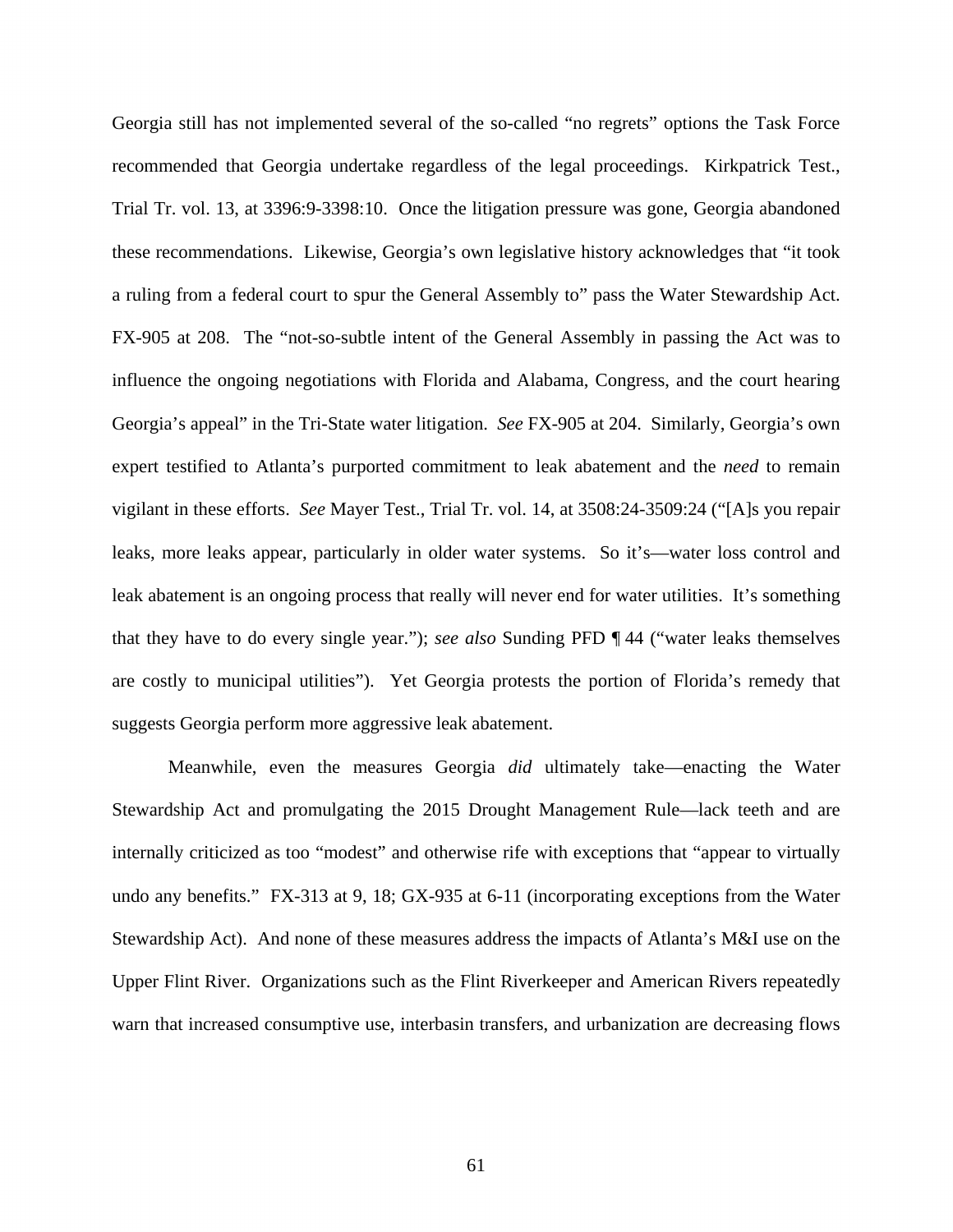in the Upper Flint. *See* Fla. Post-Trial Br. 4, 59. Neither Ms. Kirkpatrick nor Mr. Mayer identified any steps Georgia is taking to address those impacts.

Finally, the multitude of watering restrictions that Georgia identifies mean nothing if Georgia does not actually *employ* them during drought. But history shows that Georgia is unwilling to take steps to mitigate the impacts of its consumption during these crucial times. In 2007, for example, Alabama's governor chastised Georgia because it did not impose any watering restrictions until the end of the summer, leaving Georgians to spend "all summer during a drought watering their lawns and flowers." FX-905 at 190. In 2010, Georgia passed the Water Stewardship Act, which both Mr. Mayer and Ms. Kirkpatrick tout as evidence of Georgia's commitment to water conservation. But in the following two years, 2011-2012, EPD never declared a drought, meaning there were no restrictions on outdoor lawn watering or M&I use during that entire time. And nothing in the Water Stewardship Act limits the amount or frequency of lawn watering. Likewise, Ms. Kirkpatrick and Mr. Mayer boast about Georgia's 2015 changes to its Drought Management Rule. Just last month, Governor Deal acknowledged that Atlanta and much of Georgia have been mired in a six-month drought. FX-896. But Georgia refused to invoke any meaningful outdoor watering restrictions until after the summer ended. *See* FX-897 (drought declaration); Mayer Test., Trial Tr. vol. 14, at 3526:19-24 ("Q. And the level 2 declaration that was last week, it's now November. Right? A. It is now November, yes. Q. And you agree that's after the peak water use months. Correct? A. Yes. It's after the peak water use months."). Georgia acknowledges that lawn watering restrictions are effective tools to reduce urban consumptive use. Mayer Test., Trial Tr. vol. 14 at 3523:5-24. Yet it has consistently declined to implement such measures when they are needed most. In short,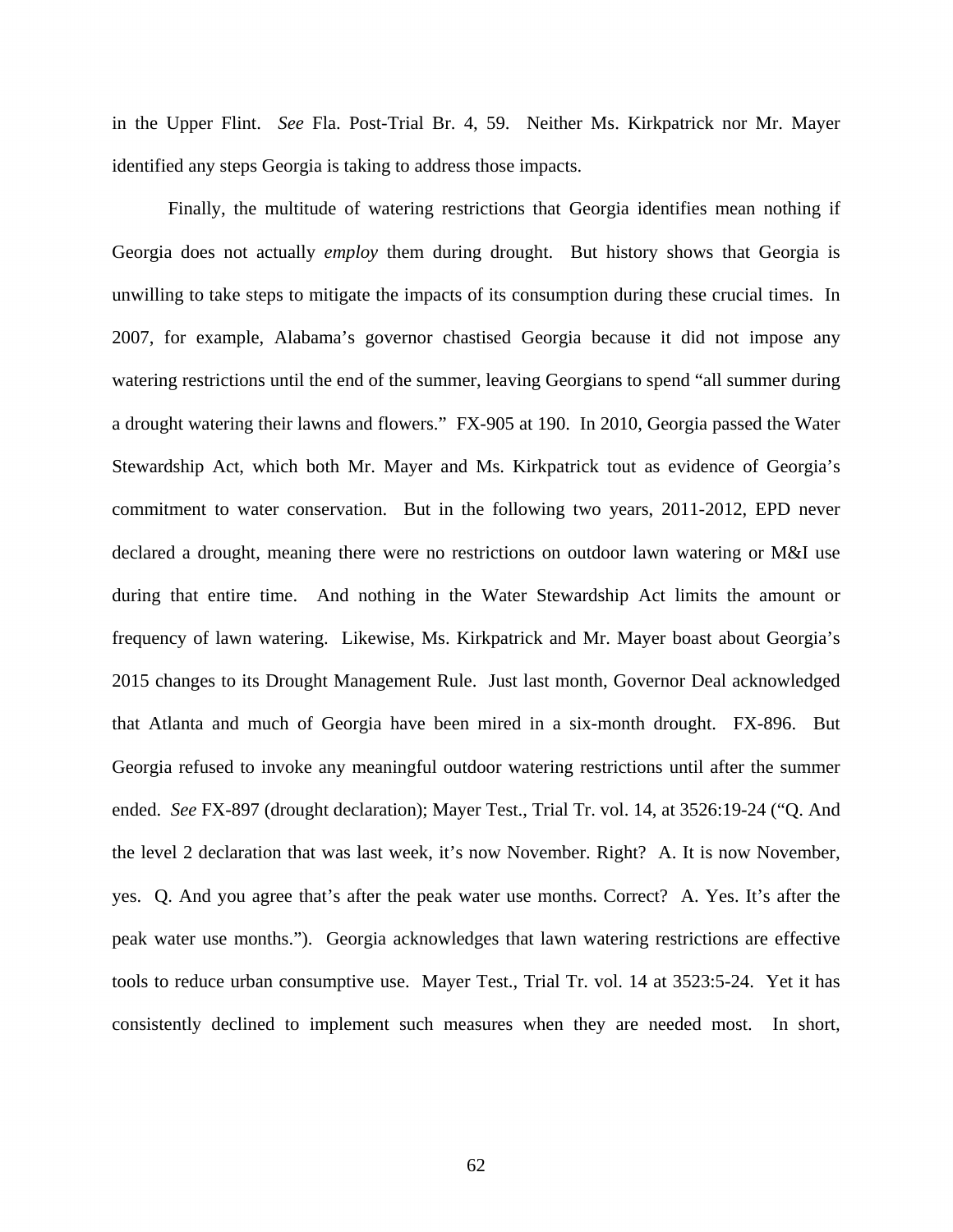regardless of how the burden is allocated, the record overwhelmingly establishes that the balance of equities tips in favor of an apportionment.

# **V. A CONSUMPTION CAP IS AN EQUITABLE AND PRACTICABLE REMEDY THAT WILL HELP MITIGATE FLORIDA'S INJURIES WHILE ALLOWING REASONABLE SHARED USE OF THE INTERSTATE RESOURCE**

Georgia argues that no cap on its consumption is reasonable and that, in any event, Florida has not identified the specific cap it needs to avoid any harms. Ga. Post-Trial Br. 80-88. It is wrong on both counts. First, as the United States has recognized, "[a]n equitable apportionment undoubtedly can take the form of a limitation on water consumption by an upstream state." U.S. MTD Opp'n 11 (citing Colorado River Compact art. III). And, second, here, Florida has specified the particular limitation needed: the Court should cap Georgia's consumption at existing levels and reduce its consumption by up to 2,000 cfs in peak summer months of a drought year like 2011. Such a remedy would result in meaningful benefits to the Apalachicola River and Bay in both drought and non-drought years.

There is no question that in times of drought, in particular, the Apalachicola River and Bay ecosystems suffer from Georgia's over consumption. Fla. Post-Trial Br. 42, 48-52; *see supra* Section III. A reduction in Georgia's consumption and attendant additional flows will help ameliorate the ecological harms to the Bay and River during dry periods and droughts. Georgia criticizes Florida for not identifying a single minimum flow level "necessary to protect the ecology of the Apalachicola Bay or Floodplain." Ga. Post-Trial Br. 86. But the law does not require Florida to identify a single minimum flow level that would cure all harm, and doing so is neither practical nor scientifically consistent with the ecological harms identified in this case.

What Florida must do is prove that additional flows from a 2,000 cfs reduction in Georgia's consumption will result in meaningful benefits to the Bay and River. It has done so. For example, Dr. Glibert found that compared to a scenario that models Georgia's projected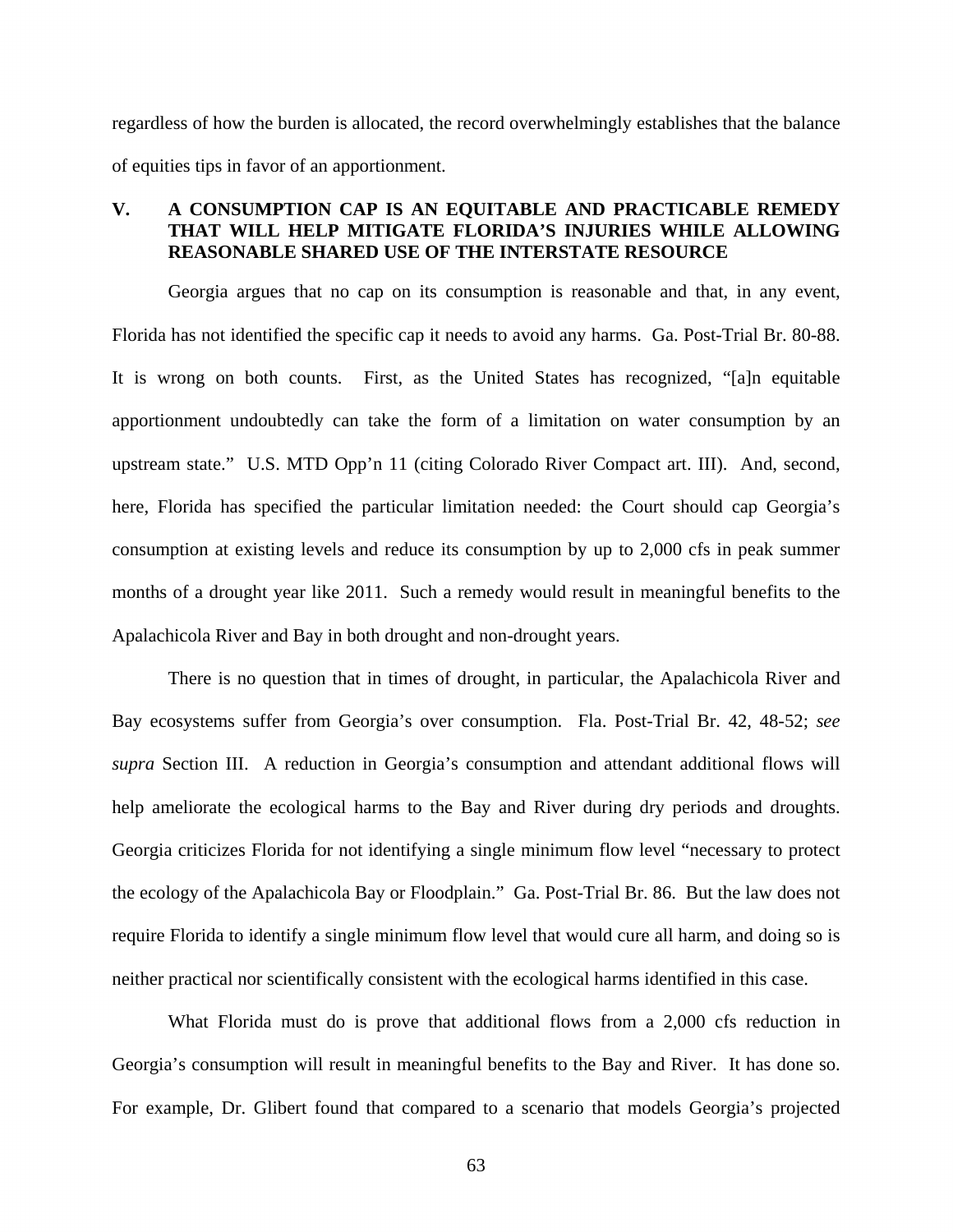increased future consumption, a conservative Florida remedy scenario that provides even less than 2,000 cfs improves important nutrient (nitrate) availability to the lower food web between 62% to greater than 500%, depending on the location in the Bay, during the summer months in dry years. Glibert PFD ¶ 32. Dr. Glibert also found meaningful improvements in temperature in the Bay and dissolved oxygen. *Id.* ¶¶ 59, 60. As Dr. Glibert explains, low dissolved oxygen is harmful for all plants and animals, *id.* ¶ 53, and cooler temperatures from increased River water would benefit the Bay ecosystem. *Id.* ¶¶ 57, 89.

Moreover, it remains undisputed that, as a general matter, additional freshwater flows will decrease the salinity in Apalachicola Bay. *See* McAnally PFD  $\P$  17 ("If all else is equal, reducing freshwater flow increases average salinity and adding freshwater flow decreases average salinity."); Greenblatt PFD ¶ 13 ("I found that observed salinity in the Bay is strongly tied to the volume of freshwater that enters the Bay; during low flow periods, higher salinities are observed, and conversely, during high flow periods, lower salinities are observed."). Florida has proven that reductions in salinity would improve the Apalachicola Bay ecosystem, including for Florida's prized oysters. The uniform testimony is that decreased salinity helps flush harmful oyster predators from the Bay. *See* Kimbro PFD ¶¶ 81, 83 & Fig. 10. And as USFWS determined, even avoiding a relatively small 1.0 ppt increase in the median salinity at East Bay could make a meaningful difference in the survival rates of juvenile oysters and sturgeon. JX-122, USFWS Coordination Act Report at 34.<sup>22</sup>

Likewise, Dr. Allan found that even under a more conservative remedy than Florida is seeking here, meaningful reductions in harm would occur for the mussel assemblages, fish

 $22$  Georgia mischaracterized Dr. White's results from modeling the remedy scenario. Ga. Post-Trial Br. 26. The 1.2% increase in oyster biomass was a conservative estimate for *one* particular bar located far from the mouth of the river, and he predicted much larger increases in oyster abundance at bars closer to the river mouth. White Test., Trial Tr. vol. 7, at 1724:24-1725:14.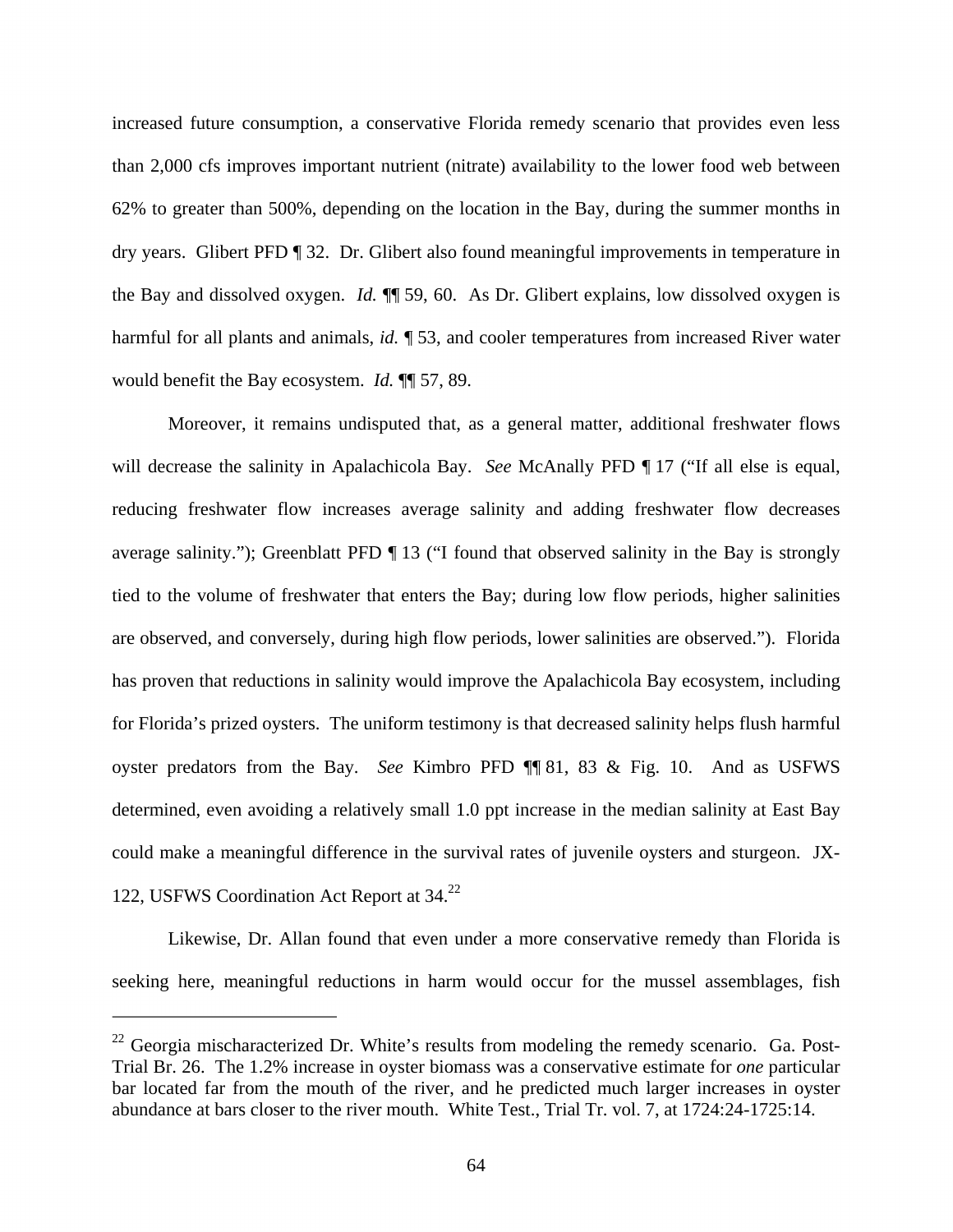assemblages, Gulf sturgeon, and Tupelo-Cypress swamp trees. *See* Allan PFD ¶¶ 73-74. He testified unequivocally that he had "[n]o doubt whatsoever that more water will benefit the system." Allan Test., Trial Tr. vol. 3, at 592:6-22. Similarly, Dr. Kondolf testified that even a modest increase in flow would significantly increase slough connectivity, explaining that a 2,000 cfs increase when flows are 5,000 cfs would connect several dozen additional sloughs to the river. Kondolf Test., Trial Tr. vol. 10, at 2629:7-15. These conclusions are consistent with the USFWS and EPA findings of nearly 20 years ago. *See* FX-599 at FL-ACF-02545883-84, FL-ACF-02545894. A reduction in consumption, and attendant increase in Apalachicola River flows, will ensure that the 1999 USFWS and EPA Instream Flow Guidelines are achieved much more often, preventing the "detrimental effects" outlined by the expert federal agencies. *See* FX-599 at FL-ACF-02545883; Fla. Post-Trial Br. 7, 50-51.

Critically, an all-year consumption cap is appropriate to avoid significant harm to the Apalachicola River and Bay ecosystems, now and in the future. Fla. Post-Trial Br. 35-58 (outlining evidence of harm to the ecosystems caused by reduced flows); *see supra* Section III. A consumption cap that applies even during non-drought years would help keep reservoirs full, protecting and preserving the River and Bay ecosystem so that higher flows are available to help it better withstand stress in dry years.

In the Apalachicola River, for example, higher flows during non-drought periods would inundate more floodplain habitat, as some sloughs disconnect at flows as high as 19,000 cfs. Allan Test., Trial Tr. vol. 3, at 583:11-15; *see* GX-7, App. 2. Above 19,000 cfs, the water spreads out even further away from the sloughs, inundating increasingly more of the floodplain, more habitat, and more floodplain forest—which will help prevent grasses from establishing in larger areas of swamp forest, keeping the forest from changing in character. *See* FX-790 at 52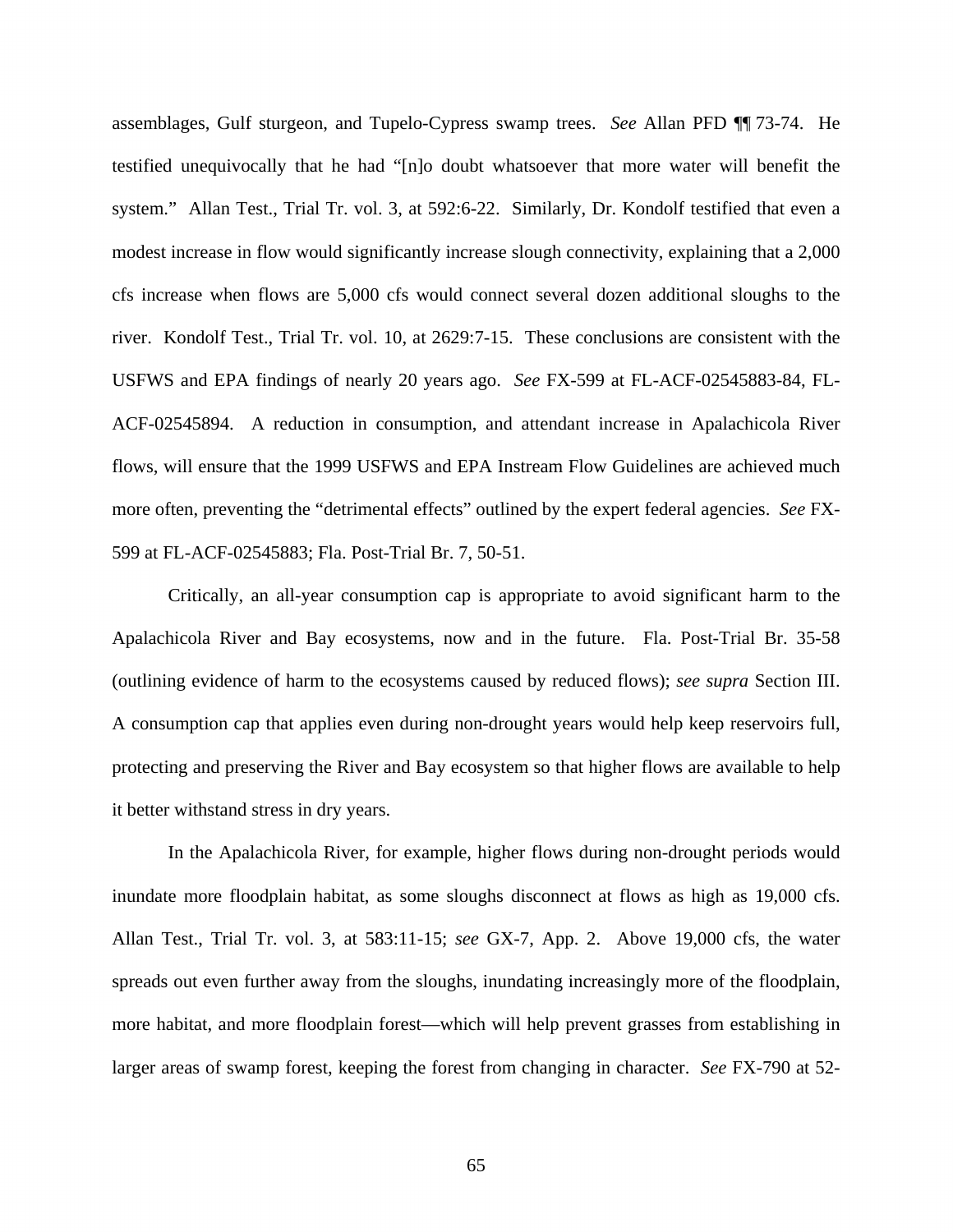53; Allan PFD ¶ 59. Because monthly flows are, on average, below 19,000 cfs between May and December, increased flows during that period will benefit the River. *See, e.g.,* GX-866; Bedient Report at 24. Increased inundation leads to stronger fish year classes, which help serve to protect the fish population from subsequent low flow periods that have weaker year classes. *See* FX-790 (Allan Report) at 122-123; *cf.* Allan PFD ¶ 47.

In the Apalachicola Bay, increased flows during non-drought periods would reduce salinity, ensuring that any oyster predators are flushed out more thoroughly. *See* Kimbro PFD  $\P\P$  81, 83 & Fig. 10 (predation strength decreases with decreased salinity). And, increased flows would yield higher nutrient concentrations that are beneficial to the Bay ecosystem, even at higher flows. *See* Glibert PFD p. 25, Fig. 9 & Fig. 10 (remedy compared to future improves nutrients by over 10% even in high flow  $(>14,500 \text{ cfs})$  summer months). Lastly, because of the federal reservoirs, a consumption cap during non-drought years will provide a buffer to protect against harms that result in drier times. As the Corps explained, additional flow from a consumption cap during wet times "would provide a cushion during low-flow periods, so that it would be possible to maintain a flow rate of greater than 5,000 cfs for a longer period of time without any alteration of the Corps' operations." U.S. Post-Trial Br. 18-19.

Without an all-year consumption cap, Georgia's consumption will only continue to increase, exacerbating problems during all years. *See* Sunding PFD ¶¶ 40-41; Hornberger PFD ¶¶ 125-126; FX-786 at 34-36 (Flewelling Expert Report, §8.2). Even assuming increased return flows in Metro Atlanta, Georgia still admits that its M&I consumptive use is likely to grow by 47 mgd (approximately 70 cfs) by 2050. Mayer PFD ¶ 89. This can easily be offset by reasonable measures in the Flint River Basin or Metro Atlanta itself. And it is difficult to see why Georgia would so strenuously oppose capping its agricultural consumption if it truly intended to stick to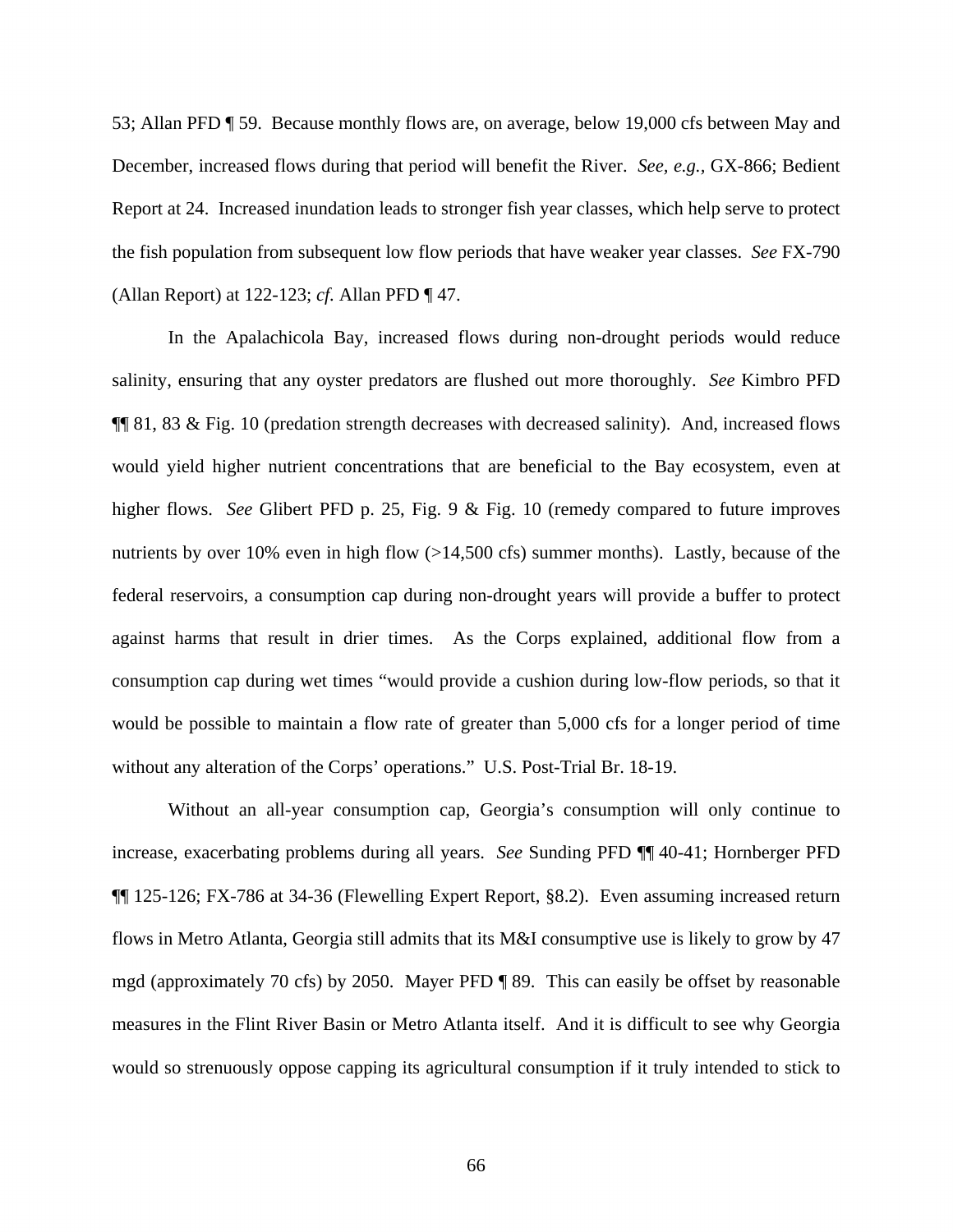its permitting moratorium, as it now claims. Even under Georgia's flawed view of the equitable apportionment burden shifting framework, *Georgia bears the burden of demonstrating that it should be allowed to continue increasing its water consumption because it is the party seeking to alter the so-called "status quo." See* Ga. Post-Trial Br. 16 (claiming that "the Court puts substantial burdens on a State that seeks to upset the status quo through an equitable apportionment action"); Ga. Pre-Trial Br. 5. Georgia has failed to carry that burden here.

Florida's economist, Dr. Sunding, demonstrated precisely how Georgia could implement at reasonable cost a consumption cap and a drought-year reduction in streamflow depletions of 2,000 cfs. Georgia could undertake a variety of the options Florida presented at trial. *See* Fla. Post-Trial Br. 81-84. These measures are not only easy to implement, but many have already been considered by Georgia itself. *See id.*; JX-154. Additionally, Georgia could implement VRI and irrigation scheduling, and switch its remaining traveler irrigation systems to center pivot or drip systems, for significant additional streamflow gains at little cost, or engage in the type of sod-based rotations that have already been addressed by the agricultural scientists in both Florida and Georgia. *See* Fla. Post-Trial Br. 83; *see e.g.*, FX-960 at 44-45, 47 (projecting 70-80% savings in water use from using a different crop rotation, while still increasing farm income).

Contrary to Georgia's argument, Florida's proposed drought-year remedy is possible to achieve. Georgia's claims that the proposed cap exceeds Georgia's total consumptive use is demonstrably false. Ga. Post-Trial Br. 83-84. Florida's experts used multiple lines of evidence to demonstrate that Georgia's consumptive use causes streamflow depletions in the range of 3,500 to 4,000 cfs in the summer of low-flow years. *See* Fla. Post-Trial Br. 23-26. The multiple lines of evidence included comparing more recent droughts with past droughts, analyzing basin yield, and running multiple rainfall runoff models. *Id.*; *see also supra* at 24-26. And the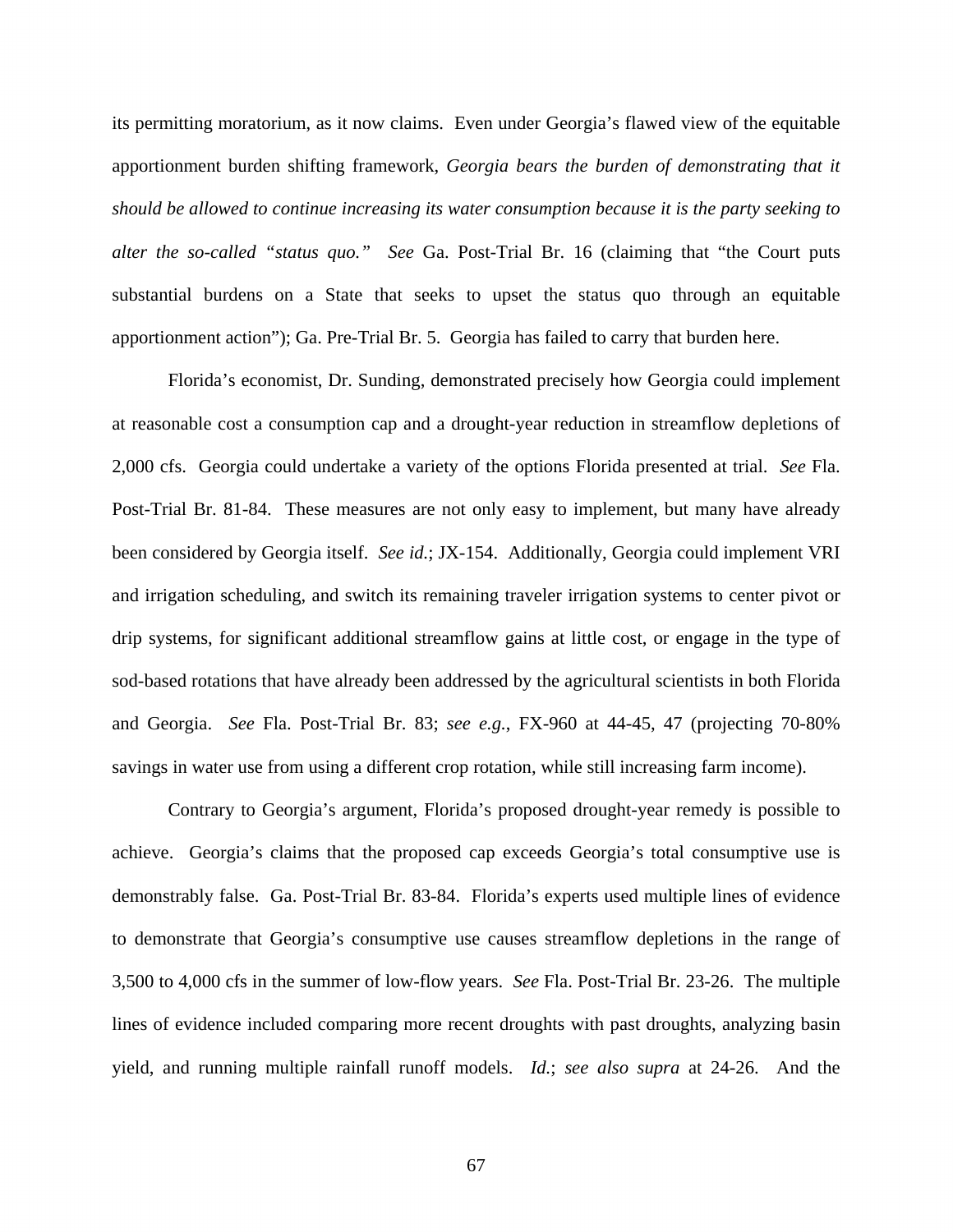testimony at trial made clear that it is "certainly hydrologically feasible" and "hydrologically reasonable" for Georgia to reduce streamflow depletions by 2,000 cfs in the summer of low-flow years. Hornberger Test., Trial Tr. vol. 8, at 2073:15-2074:3; *see supra* at 16-17.

Georgia points to Dr. Langseth's testimony to argue that there is not enough agricultural water use in Georgia to support the remedy that Dr. Sunding analyzed. *See* Ga. Post-Trial Br. 82. But this comparison is intentionally misleading. Dr. Langseth's and Dr. Sunding's analyses were very different—Dr. Sunding evaluated a remedy based on Georgia's total streamflow depletions of about 3,500 to 4,000 cfs, whereas Dr. Langseth intentionally evaluated just select categories of Georgia's water use—which he knew undercounted those specific uses—in order to identify locations where pumping in the Upper Floridan Aquifer could be cut back to improve streamflow in the most hydrologically efficient manner. *See* Langseth Dep. 124:19-23, 255:13- 24 (comparing Sunding and Langseth scenarios is comparing "apples and oranges"); FX-795 at SS-6 to SS-7 ("I evaluated the most hydrologically efficient manner of reducing irrigation withdrawals to increase streamflow."). In other words, Dr. Sunding's analysis was, by design, far broader in scope, and was based on consumption estimates known to be more fulsome and accurate. Georgia's expert, Dr. Panday, acknowledged that Dr. Sunding and Dr. Langseth were analyzing "different conservation scenarios" and admitted that he had not "compared them against one another." Panday Test., Trial Tr. vol. 15, at 3854:7-17.

Similarly, Dr. Flewelling's estimate of municipal and industrial consumption by Georgia was also intended to be an underestimate of just *one category* of Georgia's water use. Hornberger PFD  $\P$  71, 94. Specifically, Dr. Flewelling's estimate of M&I consumptive use constitutes "an under-accounting for several reasons, including: (a) it relies on Georgia's data, which is incomplete and undercounts water use; and (b) it is not feasible to identify and quantify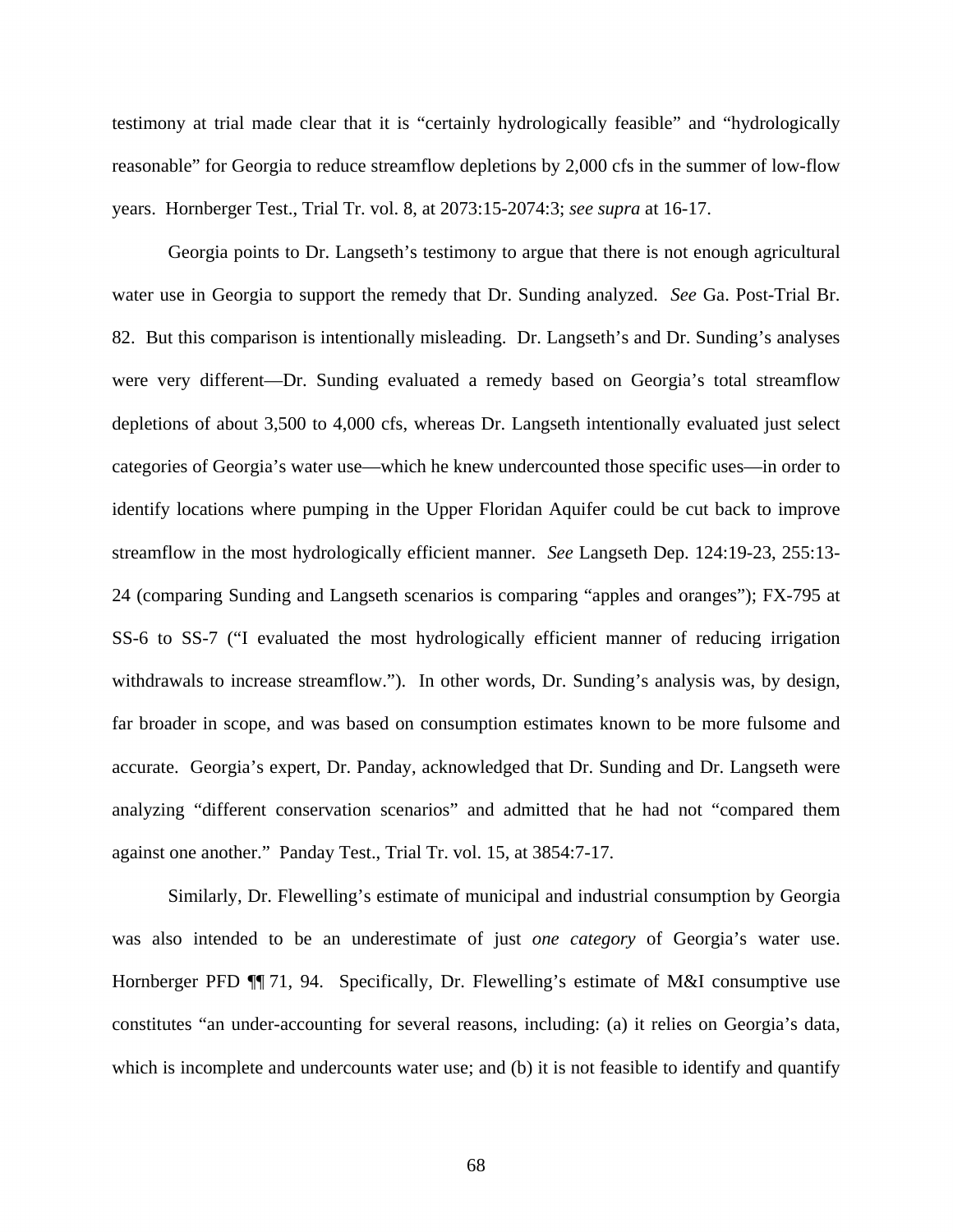each individual water user, so certain water users are omitted entirely." *Id.*; FX-786 (Dr. Flewelling Expert Report) at 21-22 (estimate of Georgia's municipal and industrial consumptive use is "significantly understated" as it relies on Georgia's reported data, which is biased low). Again, Georgia's own hydrologists at Georgia Tech understood Georgia's consumption estimates to be an under-accounting. *See* Fla. Post-Trial Br. 21-22. Viewed honestly—rather than in the artificial piecemeal manner Georgia is presenting—the evidence overwhelmingly shows that Georgia's water use causes streamflow depletions in the range of 3,500 to 4,000 cfs in summer months in dry years, and that reducing this by 2,000 cfs would be both possible and reasonable. *See id.* at 23-25 (showing that, consistent with GWRI recommendations, a rainfall runoff model and objective gage data accurately capture Georgia's summer dry year streamflow depletion at 3,500 to 4,000 cfs); *see also* FX-534 at 193 (the effects of human-induced groundwater changes and small and medium sized impoundments can be more accurately assessed using rainfall run-off models); Hornberger PFD ¶¶ 50-52, Table 1 (comparing data for 1954, 1955, 2011, and 2012); *id.* ¶ 53, Table 2 (showing an approximately 3,600 cfs decline in summer streamflow between the drought years of 1931 and 2011). Importantly, even if Georgia were right that the magnitude of achievable reduction in consumption is less than what Florida's experts have demonstrated, it does not—and cannot—dispute that these conservation measures would deliver more water to Florida to reduce the harm that Florida is suffering.

Georgia's arguments about the cost of Florida's proposed remedy are similarly misguided. *See* Ga. Post-Trial Br. 84-85. The true cost of Florida's proposed remedy is a small fraction of what Georgia asserts. *See* Fla. Post-Trial Br. 85. Georgia's M&I cost figures do not take into account that Georgia has already committed to carrying out both municipal leak abatement and drought-time outdoor watering bans. *See supra* at 61-62. Georgia's estimates of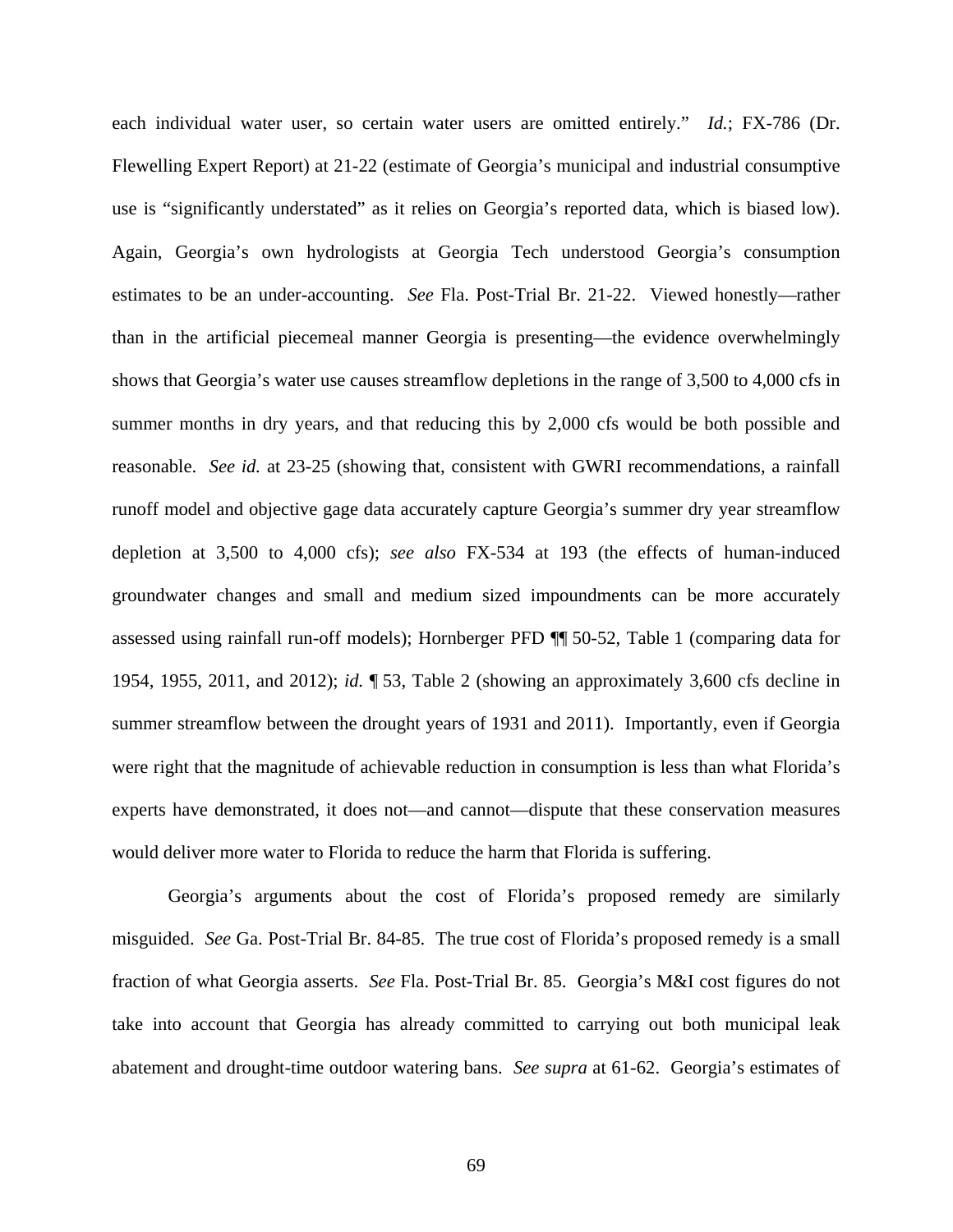the regional impacts of Florida's remedy are similarly inflated as they do not account for the fact that (1) Georgia farmers currently use significant amounts of water that do not increase agricultural productivity; (2) use of deficit irrigation—rather than completely eliminating irrigation—would limit decreases in crop yield; (3) Georgia farmers could reduce water use by improving the efficiency of their irrigation equipment; and (4) compensation for water conservation efforts would have a stimulus effect on the local economy, among other factors. *See* Sunding PFD ¶¶ 91-92, 104. Just a small set of these proposed remedies in the Flint River Basin would provide far more streamflow cfs savings than the entire projected increase in consumptive use in Metro Atlanta by 2050. *Compare id.* Tables 4-6 (detailing cfs savings), *with* Ga. Post-Trial Br. 64 *and* Mayer PFD ¶ 89 (projecting 47 mgd increase in Metro Atlanta from 2011 M&I consumptive use levels).

Critically, Florida's proposed remedy would modestly impact—not wipe out—Georgia's row crop production. *See* Sunding PFD at 44, Tables 4-6. Fewer than half of farms in Georgia's portion of the ACF Basin are irrigated at all, despite the fact that Georgia farmers pay nothing for the water itself. *See id.* ¶¶ 22, 37. This is because, due to the low value of row crop agriculture in Georgia, the benefits of irrigation often are not worth the cost of installing and maintaining irrigation equipment.<sup>23</sup> *Id.*  $\P$  22. In other words, to those farmers, the fluctuations in crop yield due to variation in rainfall are worth the modest risk from an economic perspective.<sup>24</sup> Georgia's hyperbole notwithstanding, the reality is that row crop agriculture—the only industry Florida's

 $\overline{a}$ 

 $^{23}$  The value of Georgia ACF rotation crops is so low that grapes produced on approximately 100,000 acres in a single California county produce more revenue than all Georgia ACF rotation crops combined. Sunding PFD ¶ 20; Stavins PFD ¶ 17 (Stavins Demo. 2).

 $^{24}$  In its post-trial brief, Georgia misrepresents Dr. Sunding's opinion on the risk of crop failure for farmers who practice dryland farming. Ga. Post-Tr. Br. 59. The quote Georgia attributes to Dr. Sunding is not from Dr. Sunding but from Georgia's attorney; Dr. Sunding simply stated that an increased risk of crop failure is "possible." Sunding Test., Trial Tr. vol. 11, at 2829:5-9.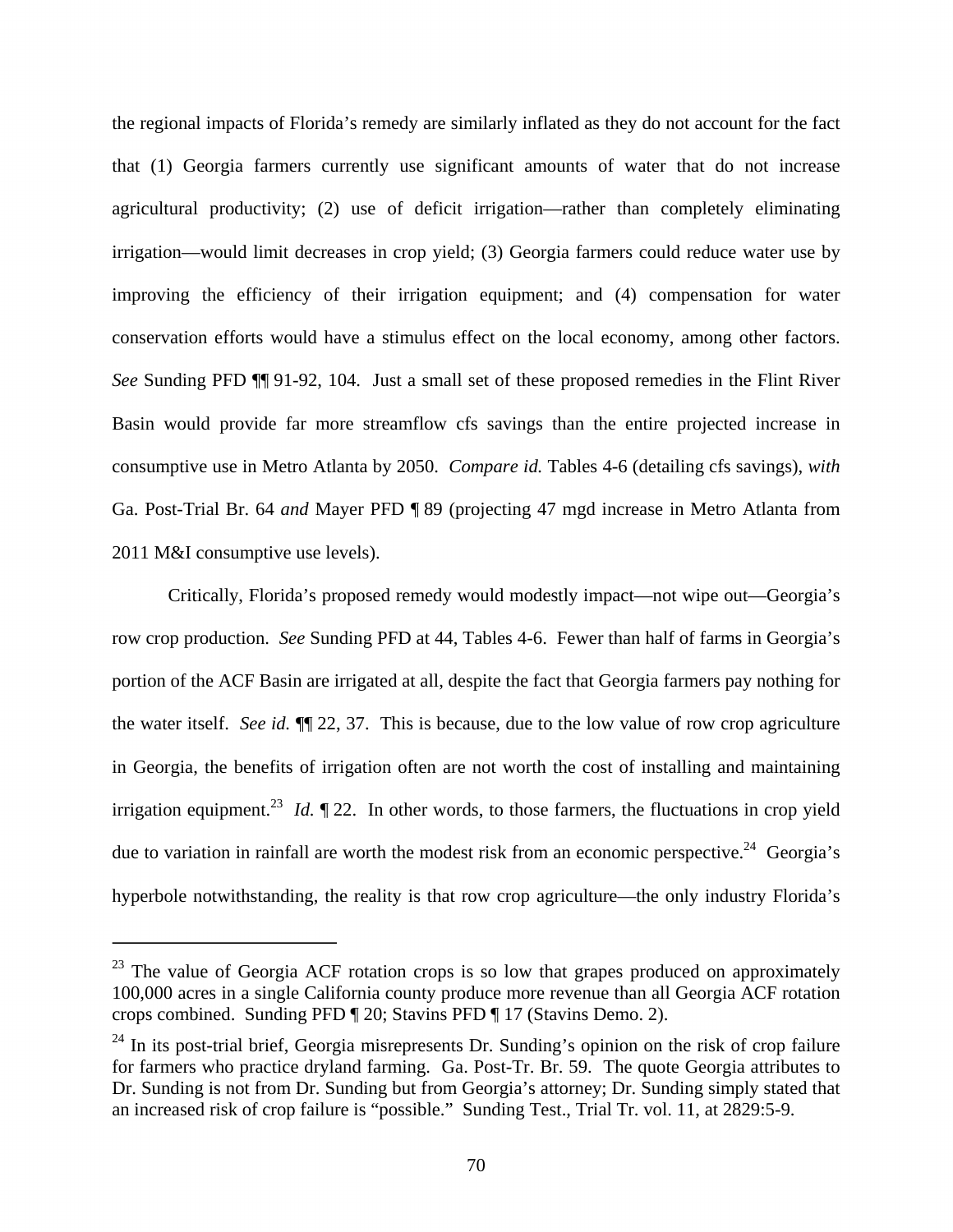proposed remedy would impact—comprises less than one-third of the Georgia ACF's agricultural economy. *See* Stavins PFD ¶ 17 (Stavins Demo. 2). Even in the Lower Flint River Basin, where agriculture is most concentrated, agricultural activity accounts for only five percent of economic output. *See id.* ¶ 19. And, contrary to Georgia's claims, its agricultural industry is *not* "one of the largest and most productive in the nation" or one on which "our nation" depend[s]." Ga. Post-Trial Br. 58-59. (Of course, a remedy funded by the Georgia State Government would not need to impose costs on local farmers; it could instead compensate them as the FRDPA contemplated.) The truth is that Georgia is *not even in the top 10 agricultural producing states in the country*. *See* Sunding PFD ¶ 20. In any event, neither the equitable principles that govern an apportionment in this case nor anything else provides that profits must outweigh existing harm to the environment when it comes to allocating use among two or more States that share a water source. As Dr. Sunding testified, other states have implemented remedies of the type contemplated here. *See* Sunding Test., Trial Tr. vol. 11, at 2851:3-22, 2867:8-17 (auctions in Klamath River Basin); *id.* at 2852:5-2853:7 (buybacks of irrigation rights in Nevada's Newlands Irrigation District); *id.* at 2853:16-2854:20 (caps on irrigation in Imperial Irrigation District); *id.* at 2854:21-2856:4 (consumption caps in Republican River region of Nebraska).

Given the modest economic impacts that Florida's remedy would have, Georgia is forced to bolster its claims of economic harm by pointing to a range of water uses that are wholly unaffected by Florida's proposed remedy. For instance, that Georgia uses ACF water for "drinking, cooking, cleaning, and other everyday uses" is irrelevant, because such uses do not impact streamflow and would not be impacted at all by Florida's proposed remedy (whether in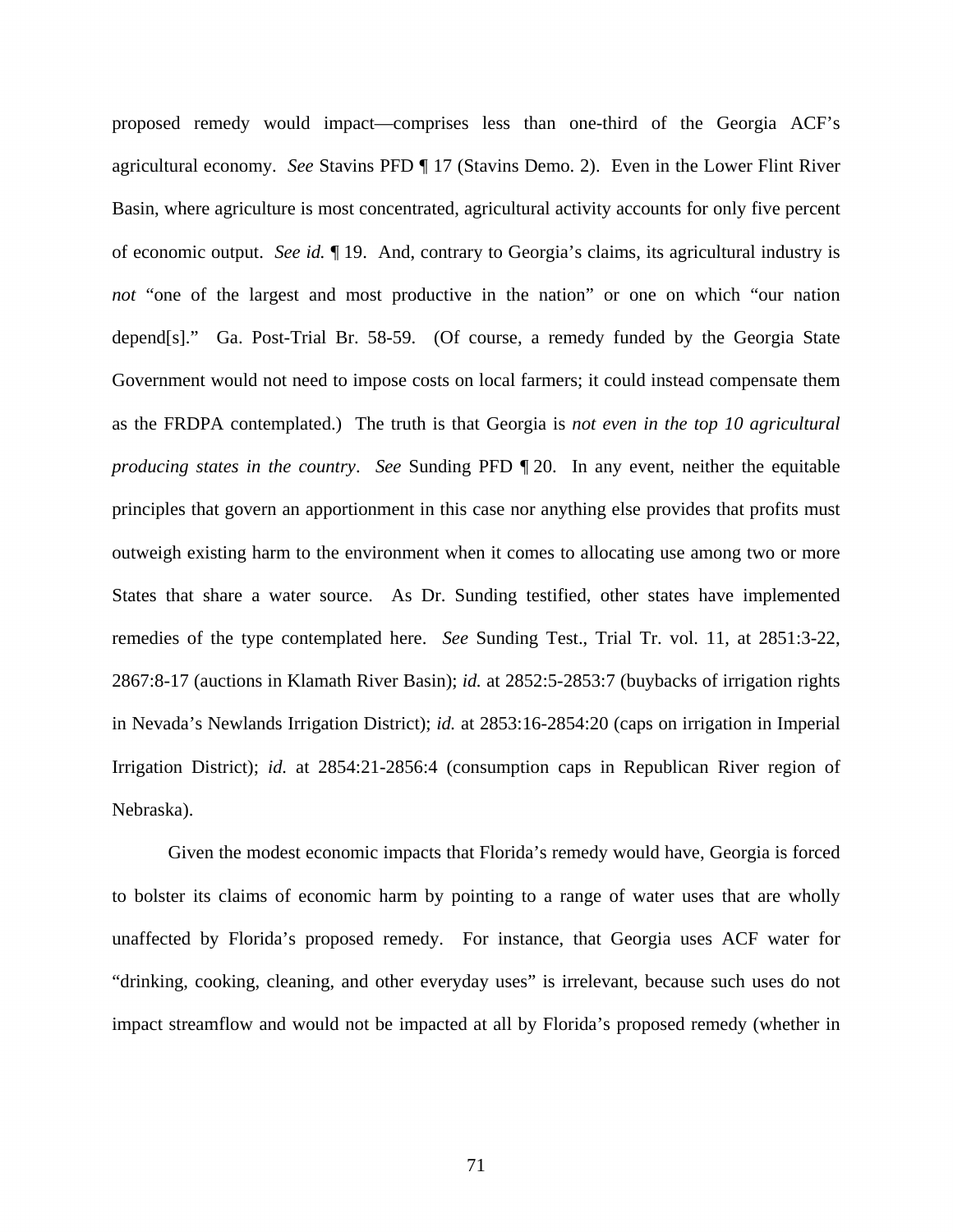the M&I or agricultural sectors).<sup>25</sup> Ga. Post-Tr. Br. 58; Sunding PFD at 44, Tables 4-6. Nor would Florida's proposed remedy impact industries such as poultry processing, pharmaceutical manufacturing, and aircraft manufacturing. *See* Sunding PFD at 44, Tables 4-6.

Florida has shown that is entitled to the relief it has requested, as well as any other relief this Court "deems just and appropriate." Compl. 21; *see also* Fed. R. Civ. P. 54(c). What equity should not allow is a disposition allowing Georgia's consumption to continue and, indeed, continue to increase as it has for decades now, unchecked—to the great if not catastrophic detriment of the Apalachicola River Basin, its natural resources, and its residents.

## **CONCLUSION**

As demonstrated in its post-trial brief and in the discussion above, Florida has proven, by clear and convincing evidence, that Georgia's consumption of water is harming Florida and that an equitable apportionment is necessary and appropriate here to remedy those harms. Florida has also shown (and the United States agrees) that such an equitable apportionment can be achieved without the involvement of, or prejudice to, the Corps.

Of course, the Special Master has recommended on multiple occasions that the parties resolve this dispute amicably. Florida agrees that a settlement should have been possible long ago and remains willing to negotiate in good faith to this day. Georgia has suggested at times that the Corps should be part of a settlement negotiation, as it was during the time before the Federal Compact failed. Florida has never had any objection to negotiating with the Corps along with Georgia, but Florida has also always recognized that the Corps can only manage the water that remains after Georgia has consumed whatever water it desires. Georgia has been willing to

 $\overline{a}$ 

<sup>&</sup>lt;sup>25</sup> The measures Dr. Sunding proposes to conserve water in the M&I sector—leak abatement, outdoor water use restrictions, and eliminating interbasin transfers—have nothing to do with such "everyday uses."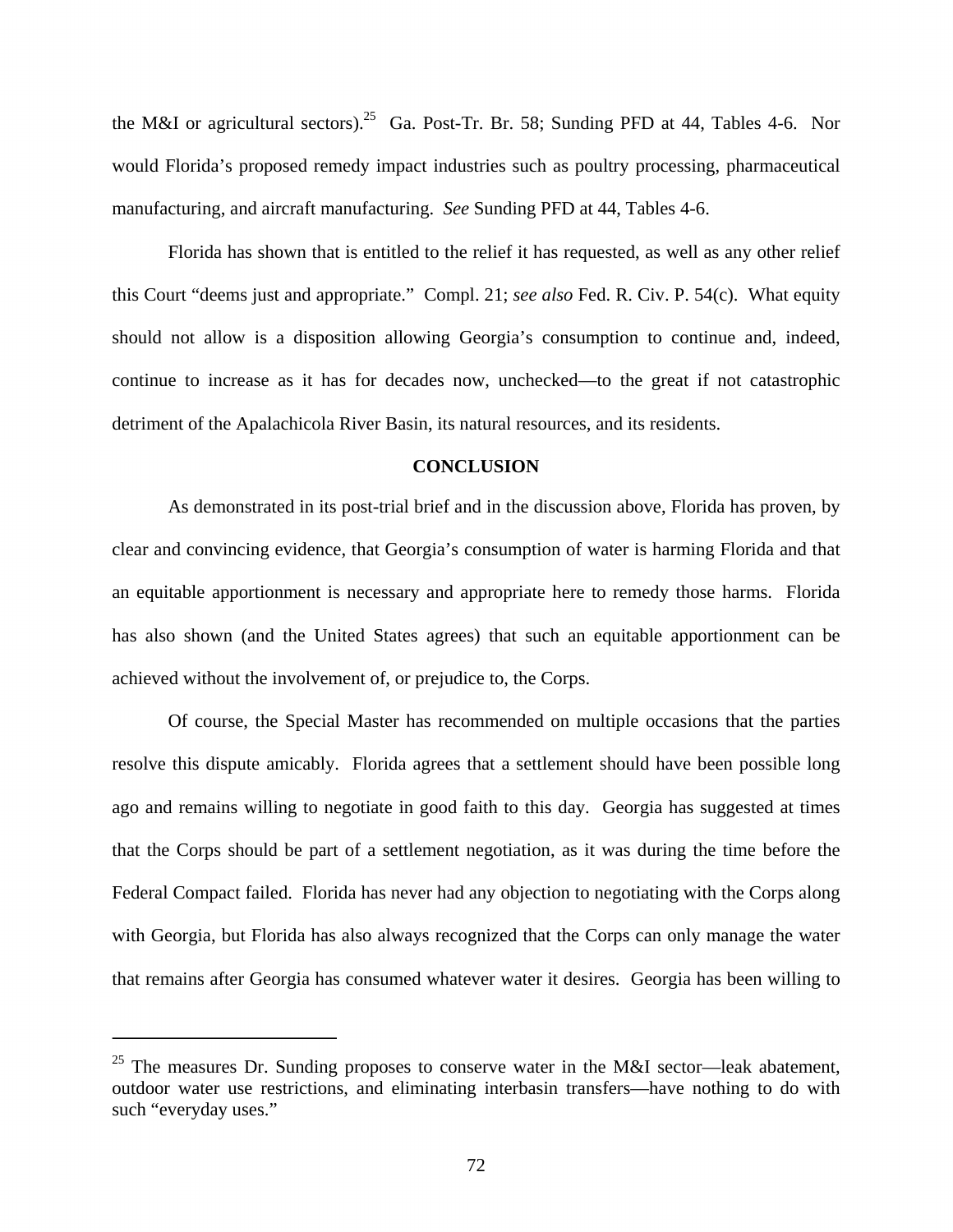volunteer that the Corps take differing management approaches to operating its dams, so long as Georgia itself is not subject to any consumption limitations. But without limits on Georgia's consumption, the Corps will ultimately lack enough water to protect downstream flows; thus, a promise by the Corps alone is illusory, without a consumption cap on Georgia. That is why both EPA and USFWS recognized in the 1990s that a limit on Georgia consumption would ultimately be necessary. *See* FX-35a at FL-ACF-03781832-33 (USFWS 1999 recommendation that the states negotiate consumptive use limits); FX-35b (EPA 1999 recommendation that Compact allocation sustain "existing aquatic communities"); *see* Reheis Test., Trial Tr. vol. 3, at 670:9- 673:24. Georgia has never been willing to accept any limitation on its own consumption.

Perhaps that political reality would change if Georgia felt it had no choice but to negotiate, or to face a significant cap on its consumption. The Apalachicola Bay and River, and the surrounding community, are being strangled by Georgia's ever increasing water consumption. Florida wishes that a settlement had been possible years ago, but it has been forced to take the only avenue it can to protect this national treasure. Florida has met its burden in establishing that it has been injured and that it is entitled to an equitable apportionment of the waters at issue. Accordingly, Florida respectfully urges this Court to grant the requested relief.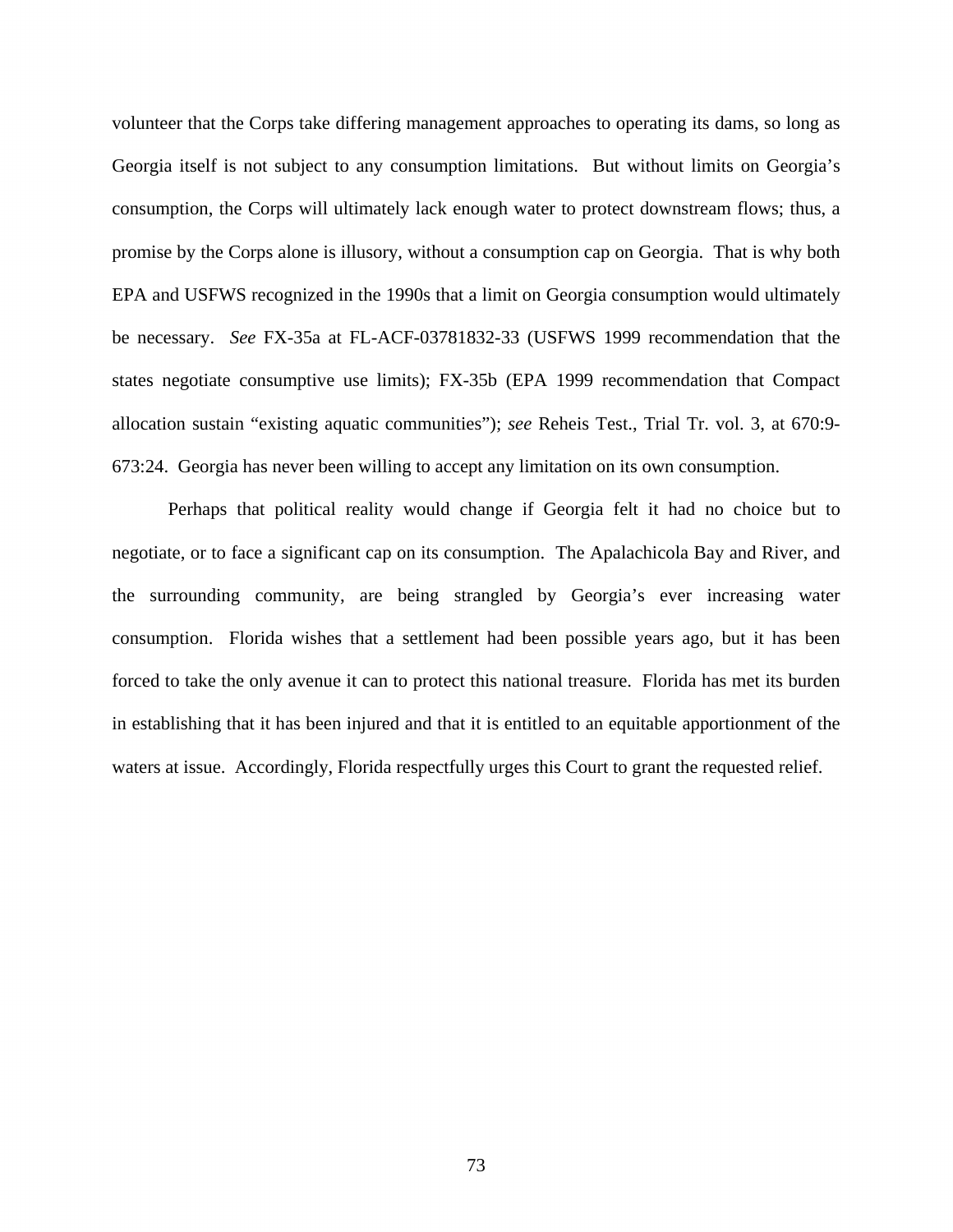PAMELA JO. BONDI ATTORNEY GENERAL, STATE OF FLORIDA

AMIT AGARWAL SOLICITOR GENERAL JONATHAN L. WILLIAMS DEPUTY SOLICITOR GENERAL JONATHAN A. GLOGAU SPECIAL COUNSEL OFFICE OF THE ATTORNEY GENERAL The Capitol, PL-01 Tallahassee, FL 32399-1050 Tel.: (850) 414-3300

FREDERICK L. ASCHAUER, JR. GENERAL COUNSEL FLORIDA DEPARTMENT OF ENVIRONMENTAL PROTECTION 3900 Commonwealth Blvd. MS 35 Tallahassee, FL 32399-3000 Tel.: (850) 245-2295

 $/s/$  Philip J. Perry

PHILIP J. PERRY GREGORY G. GARRE *Counsel of Record* JAMIE L. WINE CLAUDIA M. O'BRIEN ABID R. QURESHI LATHAM & WATKINS LLP 555 11th Street, NW Suite 1000 Washington, DC 20004 Tel.: (202) 637-2207 gregory.garre@lw.com

PAUL N. SINGARELLA LATHAM & WATKINS LLP 650 Town Center Drive, 20th Floor Costa Mesa, CA 92626-1925 Tel.: (714) 540-1235

CHRISTOPHER M. KISE JAMES A. MCKEE ADAM C. LOSEY FOLEY & LARDNER LLP 106 East College Avenue Tallahassee, FL 32301 Tel.: (850) 513-3367

MATTHEW Z. LEOPOLD CARLTON FIELDS JORDEN BURT P.A. 215 S. Monroe Street Suite 500 Tallahassee, Florida 32301-1866 Tel.: (850) 513-3615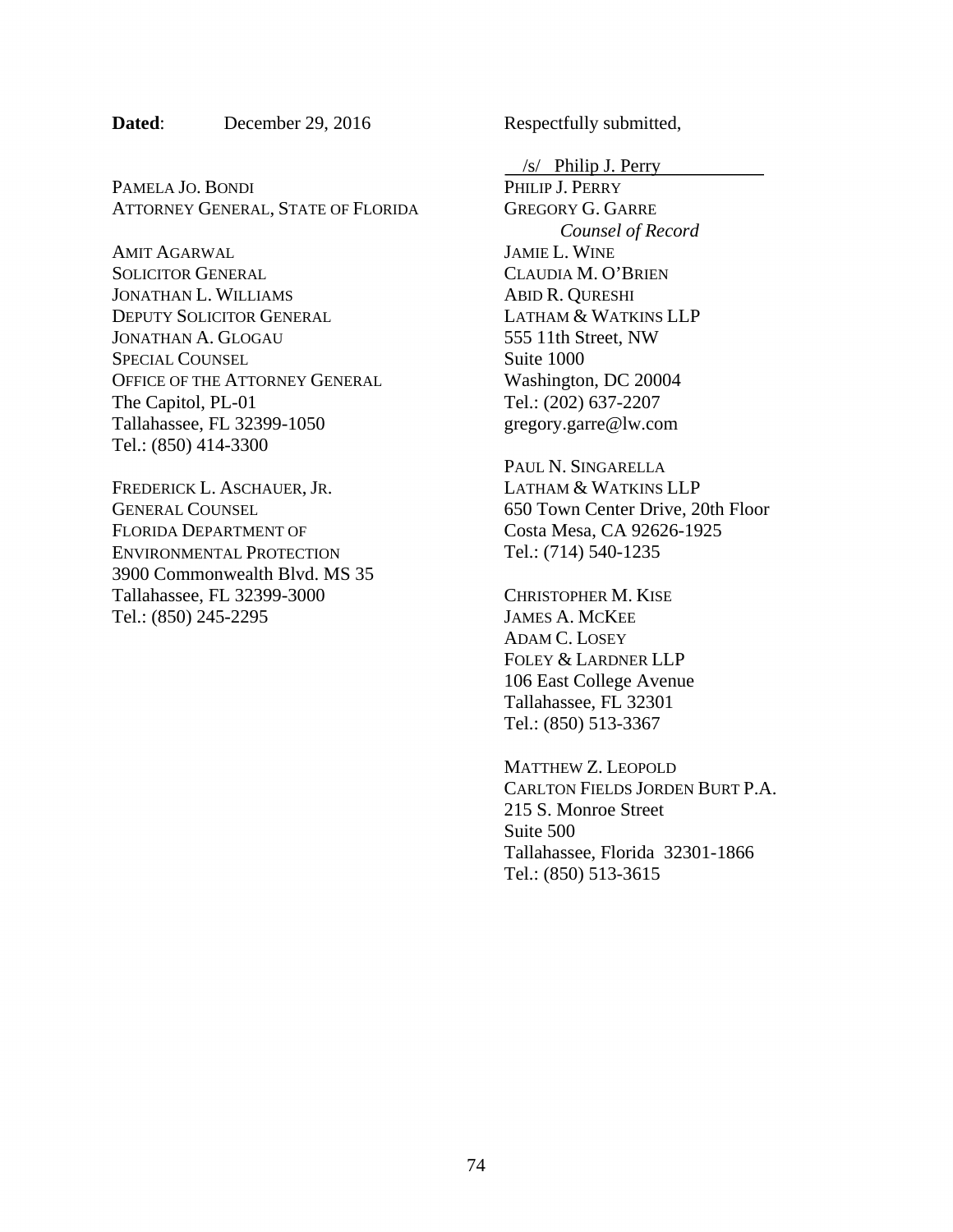**No. 142, Original**  \_\_\_\_\_\_\_\_\_\_\_\_\_\_\_\_\_\_\_\_\_\_\_\_\_\_\_\_\_\_\_

**In the Supreme Court of the United States** 

## STATE OF FLORIDA,

\_\_\_\_\_\_\_\_\_\_\_\_\_\_\_\_\_\_\_\_\_\_\_\_\_\_\_\_\_\_\_

*Plaintiff,* 

v.

STATE OF GEORGIA,

*Defendant.* 

Before the Special Master

\_\_\_\_\_\_\_\_\_\_\_\_\_\_\_\_\_\_\_\_\_\_\_\_\_\_\_\_\_\_\_

Hon. Ralph I. Lancaster \_\_\_\_\_\_\_\_\_\_\_\_\_\_\_\_\_\_\_\_\_\_\_\_\_\_\_\_\_\_\_

## **CERTIFICATE OF SERVICE**

 This is to certify that the STATE OF FLORIDA'S POST-TRIAL RESPONSE BRIEF has been served on this 29th day of December 2016, in the manner specified below:

| <b>For State of Florida</b>                                   | <b>For United States of America</b>        |
|---------------------------------------------------------------|--------------------------------------------|
| By Federal Express & Email:                                   | By Federal Express & Email:                |
| Jonathan L. Williams                                          | Ian Gershengorn                            |
| Deputy Solicitor General                                      | <b>Acting Solicitor General</b>            |
| Office of Florida Attorney General                            | Department of Justice                      |
| The Capital, PL-01                                            | 950 Pennsylvania Avenue, N.W.              |
| Tallahassee, FL 32399                                         | Washington, DC 20530                       |
| $T: 850-414-3300$                                             | $T: 202 - 514 - 7717$                      |
| Jonathan. Williams@myfloridalegal.com                         | supremectoriefs@usdoj.gov                  |
|                                                               |                                            |
| By Email Only:                                                | By Email Only:                             |
| Amit Agarwal<br>Frederick Aschauer, Jr.<br>Jonathan A. Glogau | Michael T. Gray<br>Michael.Gray2@usdoj.gov |
| Christopher M. Kise                                           | James DuBois                               |
|                                                               | James.Dubois@usdoj.gov                     |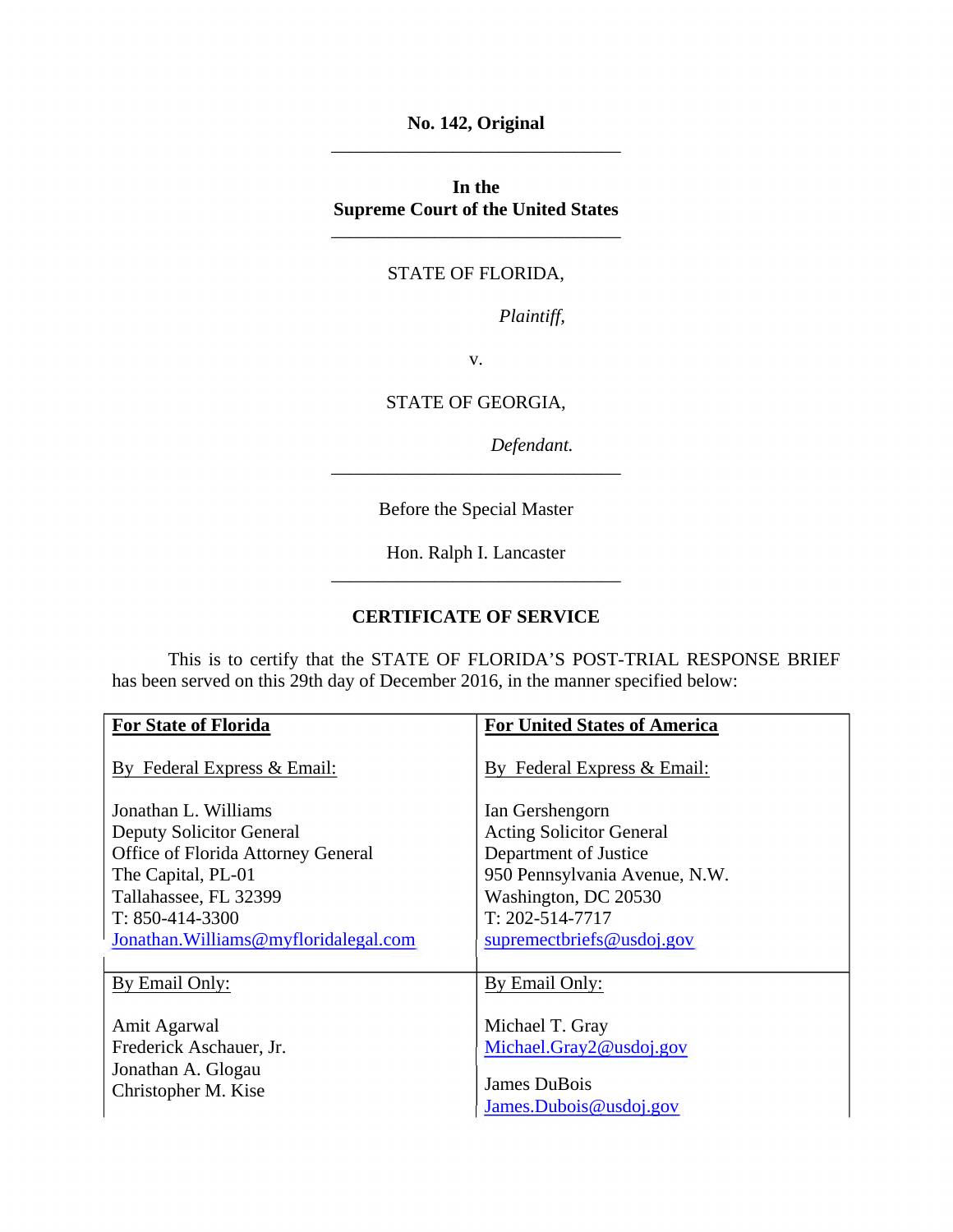| Adam C. Losey                 |                                       |
|-------------------------------|---------------------------------------|
| Matthew Z. Leopold            |                                       |
| floridaacf@lwteam.lw.com      |                                       |
| floridawaterteam@foley.com    |                                       |
|                               |                                       |
| <b>For State of Georgia</b>   |                                       |
| By Federal Express & Email:   |                                       |
| Craig S. Primis, P.C.         |                                       |
| <b>Counsel of Record</b>      |                                       |
| Kirkland & Ellis LLP          |                                       |
| 655 15th Street, N.W.         |                                       |
| Washington, D.C. 20005        |                                       |
| T: 202-879-5000               |                                       |
| craig.primis@kirkland.com     |                                       |
|                               |                                       |
| By Email Only:                |                                       |
|                               |                                       |
| Samuel S. Olens               |                                       |
| <b>Britt Grant</b>            |                                       |
| Seth P. Waxman                |                                       |
| K. Winn Allen                 |                                       |
| Sarah H. Warren               |                                       |
| Devora W. Allon               |                                       |
| georgiawaterteam@kirkland.com |                                       |
|                               | By: /s/ Philip J. Perry               |
|                               | Philip J. Perry                       |
|                               | Gregory G. Garre                      |
|                               | <b>Counsel of Record</b>              |
|                               | Abid R. Qureshi                       |
|                               | Claudia M. O'Brien                    |
|                               | <b>LATHAM &amp; WATKINS LLP</b>       |
|                               | 555 11th Street, NW                   |
|                               | Suite 1000                            |
|                               | Washington, DC 20004                  |
|                               | T: 202-637-2200                       |
|                               | philip.perry@lw.com                   |
|                               | gregory.garre@lw.com                  |
|                               | Jamie L. Wine                         |
|                               | <b>LATHAM &amp; WATKINS LLP</b>       |
|                               |                                       |
|                               | 885 Third Avenue                      |
|                               | New York, NY 10022<br>T: 212-906-1200 |
|                               |                                       |
|                               | jamie.wine@lw.com                     |